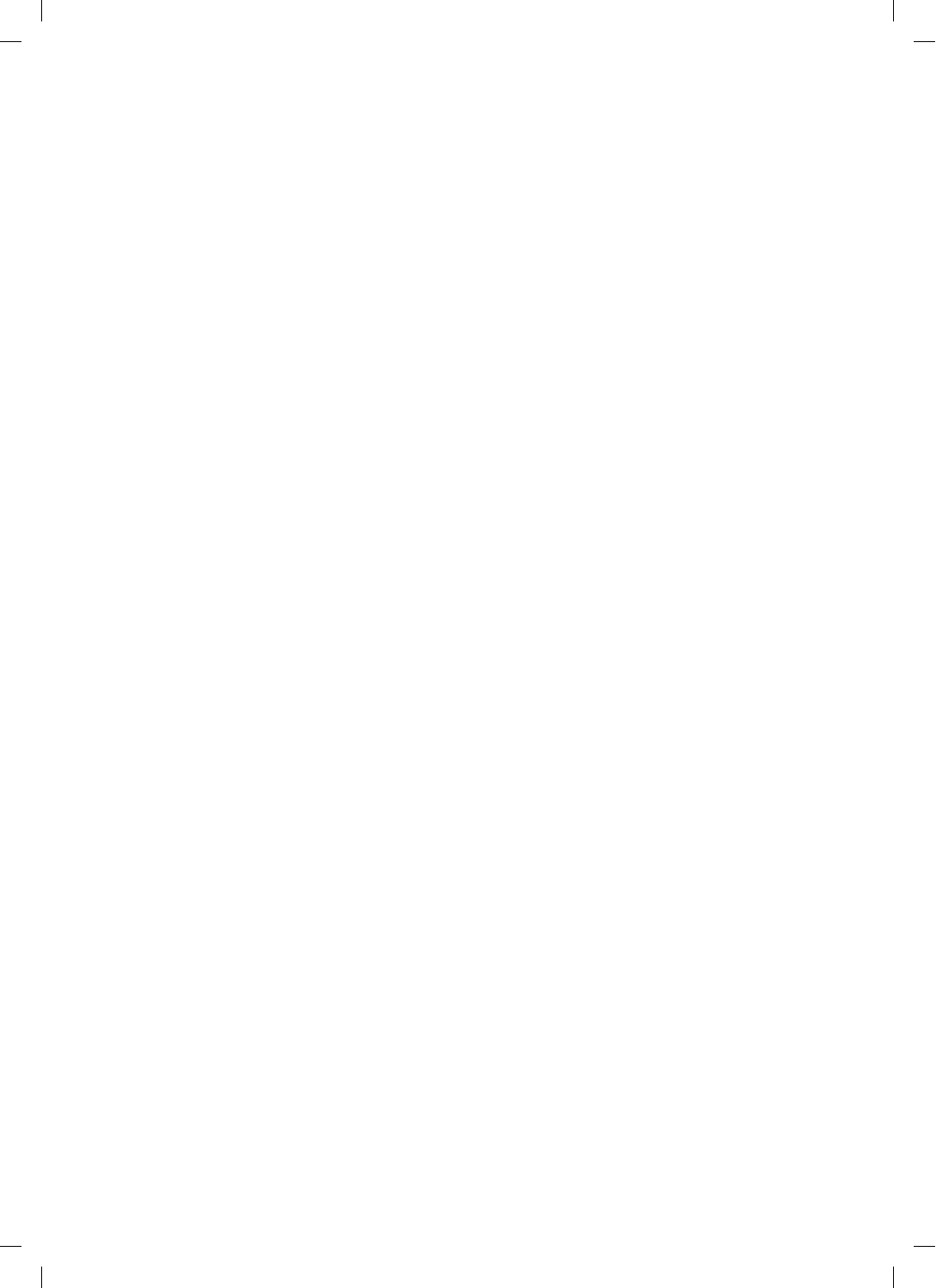# **household budgetary survey 2015**





 $\overline{\phantom{a}}$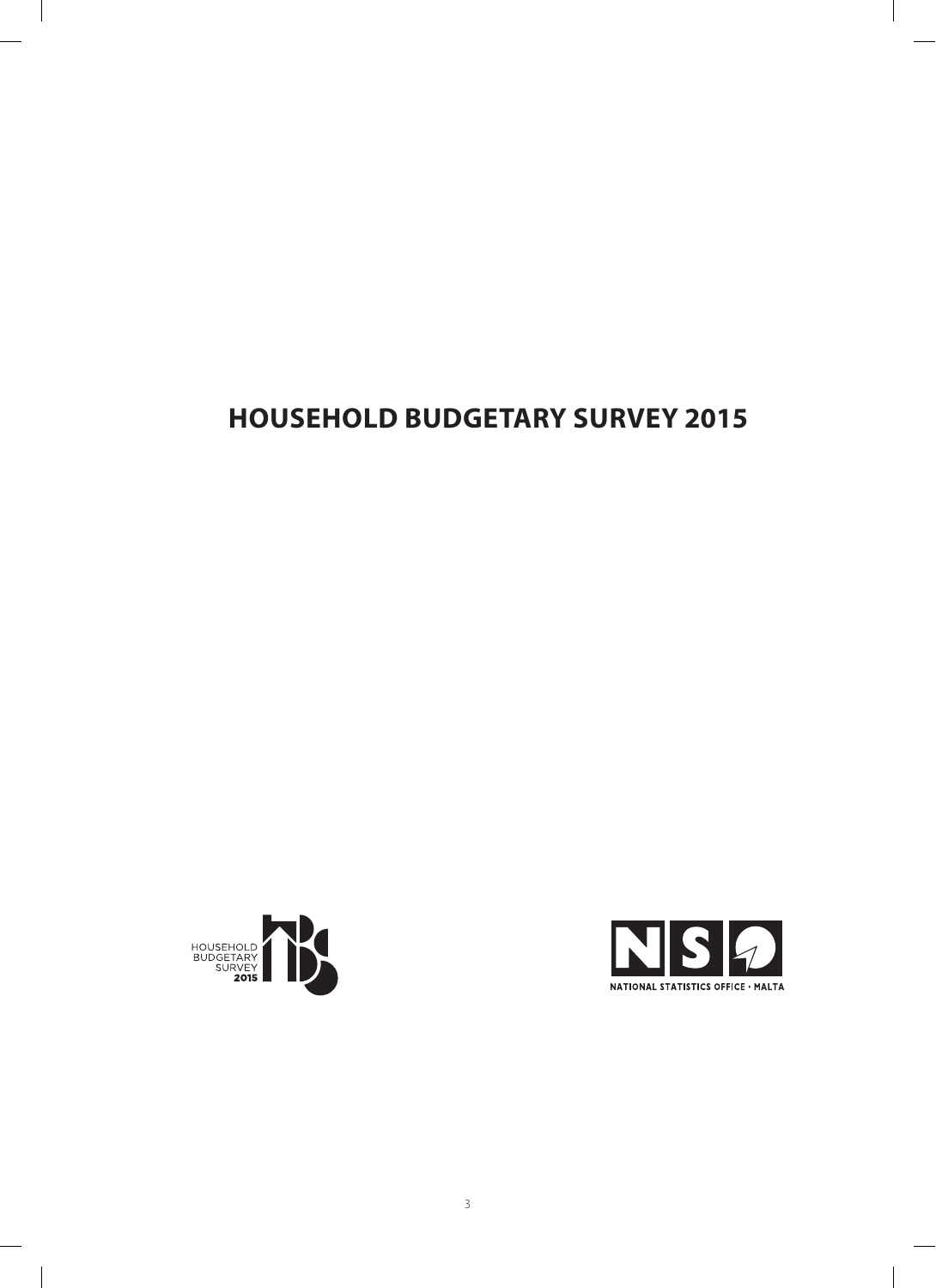|                | <b>SECTION A -</b><br><b>INFORMATION ON THE HOUSEHOLD</b>                                                                                                                                          | <b>Reference Person</b>     |
|----------------|----------------------------------------------------------------------------------------------------------------------------------------------------------------------------------------------------|-----------------------------|
| A <sub>1</sub> | <b>Name and surname</b><br>(Insert the name and surname of the reference person in the first column)                                                                                               | Person 1                    |
| A <sub>2</sub> | Insert your identity card number, e.g. 245678(M)                                                                                                                                                   |                             |
| A <sub>3</sub> | What is your residential status?<br>Living at home (include members who are on holiday/business trips<br>and members who do not reside regularly in the household but spend at<br>$\rightarrow$ A6 |                             |
| A4             | Will this person be absent from the household for a total period of more<br>than 6 months?<br>$\rightarrow$ Stop<br>$\rightarrow$ A5                                                               |                             |
| <b>A5</b>      | Does this person share the income and expenses of the household?<br>$\rightarrow$ A6<br>$\rightarrow$ Stop<br>$\rightarrow$ A6                                                                     |                             |
| A6             | Is this person?                                                                                                                                                                                    |                             |
| <b>A7</b>      | <b>Sex</b>                                                                                                                                                                                         |                             |
| <b>A8</b>      | Date of birth<br>01<br>1972<br>12<br>e.g. 12 January 1972                                                                                                                                          | DAY<br><b>MONTH</b><br>YEAR |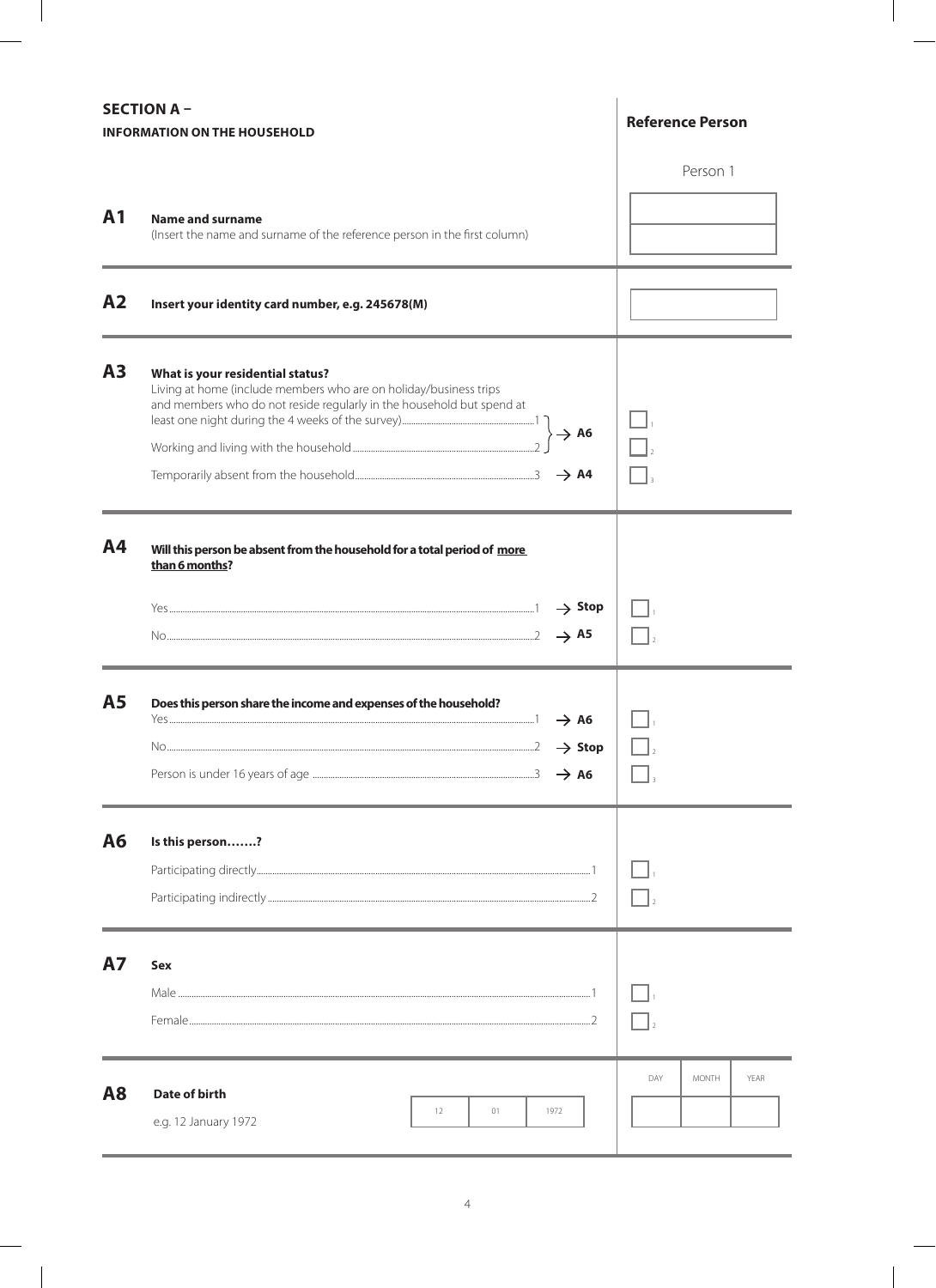| $\Box$<br>$\begin{array}{ c c } \hline \rule{0.2cm}{.04cm} \rule{0.2cm}{.04cm} \rule{0.2cm}{.04cm} \rule{0.2cm}{.04cm} \rule{0.2cm}{.04cm} \rule{0.2cm}{.04cm} \rule{0.2cm}{.04cm} \rule{0.2cm}{.04cm} \rule{0.2cm}{.04cm} \rule{0.2cm}{.04cm} \rule{0.2cm}{.04cm} \rule{0.2cm}{.04cm} \rule{0.2cm}{.04cm} \rule{0.2cm}{.04cm} \rule{0.2cm}{.04cm} \rule{0.2cm}{.04$ | $\Box$<br>$\boxed{\phantom{a}}_2$<br>$\Box$                                                                                                                                                                                                                                                                                                                                                                                                       | $\Box$<br>$\hfill\Box_2$<br>$\boxed{\phantom{a}}_3$                                                            | $\Box$<br>$\begin{tabular}{ c c } \hline \quad \quad & \quad \quad & \quad \quad \\ \hline \quad \quad & \quad \quad & \quad \quad \\ \hline \quad \quad & \quad \quad & \quad \quad \\ \hline \quad \quad & \quad \quad & \quad \quad \\ \hline \quad \quad & \quad \quad & \quad \quad \\ \hline \quad \quad & \quad \quad & \quad \quad \\ \hline \end{tabular}$ |
|----------------------------------------------------------------------------------------------------------------------------------------------------------------------------------------------------------------------------------------------------------------------------------------------------------------------------------------------------------------------|---------------------------------------------------------------------------------------------------------------------------------------------------------------------------------------------------------------------------------------------------------------------------------------------------------------------------------------------------------------------------------------------------------------------------------------------------|----------------------------------------------------------------------------------------------------------------|---------------------------------------------------------------------------------------------------------------------------------------------------------------------------------------------------------------------------------------------------------------------------------------------------------------------------------------------------------------------|
| $\Box.$<br>$\overline{\square}$                                                                                                                                                                                                                                                                                                                                      | $\Box$<br>$\hfill\Box_2$                                                                                                                                                                                                                                                                                                                                                                                                                          | $\Box$<br>$\Box$                                                                                               | $\Box$<br>$\Box$                                                                                                                                                                                                                                                                                                                                                    |
| $\begin{array}{c c c c} \hline \quad & 1 & \\ \hline \quad & 1 & \\ \hline \quad & 2 & \\ \hline \quad & 3 & \\ \hline \end{array}$                                                                                                                                                                                                                                  | $\begin{array}{c} \hline \rule{0pt}{2ex} \rule{0pt}{2ex} \rule{0pt}{2ex} \rule{0pt}{2ex} \rule{0pt}{2ex} \rule{0pt}{2ex} \rule{0pt}{2ex} \rule{0pt}{2ex} \rule{0pt}{2ex} \rule{0pt}{2ex} \rule{0pt}{2ex} \rule{0pt}{2ex} \rule{0pt}{2ex} \rule{0pt}{2ex} \rule{0pt}{2ex} \rule{0pt}{2ex} \rule{0pt}{2ex} \rule{0pt}{2ex} \rule{0pt}{2ex} \rule{0pt}{2ex} \rule{0pt}{2ex} \rule{0pt}{2ex} \rule{0pt}{2ex} \rule{$<br>$\Box_{\scriptscriptstyle 3}$ | $\begin{array}{c} \boxed{\phantom{0}}_1 \\ \boxed{\phantom{0}}_2 \end{array}$<br>$\Box_{\scriptscriptstyle 3}$ | $\Box_{1}$<br>$\Box$<br>$\Box$                                                                                                                                                                                                                                                                                                                                      |
| $\Box$<br>$\Box$                                                                                                                                                                                                                                                                                                                                                     | $\Box$<br>$\Box$                                                                                                                                                                                                                                                                                                                                                                                                                                  | $\Box$                                                                                                         | $\Box$                                                                                                                                                                                                                                                                                                                                                              |
|                                                                                                                                                                                                                                                                                                                                                                      |                                                                                                                                                                                                                                                                                                                                                                                                                                                   |                                                                                                                |                                                                                                                                                                                                                                                                                                                                                                     |
| DAY<br>MONTH<br>YEAR                                                                                                                                                                                                                                                                                                                                                 | DAY<br><b>MONTH</b><br>YEAR                                                                                                                                                                                                                                                                                                                                                                                                                       | DAY<br>MONTH<br>YEAR                                                                                           | DAY<br>MONTH<br>YEAR                                                                                                                                                                                                                                                                                                                                                |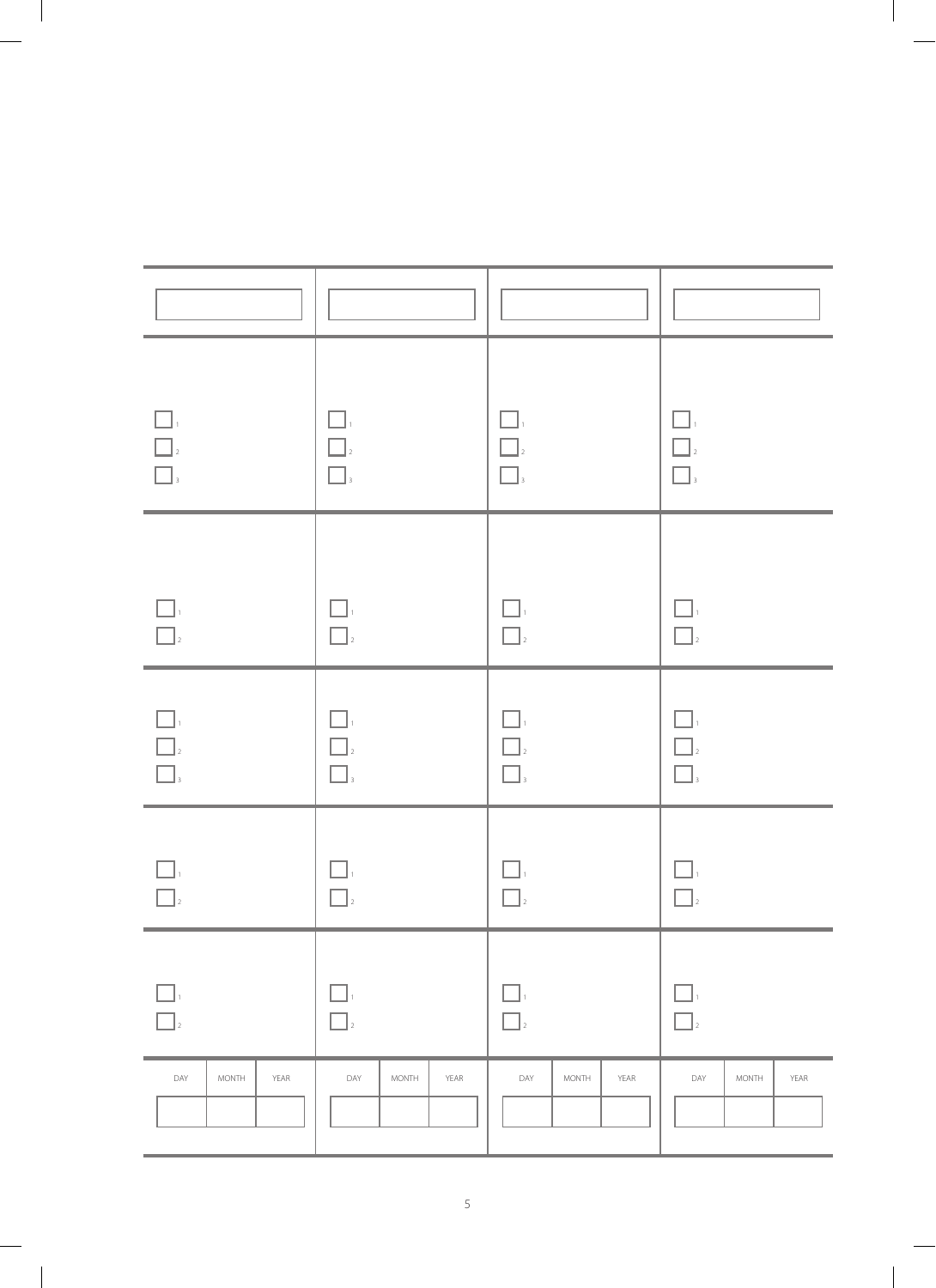| A9  | <b>Country of birth</b>                                                                                        |                            |           |
|-----|----------------------------------------------------------------------------------------------------------------|----------------------------|-----------|
|     |                                                                                                                | <b>For office use ONLY</b> |           |
| A10 | <b>Primary citizenship</b>                                                                                     |                            |           |
|     |                                                                                                                | <b>For office use ONLY</b> |           |
| A11 | What is your relationship with the reference person?                                                           |                            |           |
|     | Child/Adopted child of the reference person and/or of the spouse or partner or                                 | Ζ                          |           |
|     |                                                                                                                |                            | $\bullet$ |
|     |                                                                                                                |                            | <b>S</b>  |
|     |                                                                                                                |                            | Œ         |
|     |                                                                                                                |                            |           |
|     |                                                                                                                |                            |           |
|     |                                                                                                                |                            |           |
| A12 | <b>Reference number of father</b><br>Insert '0' if the father is not a member in this household.               |                            |           |
| A13 | <b>Reference number of mother</b><br>Insert '0' if the mother is not a member in this household.               |                            |           |
| A14 | Reference number of your spouse/partner<br>Insert '0' if the spouse/partner is not a member in this household. |                            |           |
|     |                                                                                                                |                            |           |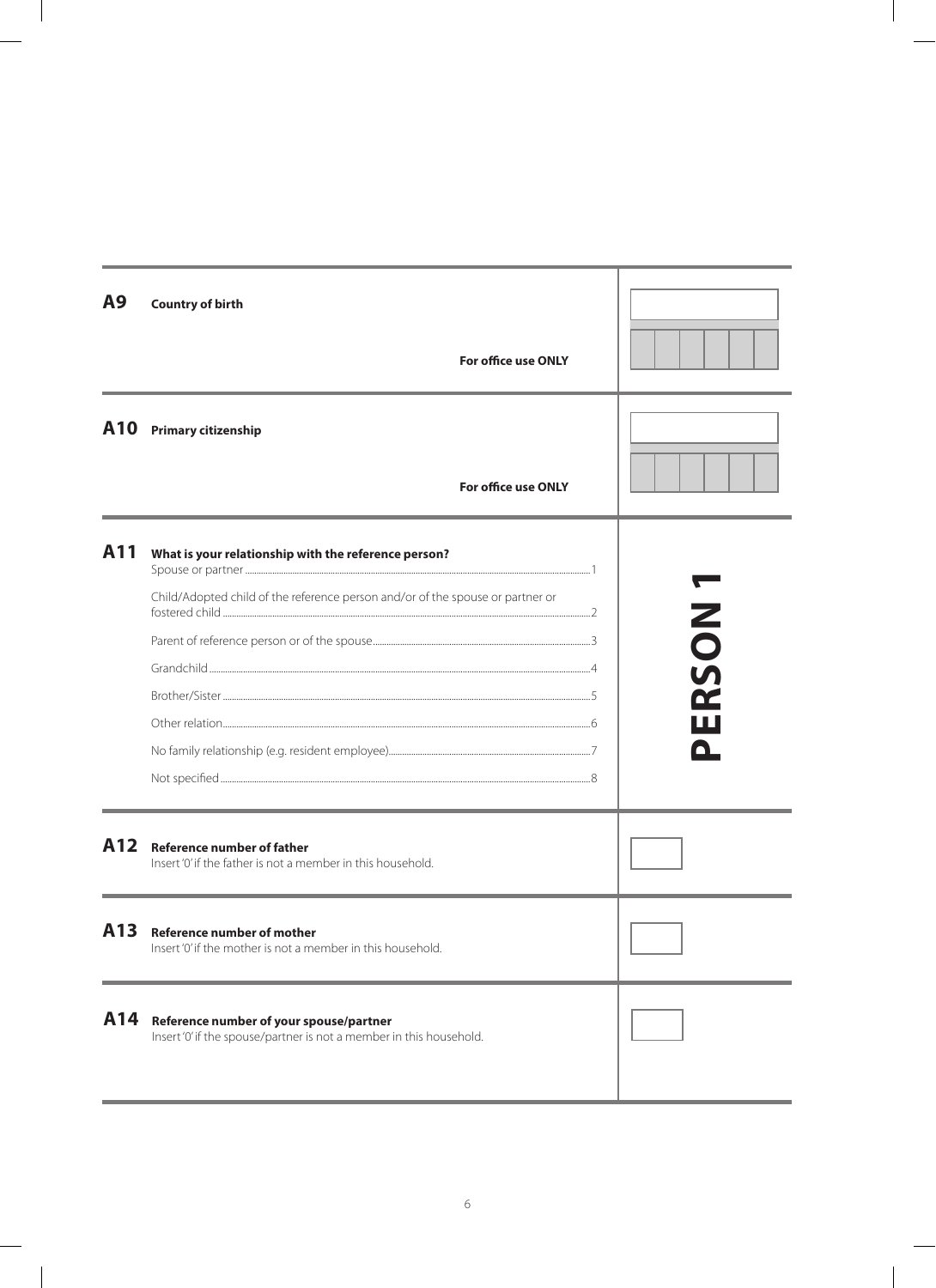| $\boxed{\phantom{a}}$ ,<br>$\Box$ $\Box$<br>$\hfill\blacksquare$<br>$\Box_{\scriptscriptstyle 4}$<br>$\hfill\blacksquare$ $\hfill$<br>$\Box$<br>$\Box$<br>$\Box$<br>$\Box_s$ | $\square$<br>$\Box$<br>$\Box$<br>$\Box$<br>$\Box$<br>$\Box$<br>$\Box$ ,<br>$\Box_{\hbox{\tiny s}}$ | $\square$<br>$\Box$<br>$\square$<br>$\Box$ <sub>4</sub><br>$\Box$<br>$\Box$<br>$\Box$ ,<br>$\Box$ | П.<br>$\Box$<br>$\Box$<br>$\Box$<br>$\Box$<br>П<br>  6<br>$\Box$ ,<br>$\mathbb{C}[\cdot]$ |
|------------------------------------------------------------------------------------------------------------------------------------------------------------------------------|----------------------------------------------------------------------------------------------------|---------------------------------------------------------------------------------------------------|-------------------------------------------------------------------------------------------|
|                                                                                                                                                                              |                                                                                                    |                                                                                                   |                                                                                           |
|                                                                                                                                                                              |                                                                                                    |                                                                                                   |                                                                                           |
|                                                                                                                                                                              |                                                                                                    |                                                                                                   |                                                                                           |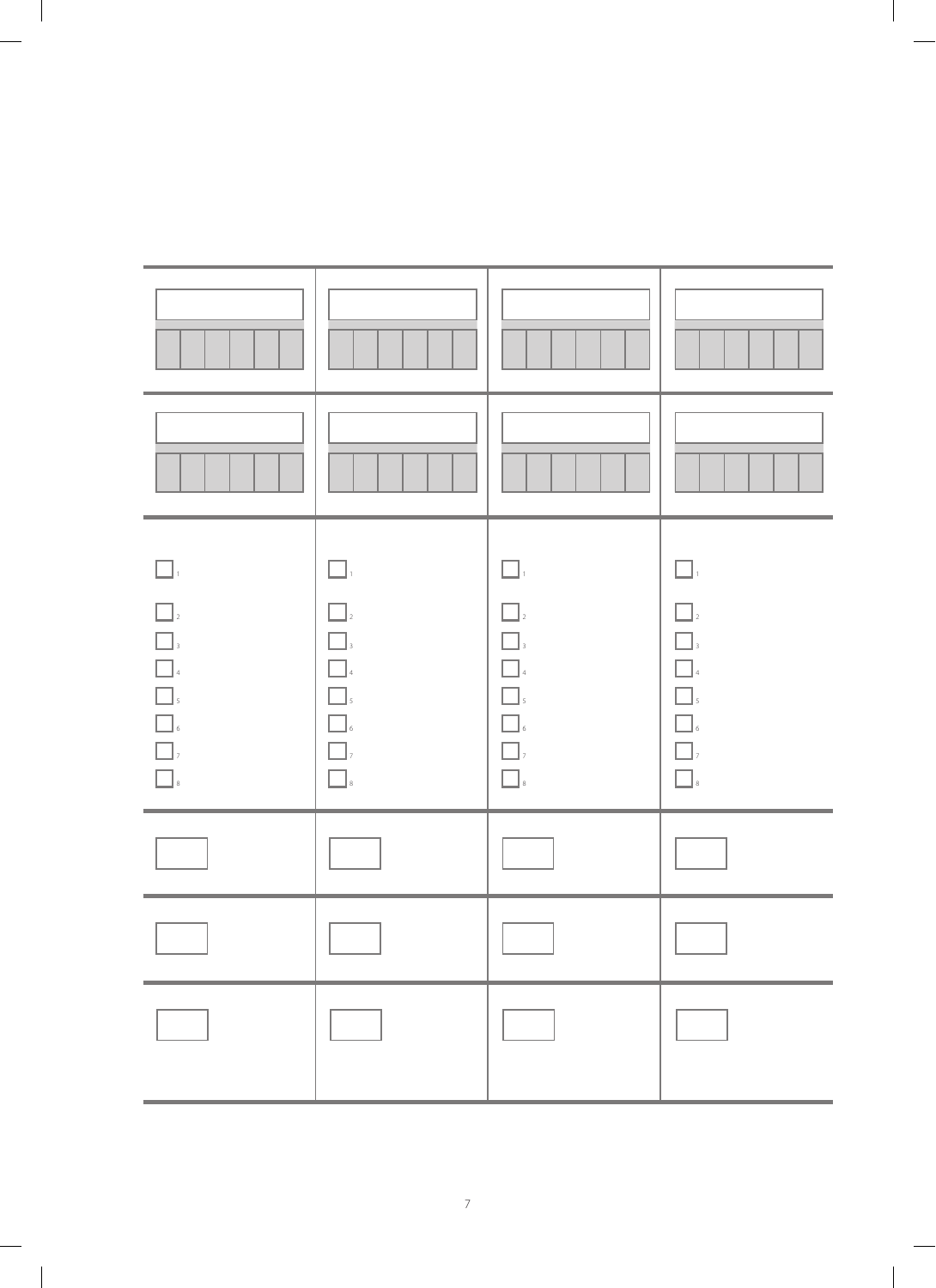|     | Ask the following questions to persons aged to years and over |  |
|-----|---------------------------------------------------------------|--|
| A15 | What is your civil status?                                    |  |
| A16 | Are you currently living with your husband/wife or partner?   |  |

## Ask the following questions to persons aged 16 y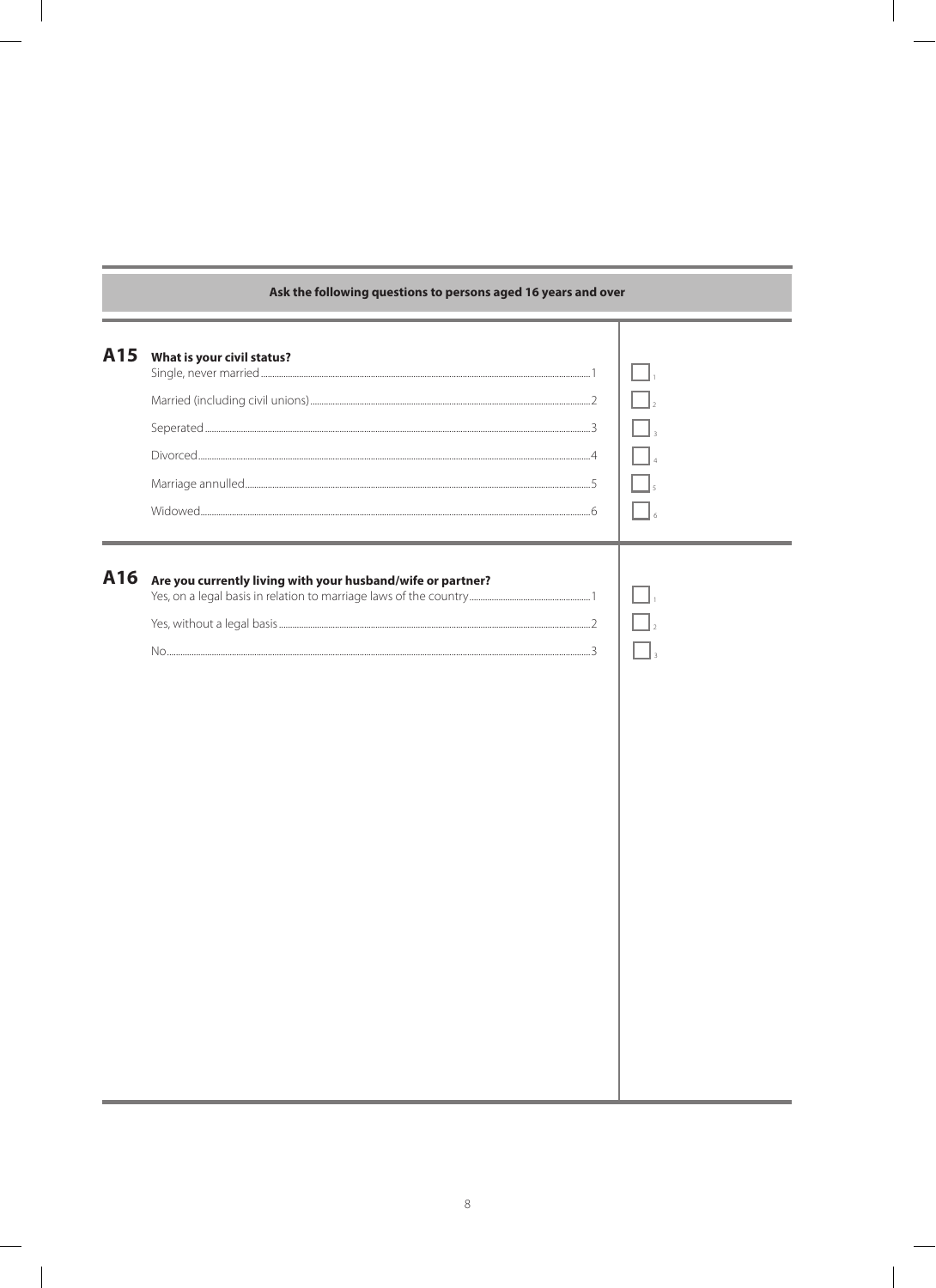|                                                                              | Ask the following questions to persons aged 16 years and over |                                                                           |                                                             |  |  |  |
|------------------------------------------------------------------------------|---------------------------------------------------------------|---------------------------------------------------------------------------|-------------------------------------------------------------|--|--|--|
| $\Box.$<br>$\Box$<br>$\boxed{\phantom{a}}_3$<br>$\Box$<br>$\Box$<br>$\Box$ 6 | $\Box.$<br>$\Box$<br>$\prod_{3}$<br>$\overline{5}$<br>$\,$ 6  | П.<br>$\Box$ <sub>2</sub><br>$\Box$ <sub>3</sub><br>$\square_s$<br>$\Box$ | $\Box.$<br>$\Box$<br>$\Box$<br>$\Box$<br>$\Box$ ,<br>$\Box$ |  |  |  |
| $\mathbb{I}$<br>$\Box$ <sub>2</sub><br>$\Box$                                | ТĪ<br>$\Box$                                                  | $\bigcap_{2}$<br>$\Box$                                                   | $\Box$<br>$\Box$ <sub>3</sub>                               |  |  |  |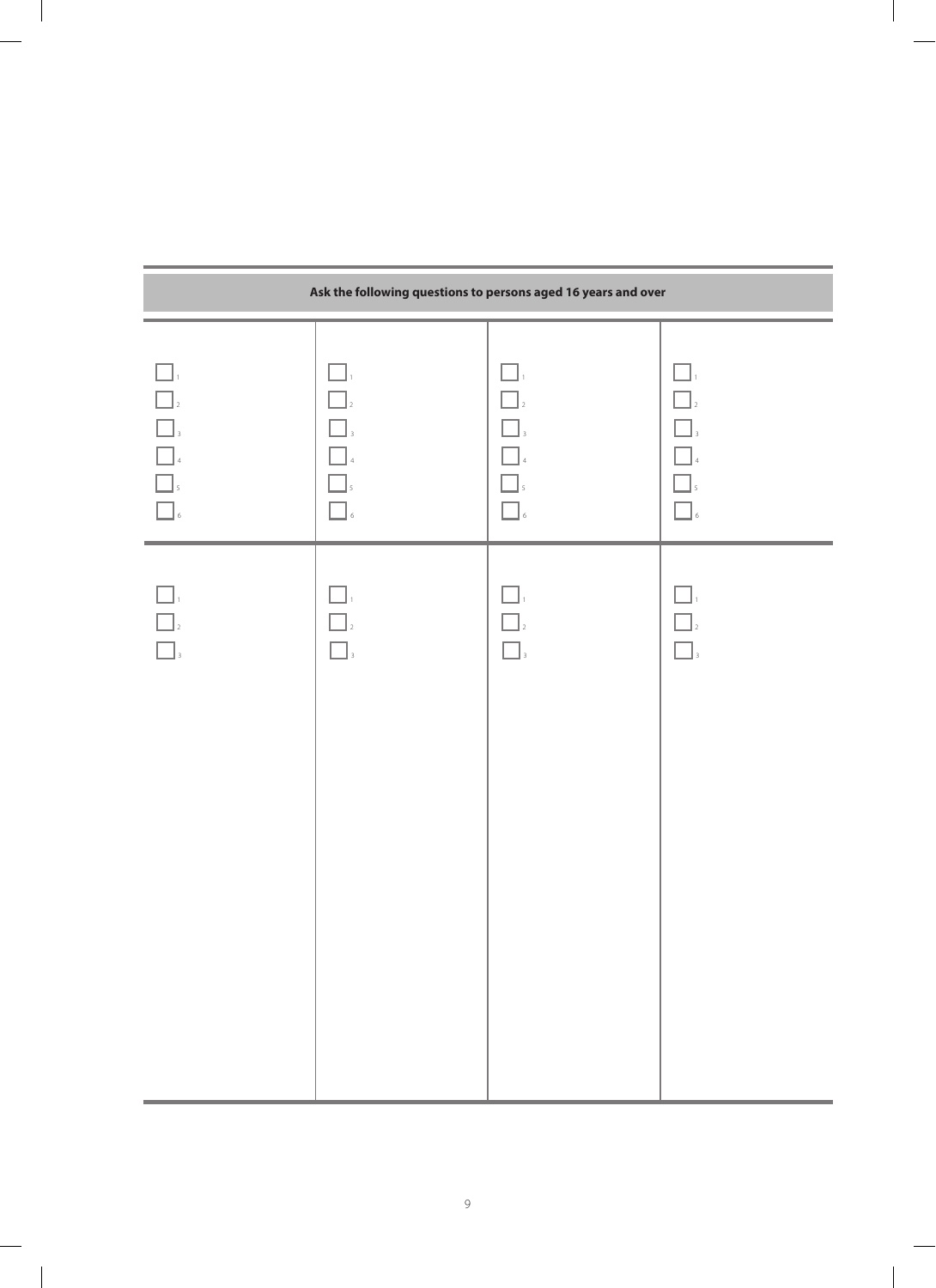| Secondary (general) (include Lyceum, Junior Lyceum, Area Secondary,<br>Foundation or Introductory courses in MCAST with a duration of 1 year or less<br>(include basic courses that lead to other more advanced courses) 5                                |  |
|-----------------------------------------------------------------------------------------------------------------------------------------------------------------------------------------------------------------------------------------------------------|--|
|                                                                                                                                                                                                                                                           |  |
|                                                                                                                                                                                                                                                           |  |
|                                                                                                                                                                                                                                                           |  |
|                                                                                                                                                                                                                                                           |  |
| Secondary (vocational) (include trade schools, apprentice schools, etc.)                                                                                                                                                                                  |  |
| Post-Secondary (general) (include Sixth Form, Junior College, Higher Secondary,                                                                                                                                                                           |  |
| Post-Secondary (vocational) before 2000 (include Fellenberg training centre,<br>City & Guilds, OTD, HTD, Technical Institute, ESTS, TAS, Industrial training centre,<br>Trade schools, School of hairdressing, pre-vocational school, Secretarial school, |  |
| Post-Secondary (vocational)<br>MCAST/ITS courses on a period of 2 years or less on full-time basis (the period of the<br>course should not include time spent in foundation or interoductory courses)                                                     |  |
| Post-Secondary (vocational) at the same level and duration in (9) provided by a                                                                                                                                                                           |  |
| Post-Secondary (vocational) MCAST/ITS courses spanning over a period of 2<br>years or more on full-time basis e.g. MCAST National Diploma (the period of the<br>course should not include time spent in foundation or interoductory courses)11            |  |
| Post-Secondary (vocational) at the same level and duration in (11) provided                                                                                                                                                                               |  |
|                                                                                                                                                                                                                                                           |  |
| MCAST Bachelors Degrees (e.g. Bachelor of Science Hons.                                                                                                                                                                                                   |  |
| Universit Diploma or Certificate or MCAST Higher National Diploma15                                                                                                                                                                                       |  |
| First Degree or equivalent (including Teacher's Training College, ACCA,                                                                                                                                                                                   |  |
|                                                                                                                                                                                                                                                           |  |
|                                                                                                                                                                                                                                                           |  |
|                                                                                                                                                                                                                                                           |  |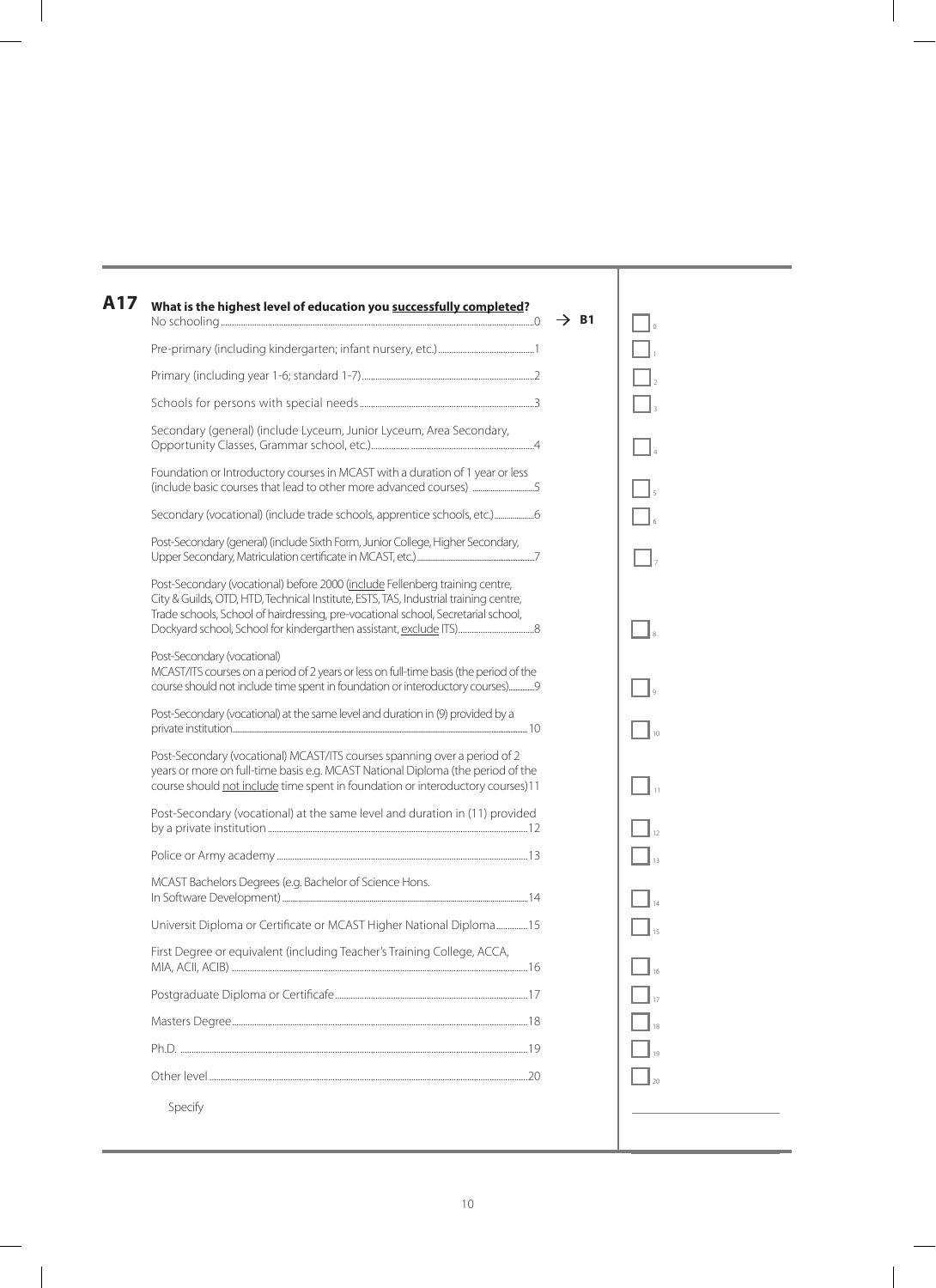| $\Box$<br>$\begin{array}{ c c c }\hline \quad \quad & 1 \\ \hline \quad \quad & 1 \\ \hline \quad \quad & 2 \\ \hline \quad \quad & 3 \\ \hline \end{array}$<br>$\begin{array}{ c c }\hline \quad \quad & \\\hline \quad \quad & \\\hline \quad \quad & \\\hline \quad \quad & \\\hline \quad \quad & \\\hline \end{array}$<br>$\hfill\blacksquare$ $\hfill$<br>$\hfill\blacksquare$ $\hfill$<br>$\Box$ | $\Box$<br>$\Box$<br>$\Box$ $\!$<br>$\hfill\blacksquare$<br>$\hfill\blacksquare$<br>4<br>$\Box$<br>$\Box$<br>$\boxed{\phantom{a}}$ , | $\Box$<br>$\Box$<br>$\hfill\Box$ $\hfill$<br>$\hfill\blacksquare$ $\hfill$<br>$\hfill \square$ $\hfill$<br>$\Box$<br>$\hfill\blacksquare$ $\hfill$<br>$\boxed{\phantom{a}}$ , | $\Box$<br>$\Box$<br>$\boxed{\phantom{a}}_2$<br>$\hfill\blacksquare$ $\hfill$<br>$\hfill\blacksquare$<br>4<br>$\Box$<br>$\Box_{\mathfrak s}$<br>$\boxed{\phantom{a}}$ , |
|---------------------------------------------------------------------------------------------------------------------------------------------------------------------------------------------------------------------------------------------------------------------------------------------------------------------------------------------------------------------------------------------------------|-------------------------------------------------------------------------------------------------------------------------------------|-------------------------------------------------------------------------------------------------------------------------------------------------------------------------------|------------------------------------------------------------------------------------------------------------------------------------------------------------------------|
| $\hfill\blacksquare$                                                                                                                                                                                                                                                                                                                                                                                    | $\hfill\blacksquare$<br><br>$\hfill$                                                                                                | $\Box$                                                                                                                                                                        | $\hfill\blacksquare$                                                                                                                                                   |
| $\hfill\Box$                                                                                                                                                                                                                                                                                                                                                                                            | $\Box$                                                                                                                              | $\Box$                                                                                                                                                                        | $\Box$                                                                                                                                                                 |
| $\hfill\Box$ 10                                                                                                                                                                                                                                                                                                                                                                                         | $\Box$ 10                                                                                                                           | $\Box$ 10                                                                                                                                                                     | $\Box$ 10                                                                                                                                                              |
| $\Box$ $\shortparallel$                                                                                                                                                                                                                                                                                                                                                                                 | $\Box$ $\lrcorner$                                                                                                                  | $\Box$ $\mathfrak{n}$                                                                                                                                                         | $\hfill\blacksquare$ $\scriptscriptstyle\rm II$                                                                                                                        |
| $\Box$ <sub>12</sub><br>$\hfill\Box_{{\bf 13}}$                                                                                                                                                                                                                                                                                                                                                         | $\Box$ <sub>12</sub><br>$\Box$ <sub>13</sub>                                                                                        | $\boxed{\phantom{a}}_{\rm 12}$<br>$\Box$ <sub>13</sub>                                                                                                                        | $\Box$ <sub>12</sub><br>$\Box$ <sub>13</sub>                                                                                                                           |
| $\boxed{\phantom{1}}_{\rm 14}$<br>$\Box$ <sub>15</sub>                                                                                                                                                                                                                                                                                                                                                  | $\hfill \square$ 14<br>$\Box$ <sub>15</sub>                                                                                         | $\Box$ 14<br>$\Box$ <sub>15</sub>                                                                                                                                             | $\Box$ 14<br>$\Box$ <sub>15</sub>                                                                                                                                      |
| $\Box$ <sub>16</sub><br>$\Box$ <sub>17</sub><br>$\Box$ <sub>18</sub><br>$\Box$ <sub>19</sub><br>$\Box$ <sub>20</sub>                                                                                                                                                                                                                                                                                    | $\Box$ <sub>16</sub><br>$\Box$ <sub>17</sub><br>$\Box$ <sub>18</sub><br>$\Box$ <sub>19</sub><br>$\Box$ <sub>20</sub>                | $\Box$ 16<br>$\Box$ <sub>17</sub><br>$\Box$ 18<br>$\Box$ 19<br>$\Box$ 20                                                                                                      | $\Box$ <sub>16</sub><br>$\Box$ <sub>17</sub><br>$\Box$ 18<br>$\Box$ <sub>19</sub><br>$\Box$ 20                                                                         |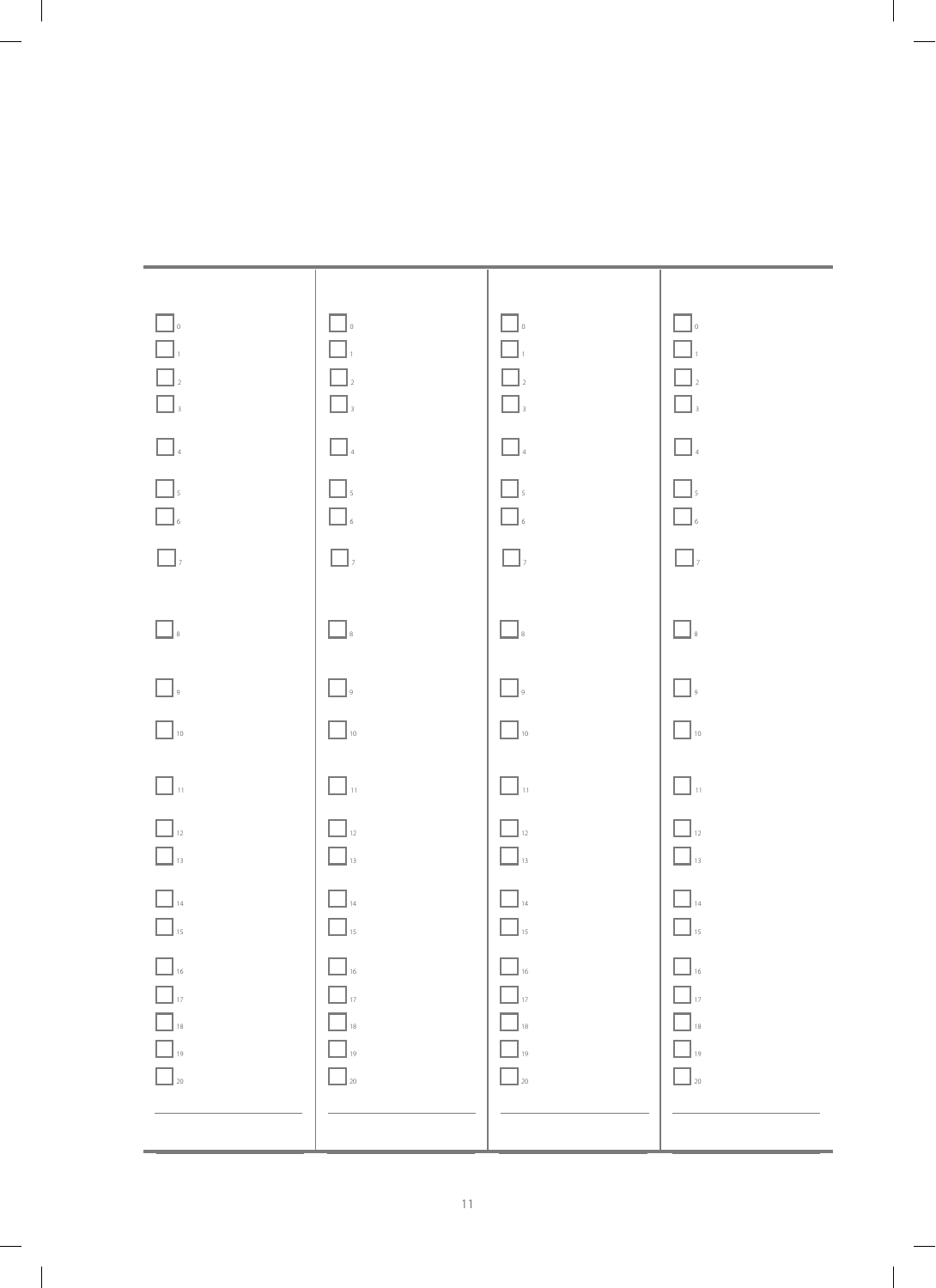| A18 | What is the highest qualification that you have achieved?  |    |
|-----|------------------------------------------------------------|----|
|     |                                                            |    |
|     |                                                            |    |
|     |                                                            |    |
|     |                                                            |    |
|     |                                                            |    |
|     |                                                            |    |
|     |                                                            |    |
|     |                                                            |    |
|     | City and Guilds (Basic/Part Three)/ Technical Diploma/     |    |
|     |                                                            |    |
|     |                                                            |    |
|     | Higher National Diploma (HND)/ Advanced Technical Diploma/ |    |
|     |                                                            |    |
|     |                                                            |    |
|     |                                                            |    |
|     |                                                            |    |
|     |                                                            | 17 |
|     | Specify                                                    |    |
|     |                                                            |    |
|     |                                                            |    |
|     |                                                            |    |
|     |                                                            |    |
|     |                                                            |    |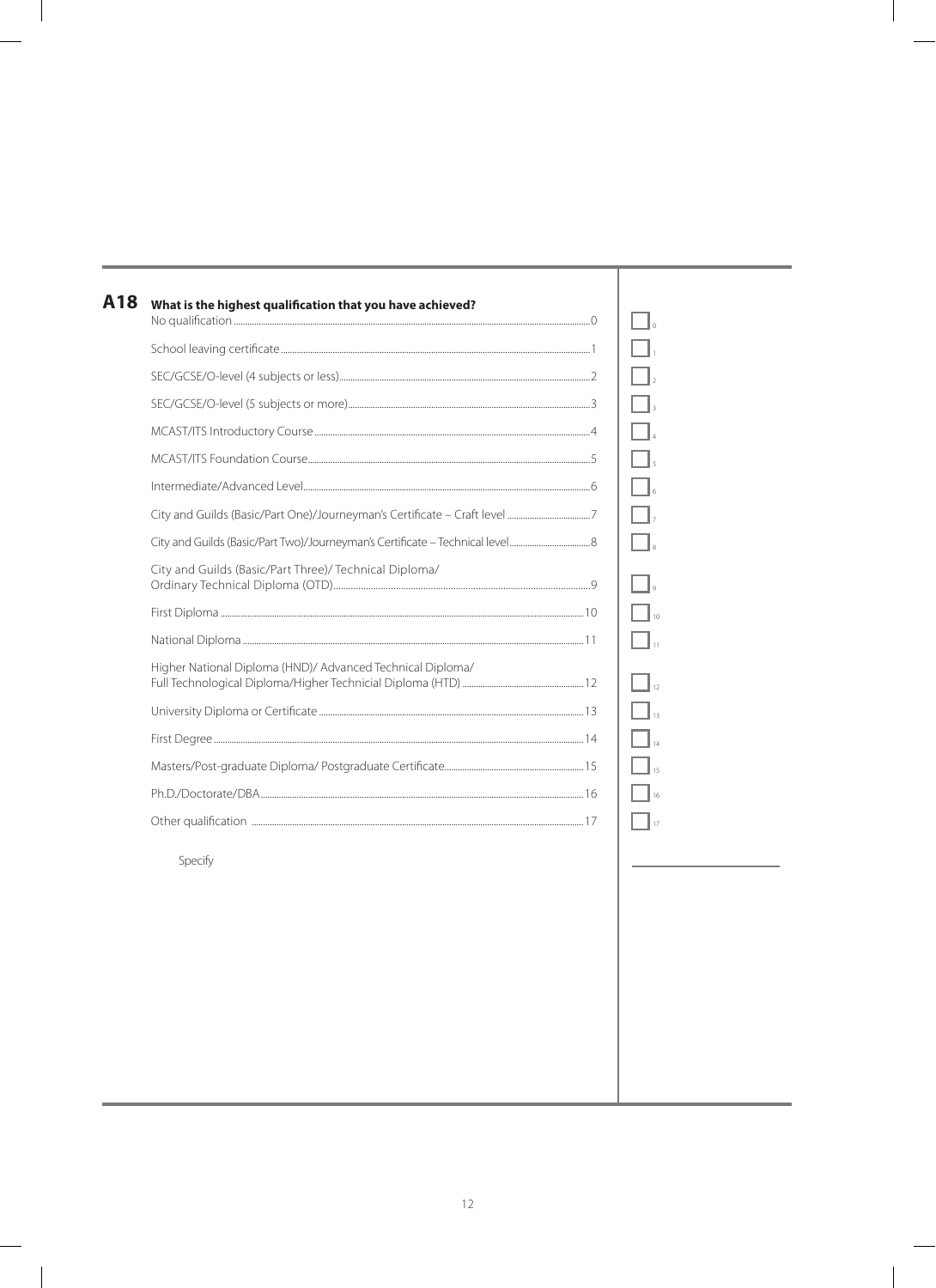| $\Box$ .<br>$\Box_{\scriptscriptstyle{1}}$<br>$\begin{array}{ c } \hline \ \hline \ \hline \ \hline \ \hline \end{array}$<br>$\boxed{\phantom{1}}_3$<br>$\begin{array}{ c c }\hline & & & \\ \hline & & & \\ \hline & & & \\ \hline & & & \\ \hline & & & \\ \hline & & & \\ \hline & & & \\ \hline & & & \\ \hline \end{array}$<br>$\begin{array}{ c c }\hline \rule{0pt}{16pt} \rule{0pt}{2.5pt} \rule{0pt}{2.5pt} \rule{0pt}{2.5pt} \rule{0pt}{2.5pt} \rule{0pt}{2.5pt} \rule{0pt}{2.5pt} \rule{0pt}{2.5pt} \rule{0pt}{2.5pt} \rule{0pt}{2.5pt} \rule{0pt}{2.5pt} \rule{0pt}{2.5pt} \rule{0pt}{2.5pt} \rule{0pt}{2.5pt} \rule{0pt}{2.5pt} \rule{0pt}{2.5pt} \rule{0pt}{2.5pt} \rule{0pt}{2.5pt} \rule{0pt}{2.5pt$<br>$\hfill\blacksquare$<br>$\boxed{\phantom{1}}$<br>$\hfill\blacksquare$ 10<br>$\Box$ $_{\shortparallel}$<br>$\boxed{\phantom{a}}_{\rm 12}$<br>$\boxed{\phantom{1}}_{13}$<br>$\hfill\blacksquare_{\mathit{14}}$<br>$\hfill\blacksquare$ 15<br>$\boxed{\phantom{1}}$ 16<br>$\Box$ 17 | $\Box$ .<br>$\Box$<br>$\Box$<br>$\Box$<br>$\Box$ 4<br>$\Box$<br>$\hfill\blacksquare$ $\hfill$<br>$\Box$ ,<br>$\hfill\blacksquare$<br>$\boxed{\phantom{a}}$ ,<br>$\hfill\Box$ 10<br>$\Box$<br>$\hfill\Box_{12}$<br>$\Box$ <sub>13</sub><br>$\Box$ <sub>14</sub><br>$\Box$ <sub>15</sub><br>$\Box$ 16<br>$\Box$ 17 | $\Box$ .<br>$\Box$<br>$\hfill\Box_2$<br>$\hfill\blacksquare$ $\hfill$<br>$\hfill \square$ $\hfill$<br>$\Box$<br>$\hfill\blacksquare$ $\hfill$<br>$\boxed{\phantom{a}}$ ,<br>$\hfill\blacksquare$ $\hfill$<br>$\Box_{\,{}^{^\circ}}$<br>$\Box$ $\lrcorner$<br>$\boxed{\phantom{1}}_{\rm 12}$<br>$\Box$ <sub>13</sub><br>$\Box$ <sub>14</sub><br>$\Box$ <sub>15</sub><br>$\Box$ 16<br>$\Box$ 17 | $\Box$ .<br>$\Box$<br>$\Box$ <sub>2</sub><br>$\Box$ $_{\tiny 3}$<br>$\Box_{\,4}$<br>$\hfill\blacksquare$ $\hfill$<br>$\hfill\blacksquare$ $\hfill$<br>$\Box$ ,<br>$\hfill\blacksquare$<br>$\Box$ ,<br>$\Box$ 10<br>$\Box$ $_{\rm u}$<br>$\Box$ 12<br>$\Box$ <sub>13</sub><br>$\Box$ <sub>14</sub><br>$\Box$ <sub>15</sub><br>$\Box$ 16<br>$\Box$ 17 |
|----------------------------------------------------------------------------------------------------------------------------------------------------------------------------------------------------------------------------------------------------------------------------------------------------------------------------------------------------------------------------------------------------------------------------------------------------------------------------------------------------------------------------------------------------------------------------------------------------------------------------------------------------------------------------------------------------------------------------------------------------------------------------------------------------------------------------------------------------------------------------------------------------------------------------------------------------------------------------------------------------------|------------------------------------------------------------------------------------------------------------------------------------------------------------------------------------------------------------------------------------------------------------------------------------------------------------------|-----------------------------------------------------------------------------------------------------------------------------------------------------------------------------------------------------------------------------------------------------------------------------------------------------------------------------------------------------------------------------------------------|-----------------------------------------------------------------------------------------------------------------------------------------------------------------------------------------------------------------------------------------------------------------------------------------------------------------------------------------------------|
|                                                                                                                                                                                                                                                                                                                                                                                                                                                                                                                                                                                                                                                                                                                                                                                                                                                                                                                                                                                                          |                                                                                                                                                                                                                                                                                                                  |                                                                                                                                                                                                                                                                                                                                                                                               |                                                                                                                                                                                                                                                                                                                                                     |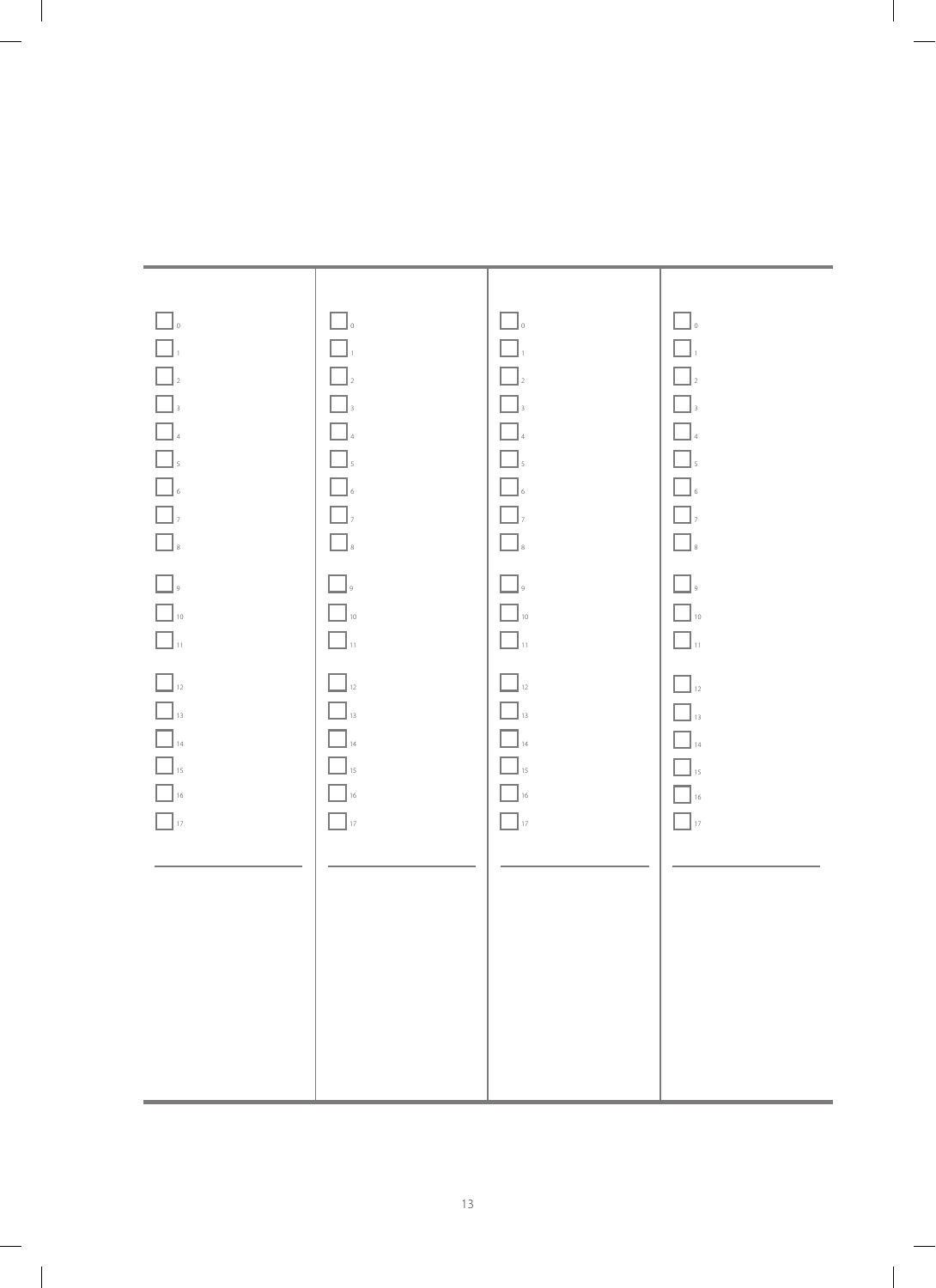## **SECTION B**

#### **EMPLOYMENT**

| <b>B1</b> | How do you describe your current activity status between Monday<br>and Sunday of last week? |  |
|-----------|---------------------------------------------------------------------------------------------|--|
|           |                                                                                             |  |
|           |                                                                                             |  |
|           |                                                                                             |  |
|           |                                                                                             |  |
|           |                                                                                             |  |
|           |                                                                                             |  |
|           |                                                                                             |  |
|           |                                                                                             |  |
|           | Student/person still studying or person undergoing work experience<br>$\rightarrow$ B10     |  |
|           |                                                                                             |  |
|           |                                                                                             |  |
|           |                                                                                             |  |
| <b>B2</b> | a. What is your main job title?                                                             |  |
|           | b. Describe your main occupation<br><b>For office use ONLY</b>                              |  |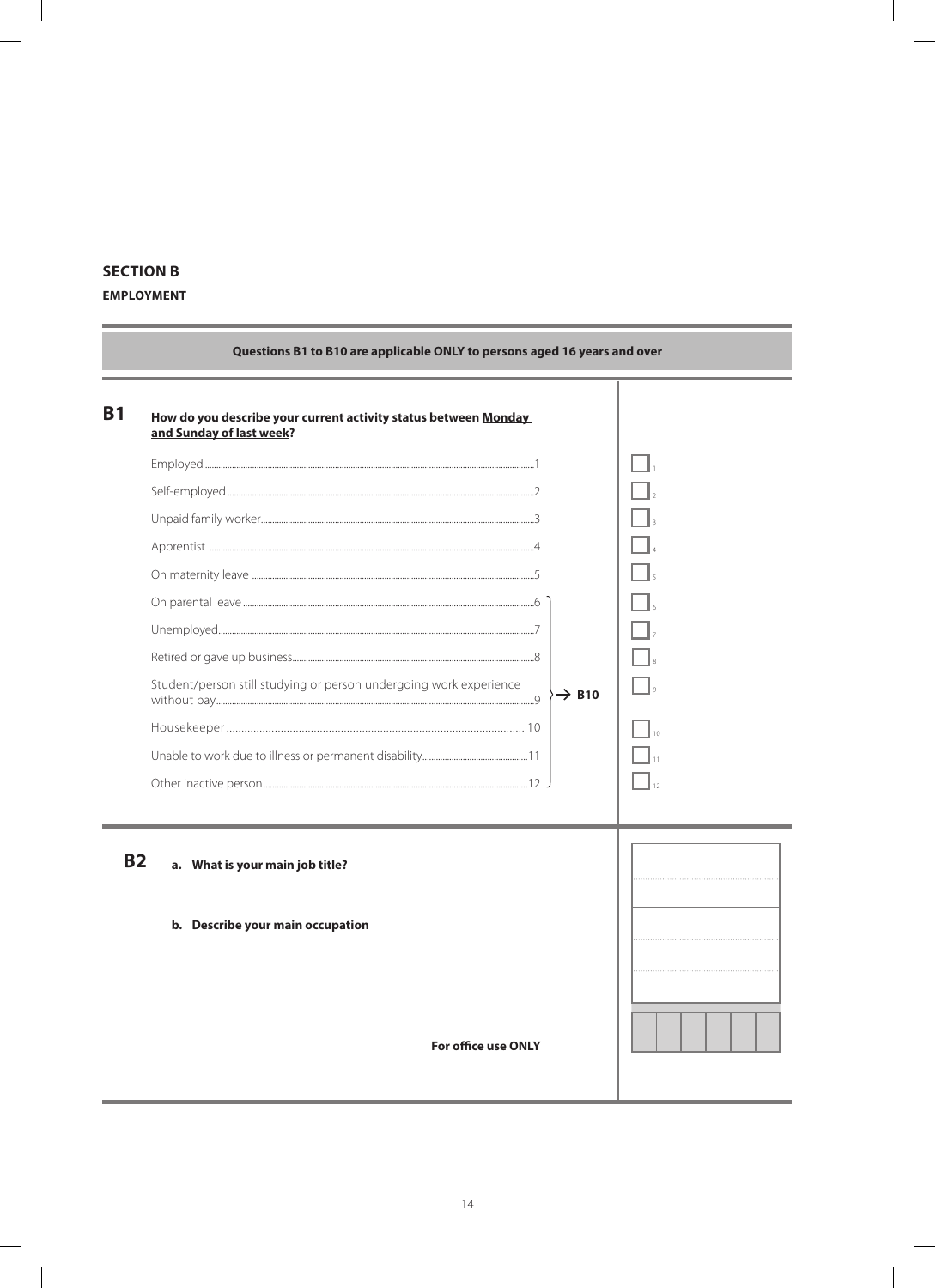### **Section B**

#### **Employment**

| Questions B1 to B10 are applicable ONLY to persons aged 16 years and over                  |                                                    |                                               |                                                                             |  |
|--------------------------------------------------------------------------------------------|----------------------------------------------------|-----------------------------------------------|-----------------------------------------------------------------------------|--|
| $\Box$<br>$\Box$<br>$\Box$<br>$\Box$<br>$\Box$ ,<br>$\Box$<br>$\Box$<br>$10\,$<br>11<br>12 | n d<br>$\Box$<br>- 1<br>$\overline{Q}$<br>10<br>12 | $\mathcal{L}$<br>$\overline{9}$<br>$10$<br>12 | $\ $ $\ $ 4<br>$\mathbb{Z}_{2}$<br>$\mathbb{Z}_{\geq 0}$<br>و ا<br>10<br>12 |  |
|                                                                                            |                                                    |                                               |                                                                             |  |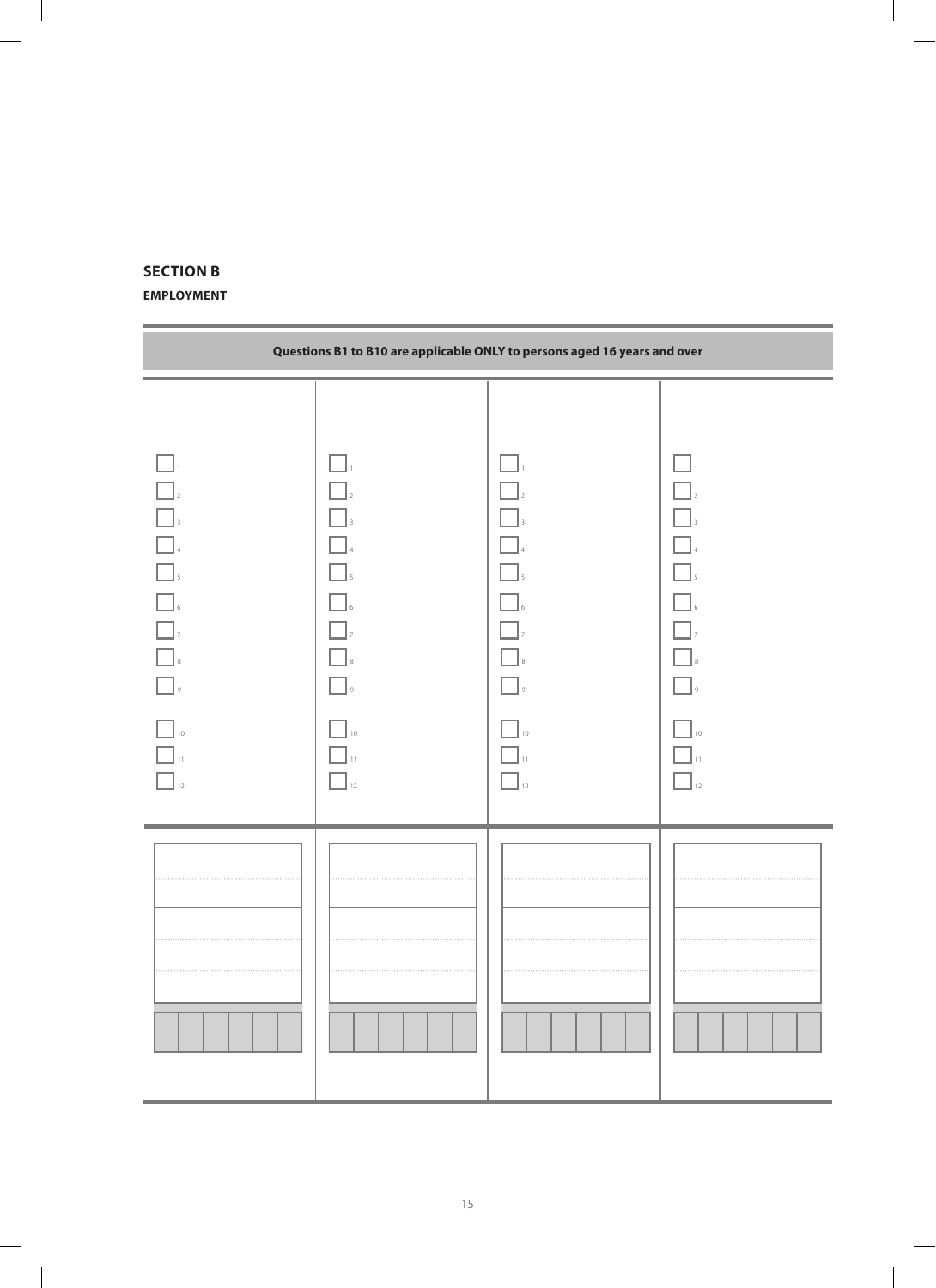| <b>B3</b> | a. Give the name of the organisation where you are employed (main job)                                                                                                      |       |
|-----------|-----------------------------------------------------------------------------------------------------------------------------------------------------------------------------|-------|
|           | b. What is the principal economic activity of this organisation?<br>For office use ONLY                                                                                     |       |
|           |                                                                                                                                                                             |       |
| <b>B4</b> | Is this organisation a private entity?<br>Note: Parastatal organisations are not considered to be private entities.                                                         |       |
|           |                                                                                                                                                                             |       |
| <b>B5</b> | What is your professional status?                                                                                                                                           |       |
|           |                                                                                                                                                                             |       |
|           |                                                                                                                                                                             |       |
|           |                                                                                                                                                                             |       |
|           |                                                                                                                                                                             |       |
| <b>B6</b> | What is your employment status?                                                                                                                                             |       |
|           |                                                                                                                                                                             |       |
|           | $-2$                                                                                                                                                                        |       |
|           |                                                                                                                                                                             |       |
| <b>B7</b> | How many hours per week do you normally work in your main job?                                                                                                              |       |
|           | For employees: include the usual/regular paid and unpaid overtime.                                                                                                          | hours |
|           | • When neither the number of usual hours actually worked cannot be given,<br>or an average number of hours worked over the past 4 weeks cannot be<br>established, write 99. |       |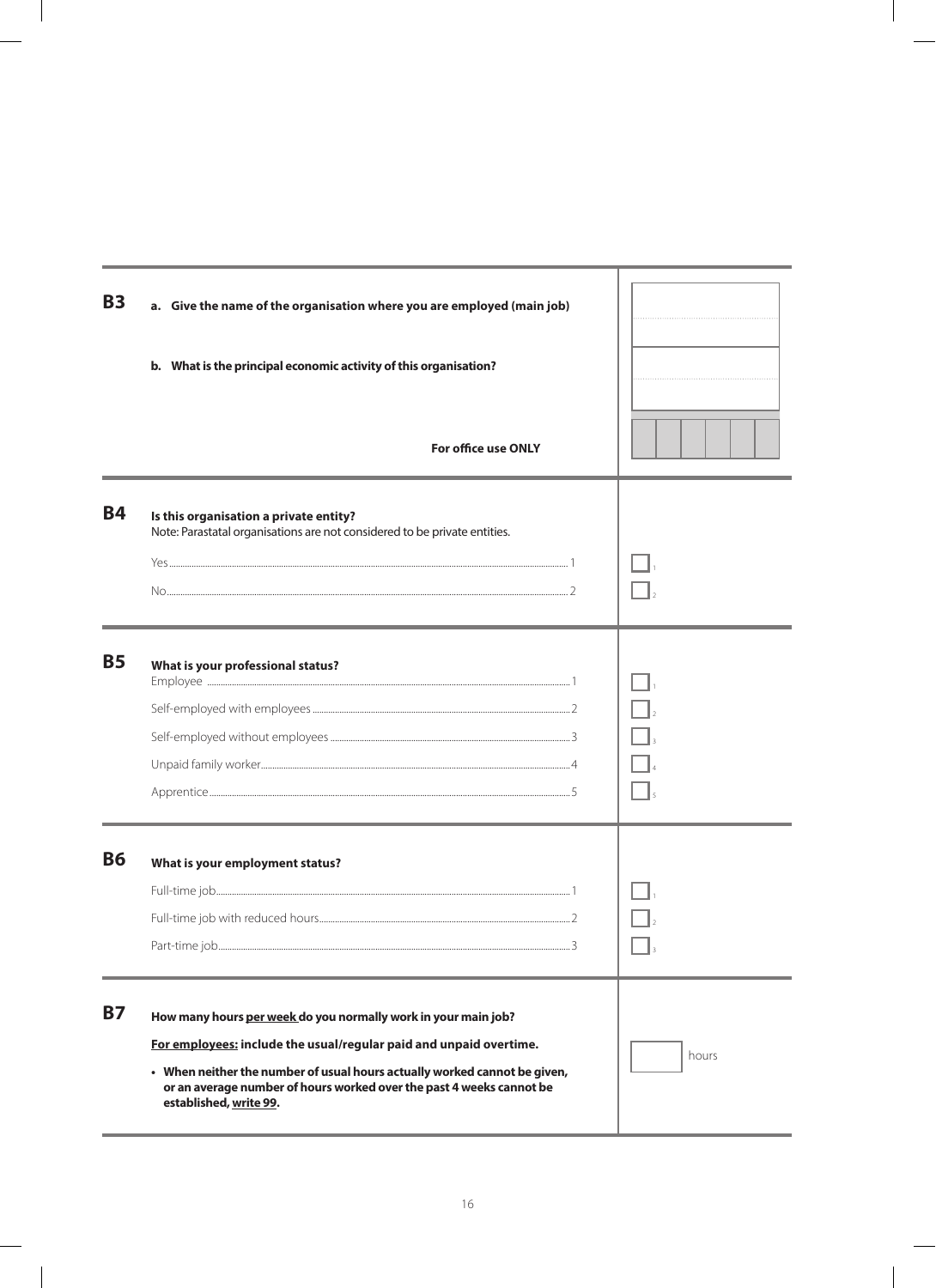| $\Box$                                                                                                               | П                                    | ĔД,<br>$\Box$                   | $\Box$                                            |
|----------------------------------------------------------------------------------------------------------------------|--------------------------------------|---------------------------------|---------------------------------------------------|
| <br><br><br><br><br><br><br><br><br><br><br><br><br><br><br><br><br><br><br><br><br><br><br><br><br><br><br><br><br> | $\Box$<br>$\Box$<br>$\Box$<br>$\Box$ | $\vert$ 3<br>$\Box$<br>$\Box$ s | $\Box$ <sub>2</sub><br>$\Box$<br>$\Box$<br>$\Box$ |
|                                                                                                                      |                                      |                                 |                                                   |
| hours                                                                                                                | hours                                | hours                           | hours                                             |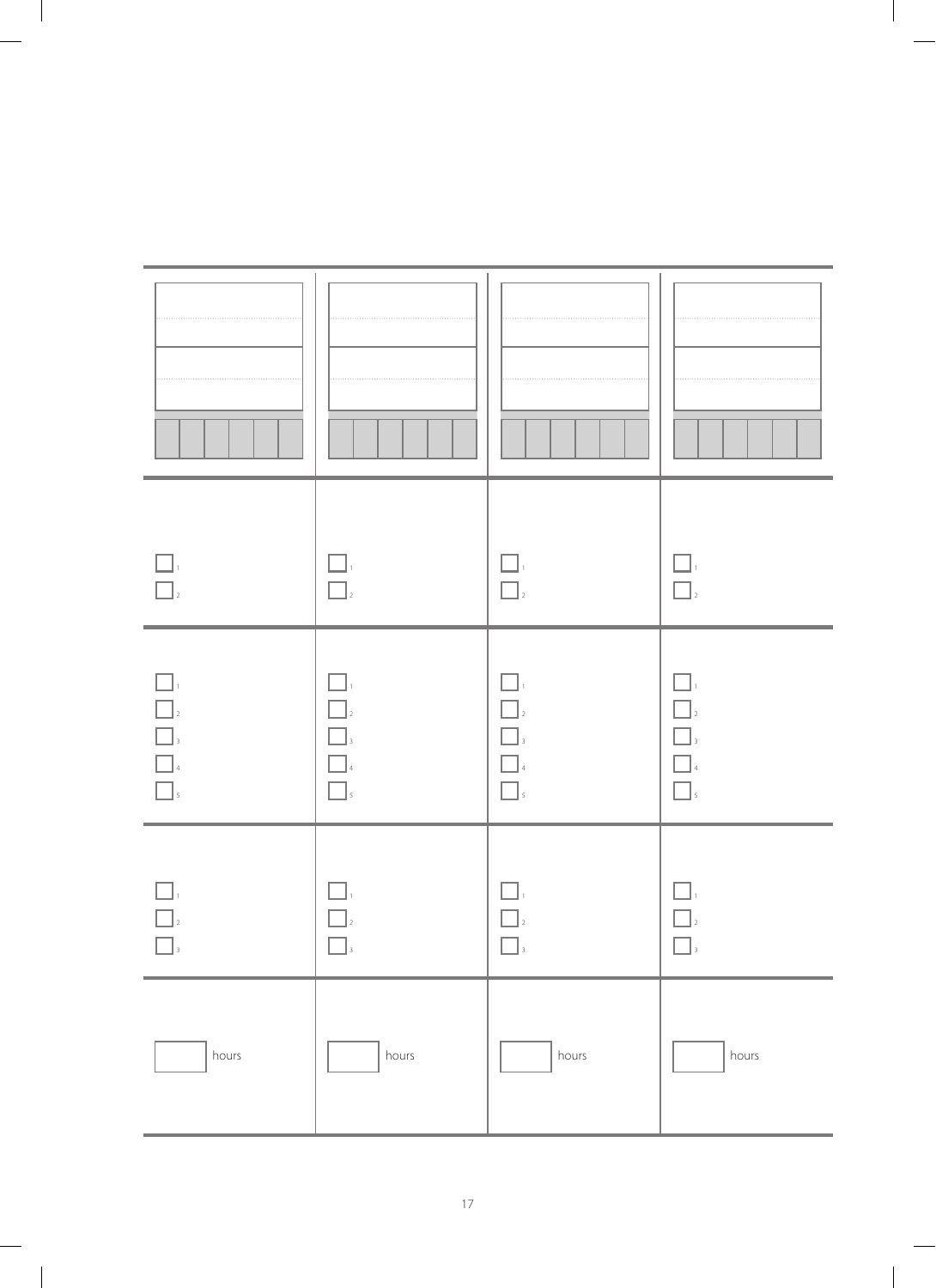| <b>B8</b>  | How many hours per week do you normally work in your second/third/ etc.<br>jobs? (Enter 0 if person does not have a second job)                                                                                    | hours                                                                                           |
|------------|--------------------------------------------------------------------------------------------------------------------------------------------------------------------------------------------------------------------|-------------------------------------------------------------------------------------------------|
| <b>B9</b>  | What is the type of your work contract?                                                                                                                                                                            |                                                                                                 |
| <b>B10</b> | What was your main activity during the last 12 months?<br>(Mark every box)<br>Note: If the person is temporarily absent from work, the type of work regularly done has<br>to be written down as the main activity. | month 1<br>month 2<br>month 3<br>month 4<br>month 5<br>month 6<br>month 7<br>month 8<br>month 9 |
|            |                                                                                                                                                                                                                    | month 10<br>month 11<br>month 12<br>(last month<br>before survey)                               |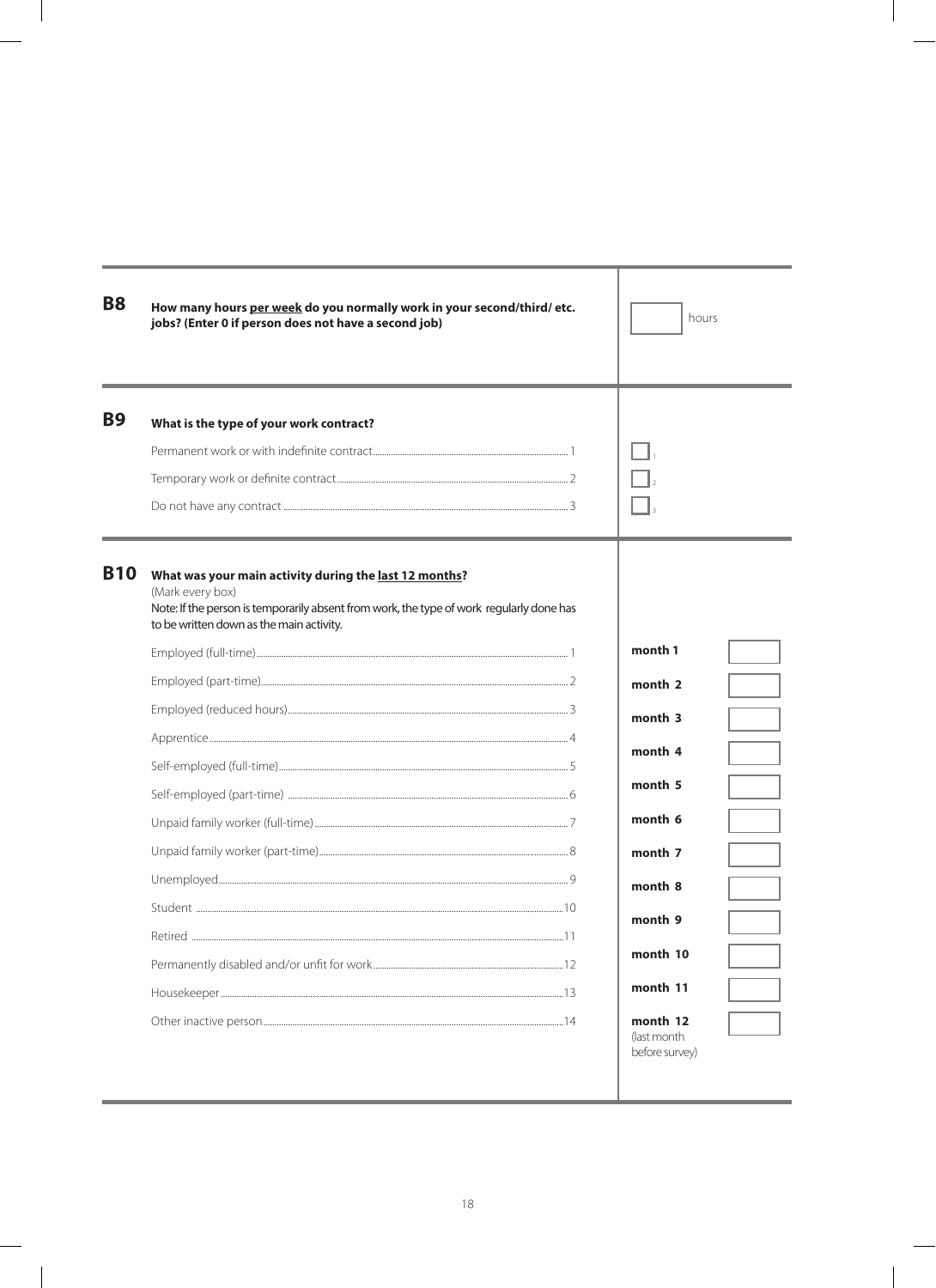| hours<br>hours<br>hours<br>hours<br>month 1<br>month 1<br>month 1<br>month 1<br>month 2<br>month 2<br>month 2<br>month 2<br>month 3<br>month 3<br>month 3<br>month 3<br>month 4<br>month 4<br>month 4<br>month 4 |
|------------------------------------------------------------------------------------------------------------------------------------------------------------------------------------------------------------------|
|                                                                                                                                                                                                                  |
|                                                                                                                                                                                                                  |
|                                                                                                                                                                                                                  |
|                                                                                                                                                                                                                  |
|                                                                                                                                                                                                                  |
|                                                                                                                                                                                                                  |
|                                                                                                                                                                                                                  |
|                                                                                                                                                                                                                  |
| month 5<br>month 5<br>month 5<br>month 5                                                                                                                                                                         |
| month 6<br>month 6<br>month 6<br>month 6                                                                                                                                                                         |
| month 7<br>month 7<br>month 7<br>month 7                                                                                                                                                                         |
|                                                                                                                                                                                                                  |
| month 8<br>month 8<br>month 8<br>month 8                                                                                                                                                                         |
| month 9<br>month 9<br>month 9<br>month 9                                                                                                                                                                         |
| month 10<br>month 10<br>month 10<br>month 10                                                                                                                                                                     |
| month 11<br>month 11<br>month 11<br>month 11                                                                                                                                                                     |
| month 12<br>month 12<br>month 12<br>month 12<br>(last month<br>(last month<br>(last month<br>(last month<br>before survey)<br>before survey)<br>before survey)<br>before survey)                                 |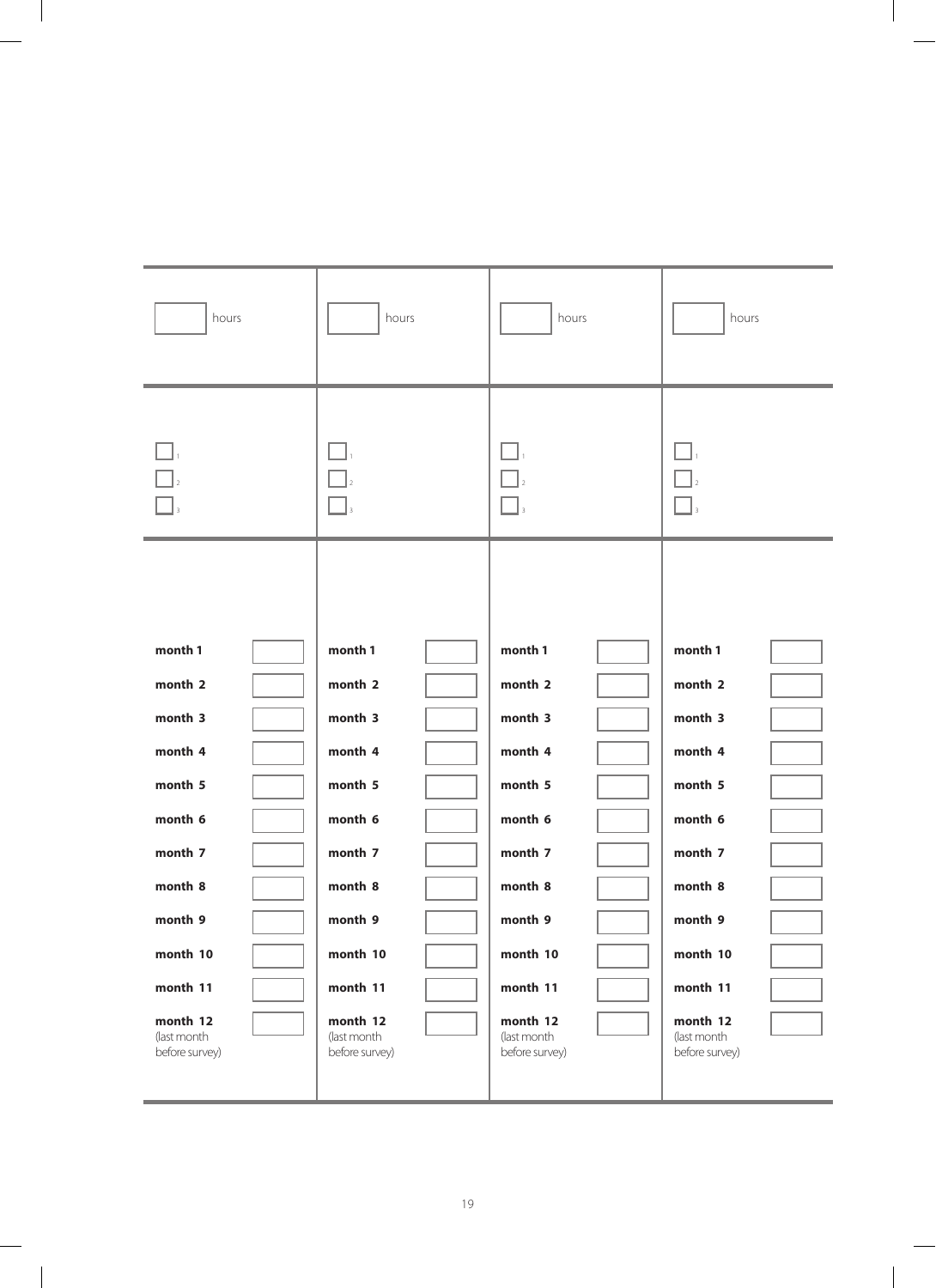#### **SECTION C**

#### **INCOME**

 $\overline{\phantom{a}}$ 

 $\overline{\phantom{a}}$ 

### Questions C1 to C56 are applicable ONLY to persons aged 16 years and over

 $\overline{\phantom{a}}$ 

#### **INCOME FROM EMPLOYMENT**

| C <sub>1</sub> | Did you have any employee income during the last 12 months?<br>$\rightarrow$ C22                                                                                                                                                         |    |
|----------------|------------------------------------------------------------------------------------------------------------------------------------------------------------------------------------------------------------------------------------------|----|
| C <sub>2</sub> | Did your employer provide you with a company car, van or other<br>vehicle for personal use during the last 12 months?<br>$\rightarrow$ C5                                                                                                |    |
| C <sub>3</sub> | Indicate the make, model, year of registration and engine type of the vehicle<br>a. Make (e.g. Fiat, Toyota)<br>b. Model (e.g. Punto, Corolla)<br>Year of registration<br>C.<br>Engine capacity (e.g. 1200cc)<br>d.<br>Engine type<br>е. | CC |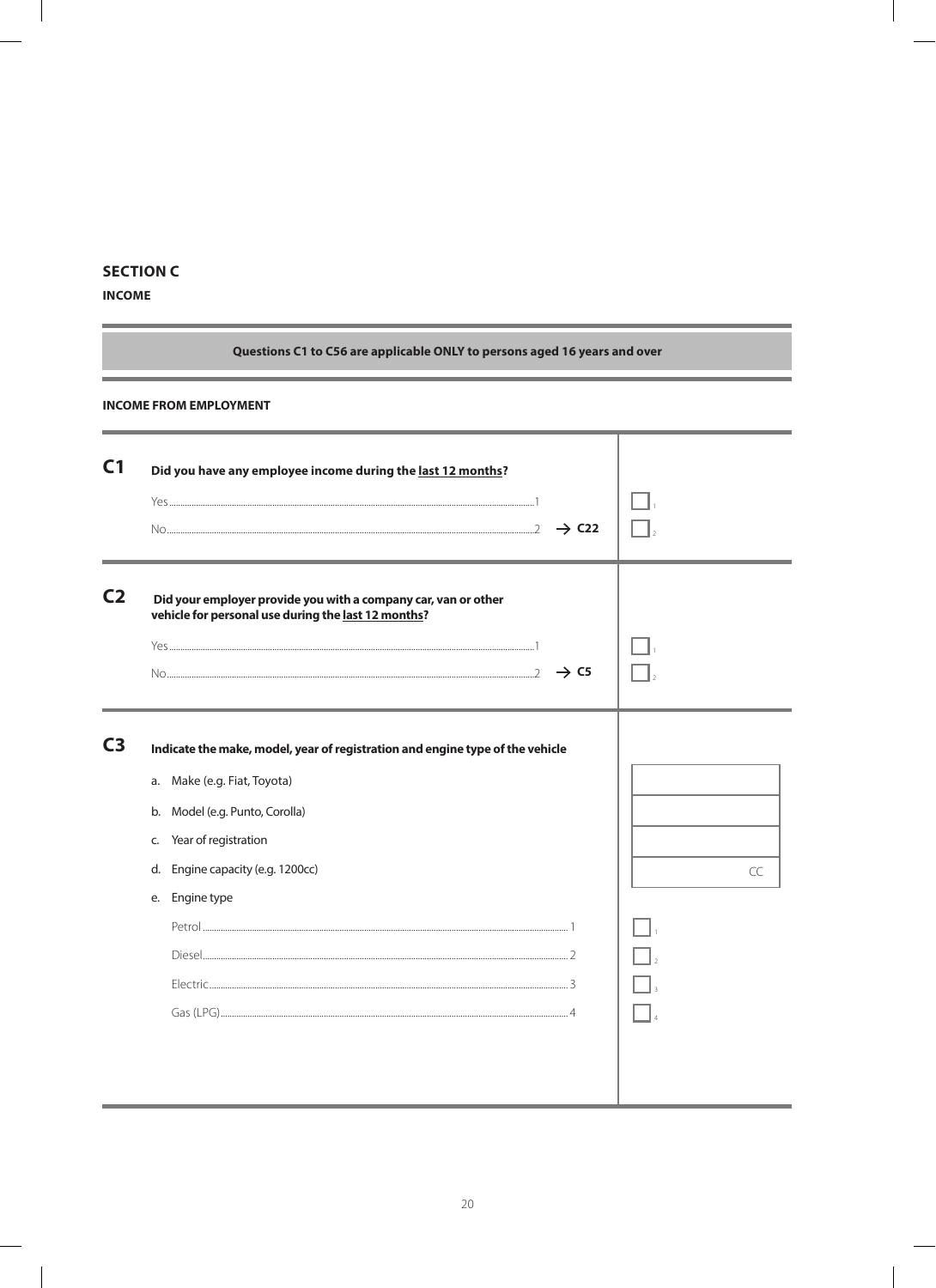## **Section C**

**Income**

| Questions C1 to C56 are applicable ONLY to persons aged 16 years and over |                                                                         |                                       |                                |  |
|---------------------------------------------------------------------------|-------------------------------------------------------------------------|---------------------------------------|--------------------------------|--|
| <b>INCOME FROM EMPLOYMENT</b>                                             |                                                                         |                                       |                                |  |
| $\Box$                                                                    | $\prod_{i=1}^n$<br>$\Box$ <sub>2</sub>                                  | $\Box$ <sub>2</sub>                   | $\Box$ <sub>2</sub>            |  |
| $\Box$                                                                    | $\Box$ <sub>2</sub>                                                     | $\Box$                                | $\Box$ <sub>2</sub>            |  |
| $\subset \subset$<br>$\hfill\Box$ $\hfill$<br>$\Box$ 4                    | $\subset \subset$<br>$\Box_{\scriptscriptstyle \mathsf{3}}$<br>$\Box$ 4 | $\subset \subset$<br>$\Box$<br>$\Box$ | $\in$<br>$\Box$<br>$\Box$<br>4 |  |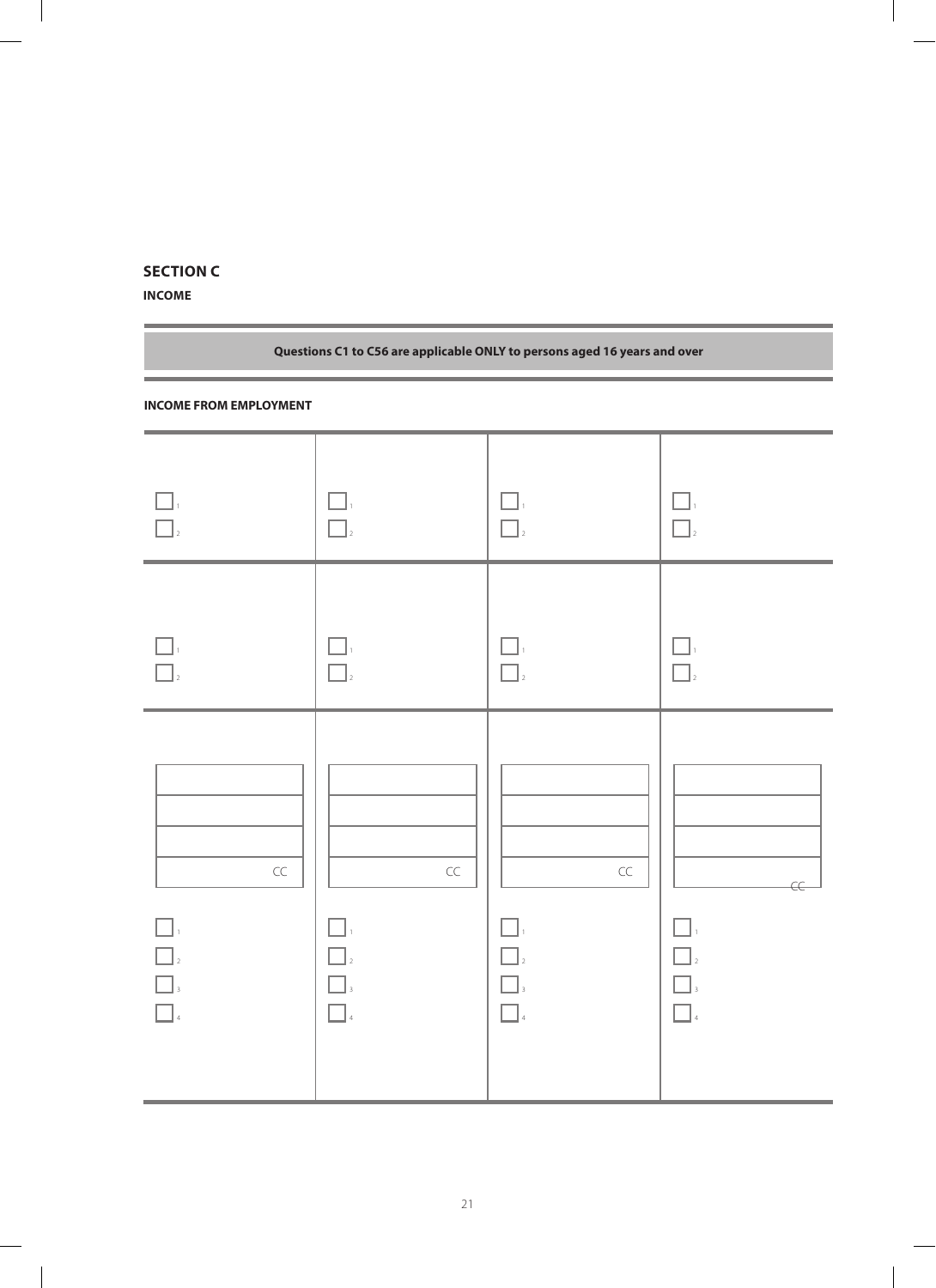| C <sub>4</sub> | For how many months have you made use of this vehicle (or any other<br>vehicle provided by the employer) during the last 12 months?                  |   |
|----------------|------------------------------------------------------------------------------------------------------------------------------------------------------|---|
| C <sub>5</sub> | Did your employer provide allowances on fuel during the last 12 months?                                                                              |   |
| C6             | Write the total amount of fuel subsidy or allowance that you had during<br>the last 12 months                                                        | € |
| C <sub>7</sub> | Did your employer provide subsidies or allowances on your<br>personal vehicle insurance during the last 12 months?<br>$\sim$ $\sim$ $\rightarrow$ C9 |   |
| C8             | Enter the amount paid by your employer on car insurance during the<br>last 12 months                                                                 | € |
| C <sub>9</sub> | Did your employer subsidise part of or all of your electicity and<br>water bills during the last 12 months?<br>$\rightarrow$ C11                     |   |
| C10            | Enter the amount paid by your employer during the last 12 months                                                                                     | € |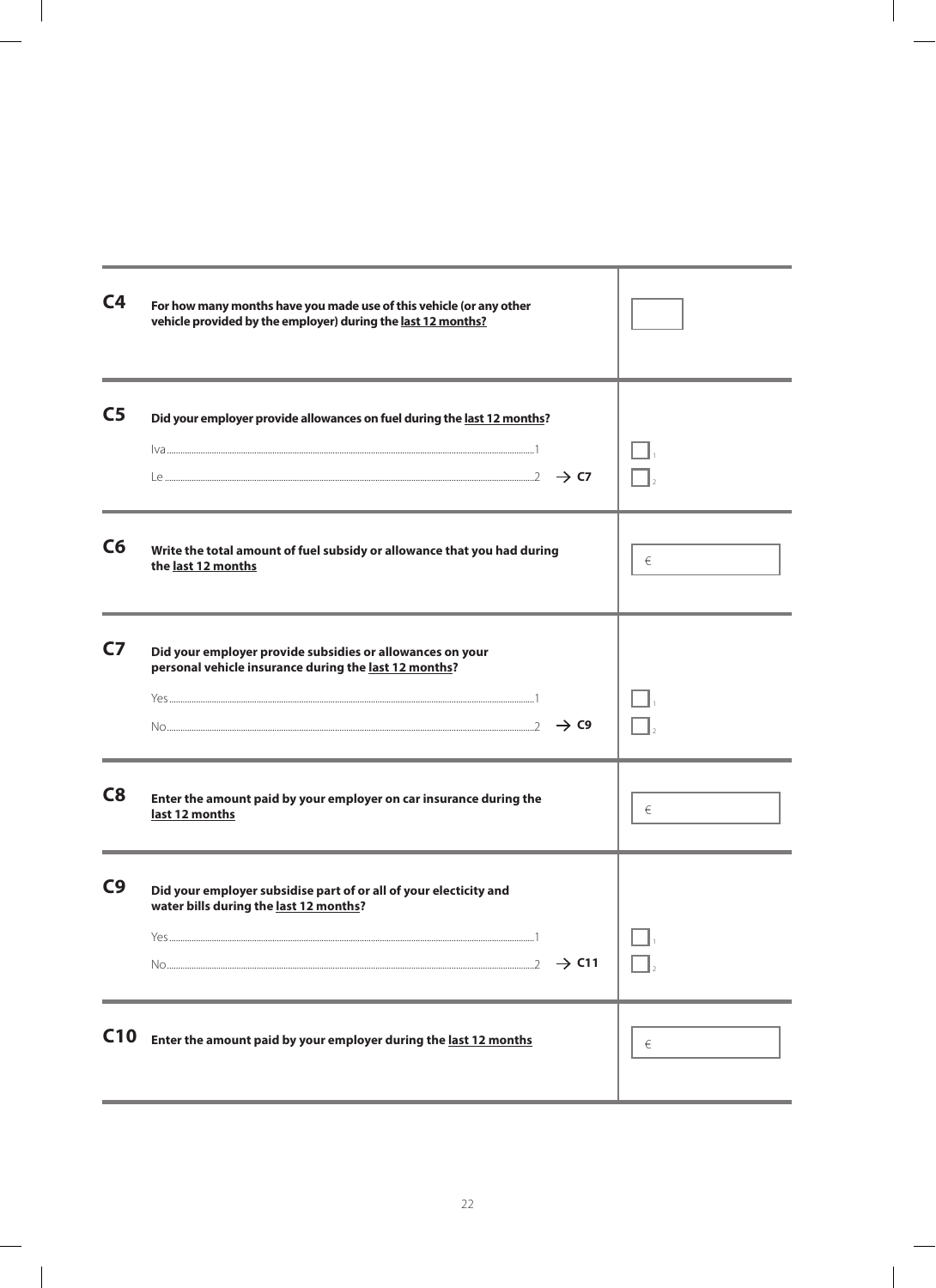| $\Box$<br>$\Box$                              | $\square$<br>$\Box$               | ΓJ,<br>$\Box$    | $\Box$<br>$\Box$ 2                                    |
|-----------------------------------------------|-----------------------------------|------------------|-------------------------------------------------------|
| $\in$                                         | $\in$                             | $\epsilon$       | $\in$                                                 |
| $\Box$<br>$\Box$                              | $\Box$<br>$\Box$                  | $\bigcap_{2}$    | $\Box$                                                |
| $\in$                                         | $\in$                             | $\in$            | $\in$                                                 |
| $\Box$<br>$\hfill\relax{\textstyle\prod}_{2}$ | $\Box$<br>$\boxed{\phantom{a}}_2$ | $\Box$<br>$\Box$ | $\begin{array}{ccc} & \ \\ \hline & \ \\ \end{array}$ |
| $\in$                                         | $\in$                             | $\in$            | $\in$                                                 |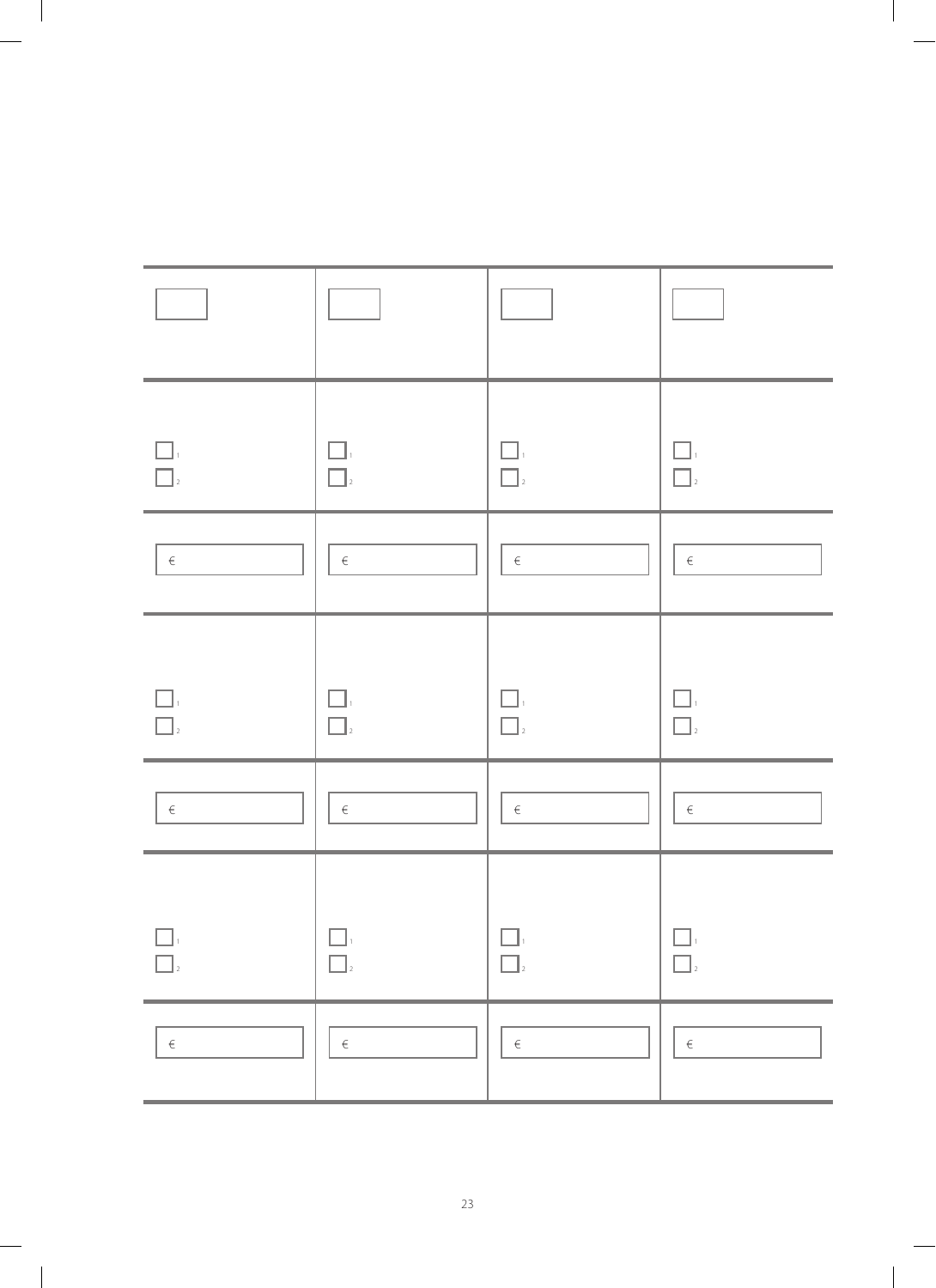| C <sub>11</sub> | Did your employer subsidise part of or all of your telephone or<br>mobile bills during the last 12 months?<br>$\rightarrow$ C13                   |   |
|-----------------|---------------------------------------------------------------------------------------------------------------------------------------------------|---|
| C <sub>12</sub> | Enter the amount paid by your employer during the last 12 months                                                                                  | € |
| C <sub>13</sub> | Did your employer subsidise part or all of your meals?<br>$\text{No} \text{} \xrightarrow{a} \text{C16}$                                          |   |
| C <sub>14</sub> | Enter the amount paid by your employer during the last 12 months                                                                                  | € |
| C <sub>15</sub> | Describe this type of benefit                                                                                                                     |   |
| C16             | Did your employer subsidise part or all your transport expenses<br>(excluding fuel and insurance) during the last 12 months?<br>$\rightarrow$ C19 |   |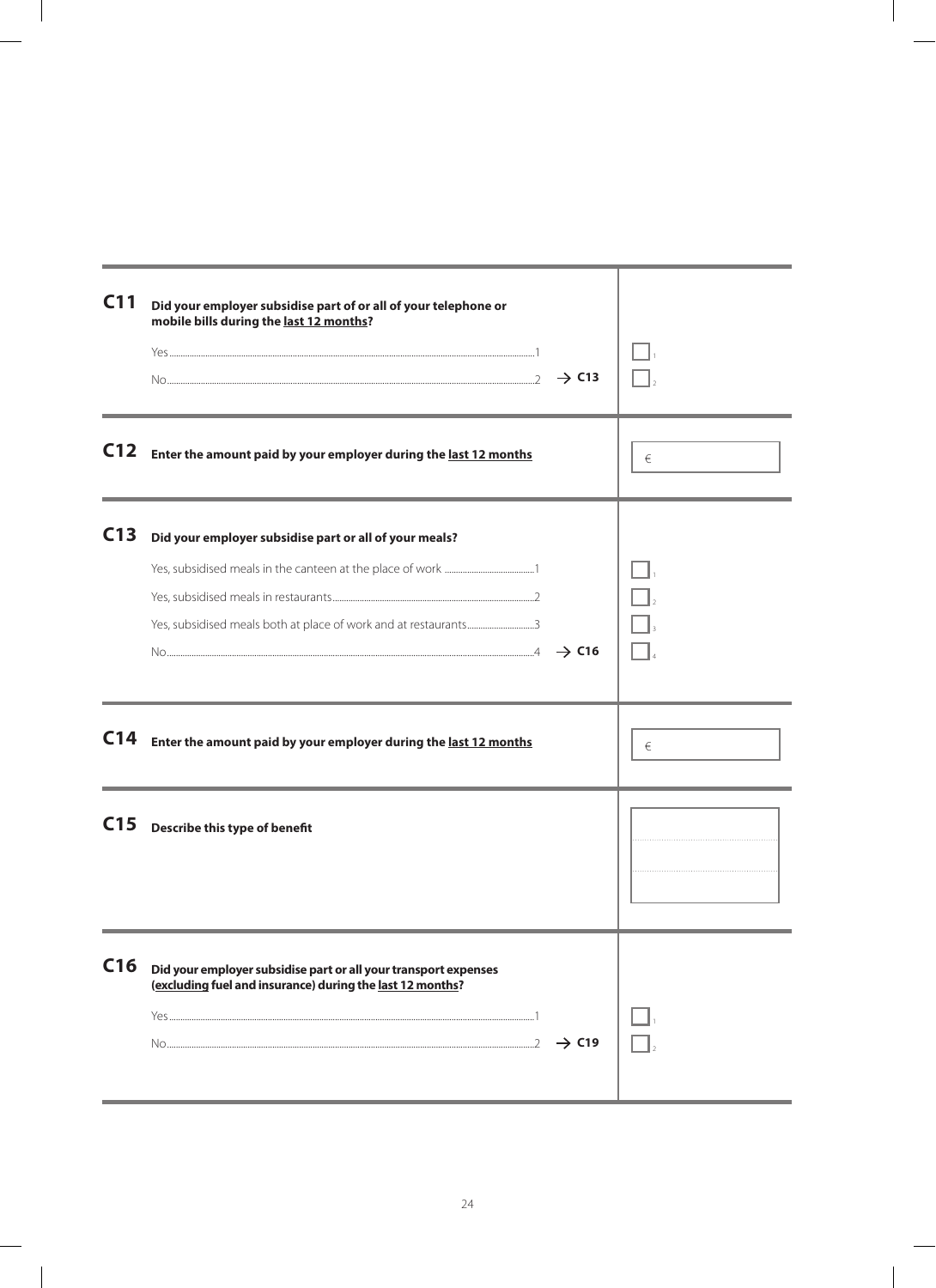| $\Box$<br>$\boxed{\phantom{a}}_2$                                                                                                                                                                                                                                                                                                                                                                               | $\square$<br>$\Box$                                                                                                                                  | $\bigcap_{2}$    | $\mathcal{A}$<br>$\Box$                                                                                                                                                                                                                                                                                                                                                                                          |
|-----------------------------------------------------------------------------------------------------------------------------------------------------------------------------------------------------------------------------------------------------------------------------------------------------------------------------------------------------------------------------------------------------------------|------------------------------------------------------------------------------------------------------------------------------------------------------|------------------|------------------------------------------------------------------------------------------------------------------------------------------------------------------------------------------------------------------------------------------------------------------------------------------------------------------------------------------------------------------------------------------------------------------|
| $\in$                                                                                                                                                                                                                                                                                                                                                                                                           | $\in$                                                                                                                                                | $\in$            | $\in$                                                                                                                                                                                                                                                                                                                                                                                                            |
| П,<br>$\begin{array}{ c c }\hline \rule{0pt}{12pt} \rule{0pt}{2.5pt} \rule{0pt}{2.5pt} \rule{0pt}{2.5pt} \rule{0pt}{2.5pt} \rule{0pt}{2.5pt} \rule{0pt}{2.5pt} \rule{0pt}{2.5pt} \rule{0pt}{2.5pt} \rule{0pt}{2.5pt} \rule{0pt}{2.5pt} \rule{0pt}{2.5pt} \rule{0pt}{2.5pt} \rule{0pt}{2.5pt} \rule{0pt}{2.5pt} \rule{0pt}{2.5pt} \rule{0pt}{2.5pt} \rule{0pt}{2.5pt} \rule{0pt}{2.5pt$<br>$\boxed{\phantom{1}}$ | П.<br>$\Box$<br>$\Box$ <sub>3</sub><br>$\Box$                                                                                                        |                  | $\Box$<br>$\Box_{\scriptscriptstyle{4}}$                                                                                                                                                                                                                                                                                                                                                                         |
| $\in$                                                                                                                                                                                                                                                                                                                                                                                                           | $\in$                                                                                                                                                | $\epsilon$       | $\in$                                                                                                                                                                                                                                                                                                                                                                                                            |
|                                                                                                                                                                                                                                                                                                                                                                                                                 |                                                                                                                                                      |                  |                                                                                                                                                                                                                                                                                                                                                                                                                  |
| $\begin{array}{ c } \hline \quad \quad & \quad \quad & \quad \quad \\ \hline \quad \quad & \quad \quad & \quad \quad \\ \hline \quad \quad & \quad \quad & \quad \quad \\ \hline \quad \quad & \quad \quad & \quad \quad \\ \hline \end{array}$                                                                                                                                                                 | $\begin{array}{ c c }\hline \quad \  \  &\quad \  \  \, \\ \hline \quad \  \  &\quad \  \  \\ \hline \quad \  \  &\quad \  \  \\ \hline \end{array}$ | $\Box$<br>$\Box$ | $\begin{array}{c} \hline \rule{0pt}{2ex} \rule{0pt}{2ex} \rule{0pt}{2ex} \rule{0pt}{2ex} \rule{0pt}{2ex} \rule{0pt}{2ex} \rule{0pt}{2ex} \rule{0pt}{2ex} \rule{0pt}{2ex} \rule{0pt}{2ex} \rule{0pt}{2ex} \rule{0pt}{2ex} \rule{0pt}{2ex} \rule{0pt}{2ex} \rule{0pt}{2ex} \rule{0pt}{2ex} \rule{0pt}{2ex} \rule{0pt}{2ex} \rule{0pt}{2ex} \rule{0pt}{2ex} \rule{0pt}{2ex} \rule{0pt}{2ex} \rule{0pt}{2ex} \rule{$ |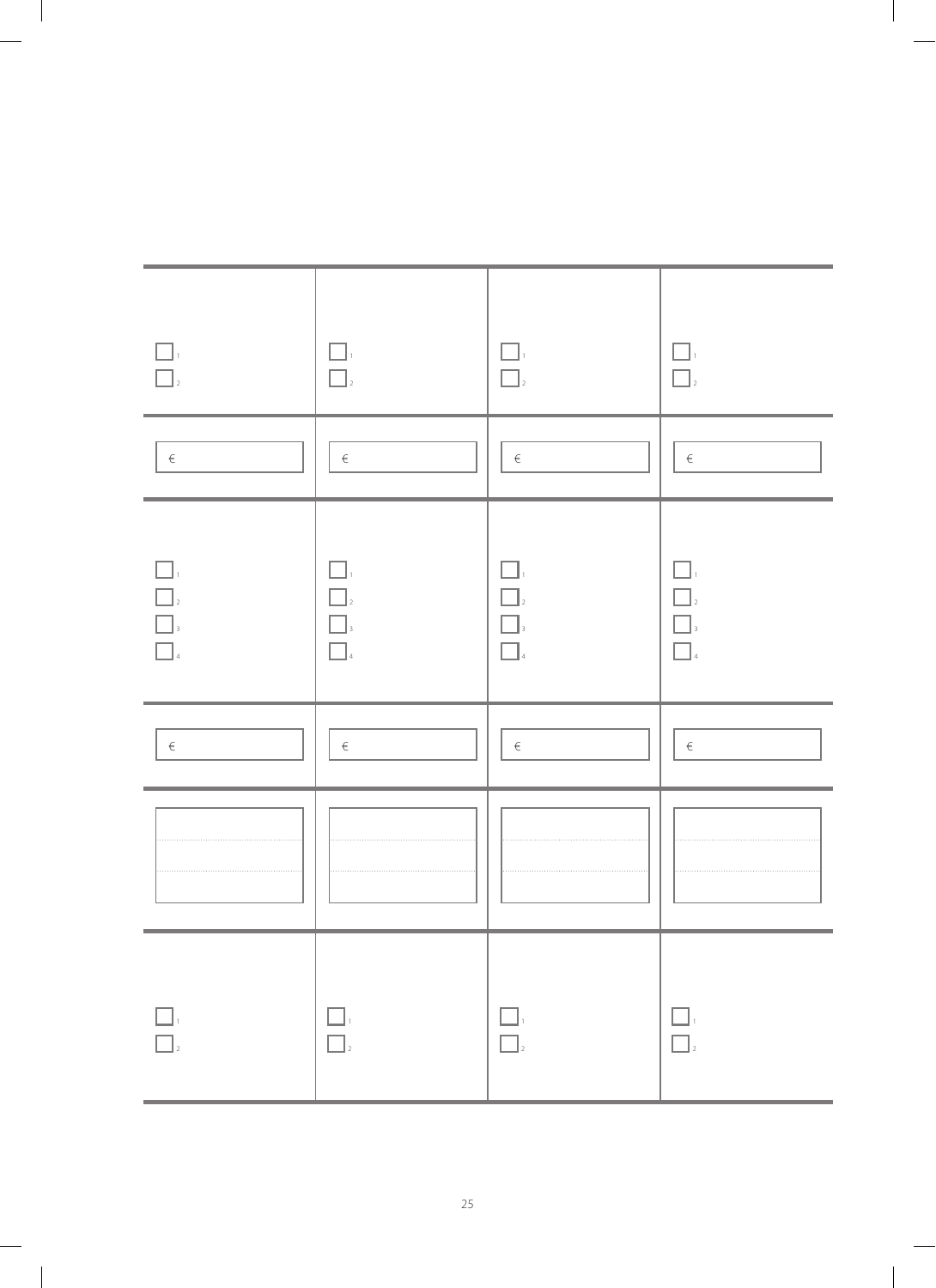| C17             | Enter the amount paid by your employer during the last 12 months       | $\in$ |
|-----------------|------------------------------------------------------------------------|-------|
|                 | C18 Describe this type of benefit                                      |       |
| C19             | Did your employer provide any other benefit during the last 12 months? |       |
| C <sub>20</sub> | Enter the amount paid by your employer during the last 12 months       | €     |
| C <sub>21</sub> | Describe this type of benefit                                          |       |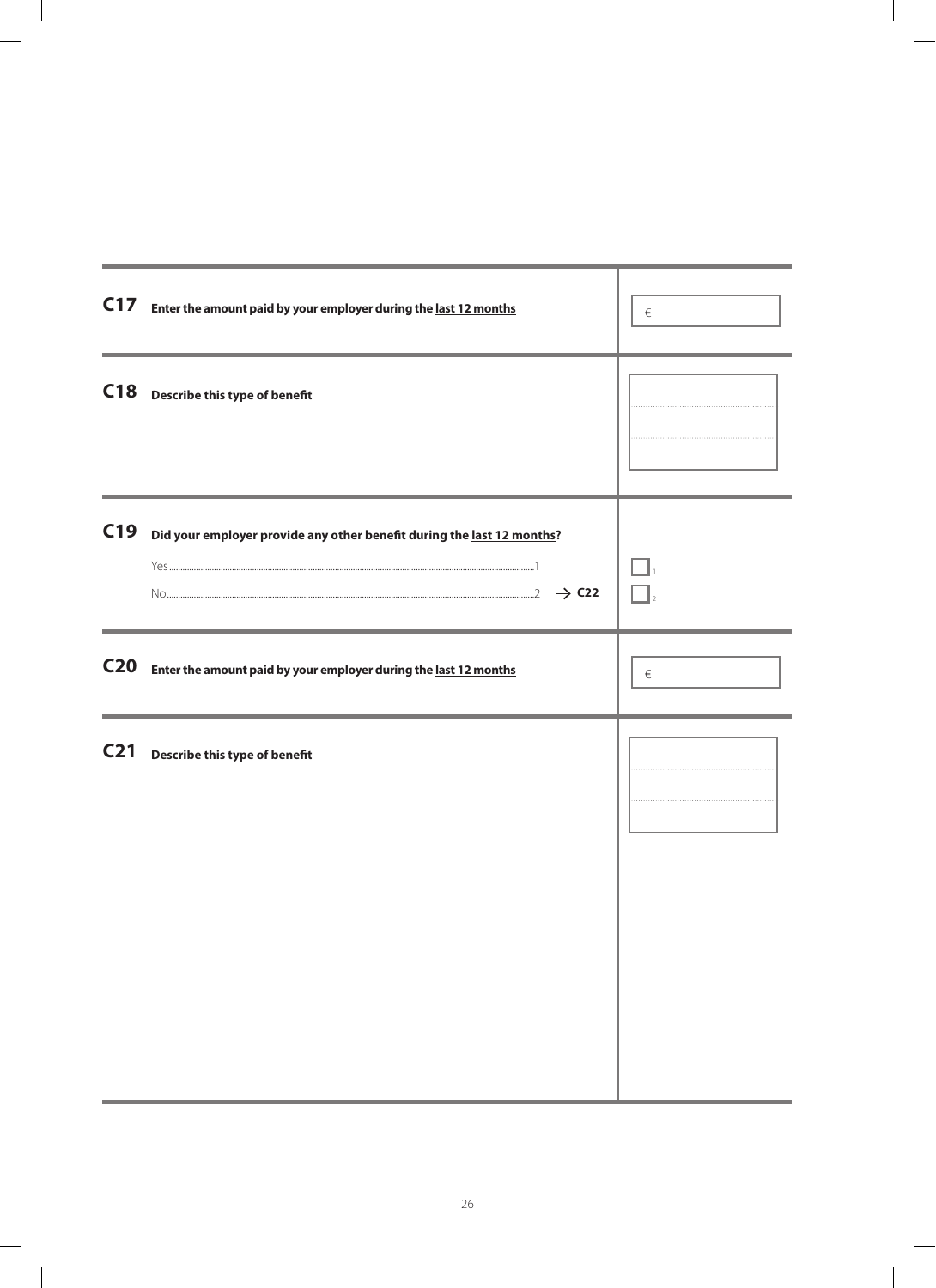| $\in$ | $\in$ | $\in$  | $\in$ |
|-------|-------|--------|-------|
|       |       |        |       |
|       |       |        |       |
| $\in$ | $\in$ | $\in$  | $\in$ |
| .     | .     | .<br>. | .     |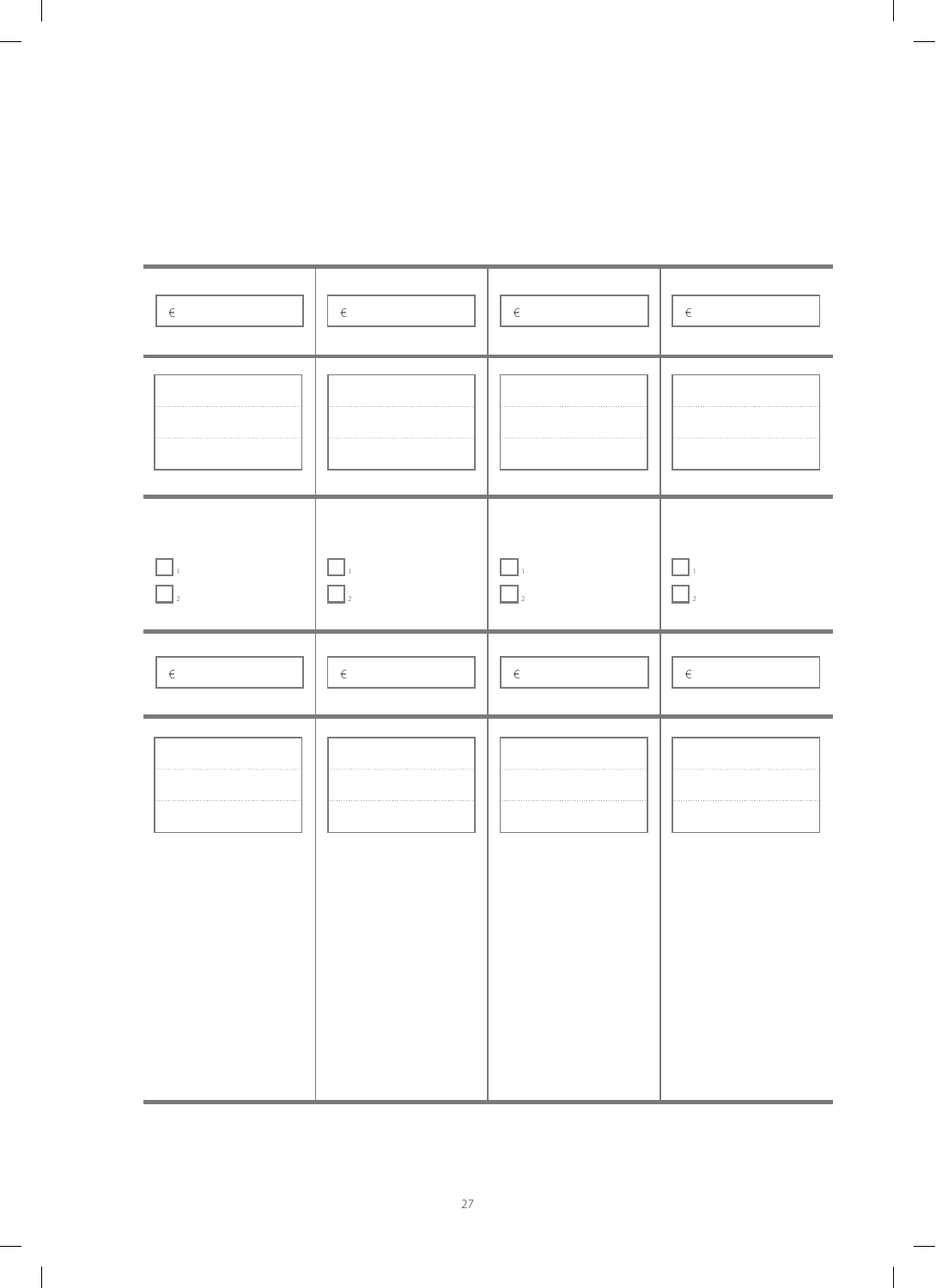|  | INCOME FROM SELF-EMPLOYMENT |  |
|--|-----------------------------|--|
|  |                             |  |

| C <sub>22</sub> |                                 | Did you have any self-employment income during the last 12 months?<br>$\rightarrow$ C29                                                                                                                                                                                                                                                                                                                                                           |   |
|-----------------|---------------------------------|---------------------------------------------------------------------------------------------------------------------------------------------------------------------------------------------------------------------------------------------------------------------------------------------------------------------------------------------------------------------------------------------------------------------------------------------------|---|
| C <sub>23</sub> |                                 | Did you make profit or loss during the last 12 months?                                                                                                                                                                                                                                                                                                                                                                                            |   |
| C <sub>24</sub> | Note<br>i.<br>ii.<br>iii.<br>V. | Indicate your total profit/loss before tax deductions during the last 12 months<br>Include only your share of the business. Add all income earned from the<br>business together with all subsidies. Subtract:<br>all intermediate consumption (raw materials, VAT etc.)<br>compensation to employees<br>taxes related to importation and exportation<br>iv. rents paid on land and property used for the business<br>consumption on fixed capital | € |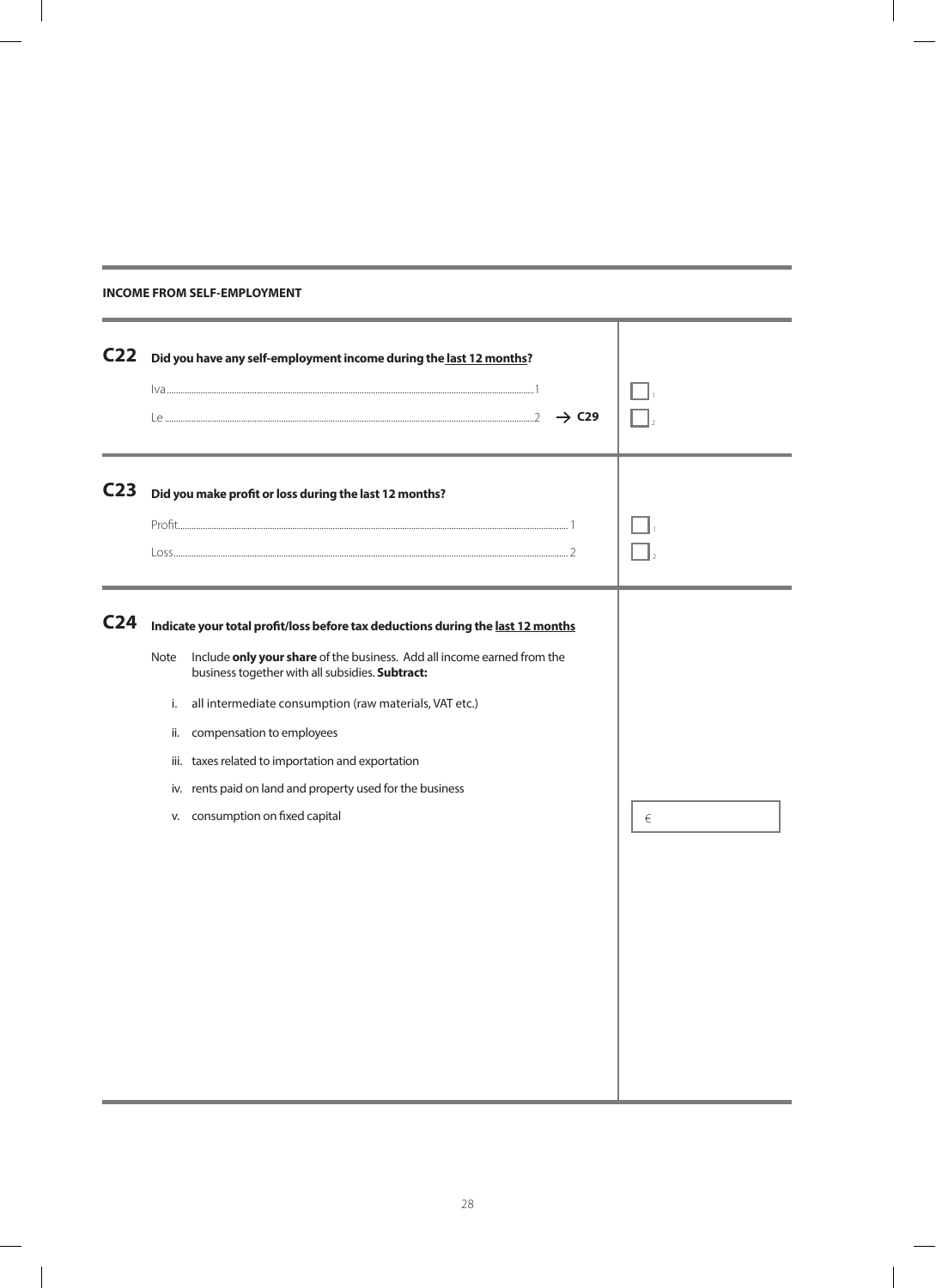| $\Box,$<br>$\overline{\Box}$                                                                                                                                                                                                                                                                                                                                                                                     | $\begin{array}{ c } \hline \quad \quad & 1 \\ \hline \quad \quad & 1 \\ \hline \quad \quad & 2 \end{array}$ | $\begin{array}{c} \hline \rule{0pt}{2ex} \rule{0pt}{2ex} \rule{0pt}{2ex} \rule{0pt}{2ex} \rule{0pt}{2ex} \rule{0pt}{2ex} \rule{0pt}{2ex} \rule{0pt}{2ex} \rule{0pt}{2ex} \rule{0pt}{2ex} \rule{0pt}{2ex} \rule{0pt}{2ex} \rule{0pt}{2ex} \rule{0pt}{2ex} \rule{0pt}{2ex} \rule{0pt}{2ex} \rule{0pt}{2ex} \rule{0pt}{2ex} \rule{0pt}{2ex} \rule{0pt}{2ex} \rule{0pt}{2ex} \rule{0pt}{2ex} \rule{0pt}{2ex} \rule{$ | $\begin{array}{ c c }\hline \quad \  & \quad \  & \quad \  \, \\ \hline \quad \  & \quad \  \, \\ \hline \quad \  & \quad \  \, \\ \hline \quad \  \, \\ \hline \end{array}$ |
|------------------------------------------------------------------------------------------------------------------------------------------------------------------------------------------------------------------------------------------------------------------------------------------------------------------------------------------------------------------------------------------------------------------|-------------------------------------------------------------------------------------------------------------|------------------------------------------------------------------------------------------------------------------------------------------------------------------------------------------------------------------------------------------------------------------------------------------------------------------------------------------------------------------------------------------------------------------|------------------------------------------------------------------------------------------------------------------------------------------------------------------------------|
| $\begin{array}{c} \hline \rule{0pt}{2ex} \rule{0pt}{2ex} \rule{0pt}{2ex} \rule{0pt}{2ex} \rule{0pt}{2ex} \rule{0pt}{2ex} \rule{0pt}{2ex} \rule{0pt}{2ex} \rule{0pt}{2ex} \rule{0pt}{2ex} \rule{0pt}{2ex} \rule{0pt}{2ex} \rule{0pt}{2ex} \rule{0pt}{2ex} \rule{0pt}{2ex} \rule{0pt}{2ex} \rule{0pt}{2ex} \rule{0pt}{2ex} \rule{0pt}{2ex} \rule{0pt}{2ex} \rule{0pt}{2ex} \rule{0pt}{2ex} \rule{0pt}{2ex} \rule{$ | $\begin{array}{c}\n\boxed{\phantom{0}}_1 \\ \boxed{\phantom{0}}_2\n\end{array}$                             | $\begin{array}{c} \hline \rule{0pt}{2ex} \rule{0pt}{2ex} \rule{0pt}{2ex} \rule{0pt}{2ex} \rule{0pt}{2ex} \rule{0pt}{2ex} \rule{0pt}{2ex} \rule{0pt}{2ex} \rule{0pt}{2ex} \rule{0pt}{2ex} \rule{0pt}{2ex} \rule{0pt}{2ex} \rule{0pt}{2ex} \rule{0pt}{2ex} \rule{0pt}{2ex} \rule{0pt}{2ex} \rule{0pt}{2ex} \rule{0pt}{2ex} \rule{0pt}{2ex} \rule{0pt}{2ex} \rule{0pt}{2ex} \rule{0pt}{2ex} \rule{0pt}{2ex} \rule{$ | $\begin{array}{ c c }\hline \quad \  & 1 \\ \hline \quad \  & 1 \\ \hline \quad \  & 2 \\ \hline \end{array}$                                                                |
| $\in$                                                                                                                                                                                                                                                                                                                                                                                                            | $\in$                                                                                                       | $\in$                                                                                                                                                                                                                                                                                                                                                                                                            | $\in$                                                                                                                                                                        |

#### **INCOME FROM SELF-EMPLOYMENT**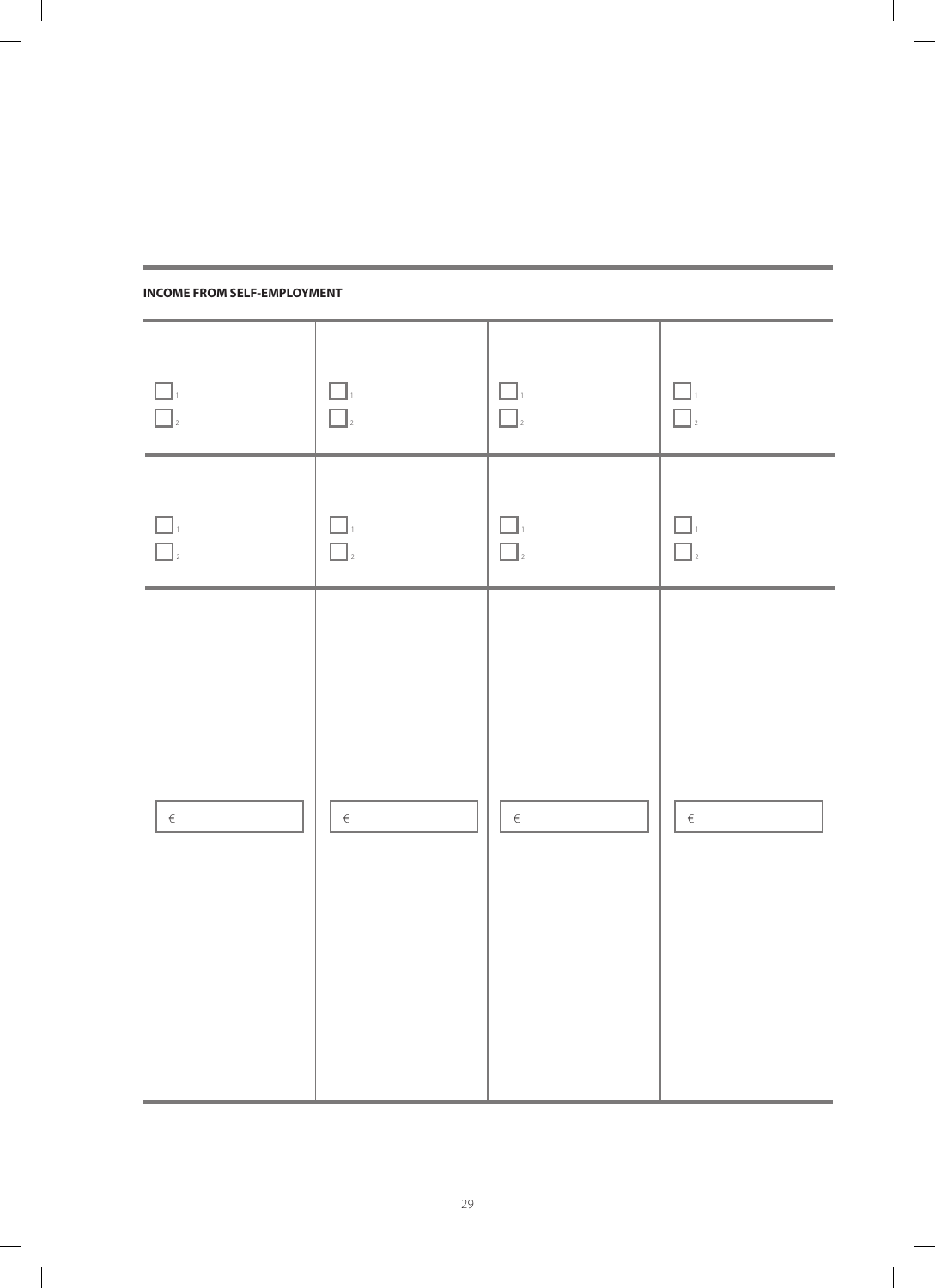| C <sub>25</sub> | (If the previous question is not answered) Can you provide an indication<br>of this figure in euro?                                                        |     |
|-----------------|------------------------------------------------------------------------------------------------------------------------------------------------------------|-----|
|                 |                                                                                                                                                            |     |
|                 |                                                                                                                                                            |     |
|                 |                                                                                                                                                            |     |
|                 |                                                                                                                                                            |     |
|                 |                                                                                                                                                            |     |
|                 |                                                                                                                                                            |     |
|                 |                                                                                                                                                            |     |
|                 |                                                                                                                                                            |     |
|                 |                                                                                                                                                            |     |
|                 | $€16,000 - €17,999$                                                                                                                                        |     |
|                 |                                                                                                                                                            |     |
|                 |                                                                                                                                                            |     |
|                 |                                                                                                                                                            |     |
|                 |                                                                                                                                                            |     |
|                 |                                                                                                                                                            |     |
|                 |                                                                                                                                                            |     |
|                 |                                                                                                                                                            |     |
|                 |                                                                                                                                                            |     |
| C <sub>26</sub> | Does the figure provided above correspond to your gross or net earnings?                                                                                   |     |
|                 | Gross<br>$\overline{1}$                                                                                                                                    | . . |
|                 |                                                                                                                                                            |     |
|                 |                                                                                                                                                            |     |
| C <sub>27</sub> | Indicate on average how much money did you keep for personal or household<br>use during the past 12 months (not for business purposes) on a MONTHLY basis? | €   |
|                 |                                                                                                                                                            |     |

 $\overline{\phantom{a}}$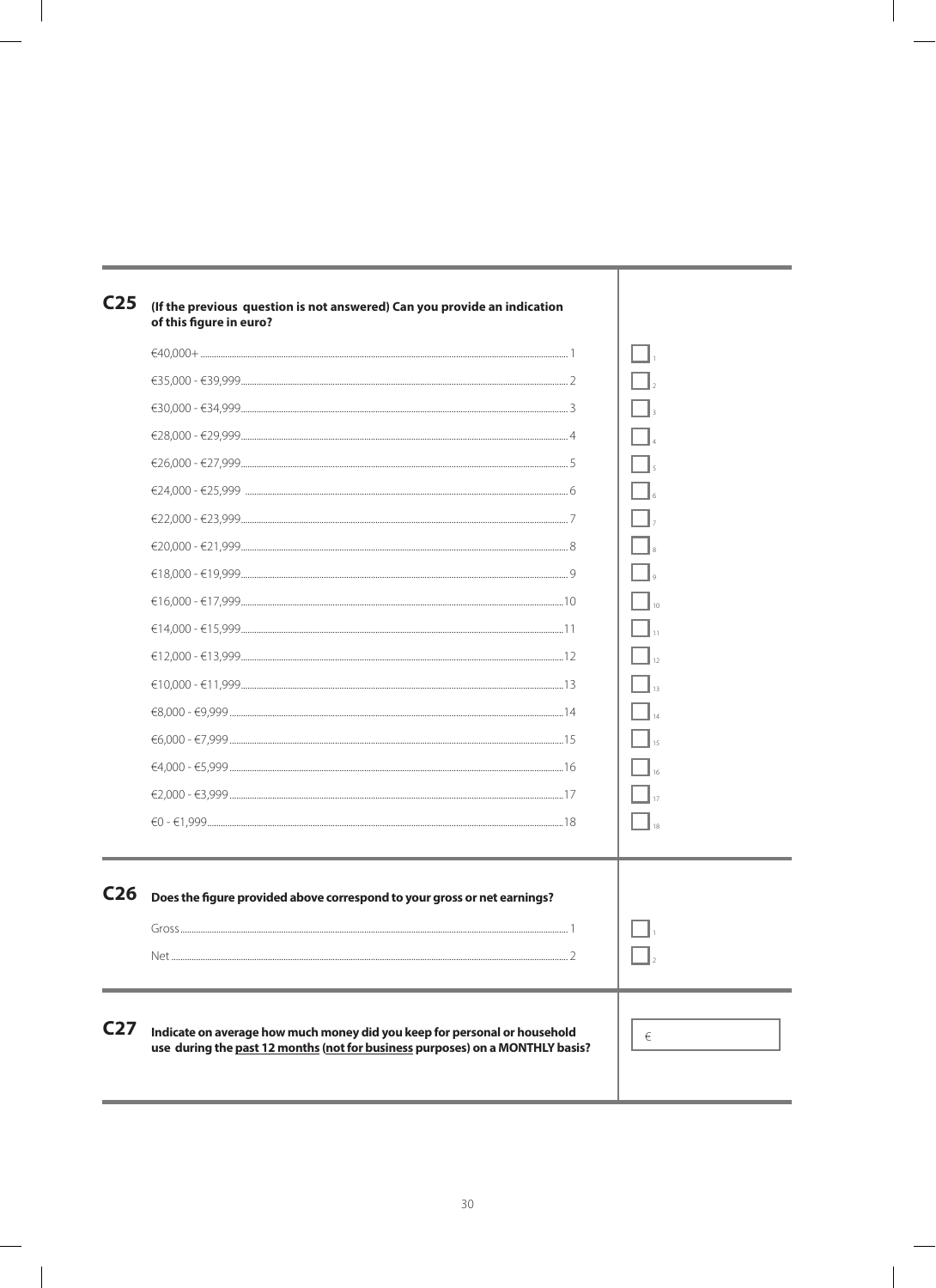| $\Box$<br>$\boxed{\phantom{a}}_2$<br>$\boxed{\phantom{a}}_3$<br>$\hfill \square$<br><b>1</b><br>5<br>6<br>7<br>8<br>9<br>9<br>$\hfill\blacksquare_{\mathsf{10}}$<br>$\Box_{\rm u}$<br>$\hfill\blacksquare_{\mathbf{12}}$<br>$\Box_{\scriptscriptstyle{13}}$<br>$\hfill\blacksquare_{\mathit{14}}$<br>$\hfill\blacksquare_{\text{15}}$<br>$\hfill\Box$ 16<br>$\hfill\Box$ 18 | $\Box$<br>$\Box$<br>$\Box$<br>$\Box$<br>$\Box$<br>$\Box$<br>$\Box$ ,<br>$\Box_{\hbox{\tiny s}}$<br>$\Box$<br>$\Box$ 10<br>$\Box$ 11<br>$\Box$ <sub>12</sub><br>$\Box$ 13<br>$\Box$ 14<br>$\Box$ <sub>15</sub><br>$\Box$ 16<br>$\Box$ 17<br>$\hfill \square$ 18 | $\Box$<br>$\Box$<br>$\Box_{\scriptscriptstyle 3}$<br>$\hfill\blacksquare$<br>4<br>$\Box$<br>$\Box$<br>$\hfill\blacksquare$ $\hfill$<br>$\boxed{\phantom{a}}$ ,<br>$\Box_{\hbox{\tiny 8}}$<br>$\hfill\Box$<br>$\hfill\blacksquare_{\mathsf{10}}$<br>$\Box$ $\mathbf{u}$<br>$\boxed{\phantom{1}}_{12}$<br>$\Box_{\scriptscriptstyle{13}}$<br>$\hfill\blacksquare_{\mathit{14}}$<br>$\hfill\Box$ 15<br>$\hfill\blacksquare$ 16<br>$\Box$ <sub>17</sub><br>$\Box$ 18 | $\Box$<br>$\Box$<br>$\Box_{\scriptscriptstyle 3}$<br>$\hfill\blacksquare$<br>$\hfill\blacksquare$ $\hfill\mbox{\large\bf .}$<br>$\boxed{\phantom{a}}$ ,<br>$\hfill\blacksquare$ $\hfill$<br>$\hfill\blacksquare$<br>$\hfill\blacksquare_{\mathsf{10}}$<br>$\Box_{\mathfrak{n}}$<br>$\Box$ <sub>12</sub><br>$\Box$ 13<br>$\hfill\blacksquare_{\hfill\text{14}}$<br>$\hfill\Box$ 15<br>$\hfill\blacksquare$ 16<br>$\Box$ <sub>17</sub><br>$\hfill\blacksquare$ 18 |
|-----------------------------------------------------------------------------------------------------------------------------------------------------------------------------------------------------------------------------------------------------------------------------------------------------------------------------------------------------------------------------|----------------------------------------------------------------------------------------------------------------------------------------------------------------------------------------------------------------------------------------------------------------|------------------------------------------------------------------------------------------------------------------------------------------------------------------------------------------------------------------------------------------------------------------------------------------------------------------------------------------------------------------------------------------------------------------------------------------------------------------|-----------------------------------------------------------------------------------------------------------------------------------------------------------------------------------------------------------------------------------------------------------------------------------------------------------------------------------------------------------------------------------------------------------------------------------------------------------------|
|                                                                                                                                                                                                                                                                                                                                                                             |                                                                                                                                                                                                                                                                |                                                                                                                                                                                                                                                                                                                                                                                                                                                                  |                                                                                                                                                                                                                                                                                                                                                                                                                                                                 |
| €                                                                                                                                                                                                                                                                                                                                                                           | $\in$                                                                                                                                                                                                                                                          | €                                                                                                                                                                                                                                                                                                                                                                                                                                                                | $\in$                                                                                                                                                                                                                                                                                                                                                                                                                                                           |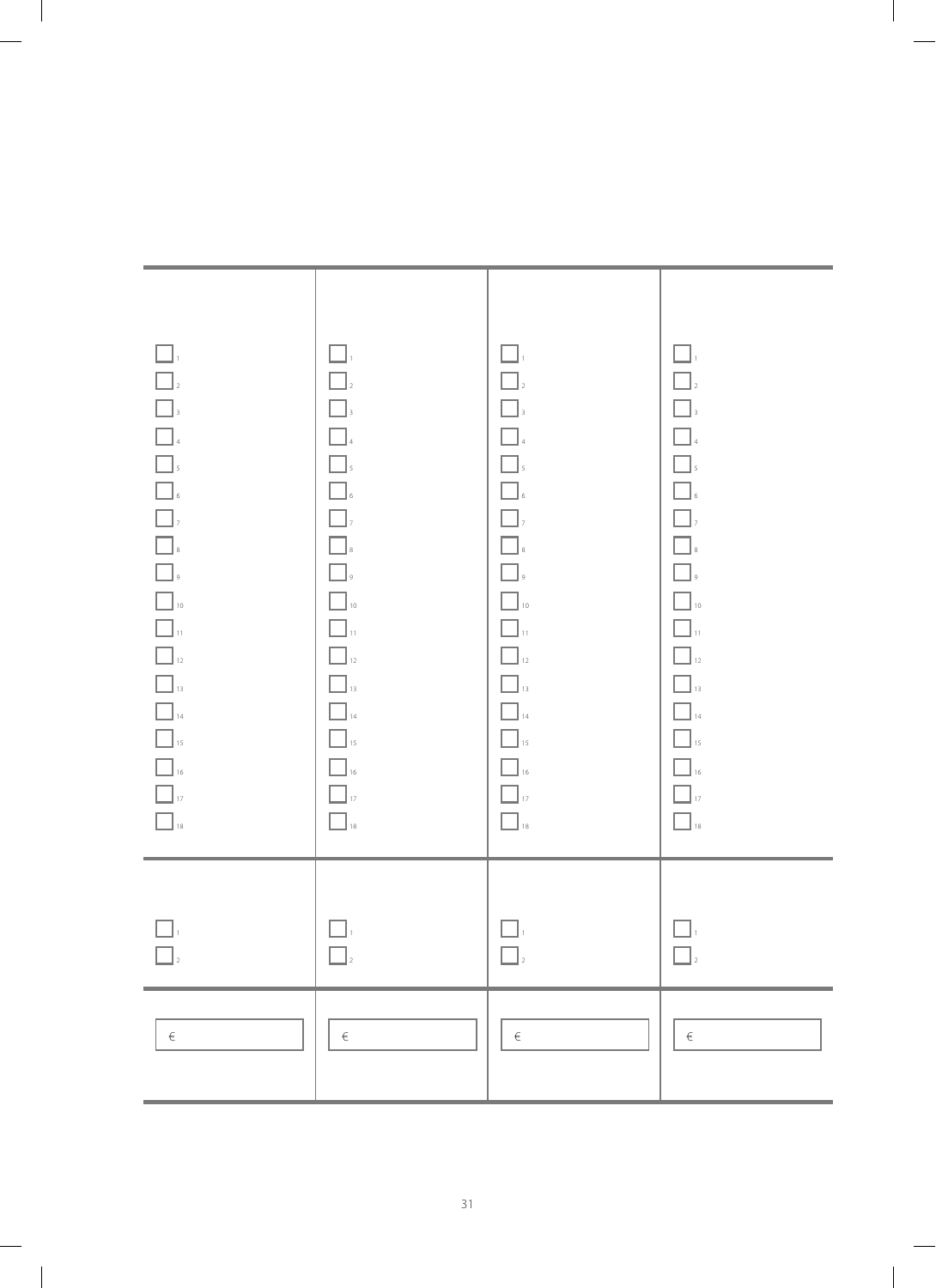| C <sub>28</sub> | Was this amount included in the profit/loss amount stated previously?                                                                                                                                                                                        |             |
|-----------------|--------------------------------------------------------------------------------------------------------------------------------------------------------------------------------------------------------------------------------------------------------------|-------------|
|                 | <b>INCOME FROM SOCIAL BENEFITS</b>                                                                                                                                                                                                                           |             |
| C <sub>29</sub> | Did you receive any treasury pensions during the last 12 months?<br>Note: Pensions provided from the department of Social Security should<br>not be included here.<br>$\rightarrow$ C31                                                                      |             |
| <b>C30</b>      | Indicate the amount received during each period (week, month, etc.) and the<br>number of payments received during the last 12 months?<br>a. Number of payments<br>Gross amount per payment<br>b.<br>Net earning per payment<br>C.<br>d. Tax paid per payment | €<br>€<br>€ |
| C <sub>31</sub> | Did you receive any foreign pensions during the last 12 months?<br>(e.g. foreign widow's pension)<br>Yes.<br>$\mathbf{1}$<br>$\rightarrow$ C33                                                                                                               |             |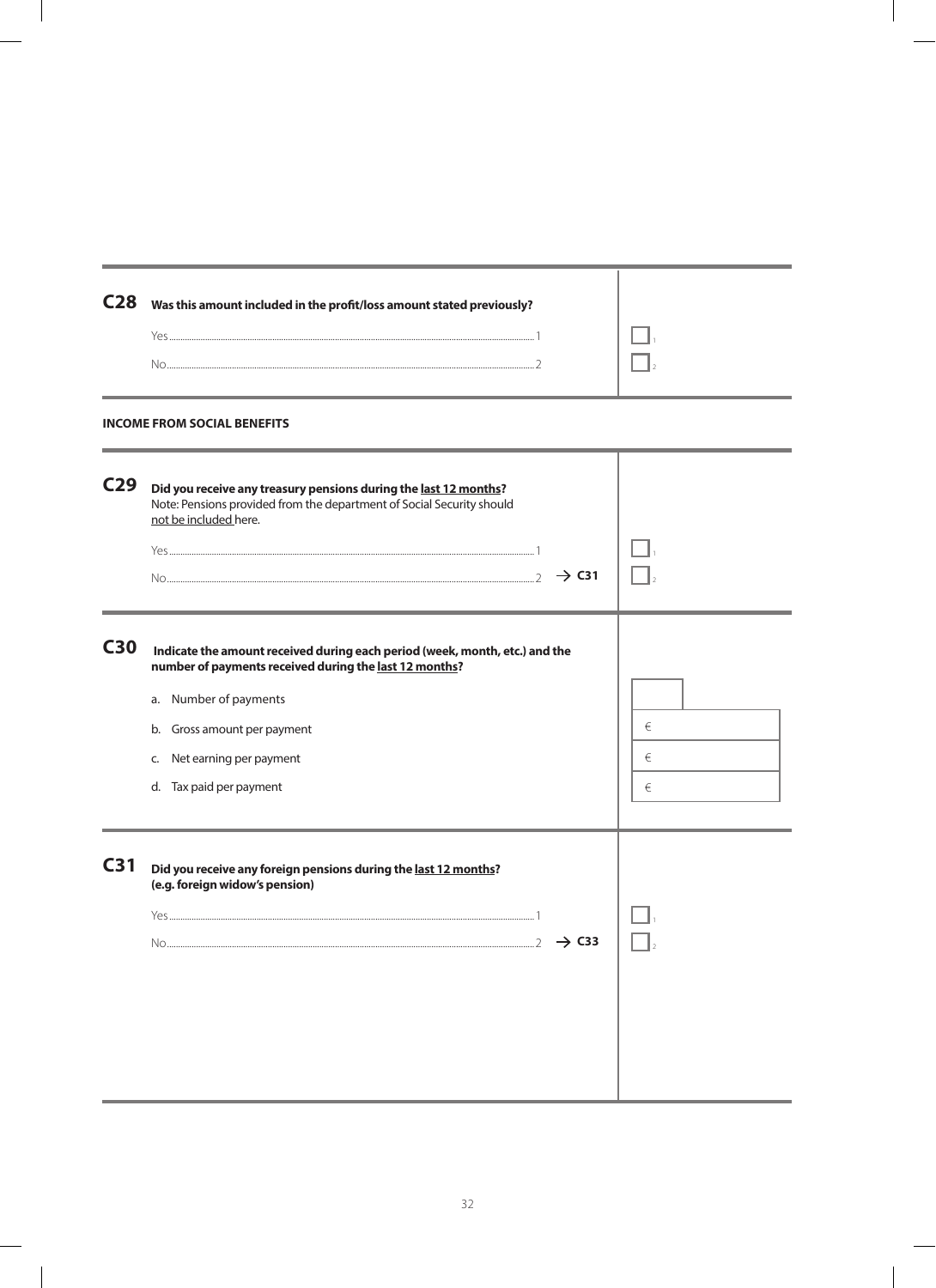| $\Box$                             | $\Box$                                   | $\Box$ <sub>2</sub>           | $\Box$                  |
|------------------------------------|------------------------------------------|-------------------------------|-------------------------|
| <b>INCOME FROM SOCIAL BENEFITS</b> |                                          |                               |                         |
| $\vert$ 2                          | . .<br><b>Contract</b><br>$\overline{2}$ | $\Box$<br>$\Box$ <sub>2</sub> | - 1<br>$\bigcap_{2}$    |
| $\in$<br>$\in$<br>$\in$            | $\in$<br>$\in$<br>$\in$                  | $\in$<br>$\in$<br>$\in$       | $\in$<br>$\in$<br>$\in$ |
| $\Box$<br>$\Big _2$                | ப<br>$\overline{2}$                      | èΤ,<br>$\big _2$              | $\sim$<br>$\bigcap_{2}$ |

| $\Box$ | $\mathbf{1}_{\square}$ | <b>Contract Contract Contract Contract</b> |  |
|--------|------------------------|--------------------------------------------|--|
| $\Box$ | $\perp$                | $\overline{\Pi}$                           |  |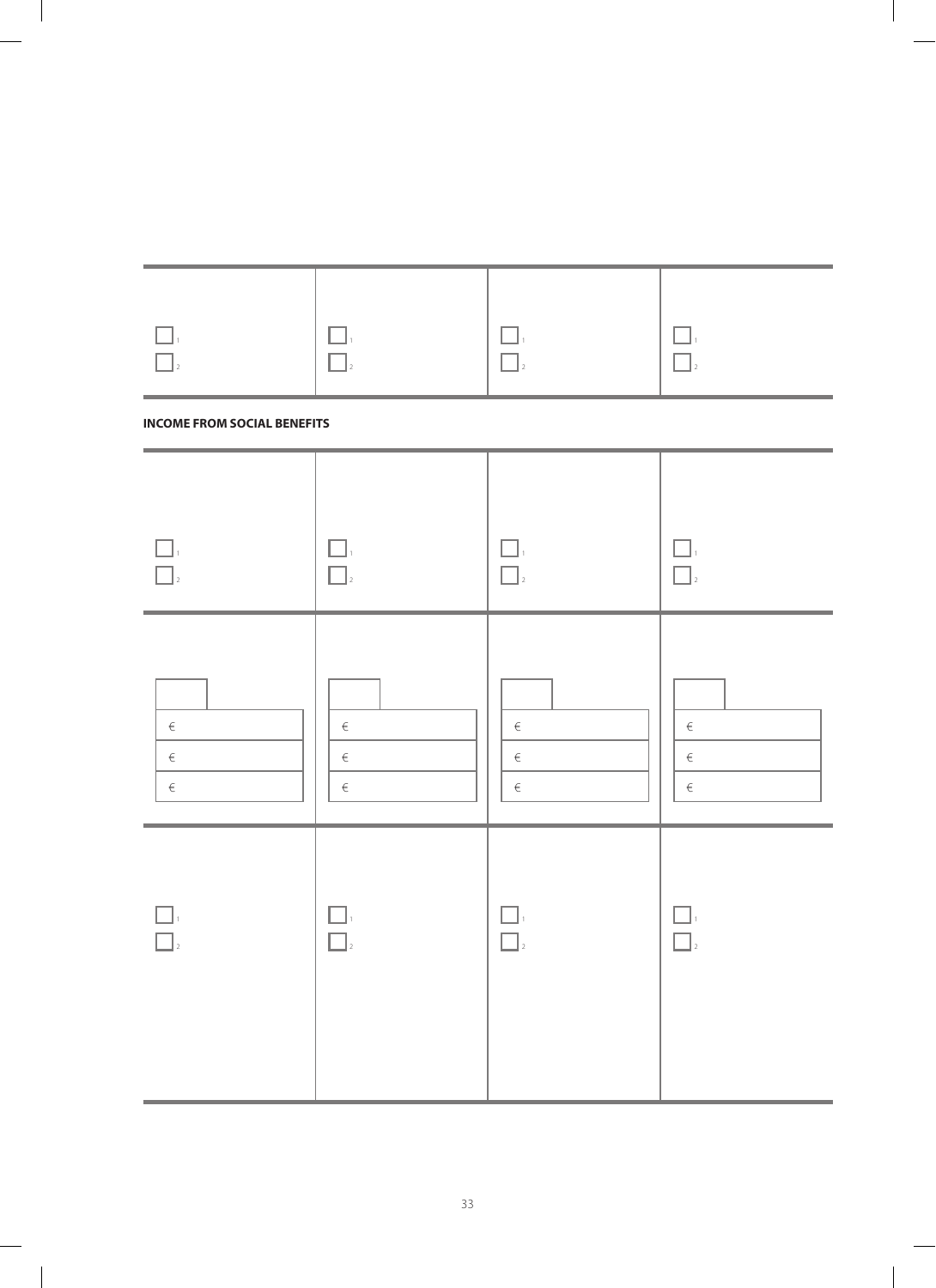| C <sub>32</sub> | Indicate the amount received during each period (week, month, etc.) and the<br>number of payments received during the last 12 months?                                                                                                                           |             |
|-----------------|-----------------------------------------------------------------------------------------------------------------------------------------------------------------------------------------------------------------------------------------------------------------|-------------|
|                 | Number of payments<br>a.<br>Gross amount per payment<br>b.<br>Net earning per payment<br>C.<br>d. Tax paid per payment                                                                                                                                          | €<br>€<br>€ |
| C <sub>33</sub> | Did you receive any income, from education-related allowances or benefits during<br>the last 12 months? (include stipends, scholarships and refunds on education).<br>$\rightarrow$ C35                                                                         |             |
| C <sub>34</sub> | Indicate the amount received during each period (week, month, etc.) and the<br>number of payments received during the last 12 months?<br>Number of payments<br>a.<br>Gross amount per payment<br>b.<br>Net earning per payment<br>C.<br>d. Tax paid per payment | €<br>€<br>€ |

#### **INCOME FROM INTERESTS AND DIVIDENDS**

i.

| C <sub>35</sub> | What was the amount of interest that you received from bank accounts etc.,<br>(both local and foreign) during the last 12 months?<br>Note: If this income is shared with another person, include only the proportion that<br>you received. | € |  |
|-----------------|--------------------------------------------------------------------------------------------------------------------------------------------------------------------------------------------------------------------------------------------|---|--|
|                 |                                                                                                                                                                                                                                            |   |  |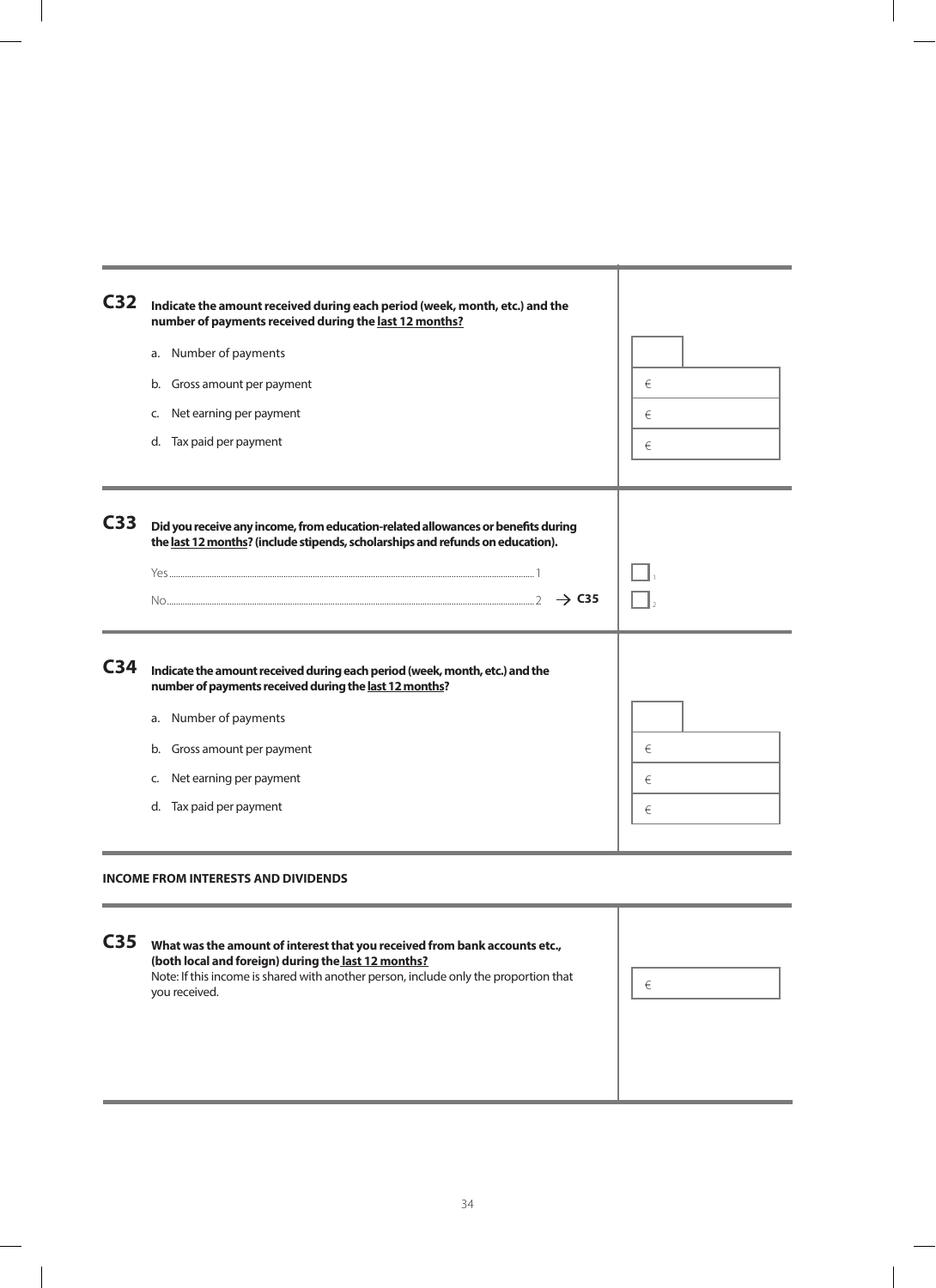| $\in$                     | $\in$                                     | $\in$               | $\in$            |
|---------------------------|-------------------------------------------|---------------------|------------------|
| $\in$                     | $\in$                                     | $\in$               | $\in$            |
| $\in$                     | $\in$                                     | $\in$               | $\in$            |
| L<br>$\vert$ <sub>2</sub> | $\Box$<br>$\mathcal{L}$<br>$\overline{a}$ | H<br>$\overline{a}$ | $\Box$<br>$\Box$ |
| $\in$                     | $\in$                                     | $\in$               | $\in$            |
| $\in$                     | $\in$                                     | $\in$               | $\in$            |
| $\in$                     | $\in$                                     | $\in$               | $\in$            |

#### **INCOME FROM INTERESTS AND DIVIDENDS**

 $\overline{\phantom{a}}$ 

| £ | £ | £ | £ |
|---|---|---|---|
|---|---|---|---|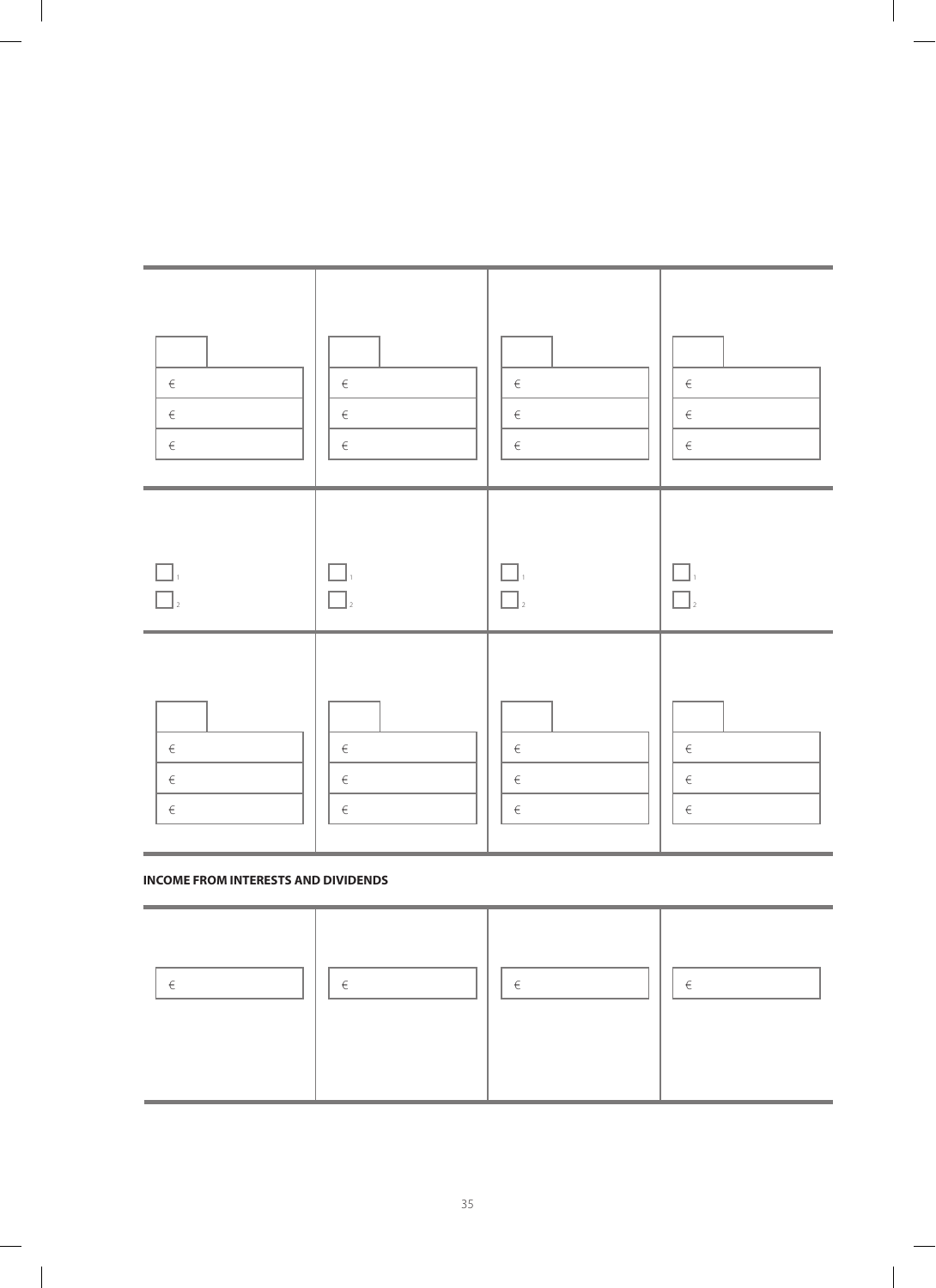| C36             | Can you at least give an indication of the amount? To be filled ONLY if<br>previous question has not been answered.<br>Note: If this income is shared with another person, include only the portion you recieved.                                                                                    |   |
|-----------------|------------------------------------------------------------------------------------------------------------------------------------------------------------------------------------------------------------------------------------------------------------------------------------------------------|---|
|                 |                                                                                                                                                                                                                                                                                                      |   |
|                 |                                                                                                                                                                                                                                                                                                      |   |
|                 |                                                                                                                                                                                                                                                                                                      |   |
|                 |                                                                                                                                                                                                                                                                                                      |   |
|                 |                                                                                                                                                                                                                                                                                                      |   |
|                 |                                                                                                                                                                                                                                                                                                      |   |
|                 |                                                                                                                                                                                                                                                                                                      |   |
|                 |                                                                                                                                                                                                                                                                                                      |   |
|                 |                                                                                                                                                                                                                                                                                                      |   |
|                 |                                                                                                                                                                                                                                                                                                      |   |
|                 | $0 - 1$                                                                                                                                                                                                                                                                                              |   |
| C <sub>37</sub> | Was this amount?<br>b.<br>$\rightarrow$ C39<br>$\mathsf{C}$                                                                                                                                                                                                                                          |   |
| C38             | What was the amount of tax paid on these earnings during the last 12 months?<br>Note: If this income is shared with another person, include only the respective proportion.                                                                                                                          | € |
|                 | Tick box $\sqrt{\checkmark}$ if tax was deducted directly from the bank.                                                                                                                                                                                                                             |   |
| C39             | What was the amount of dividends that you received from capital investments<br>or shares, stocks or bonds (both local and foreign) during the last 12 months?<br>Note: If this income is shared, include only the portion recieved. If there is no<br>income from dividends, write '0' and GO TO C43 | € |

 $\overline{1}$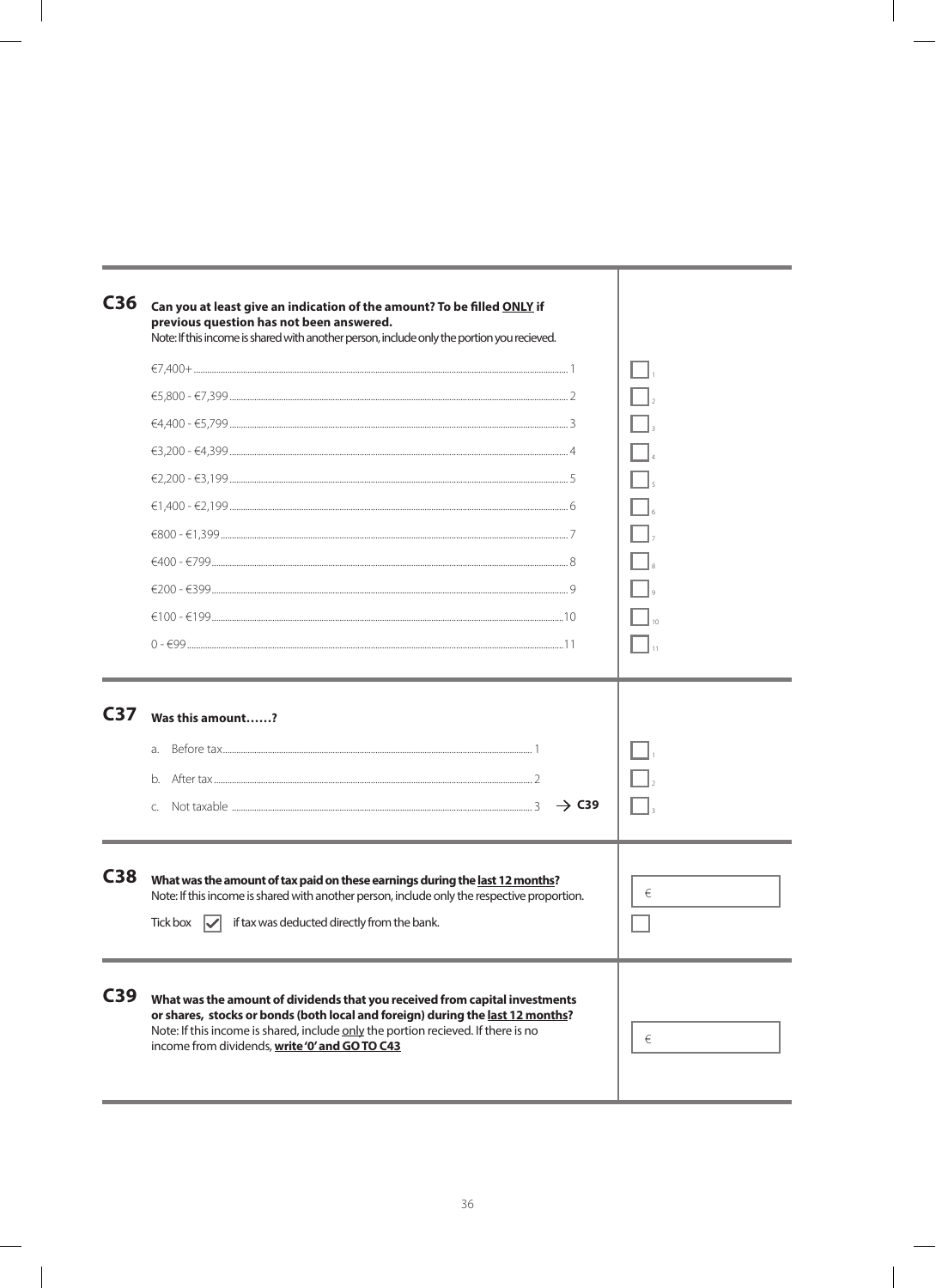| $\Box$<br>$\begin{array}{ c c c c }\hline \rule{0pt}{1ex}\rule{0pt}{2ex}\rule{0pt}{2ex}\rule{0pt}{2ex}\rule{0pt}{2ex}\rule{0pt}{2ex}\rule{0pt}{2ex}\rule{0pt}{2ex}\rule{0pt}{2ex}\rule{0pt}{2ex}\rule{0pt}{2ex}\rule{0pt}{2ex}\rule{0pt}{2ex}\rule{0pt}{2ex}\rule{0pt}{2ex}\rule{0pt}{2ex}\rule{0pt}{2ex}\rule{0pt}{2ex}\rule{0pt}{2ex}\rule{0pt}{2ex}\rule{0pt}{2ex}\rule{0pt}{2ex}\rule{0pt}{2ex}\rule{0pt}{2ex}\rule{0pt}{2ex}\rule{$<br>$\begin{array}{ c c }\hline \quad &\mbox{10}\\ \hline \quad &\mbox{11}\end{array}$ | $\square$ .<br>$\Box$<br>$\Box$<br>$\Box$ $\Box$<br>$\hfill\blacksquare$ $\hfill$<br>$\Box$ $\Box$<br>$\Box$ ,<br>$\hfill\blacksquare$ $\hfill$<br>$\hfill\Box$<br>$\hfill\blacksquare$ 10<br>$\Box$ $\mathfrak{n}$ | $\Box$<br>$\Box$<br>$\Box$<br>$\Box$ 4<br>$\Box$<br>$\hfill\blacksquare$ $\hfill$<br>$\Box$<br>$\begin{array}{ c } \hline \ \end{array}$ s<br>$\Box$<br>$\hfill\blacksquare$ 10<br>$\Box$ . | $\Box$<br>$\Box$ <sub>2</sub><br>$\boxed{\phantom{a}}$ ,<br>$\Box$<br><b>1</b><br>5<br>6<br>7<br>7<br>$\begin{tabular}{ c c } \hline \quad \quad & \quad \quad & \quad \quad \\ \hline \quad \quad & \quad \quad & \quad \quad \\ \hline \quad \quad & \quad \quad & \quad \quad \\ \hline \quad \quad & \quad \quad & \quad \quad \\ \hline \quad \quad & \quad \quad & \quad \quad \\ \hline \end{tabular},$<br>$\hfill\blacksquare$ 10<br>$\Box$ $\lrcorner$ |
|--------------------------------------------------------------------------------------------------------------------------------------------------------------------------------------------------------------------------------------------------------------------------------------------------------------------------------------------------------------------------------------------------------------------------------------------------------------------------------------------------------------------------------|---------------------------------------------------------------------------------------------------------------------------------------------------------------------------------------------------------------------|---------------------------------------------------------------------------------------------------------------------------------------------------------------------------------------------|-----------------------------------------------------------------------------------------------------------------------------------------------------------------------------------------------------------------------------------------------------------------------------------------------------------------------------------------------------------------------------------------------------------------------------------------------------------------|
| $\begin{array}{c} \hline \rule{0pt}{2ex} \rule{0pt}{2ex} \rule{0pt}{2ex} \rule{0pt}{2ex} \rule{0pt}{2ex} \rule{0pt}{2ex} \rule{0pt}{2ex} \rule{0pt}{2ex} \rule{0pt}{2ex} \rule{0pt}{2ex} \rule{0pt}{2ex} \rule{0pt}{2ex} \rule{0pt}{2ex} \rule{0pt}{2ex} \rule{0pt}{2ex} \rule{0pt}{2ex} \rule{0pt}{2ex} \rule{0pt}{2ex} \rule{0pt}{2ex} \rule{0pt}{2ex} \rule{0pt}{2ex} \rule{0pt}{2ex} \rule{0pt}{2ex} \rule{$<br>$\Box_{\scriptscriptstyle 3}$                                                                              | $\Box_{\scriptscriptstyle{1}}$<br>$\Box$<br>$\Box_{\scriptscriptstyle 3}$                                                                                                                                           | $\Box$<br>$\Box$<br>$\Box_{\scriptscriptstyle 3}$                                                                                                                                           | $\Box$<br>$\Box$<br>$\Box$                                                                                                                                                                                                                                                                                                                                                                                                                                      |
| $\in$                                                                                                                                                                                                                                                                                                                                                                                                                                                                                                                          | $\in$                                                                                                                                                                                                               | $\in$                                                                                                                                                                                       | $\in$                                                                                                                                                                                                                                                                                                                                                                                                                                                           |
| $\in$                                                                                                                                                                                                                                                                                                                                                                                                                                                                                                                          | $\in$                                                                                                                                                                                                               | $\in$                                                                                                                                                                                       | $\in$                                                                                                                                                                                                                                                                                                                                                                                                                                                           |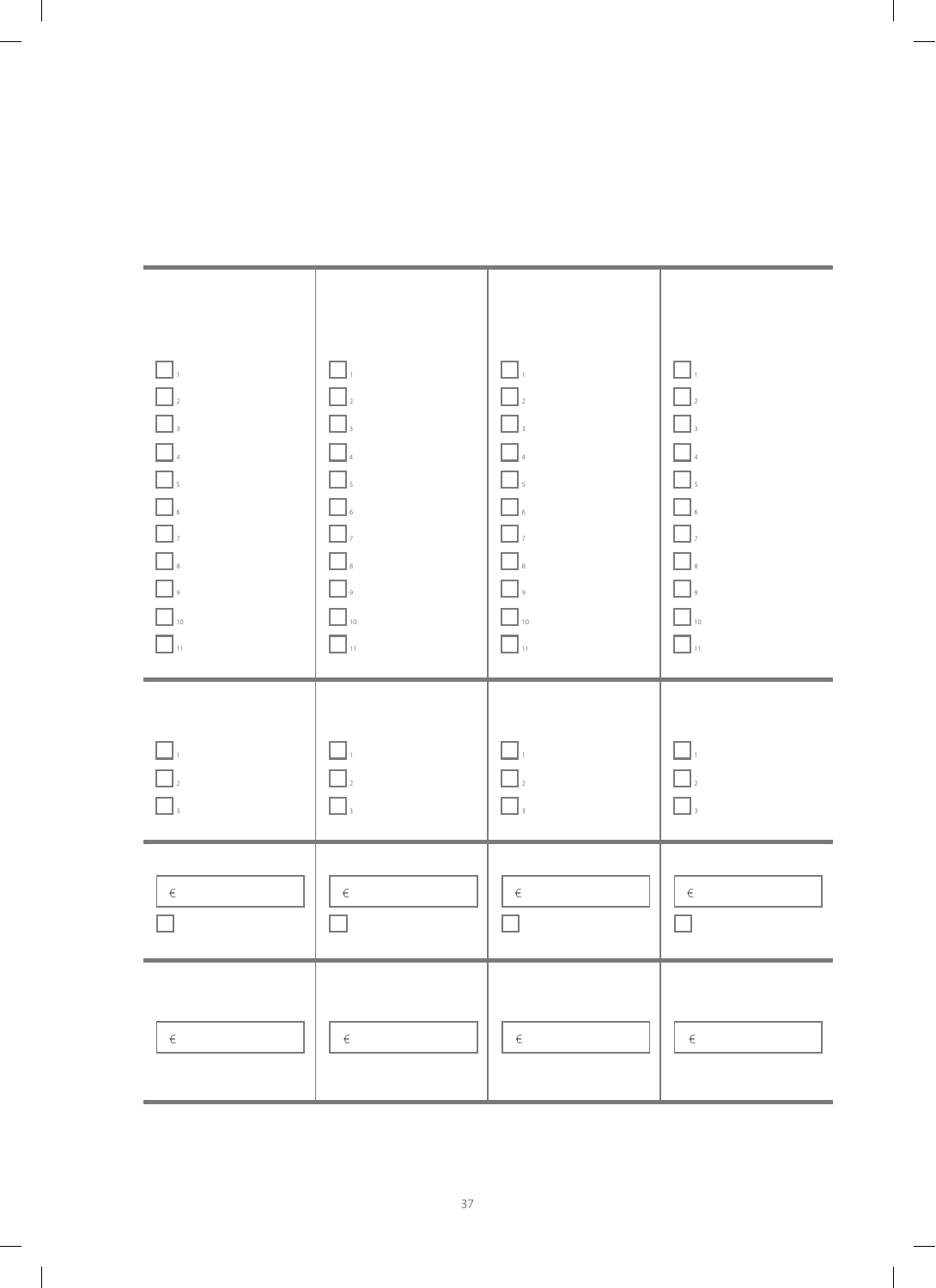| C40             | Can you give an indication of the amount?<br>To be filled <b>ONLY</b> if previous question has not been answered.                                                                                 |   |
|-----------------|---------------------------------------------------------------------------------------------------------------------------------------------------------------------------------------------------|---|
|                 |                                                                                                                                                                                                   |   |
|                 |                                                                                                                                                                                                   |   |
|                 |                                                                                                                                                                                                   |   |
|                 |                                                                                                                                                                                                   |   |
|                 |                                                                                                                                                                                                   |   |
|                 |                                                                                                                                                                                                   |   |
|                 |                                                                                                                                                                                                   |   |
|                 |                                                                                                                                                                                                   |   |
|                 |                                                                                                                                                                                                   |   |
|                 | $€100 - €199$                                                                                                                                                                                     |   |
|                 |                                                                                                                                                                                                   |   |
|                 | Note: If tax is deducted directly by the bank, then select "After tax"<br>a.<br>b.<br>$\rightarrow$ C43<br>Ċ.                                                                                     |   |
| C <sub>42</sub> | What was the amount of tax paid during the last 12 months?<br>(If it is shared include only the proportion this household member paid)<br>if tax was deducted directly from the bank.<br>Tick box | € |
| C43             | Did you receive any regular income from a private pension scheme (both local<br>and foreign) during the last 12 months?<br>$\rightarrow$ C45                                                      |   |
|                 |                                                                                                                                                                                                   |   |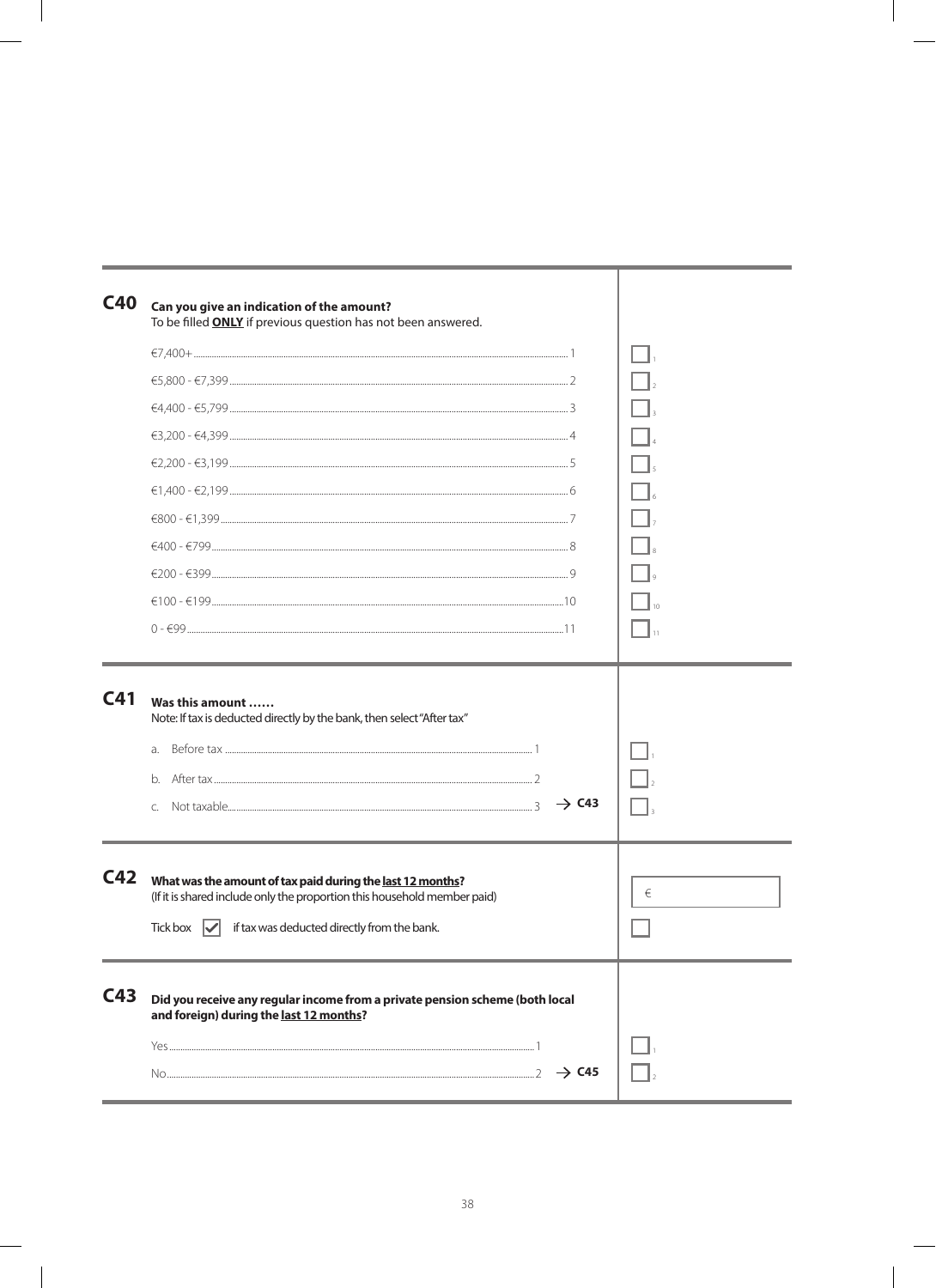| $\Box$<br>$\begin{array}{c} \begin{array}{ccc} \rule{0pt}{2ex} \rule{0pt}{2ex} \rule{0pt}{2ex} \rule{0pt}{2ex} \rule{0pt}{2ex} \rule{0pt}{2ex} \rule{0pt}{2ex} \rule{0pt}{2ex} \rule{0pt}{2ex} \rule{0pt}{2ex} \rule{0pt}{2ex} \rule{0pt}{2ex} \rule{0pt}{2ex} \rule{0pt}{2ex} \rule{0pt}{2ex} \rule{0pt}{2ex} \rule{0pt}{2ex} \rule{0pt}{2ex} \rule{0pt}{2ex} \rule{0pt}{2ex} \rule{0pt}{2ex} \rule{0pt}{2ex} \rule{0pt}{2ex$<br>$\begin{array}{ c c }\hline \rule{0pt}{16pt} \rule{0pt}{2.5pt} \rule{0pt}{2.5pt} \rule{0pt}{2.5pt} \rule{0pt}{2.5pt} \rule{0pt}{2.5pt} \rule{0pt}{2.5pt} \rule{0pt}{2.5pt} \rule{0pt}{2.5pt} \rule{0pt}{2.5pt} \rule{0pt}{2.5pt} \rule{0pt}{2.5pt} \rule{0pt}{2.5pt} \rule{0pt}{2.5pt} \rule{0pt}{2.5pt} \rule{0pt}{2.5pt} \rule{0pt}{2.5pt} \rule{0pt}{2.5pt} \rule{0pt}{2.5pt$ | $\Box$<br>$\Box$<br>$\Box$<br>$\Box$<br>$\Box$<br>$\hfill\blacksquare$ $\hfill$<br>$\Box$ ,<br>$\Box$ $_{s}$<br>$\Box$ ,<br>$\Box$ 10<br>$\overline{\square}$ . | $\Box$<br>$\Box$<br>$\Box$<br>$\Box$<br>$\Box$ <sub>5</sub><br>$\begin{array}{c}\n\bullet \\ \bullet \\ \end{array}$<br>$\Box$<br>$\begin{tabular}{ c c } \hline \quad \quad & \quad \quad & \quad \quad \\ \hline \quad \quad & \quad \quad & \quad \quad \\ \hline \quad \quad & \quad \quad & \quad \quad \\ \hline \quad \quad & \quad \quad & \quad \quad \\ \hline \quad \quad & \quad \quad & \quad \quad \\ \hline \end{tabular},$<br>$\Box$ 10<br>$\Box$ : | $\Box$<br>$\boxed{\phantom{a}}_2$<br>$\Box$<br>$\hfill\blacksquare$<br>4<br><b>1</b><br>5<br>6<br>7<br>7<br>$\Box$<br>$\hfill\Box$<br>$\Box$ <sub>10</sub><br>$\Box$ 11 |
|--------------------------------------------------------------------------------------------------------------------------------------------------------------------------------------------------------------------------------------------------------------------------------------------------------------------------------------------------------------------------------------------------------------------------------------------------------------------------------------------------------------------------------------------------------------------------------------------------------------------------------------------------------------------------------------------------------------------------------------------------------------------------------------------------------------------|-----------------------------------------------------------------------------------------------------------------------------------------------------------------|---------------------------------------------------------------------------------------------------------------------------------------------------------------------------------------------------------------------------------------------------------------------------------------------------------------------------------------------------------------------------------------------------------------------------------------------------------------------|-------------------------------------------------------------------------------------------------------------------------------------------------------------------------|
| $\Box$                                                                                                                                                                                                                                                                                                                                                                                                                                                                                                                                                                                                                                                                                                                                                                                                             | $\Box_{1}$                                                                                                                                                      | $\Box$                                                                                                                                                                                                                                                                                                                                                                                                                                                              | $\Box$                                                                                                                                                                  |
| $\Box$ $\Box$                                                                                                                                                                                                                                                                                                                                                                                                                                                                                                                                                                                                                                                                                                                                                                                                      | $\Box$                                                                                                                                                          | $\Box$                                                                                                                                                                                                                                                                                                                                                                                                                                                              | $\Box$                                                                                                                                                                  |
| $\Box_{\scriptscriptstyle 3}$                                                                                                                                                                                                                                                                                                                                                                                                                                                                                                                                                                                                                                                                                                                                                                                      | $\Box_{\scriptscriptstyle 3}$                                                                                                                                   | $\Box$                                                                                                                                                                                                                                                                                                                                                                                                                                                              | $\Box$                                                                                                                                                                  |
| $\in$                                                                                                                                                                                                                                                                                                                                                                                                                                                                                                                                                                                                                                                                                                                                                                                                              | $\in$                                                                                                                                                           | $\in$                                                                                                                                                                                                                                                                                                                                                                                                                                                               | $\in$                                                                                                                                                                   |
|                                                                                                                                                                                                                                                                                                                                                                                                                                                                                                                                                                                                                                                                                                                                                                                                                    | $\Box$                                                                                                                                                          | $\mathcal{L}$                                                                                                                                                                                                                                                                                                                                                                                                                                                       | $\Box$                                                                                                                                                                  |
|                                                                                                                                                                                                                                                                                                                                                                                                                                                                                                                                                                                                                                                                                                                                                                                                                    | $\Box$                                                                                                                                                          | $\Box$                                                                                                                                                                                                                                                                                                                                                                                                                                                              | $\Box$                                                                                                                                                                  |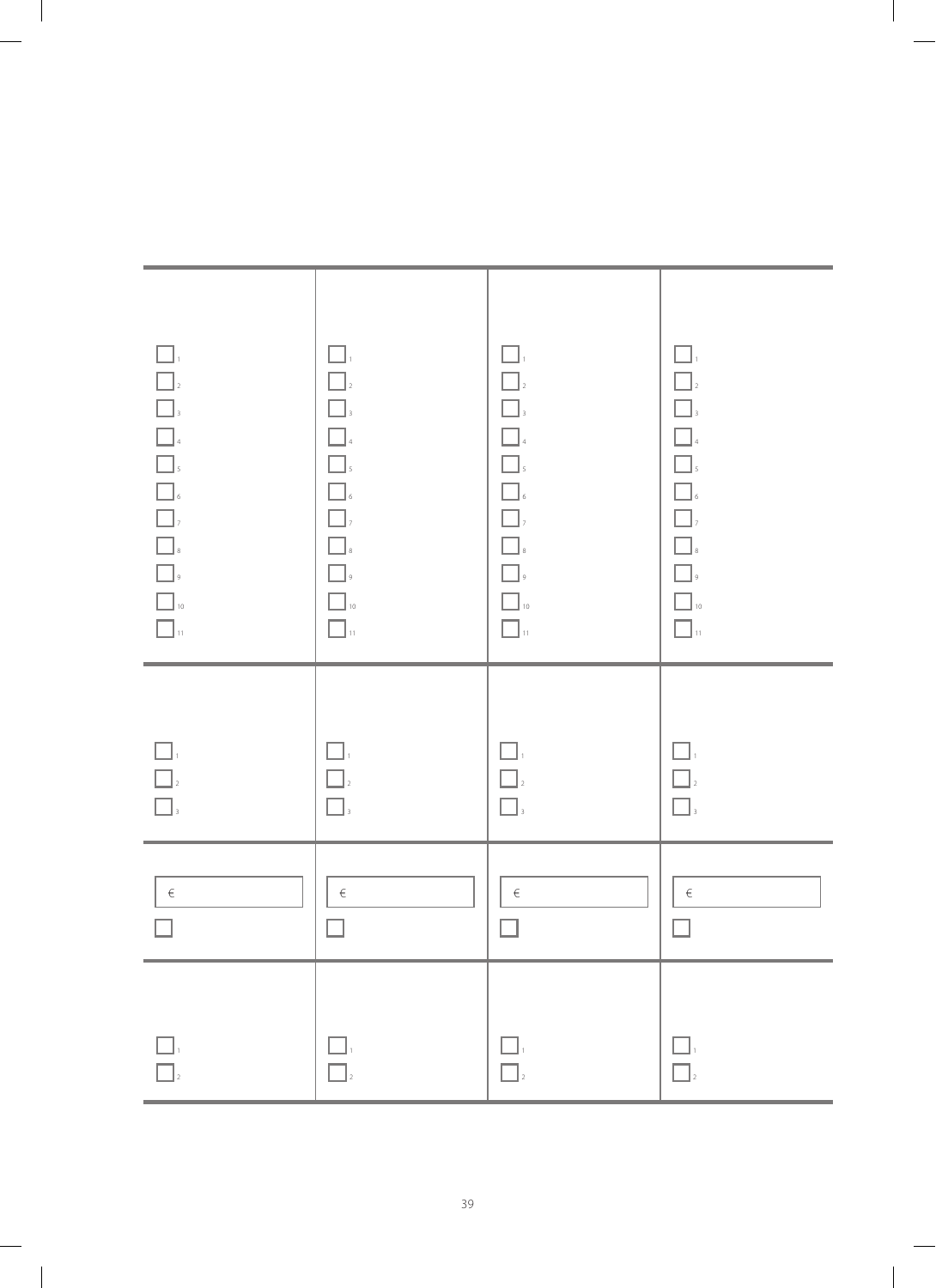| C44        | Indicate the amount received each period (e.g. per week, month, etc.)<br>and the number of payments received during the last 12 months.<br>Amount per payment<br>a. |          |
|------------|---------------------------------------------------------------------------------------------------------------------------------------------------------------------|----------|
|            |                                                                                                                                                                     | €        |
|            | b <sub>1</sub>                                                                                                                                                      |          |
|            |                                                                                                                                                                     |          |
|            |                                                                                                                                                                     |          |
|            | Tax paid per payment<br>C.                                                                                                                                          | €        |
|            | d. Number of payments                                                                                                                                               |          |
|            |                                                                                                                                                                     |          |
| C45        | Did you receive any income from rent on property or land during the last 12 months?                                                                                 |          |
|            |                                                                                                                                                                     |          |
|            | $\rightarrow$ C50                                                                                                                                                   |          |
|            |                                                                                                                                                                     |          |
| C46        | How much was this income during the last 12 months?<br>Note: If the income is shared with outher persons, provide only your share.                                  | €        |
| <b>C47</b> | Can you give an indication of the amount?<br>To be filled <b>ONLY</b> if previous question has not been answered.                                                   |          |
|            |                                                                                                                                                                     |          |
|            |                                                                                                                                                                     |          |
|            |                                                                                                                                                                     |          |
|            |                                                                                                                                                                     | $\Box$ 4 |
|            |                                                                                                                                                                     |          |
|            |                                                                                                                                                                     |          |
|            |                                                                                                                                                                     |          |
|            |                                                                                                                                                                     |          |
|            |                                                                                                                                                                     |          |
|            |                                                                                                                                                                     |          |
|            |                                                                                                                                                                     |          |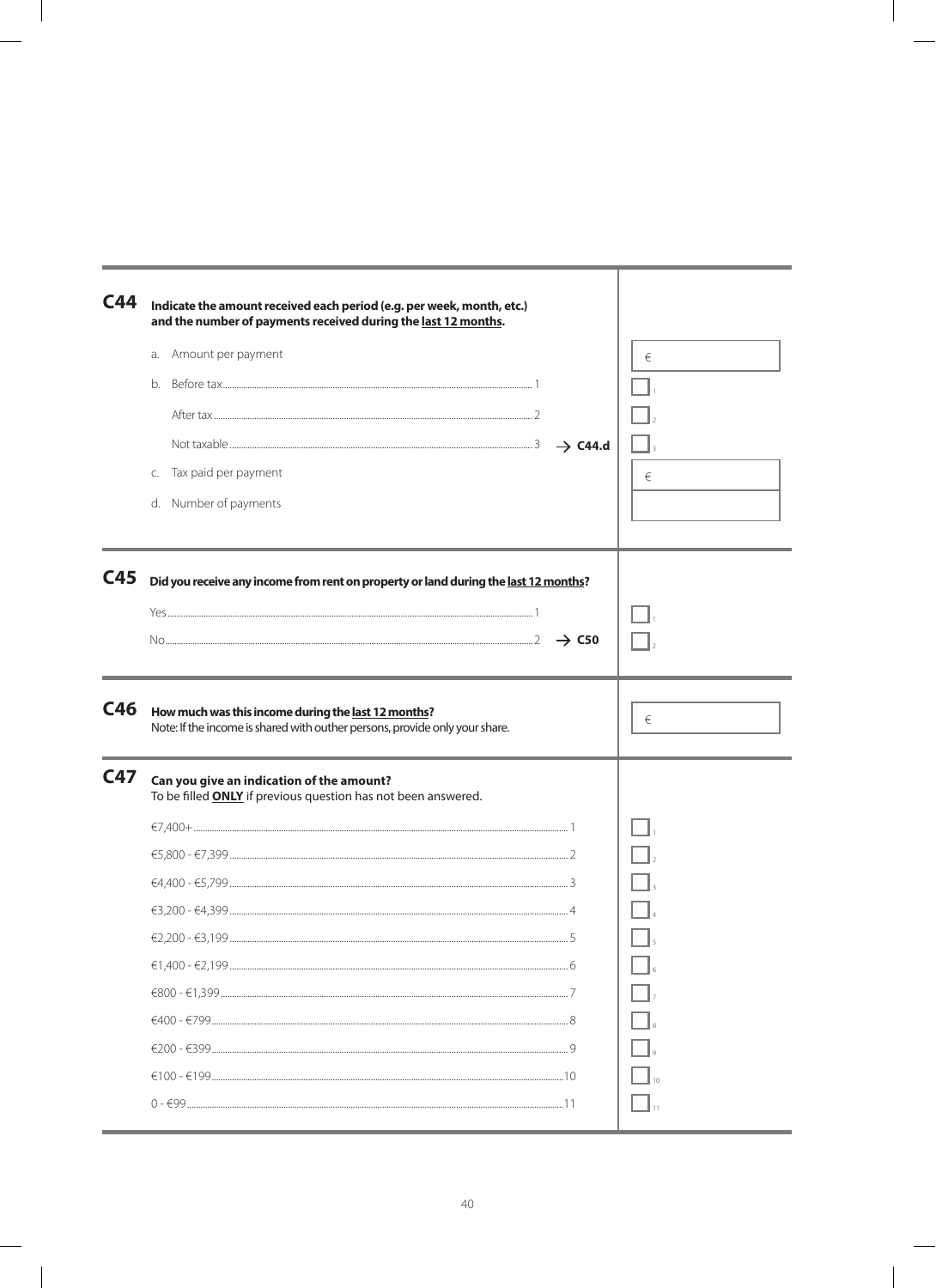| $\overline{\phantom{0}}$ $\overline{\phantom{0}}$ $\overline{\phantom{0}}$ $\overline{\phantom{0}}$ $\overline{\phantom{0}}$ $\overline{\phantom{0}}$ $\overline{\phantom{0}}$ $\overline{\phantom{0}}$ $\overline{\phantom{0}}$ $\overline{\phantom{0}}$ $\overline{\phantom{0}}$ $\overline{\phantom{0}}$ $\overline{\phantom{0}}$ $\overline{\phantom{0}}$ $\overline{\phantom{0}}$ $\overline{\phantom{0}}$ $\overline{\phantom{0}}$ $\overline{\phantom{0}}$ $\overline{\$<br>$\hfill\Box$<br>$\hfill\blacksquare$<br>$\begin{array}{c} \hline \rule{0pt}{2ex} \rule{0pt}{2ex} \rule{0pt}{2ex} \rule{0pt}{2ex} \rule{0pt}{2ex} \rule{0pt}{2ex} \rule{0pt}{2ex} \rule{0pt}{2ex} \rule{0pt}{2ex} \rule{0pt}{2ex} \rule{0pt}{2ex} \rule{0pt}{2ex} \rule{0pt}{2ex} \rule{0pt}{2ex} \rule{0pt}{2ex} \rule{0pt}{2ex} \rule{0pt}{2ex} \rule{0pt}{2ex} \rule{0pt}{2ex} \rule{0pt}{2ex} \rule{0pt}{2ex} \rule{0pt}{2ex} \rule{0pt}{2ex} \rule{$<br>$\hfill\blacksquare$<br>$\Box$ 10<br>$\hfill\Box$ 10<br>$\Box$ $\lrcorner$<br>$\Box$ $\lrcorner$ | $\in$ |                | $\in$<br>$\in$                            |
|-------------------------------------------------------------------------------------------------------------------------------------------------------------------------------------------------------------------------------------------------------------------------------------------------------------------------------------------------------------------------------------------------------------------------------------------------------------------------------------------------------------------------------------------------------------------------------------------------------------------------------------------------------------------------------------------------------------------------------------------------------------------------------------------------------------------------------------------------------------------------------------------------------------------------------------------------------------------------------------------------------------------------------------------------|-------|----------------|-------------------------------------------|
| $ ^4$<br>$\Box$<br>$\hfill\blacksquare$ $\hfill$<br>$\boxed{\phantom{a}}$ ,<br>$\hfill\blacksquare$<br>$\Box_{\mbox{\tiny{g}}}$                                                                                                                                                                                                                                                                                                                                                                                                                                                                                                                                                                                                                                                                                                                                                                                                                                                                                                                 | $\in$ | $\bigcap_{2}$  | $\in$<br>$\mathbb{I}_3$<br>$\in$          |
| $ ^4$<br>$\hfill\blacksquare$ $\hfill$<br>$\Box_{\mathfrak{s}}$<br>$\boxed{\phantom{a}}$ ,<br>$\hfill\blacksquare$<br>$\Box_{\circ}$                                                                                                                                                                                                                                                                                                                                                                                                                                                                                                                                                                                                                                                                                                                                                                                                                                                                                                            | $\in$ | $\prod_{2}$    | $\in$<br>$\overline{\mathbf{3}}$<br>$\in$ |
| $-$ <sup>4</sup><br>$\Box$ ,<br>$\hfill\blacksquare$ $\hfill$<br>$\begin{array}{c}\n\hline\n\end{array}$<br>$\Box_{\scriptscriptstyle{9}}$                                                                                                                                                                                                                                                                                                                                                                                                                                                                                                                                                                                                                                                                                                                                                                                                                                                                                                      | $\in$ | $\mathbf{I}_2$ | $\in$<br>$\Box$<br>$\in$                  |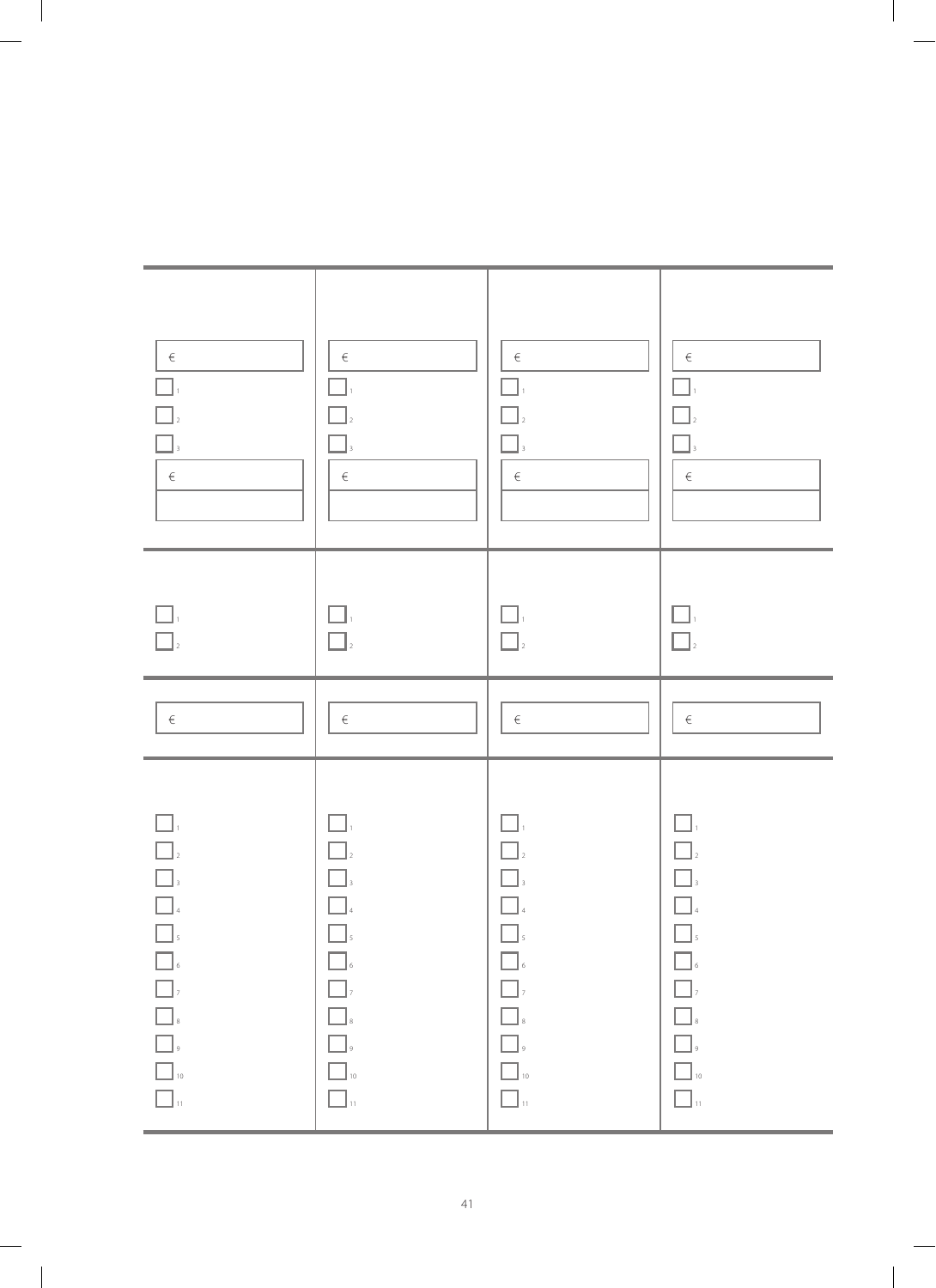| C48             | Is this sum of money                                                                                                                                                                                |   |
|-----------------|-----------------------------------------------------------------------------------------------------------------------------------------------------------------------------------------------------|---|
|                 | a.                                                                                                                                                                                                  |   |
|                 | b.                                                                                                                                                                                                  |   |
|                 | $\rightarrow$ C50<br>$\mathcal{C}$                                                                                                                                                                  |   |
|                 |                                                                                                                                                                                                     |   |
| C49             | What was the amount of tax paid during the last 12 months?                                                                                                                                          | € |
|                 | <b>HOUSEHOLD TRANSFERS</b>                                                                                                                                                                          |   |
| <b>C50</b>      | Did you make regular payments to another household during the last 12 months?                                                                                                                       |   |
|                 |                                                                                                                                                                                                     |   |
|                 |                                                                                                                                                                                                     |   |
| C <sub>51</sub> | Indicate the amount paid each period (e.g. per week, per month, year, etc.)<br>and the number of payments during the last 12 months. Do not include non-<br>regular payments like money gifts, etc. |   |
|                 | Amount each time                                                                                                                                                                                    | € |
|                 | Number of payments                                                                                                                                                                                  |   |
| C <sub>52</sub> | Did you receive regular payments from anybody in another private household during<br>the last 12 months?                                                                                            |   |
|                 |                                                                                                                                                                                                     |   |
|                 | $\rightarrow$ C54                                                                                                                                                                                   |   |
| C <sub>53</sub> | Indicate the amount paid each period (e.g. per week, per month, year,<br>etc.) and the number of payments during the last 12 months. Do not<br>include non-regular payments like money gifts, etc.  |   |
|                 | Amount each time<br>a.                                                                                                                                                                              | € |
|                 | b. Number of payments                                                                                                                                                                               |   |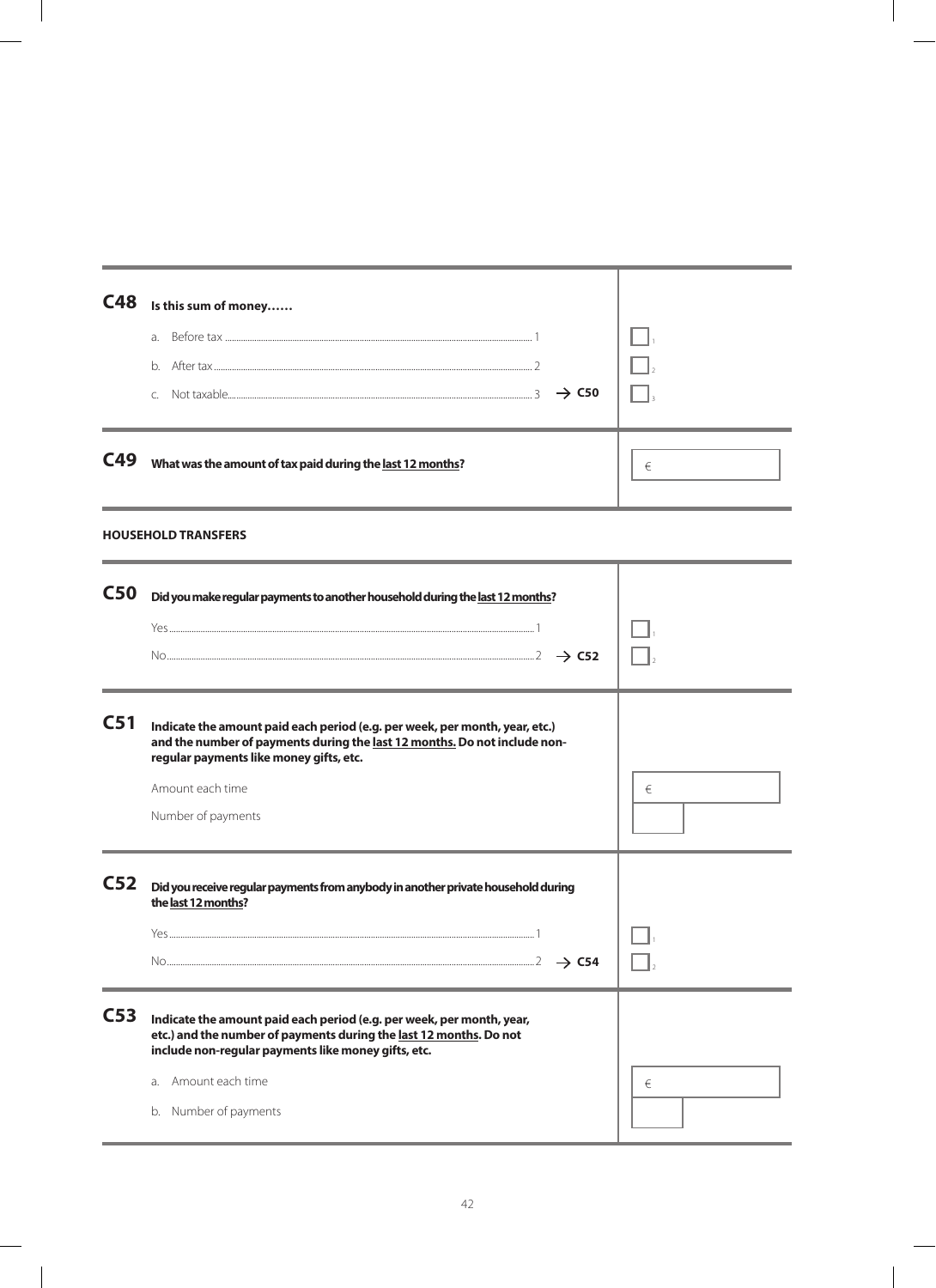| $\begin{array}{c} \hline \rule{0pt}{2ex} \rule{0pt}{2ex} \rule{0pt}{2ex} \rule{0pt}{2ex} \rule{0pt}{2ex} \rule{0pt}{2ex} \rule{0pt}{2ex} \rule{0pt}{2ex} \rule{0pt}{2ex} \rule{0pt}{2ex} \rule{0pt}{2ex} \rule{0pt}{2ex} \rule{0pt}{2ex} \rule{0pt}{2ex} \rule{0pt}{2ex} \rule{0pt}{2ex} \rule{0pt}{2ex} \rule{0pt}{2ex} \rule{0pt}{2ex} \rule{0pt}{2ex} \rule{0pt}{2ex} \rule{0pt}{2ex} \rule{0pt}{2ex} \rule{$<br>$\Box$ <sub>3</sub> | $\Box$<br>$\mathsf{L}$<br>$\Box$ | $\square$ ,<br>$\bigcap_{2}$<br>$\Box$ , | П.<br>$\begin{bmatrix} 1 \\ 2 \end{bmatrix}$<br>$\Box$ |
|-----------------------------------------------------------------------------------------------------------------------------------------------------------------------------------------------------------------------------------------------------------------------------------------------------------------------------------------------------------------------------------------------------------------------------------------|----------------------------------|------------------------------------------|--------------------------------------------------------|
| $\in$                                                                                                                                                                                                                                                                                                                                                                                                                                   | $\in$                            | $\in$                                    | $\in$                                                  |
| <b>HOUSEHOLD TRANSFERS</b>                                                                                                                                                                                                                                                                                                                                                                                                              |                                  |                                          |                                                        |
| $\Box$<br>$\hfill\Box_2$                                                                                                                                                                                                                                                                                                                                                                                                                | $\Box$<br>$\Box$                 | H<br>$\Box$                              | H<br>- 1<br>$\overline{2}$                             |
| $\in$                                                                                                                                                                                                                                                                                                                                                                                                                                   | $\in$                            | $\in$                                    | $\in$                                                  |
|                                                                                                                                                                                                                                                                                                                                                                                                                                         | $\Box$                           | $\Box$ <sub>2</sub>                      |                                                        |
| $\in$                                                                                                                                                                                                                                                                                                                                                                                                                                   | $\in$                            | $\in$                                    | $\in$                                                  |

| <b>Service</b><br>--- |   | -- |   |
|-----------------------|---|----|---|
| €                     | € | €  | € |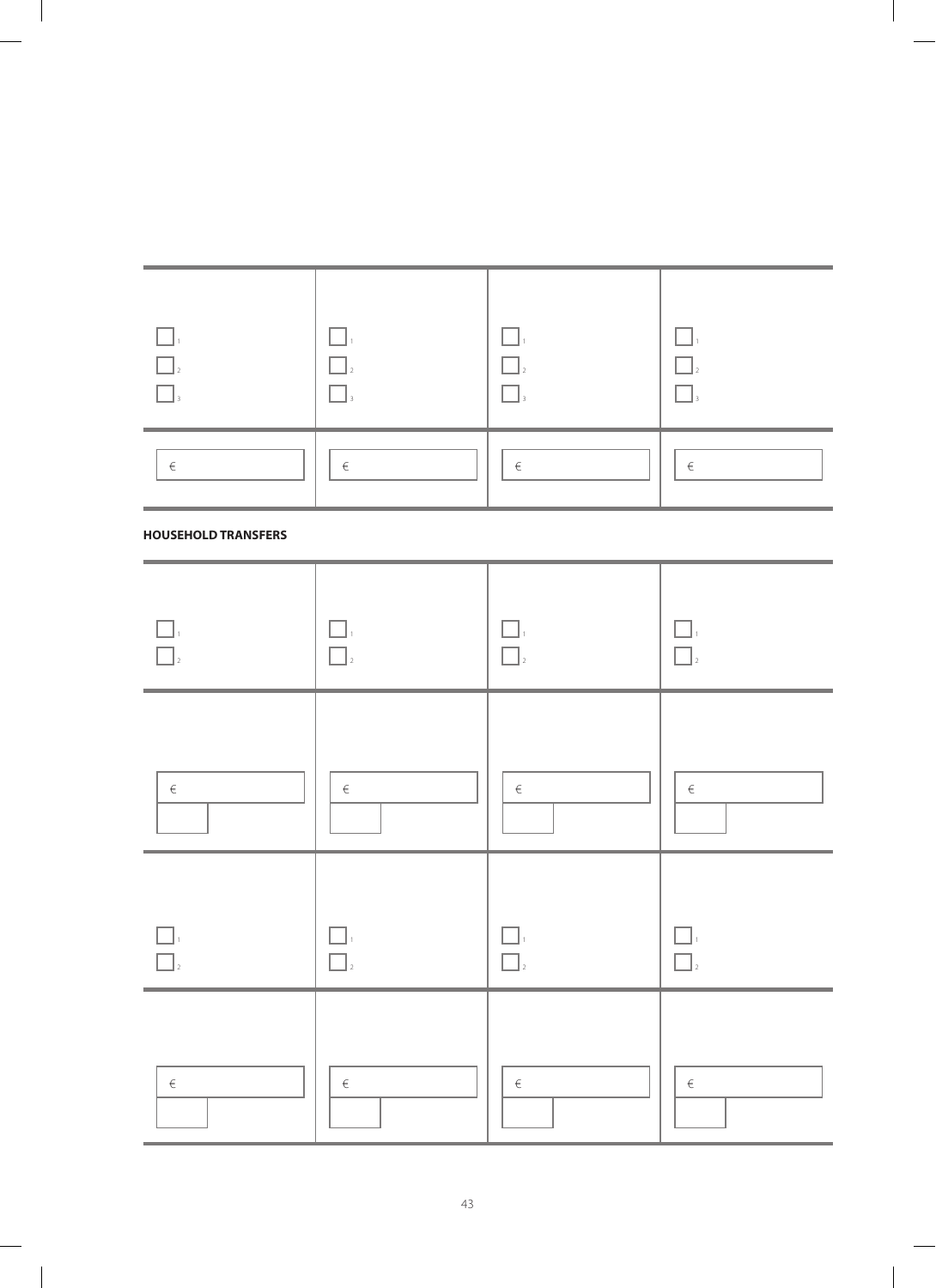## **OTHER TAXES**

| C <sub>54</sub> | Did you pay and/or receive any other taxes (e.g. tax rebate) that<br>where not mentioned before during the last 12 months? |       |
|-----------------|----------------------------------------------------------------------------------------------------------------------------|-------|
|                 | $\rightarrow$ D1                                                                                                           |       |
| <b>C55</b>      | Indicate how much tax did you pay/receive during the last 12 months?                                                       | $\in$ |
|                 |                                                                                                                            |       |
|                 |                                                                                                                            |       |
|                 |                                                                                                                            |       |
|                 |                                                                                                                            |       |
|                 |                                                                                                                            |       |
|                 |                                                                                                                            |       |
|                 |                                                                                                                            |       |
|                 |                                                                                                                            |       |
|                 |                                                                                                                            |       |
|                 |                                                                                                                            |       |
|                 |                                                                                                                            |       |
|                 |                                                                                                                            |       |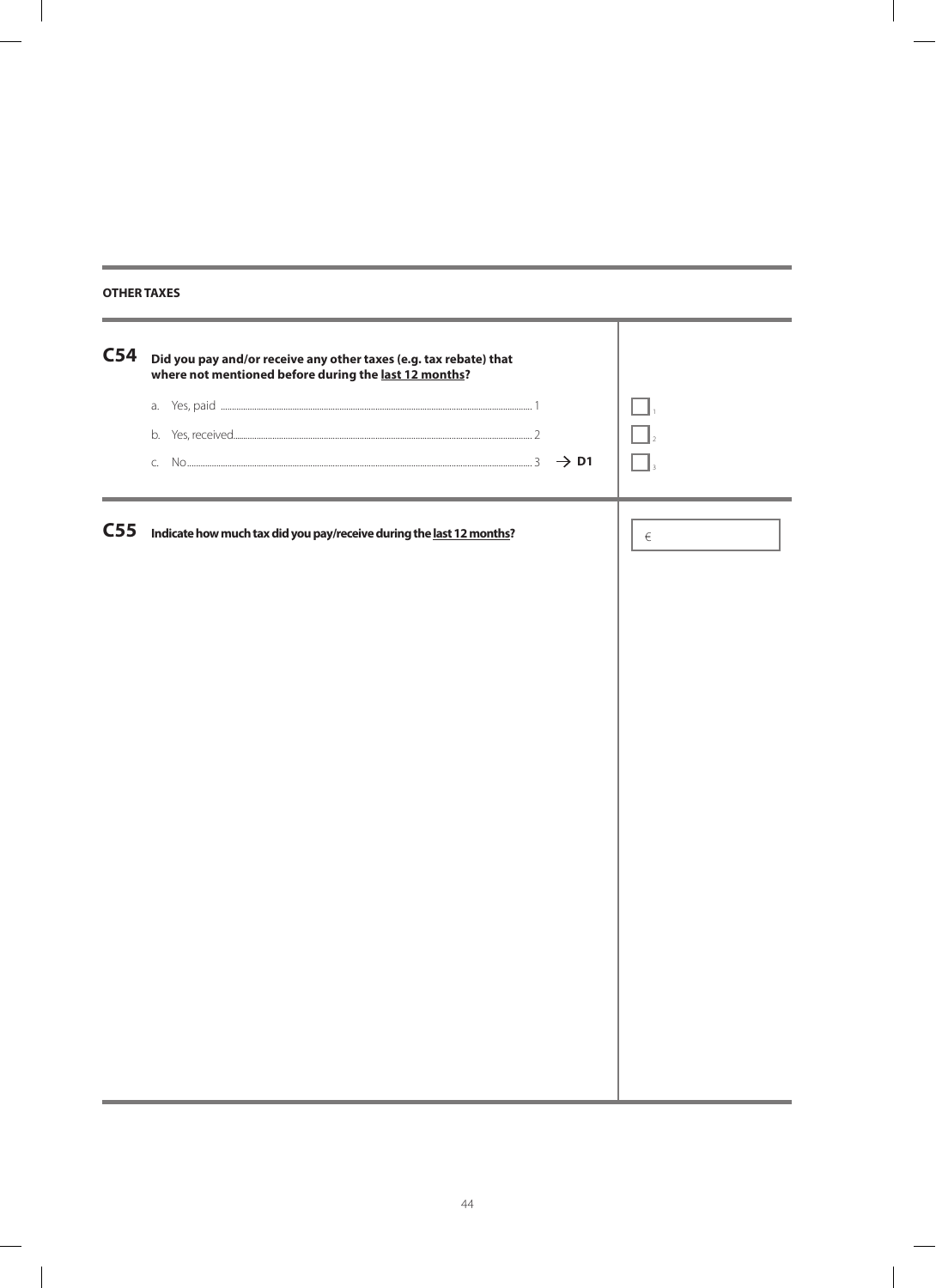## **OTHER TAXES**

 $\perp$ 

| $\Box_{\scriptscriptstyle{1}}$<br>$\begin{array}{c} \hline \rule{0pt}{2ex} \rule{0pt}{2ex} \rule{0pt}{2ex} \rule{0pt}{2ex} \rule{0pt}{2ex} \rule{0pt}{2ex} \rule{0pt}{2ex} \rule{0pt}{2ex} \rule{0pt}{2ex} \rule{0pt}{2ex} \rule{0pt}{2ex} \rule{0pt}{2ex} \rule{0pt}{2ex} \rule{0pt}{2ex} \rule{0pt}{2ex} \rule{0pt}{2ex} \rule{0pt}{2ex} \rule{0pt}{2ex} \rule{0pt}{2ex} \rule{0pt}{2ex} \rule{0pt}{2ex} \rule{0pt}{2ex} \rule{0pt}{2ex} \rule{$ | $\Box$<br>$\hfill\Box$ $\hfill$<br>$\hfill\blacksquare$ | $\Box_{^{1}}$<br>$\Box$ <sub>2</sub><br>$\Box$ | $\Box$<br>$\Box$<br>$\Box$ |
|----------------------------------------------------------------------------------------------------------------------------------------------------------------------------------------------------------------------------------------------------------------------------------------------------------------------------------------------------------------------------------------------------------------------------------------------------|---------------------------------------------------------|------------------------------------------------|----------------------------|
| $\in$                                                                                                                                                                                                                                                                                                                                                                                                                                              | $\in$                                                   | $\in$                                          | $\in$                      |
|                                                                                                                                                                                                                                                                                                                                                                                                                                                    |                                                         |                                                |                            |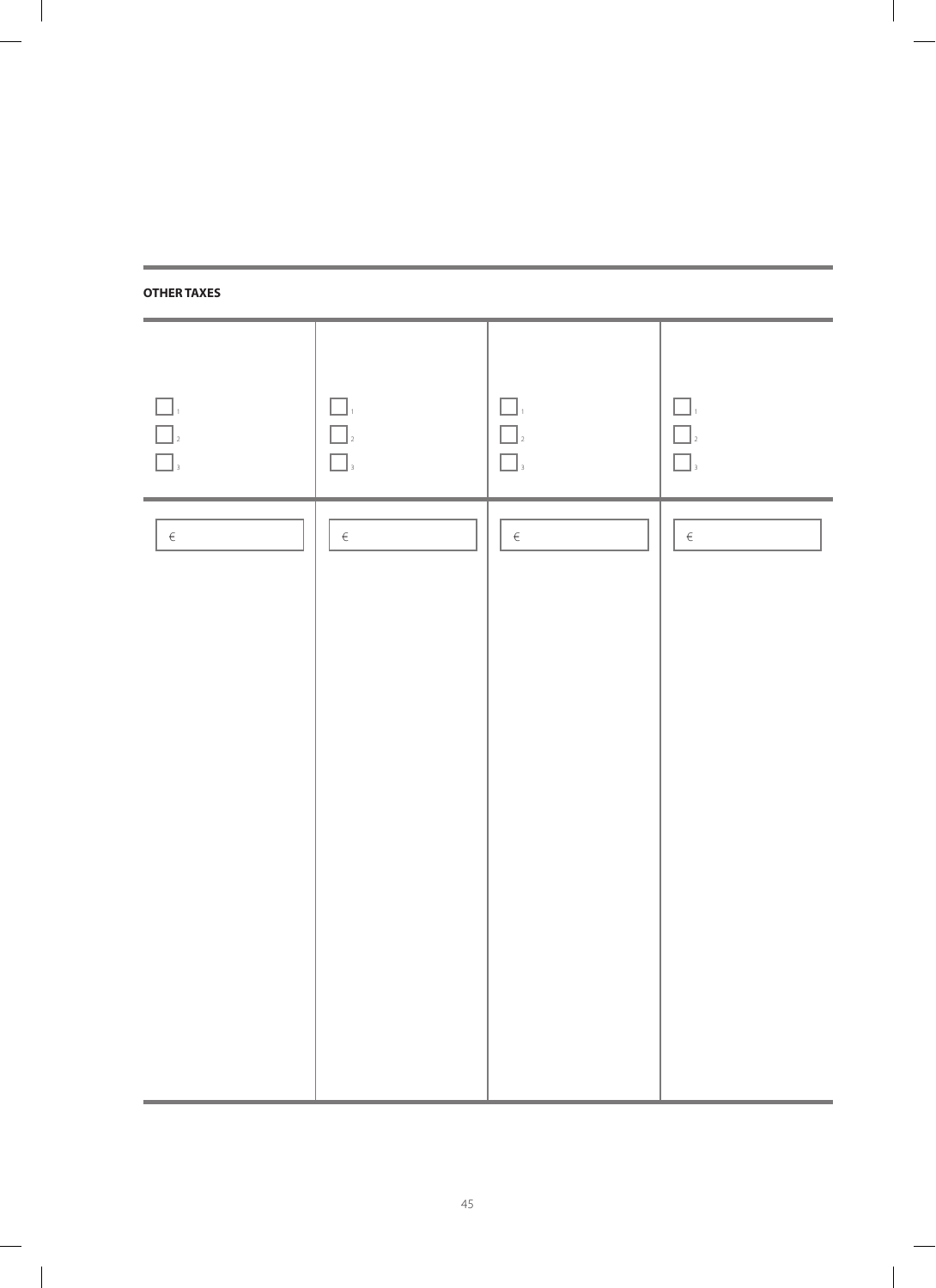### **SECTION D**

÷

**INDIVIDUAL EXPENDITURE**

#### **HOLIDAYS OUTSIDE THE COUNTRY**

| D <sub>1</sub> |                | Did you travel abroad for any reason, excluding business purposes,<br>during the last 3 months?                                                                                                                                                                                                                                                            | $\rightarrow$ D4                          |                 |
|----------------|----------------|------------------------------------------------------------------------------------------------------------------------------------------------------------------------------------------------------------------------------------------------------------------------------------------------------------------------------------------------------------|-------------------------------------------|-----------------|
| D <sub>2</sub> |                | How many times did you travel abroad during the last 3 months?                                                                                                                                                                                                                                                                                             |                                           |                 |
|                | C.<br>е.<br>f. | D3.1 First Visit abroad:<br>a. Which country did you travel to?<br>Tick box $\nabla$<br>if the trip was a cruise<br>b. How many nights did you spend during this visit?<br>Did you leave Malta by air or by sea?<br>d. How much did you pay on travel insurance?<br>Did you travel on a package tour?<br>Were all expenses covered in the tourist package? | $\rightarrow$ D3.1g                       | €               |
|                | q.<br>i.       | What was the amount that you spent on the package?<br>(Write only the part spent by yourself)<br>h. What was the amount that you spent on air or sea fare?<br>(Write only the part spent by yourself)<br>What was the amount that you spent on accommodation?<br>(Write only the part spent by yourself)                                                   | $\rightarrow$ D3.1h<br>$\rightarrow$ D3.2 | €<br>€<br>$\in$ |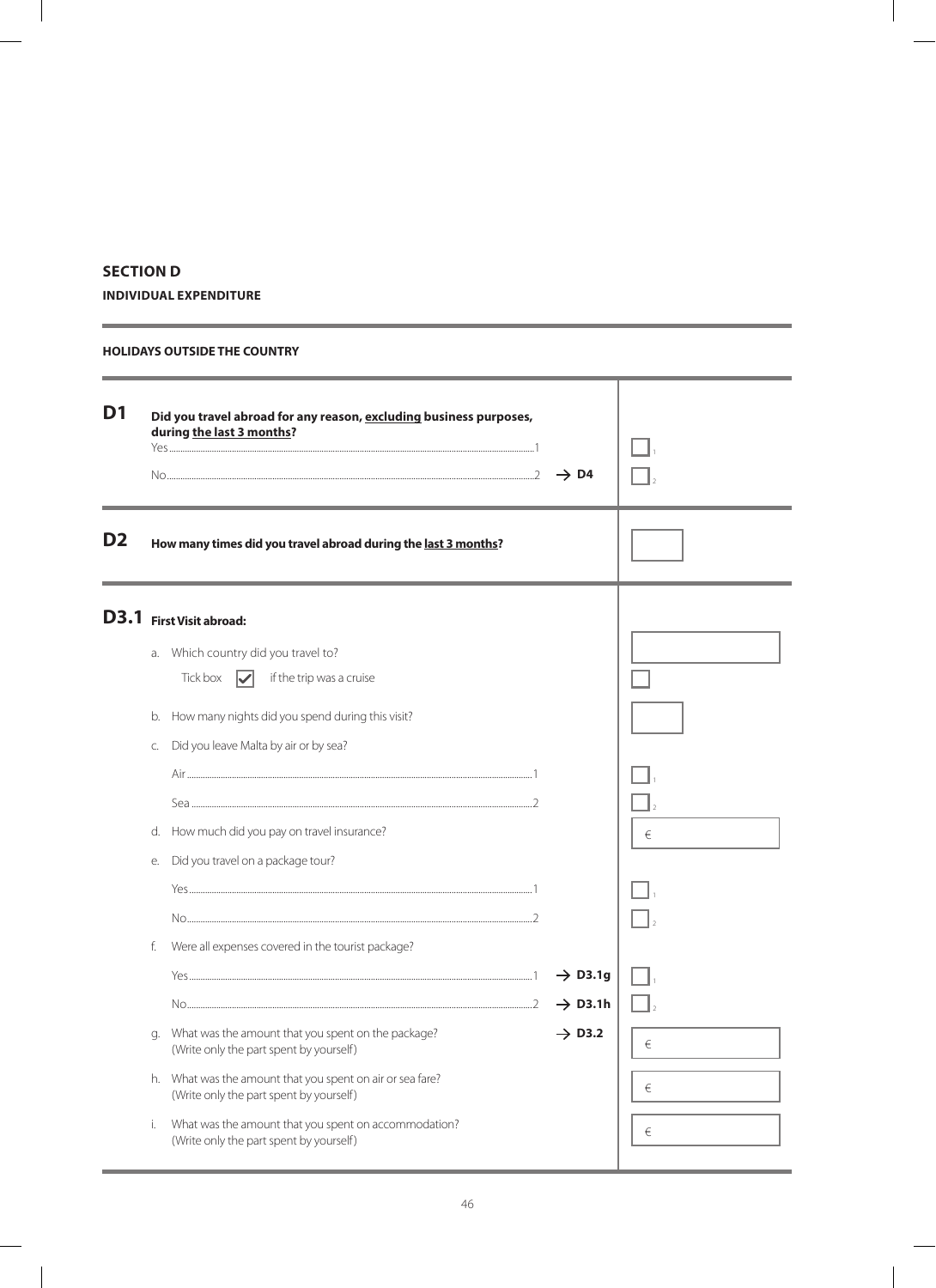### **SECTION D**

**INDIVIDUAL EX-**

### **HOLIDAYS OUTSIDE THE COUNTRY**

| $\Box$<br>$\Box$                                                  | $\Box$<br>$\Box$                                                | $\Box$<br>$\Box$                                                                                                                | $\Box$<br>$\boxed{\phantom{a}}_2$                                               |
|-------------------------------------------------------------------|-----------------------------------------------------------------|---------------------------------------------------------------------------------------------------------------------------------|---------------------------------------------------------------------------------|
|                                                                   |                                                                 |                                                                                                                                 |                                                                                 |
| $\Box$<br>$\Box$ <sub>2</sub><br>$ \epsilon $<br>$\Box$<br>$\Box$ | $\mathcal{L}$<br>٦.<br>$\Box$<br>$\in$<br>$\square$ ,<br>$\Box$ | П<br>$\Box$ .<br>$\Box$ <sub>2</sub><br>$\begin{array}{ccc} 1 & 1 & 1 \\ & \in & \\ -1 & 1 & 1 \end{array}$<br>$\Box$<br>$\Box$ | $\mathcal{L}$<br>$\Box$ ,<br>$\Box$<br>$\in$<br>$\Box$<br>$\hfill\Box$ $\hfill$ |
| $\square$ .<br>$\Box$<br>$\in$<br>$\in$<br>$\in$                  | П<br>$\mathbb{L}$<br>$\epsilon$<br>$\in$<br>$\in$               | $\vert$ 2<br>$\in$<br>$\epsilon$<br>$\in$                                                                                       | $\Box$<br>$\Box$<br>$\in$<br>$\in$<br>$\in$                                     |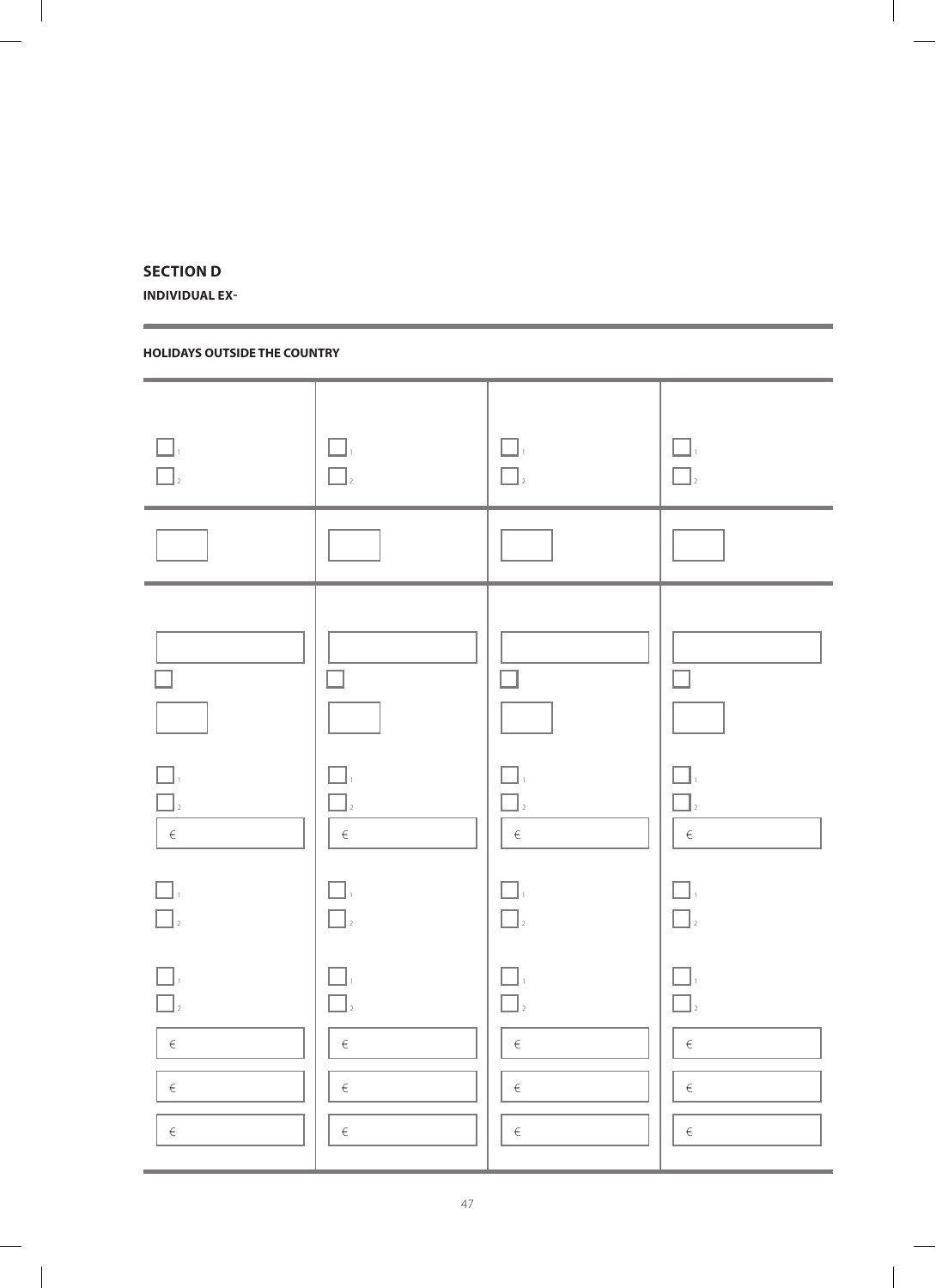|    | D3.2 Second Visit abroad:                                                                            |                                            |   |
|----|------------------------------------------------------------------------------------------------------|--------------------------------------------|---|
|    | a. Which country did you travel to?                                                                  |                                            |   |
|    | Tick box<br>if the trip was a cruise<br>$\overline{\vee}$                                            |                                            |   |
| b. | How many nights did you spend during this visit?                                                     |                                            |   |
| C. | Did you leave Malta by air or by sea?                                                                |                                            |   |
|    |                                                                                                      |                                            |   |
|    |                                                                                                      |                                            |   |
| d. | How much did you pay on travel insurance?                                                            |                                            | € |
| е. | Did you travel on a package tour?                                                                    |                                            |   |
|    |                                                                                                      |                                            |   |
|    |                                                                                                      |                                            |   |
| f. | Were all expenses covered in the tourist package?                                                    |                                            |   |
|    |                                                                                                      | $\rightarrow$ D3.2g<br>$\rightarrow$ D3.2h |   |
| q. | What was the amount that you spent on the package?                                                   | $\rightarrow$ D3.3                         |   |
|    | (Write only the part spent by yourself)                                                              |                                            | € |
|    | h. What was the amount that you spent on air or sea fare?<br>(Write only the part spent by yourself) |                                            | € |
| i. | What was the amount that you spent on accommodation?<br>(Write only the part spent by yourself)      |                                            | € |
|    |                                                                                                      |                                            |   |
|    |                                                                                                      |                                            |   |
|    |                                                                                                      |                                            |   |
|    |                                                                                                      |                                            |   |
|    |                                                                                                      |                                            |   |
|    |                                                                                                      |                                            |   |
|    |                                                                                                      |                                            |   |
|    |                                                                                                      |                                            |   |
|    |                                                                                                      |                                            |   |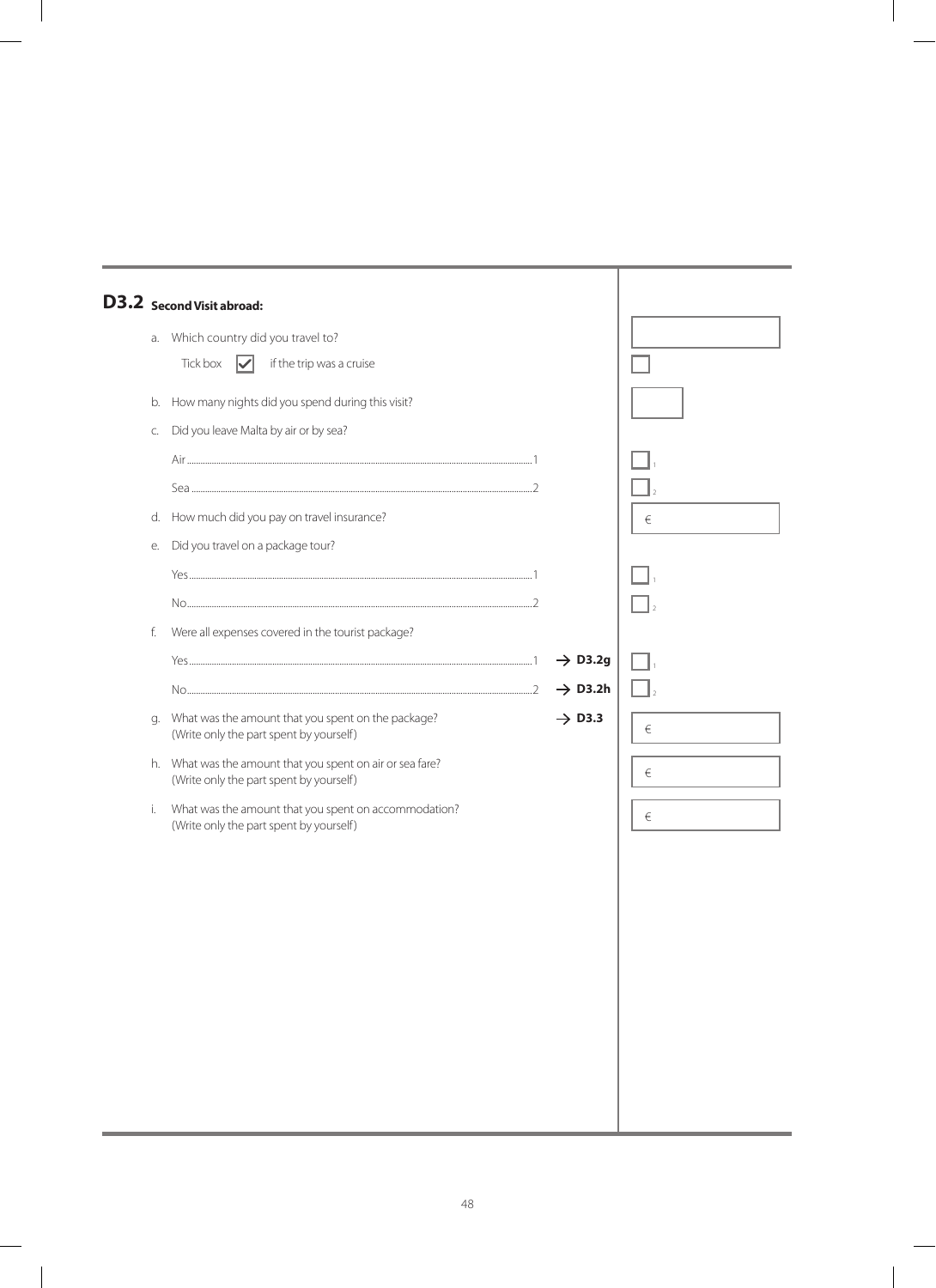

 $\begin{array}{c} \hline \end{array}$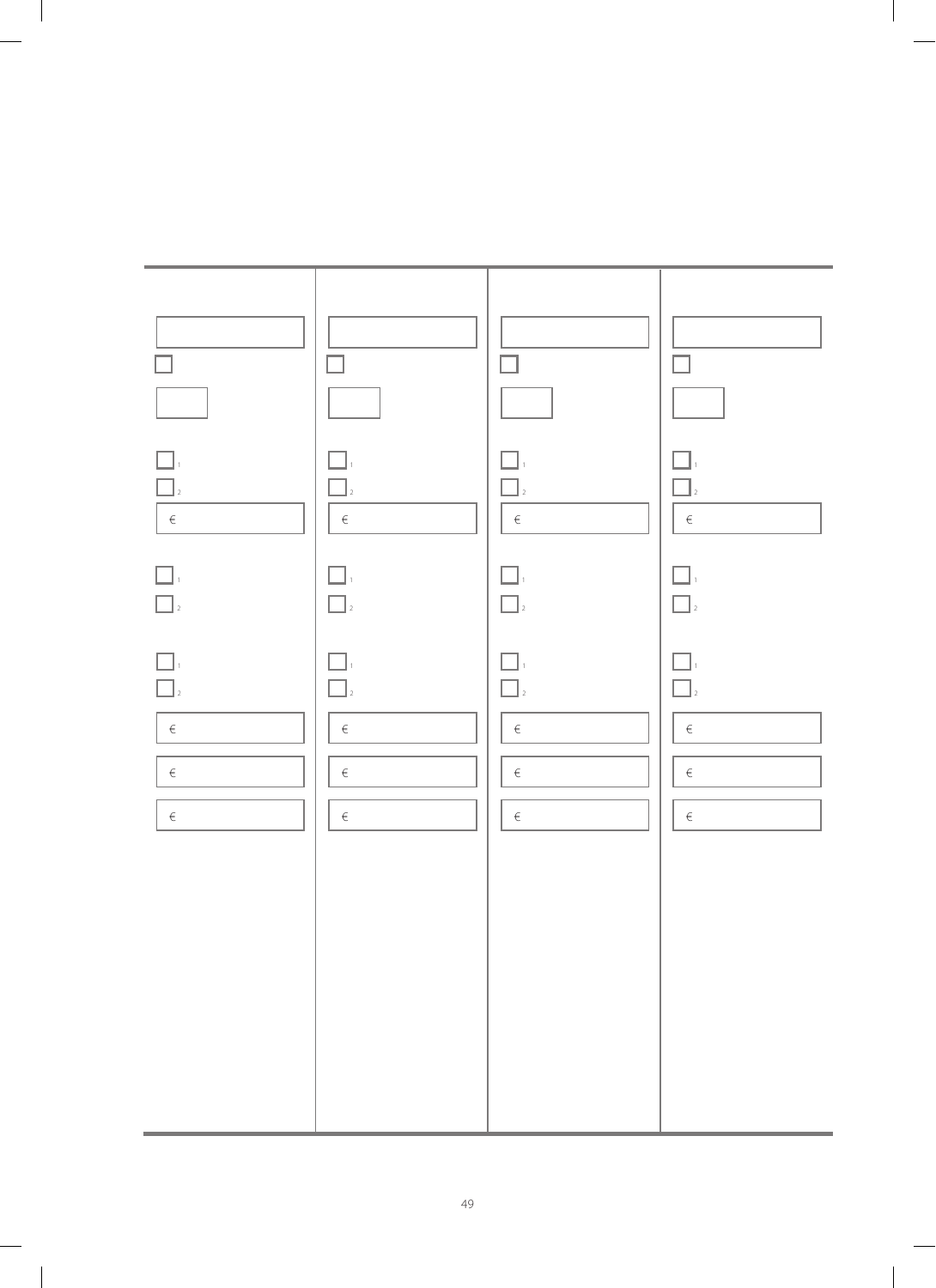|    | D3.3 Third Visit abroad:                                                                             |                     |   |
|----|------------------------------------------------------------------------------------------------------|---------------------|---|
| a. | Which country did you travel to?<br>Tick box<br>if the trip was a cruise<br>$\mathcal{U}$            |                     |   |
| b. | How many nights did you spend during this visit?                                                     |                     |   |
| C. | Did you leave Malta by air or by sea?                                                                |                     |   |
| d. | How much did you pay on travel insurance?                                                            |                     | € |
| е. | Did you travel on a package tour?                                                                    |                     |   |
|    |                                                                                                      |                     |   |
| f. | Were all espenses covered in the tourist package?                                                    |                     |   |
|    |                                                                                                      | $\rightarrow$ D3.3g |   |
|    |                                                                                                      | $\rightarrow$ D3.3h |   |
| g. | What was the amount that you spent on the package?<br>(Write only the part spent by yourself)        | $\rightarrow$ D3.4  | € |
|    | h. What was the amount that you spent on air or sea fare?<br>(Write only the part spent by yourself) |                     | € |
| i. | What was the amount that you spent on accommodation?<br>(Write only the part spent by yourself)      |                     | € |
|    |                                                                                                      |                     |   |
|    |                                                                                                      |                     |   |
|    |                                                                                                      |                     |   |
|    |                                                                                                      |                     |   |
|    |                                                                                                      |                     |   |
|    |                                                                                                      |                     |   |
|    |                                                                                                      |                     |   |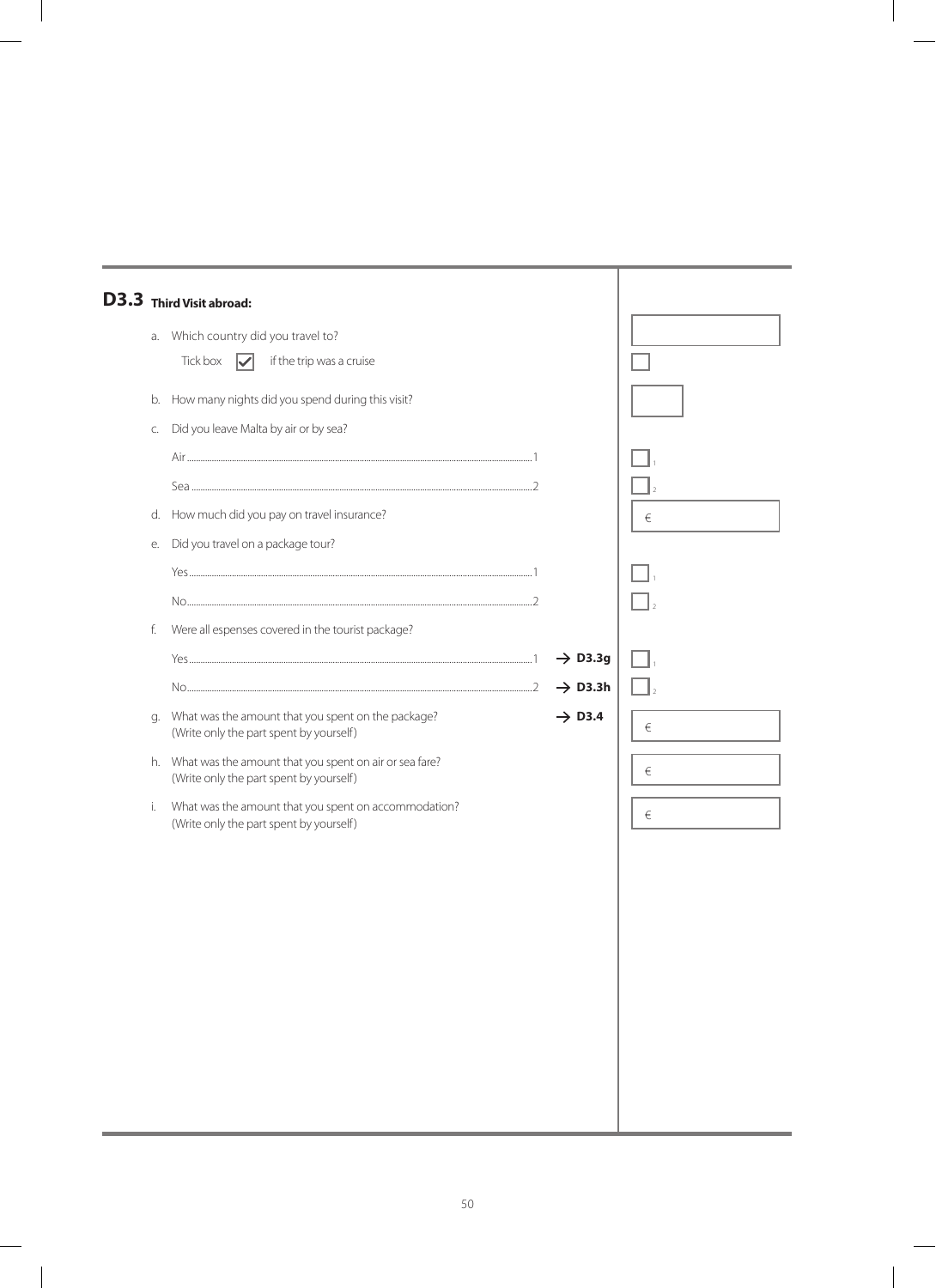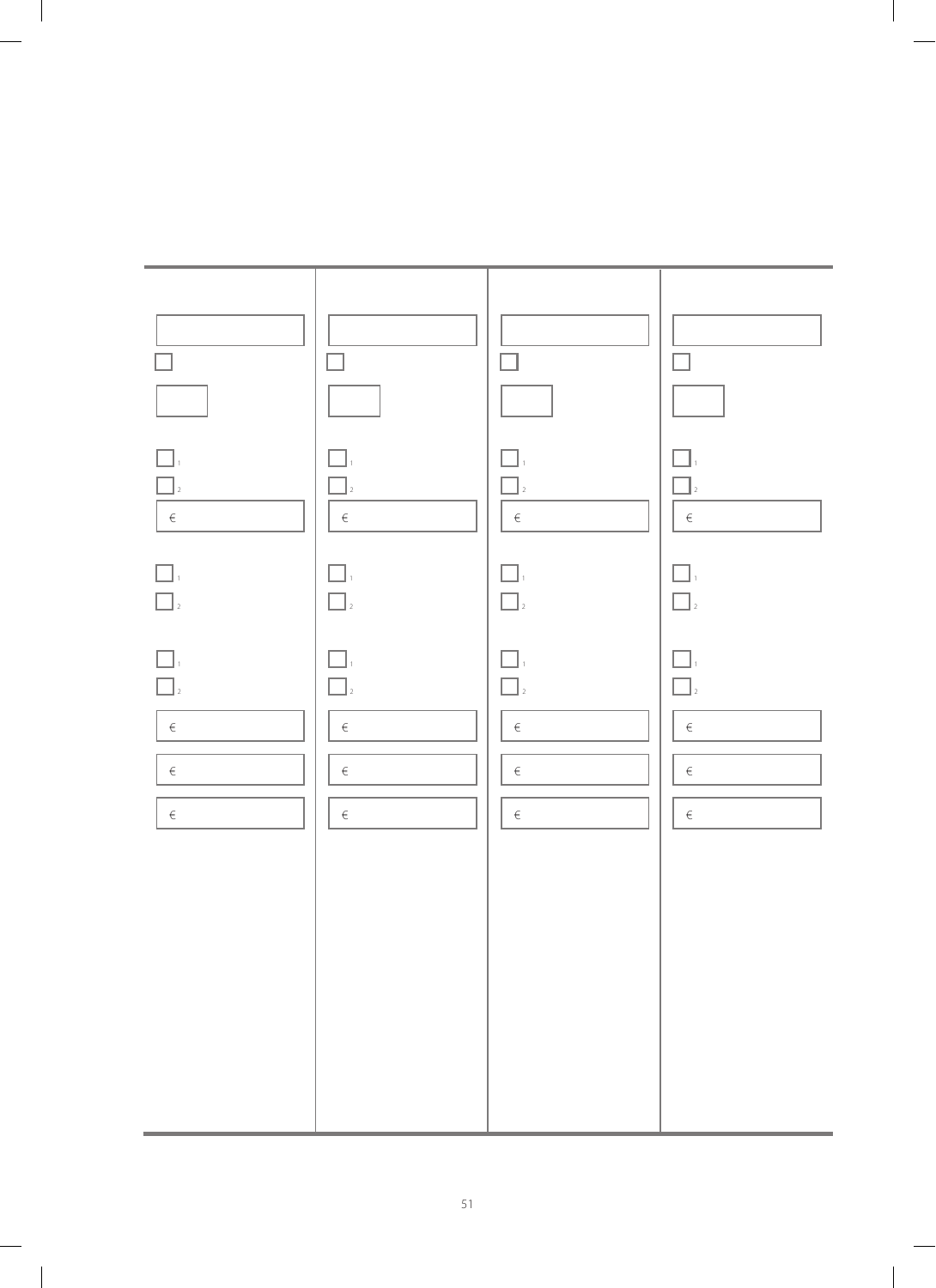#### **Write down all goods bought during your visits abroad (exclude food, beverages and services consumed during the trip) D3.4**

e.g. keychain, magnet, t-shirt, liquers, camera, lighter, watch, etc.

| Code                          | Description | Quantity |          | <b>Amount Paid</b> |
|-------------------------------|-------------|----------|----------|--------------------|
| <b>For Office</b><br>use ONLY |             | Number   | Currency |                    |
|                               |             |          |          |                    |
|                               |             |          |          |                    |
|                               |             |          |          |                    |
|                               |             |          |          |                    |
|                               |             |          |          |                    |
|                               |             |          |          |                    |
|                               |             |          |          |                    |
|                               |             |          |          |                    |
|                               |             |          |          |                    |
|                               |             |          |          |                    |
|                               |             |          |          |                    |
|                               |             |          |          |                    |
|                               |             |          |          |                    |
|                               |             |          |          |                    |
|                               |             |          |          |                    |
|                               |             |          |          |                    |
|                               |             |          |          |                    |
|                               |             |          |          |                    |
|                               |             |          |          |                    |
|                               |             |          |          |                    |
|                               |             |          |          |                    |
|                               |             |          |          |                    |
|                               |             |          |          |                    |
|                               |             |          |          |                    |
|                               |             |          |          |                    |
|                               |             |          |          |                    |
|                               |             |          |          |                    |
|                               |             |          |          |                    |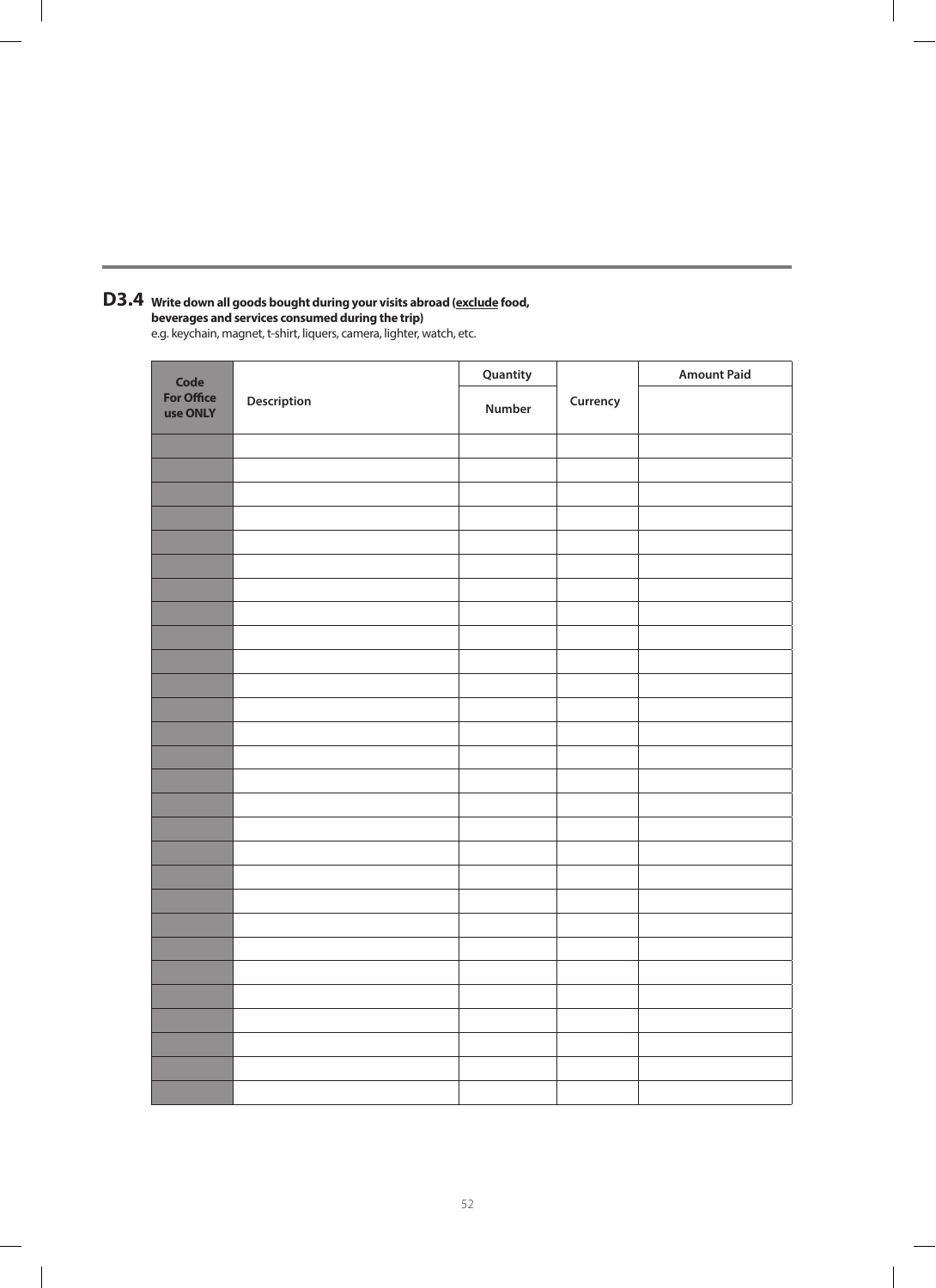#### **Write down all goods bought during your visits abroad (exclude food, D3.4**

**beverages and services consumed during the trip)** e.g. keychain, magnet, t-shirt, liquers, camera, lighter, watch, etc.

| Code                          |             | Quantity |          | <b>Amount Paid</b> |
|-------------------------------|-------------|----------|----------|--------------------|
| <b>For Office</b><br>use ONLY | Description | Number   | Currency |                    |
|                               |             |          |          |                    |
|                               |             |          |          |                    |
|                               |             |          |          |                    |
|                               |             |          |          |                    |
|                               |             |          |          |                    |
|                               |             |          |          |                    |
|                               |             |          |          |                    |
|                               |             |          |          |                    |
|                               |             |          |          |                    |
|                               |             |          |          |                    |
|                               |             |          |          |                    |
|                               |             |          |          |                    |
|                               |             |          |          |                    |
|                               |             |          |          |                    |
|                               |             |          |          |                    |
|                               |             |          |          |                    |
|                               |             |          |          |                    |
|                               |             |          |          |                    |
|                               |             |          |          |                    |
|                               |             |          |          |                    |
|                               |             |          |          |                    |
|                               |             |          |          |                    |
|                               |             |          |          |                    |
|                               |             |          |          |                    |
|                               |             |          |          |                    |
|                               |             |          |          |                    |
|                               |             |          |          |                    |
|                               |             |          |          |                    |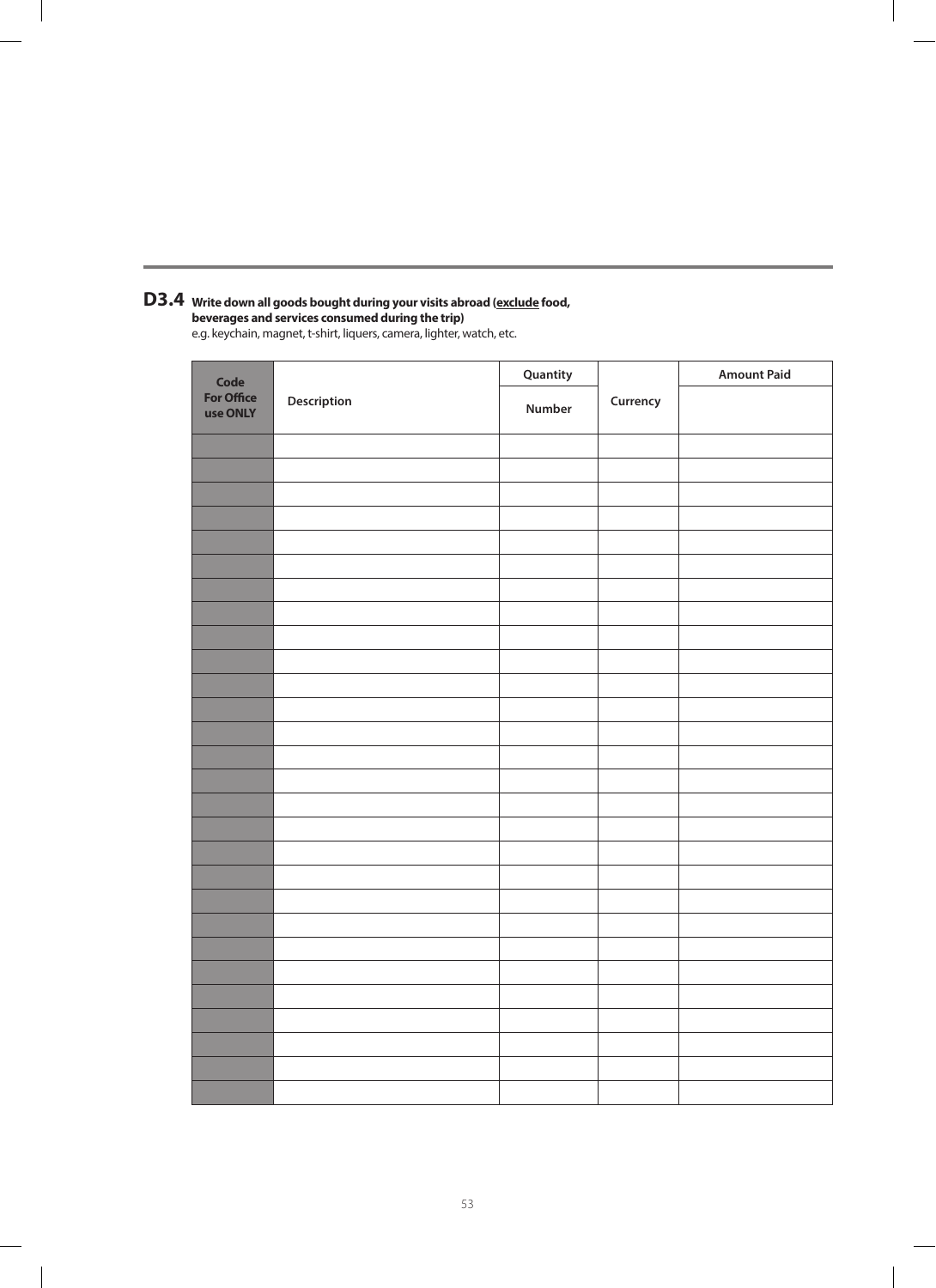### **INBOUNDTOURISM**

| D4                |    | Did you spend at least one night at a place outside your home in Malta or<br>Gozo for any reason, except for business purposes, during the last month?<br>$\rightarrow$ D6 |   |
|-------------------|----|----------------------------------------------------------------------------------------------------------------------------------------------------------------------------|---|
| D5.1 First visit: |    |                                                                                                                                                                            |   |
|                   | a. | Was this visit in Malta or in Gozo?                                                                                                                                        |   |
|                   | b. | How many nights did you spend?                                                                                                                                             |   |
|                   | C. | How much money did you spend on travelling to go there and back? (Write only<br>the part spent by yourself, exclude petrol costs and bus fares)                            | € |
|                   |    | d. Accomodation was in a hotel or in an appartment?                                                                                                                        |   |
|                   |    |                                                                                                                                                                            |   |
|                   |    |                                                                                                                                                                            |   |
|                   | е. | What was the amount that you spent on accommodation? (Write only the part<br>spent by yourself)                                                                            | € |
|                   | f. | What was the total amount that you spent on anything else? (Write only the part<br>spent by yourself on food during your visit)                                            | € |
|                   |    | D5.2 Second visit:                                                                                                                                                         |   |
|                   |    | a. Was this visit in Malta or in Gozo?                                                                                                                                     |   |
|                   | b. | How many nights did you spend?                                                                                                                                             |   |
|                   | C. | How much money did you spend on travelling to go there and back? (Write only<br>the part spent by yourself, exclude petrol costs and bus fares)                            | € |
|                   |    | d. Accomodation was in a hotel or in an appartment?                                                                                                                        |   |
|                   |    |                                                                                                                                                                            |   |
|                   |    |                                                                                                                                                                            |   |
|                   | е. | What was the amount that you spent on accommodation? (Write only the part<br>spent by yourself)                                                                            | € |
|                   | f. | What was the total amount that you spent on anything else? (Write only the part<br>spent by yourself on food during your visit)                                            | € |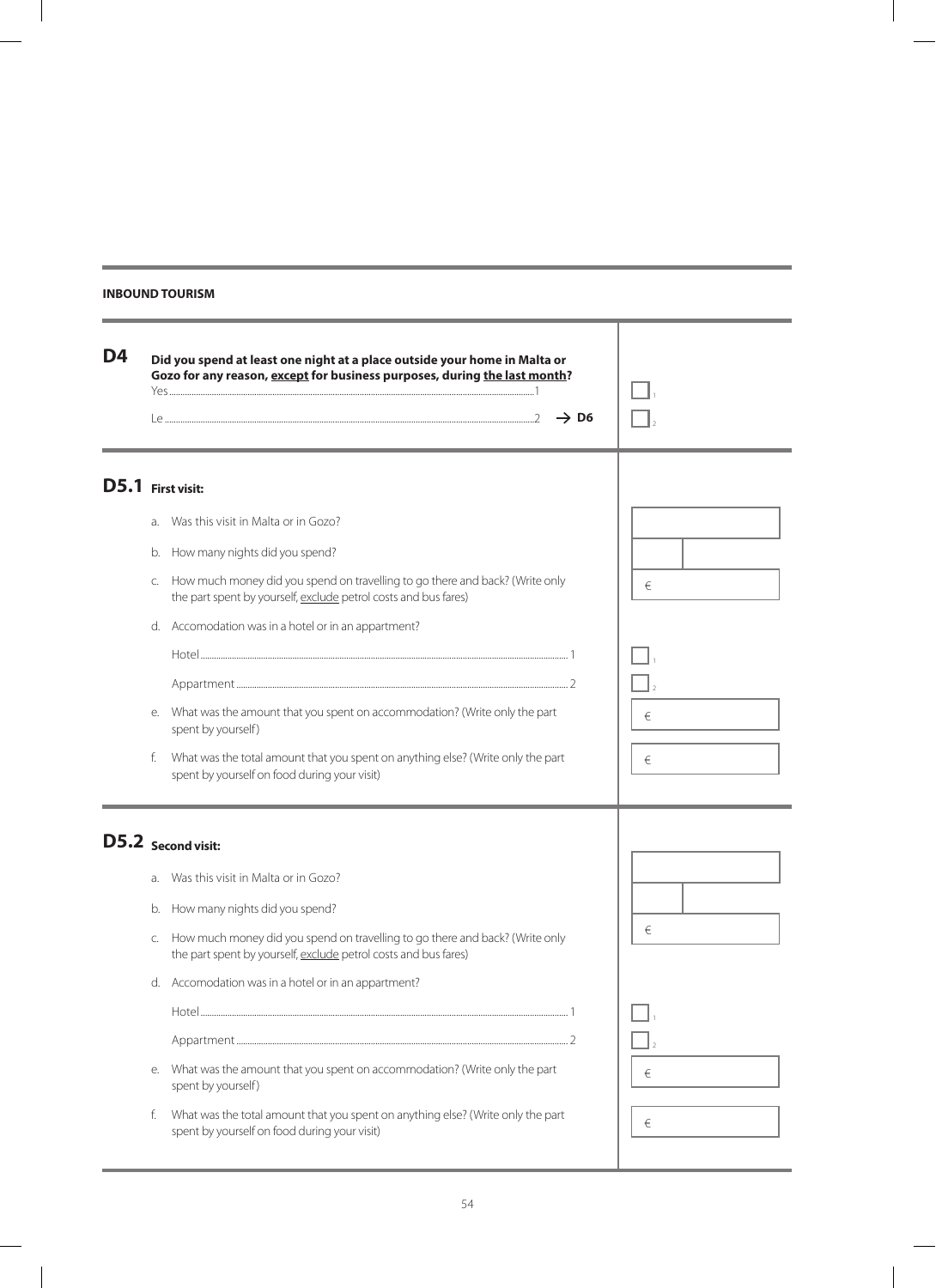

**INBOUNDTOURISM**

 $\begin{array}{c} \hline \end{array}$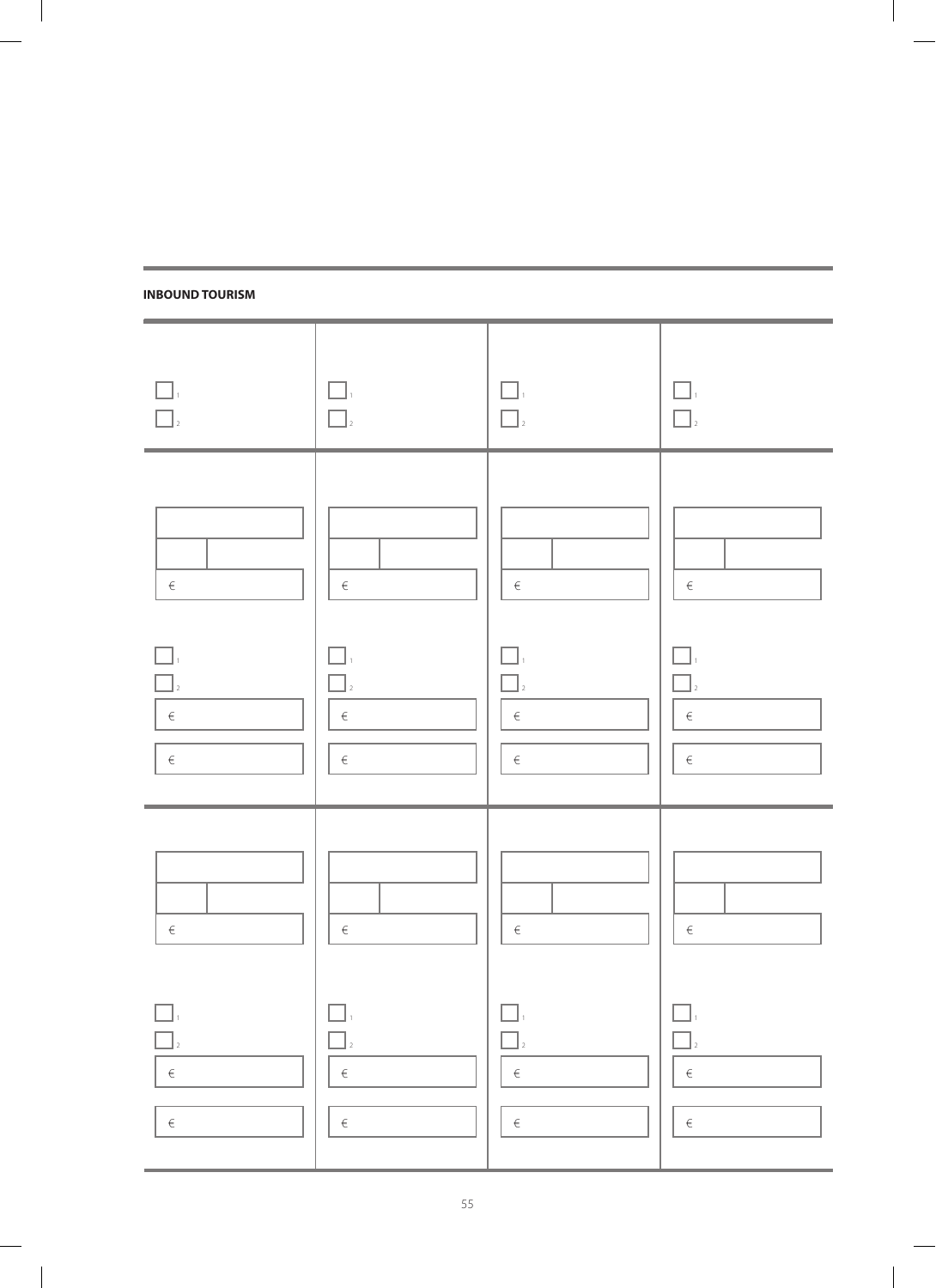| $D5.2$ Third visit: |           |                                                                                                                                                 |   |  |
|---------------------|-----------|-------------------------------------------------------------------------------------------------------------------------------------------------|---|--|
|                     | $\lambda$ | Was this visit in Malta or in Gozo?                                                                                                             |   |  |
|                     | b.        | How many nights did you spend?                                                                                                                  |   |  |
|                     | C.        | How much money did you spend on travelling to go there and back? (Write only<br>the part spent by yourself, exclude petrol costs and bus fares) | € |  |
|                     | d.        | Accomodation was in a hotel or in an appartment?                                                                                                |   |  |
|                     |           |                                                                                                                                                 |   |  |
|                     |           |                                                                                                                                                 |   |  |
|                     | е.        | What was the amount that you spent on accommodation? (Write only the part<br>spent by yourself)                                                 | € |  |
|                     | f.        | What was the total amount that you spent on anything else? (Write only the part<br>spent by yourself on food during your visit)                 | € |  |

#### **LICENSES**

**Did you pay any of the following licenses during the last 12 months? (exclude licenses paid from the business or by the employer)** a. Vehicles (used primarily for non-business purposes) b. Driving c. Watercraft (used primarily for non-business purposes) d. Shotguns or firearms e. Pet f. Trapping/hunting g. Other (e.g. radio transmitter, satellite, etc.) **D6** € € € € € € €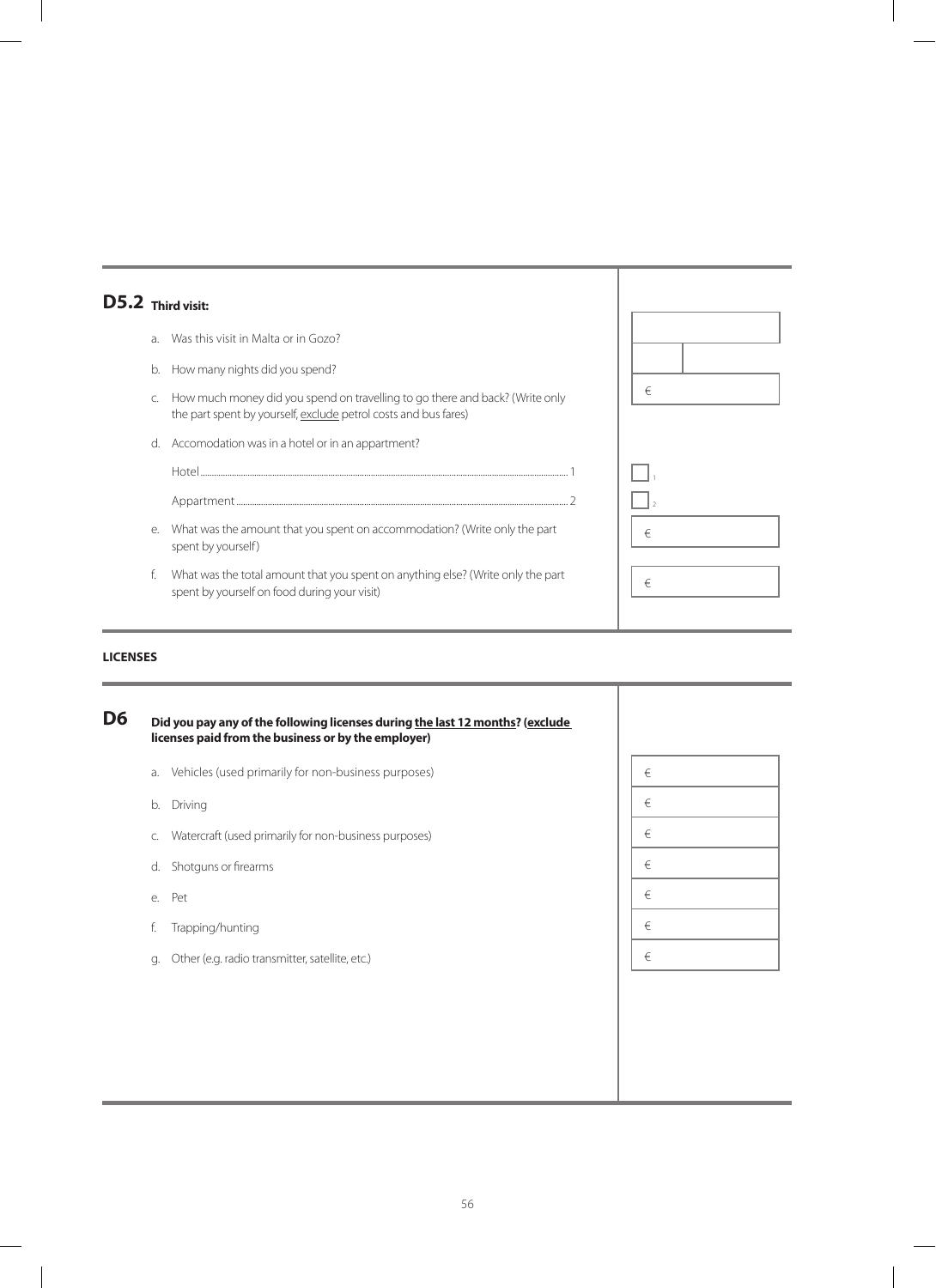

# **LICENSES**

| $\in$ | $\in$ | $\in$ | $\in$ |
|-------|-------|-------|-------|
| $\in$ | $\in$ | $\in$ | $\in$ |
| $\in$ | $\in$ | $\in$ | $\in$ |
| $\in$ | $\in$ | $\in$ | $\in$ |
| $\in$ | $\in$ | $\in$ | $\in$ |
| $\in$ | $\in$ | $\in$ | $\in$ |
| $\in$ | $\in$ | $\in$ | $\in$ |
|       |       |       |       |
|       |       |       |       |
|       |       |       |       |
|       |       |       |       |
|       |       |       |       |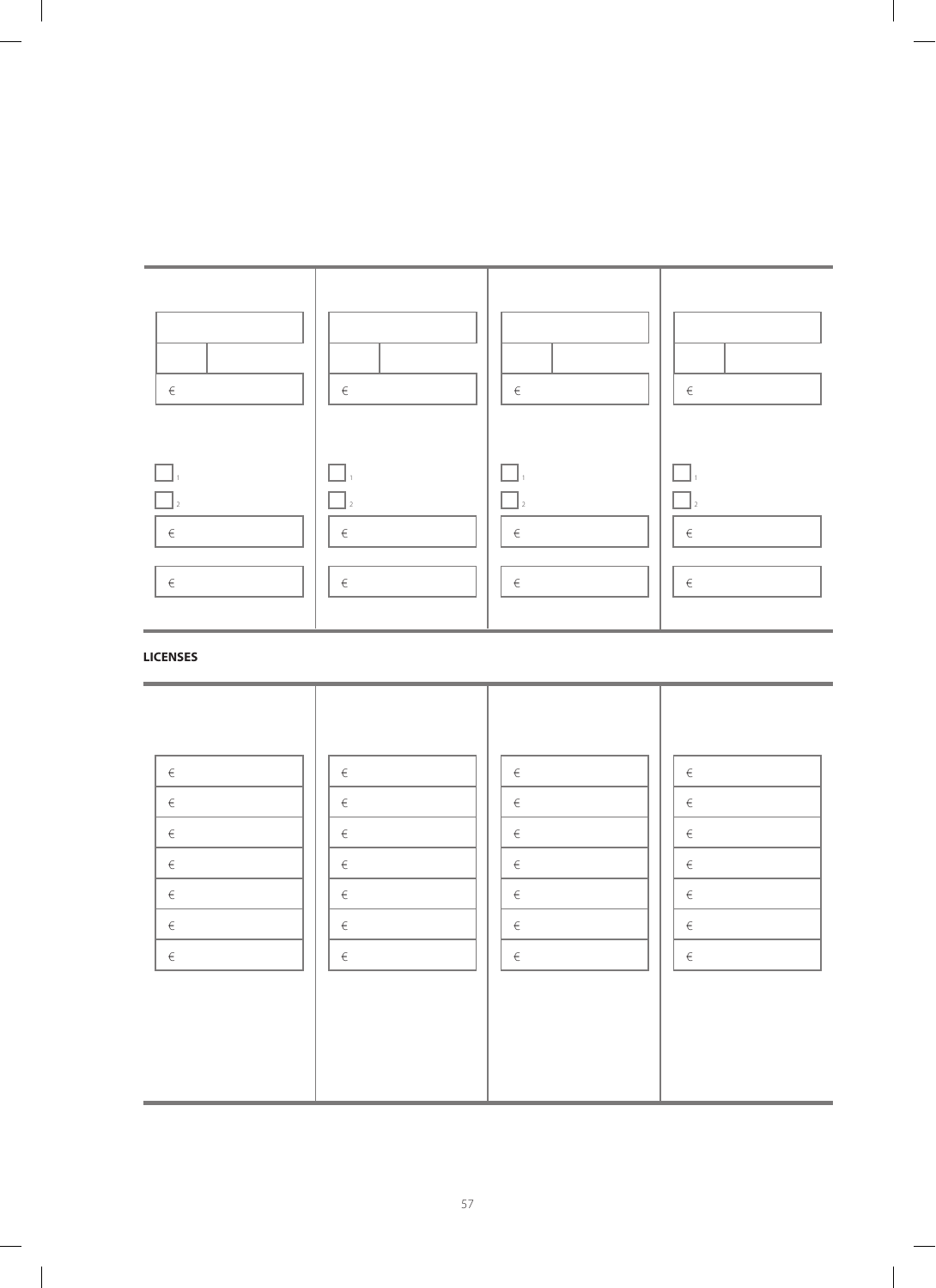#### **INSURANCE**

 $\overline{a}$ 

 $\overline{\phantom{a}}$ 

| D7 |              | How much did you pay for the following premiums during the last 12 months?<br>(If the premium is shared, write only the part spent by yourself. Exclude<br>licenses paid from the business and by the employer). |   |
|----|--------------|------------------------------------------------------------------------------------------------------------------------------------------------------------------------------------------------------------------|---|
|    | $\partial$ . | Health insurance                                                                                                                                                                                                 | € |
|    | b.           | Life insurance                                                                                                                                                                                                   | € |
|    | C.           | Vehicle insurance (1st vehicle) (e.g. car, motorcycle etc.)                                                                                                                                                      | € |
|    | <sub>d</sub> | Watercraft insurance                                                                                                                                                                                             | € |
|    | е.           | Other insurance (exclude travel and home insurances)                                                                                                                                                             | € |
|    |              | Specify                                                                                                                                                                                                          |   |

### **Health**

| D <sub>8</sub>    |          | Have you consulted a general practitioner (exclude specialists and<br>consultants) during the last month?<br>$\rightarrow$ D <sub>10</sub>                  |   |
|-------------------|----------|-------------------------------------------------------------------------------------------------------------------------------------------------------------|---|
| D9.1 First visit: | a.       |                                                                                                                                                             |   |
|                   | b.       | What was the price charged for the visit? (if visit was free of charge insert 0)<br>Note: Write down the amount after any deductions from health insurance. | € |
|                   |          | <b>D9.2</b> Second visit:                                                                                                                                   |   |
|                   | a.<br>b. | What was the price charged for the visit? (if visit was free of charge insert 0)<br>Note: Write down the amount after any deductions from health insurance. | € |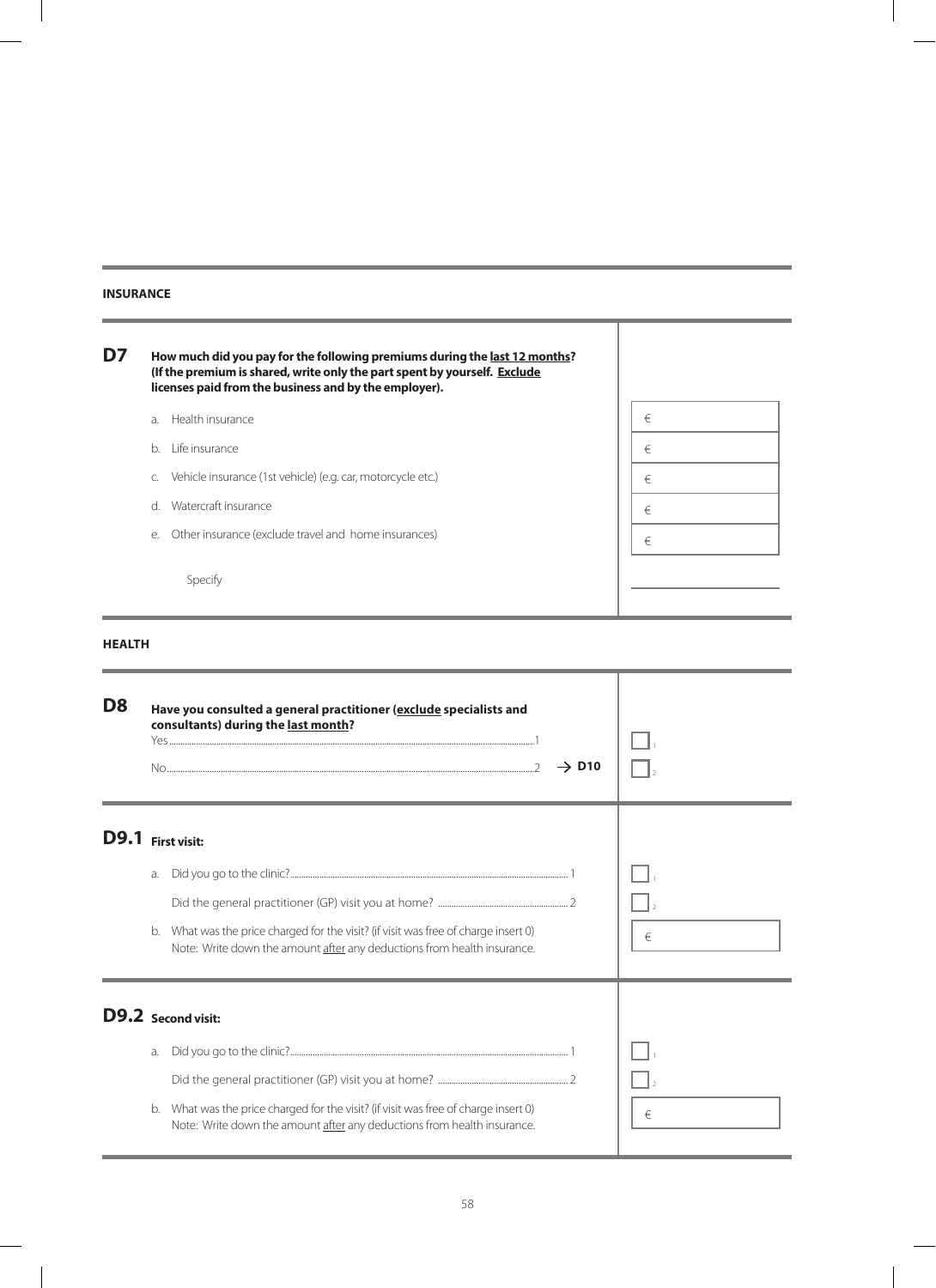### **INSURANCE**

 $\overline{\phantom{a}}$ 

 $\overline{\phantom{a}}$ 

| $\in$ | $\in$ | $\in$ | $\in$ |
|-------|-------|-------|-------|
| $\in$ | $\in$ | $\in$ | $\in$ |
| $\in$ | $\in$ | $\in$ | $\in$ |
| $\in$ | $\in$ | $\in$ | $\in$ |
| $\in$ | $\in$ | $\in$ | $\in$ |
|       |       |       |       |
|       |       |       |       |

### **Health**

| $\Box$               | . .                  | ΙI.                  | $\vert$ <sub>2</sub> |
|----------------------|----------------------|----------------------|----------------------|
| $\Box$ <sub>2</sub>  | $\overline{2}$       | $\Box$ <sub>2</sub>  |                      |
| $\Box$               | H                    | П                    | - 1                  |
| $\Box$               | $\int_2$             | $\Box$ <sub>2</sub>  | $\vert$ 2            |
| $\in$                | $\in$                | $\in$                | $\in$                |
| $\vert$ <sub>2</sub> | $\vert$ <sub>2</sub> | $\vert$ <sub>2</sub> | $\vert$ 2            |
| $\in$                | $\in$                | $\in$                | $\in$                |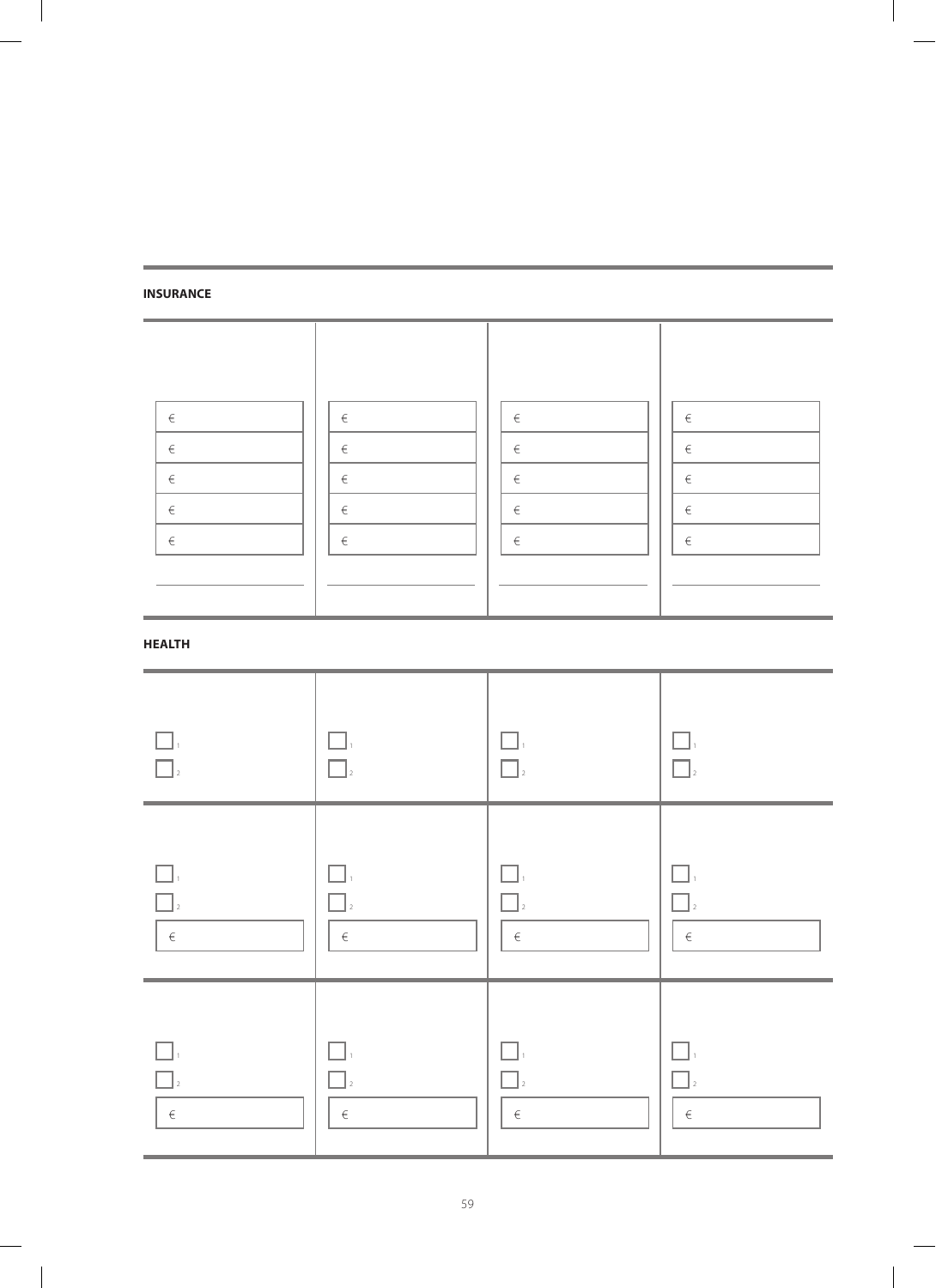|                    |    | D9.3 Third visit:                                                                                                                                              |   |
|--------------------|----|----------------------------------------------------------------------------------------------------------------------------------------------------------------|---|
|                    | a. |                                                                                                                                                                |   |
|                    |    |                                                                                                                                                                |   |
|                    |    | b. What was the price charged for the visit? (if visit was free of charge insert 0)<br>Note: Write down the amount after any deductions from health insurance. | € |
| <b>D10</b>         |    | Did you go to the dentist during the last month?                                                                                                               |   |
|                    |    | $\rightarrow$ D12                                                                                                                                              |   |
| D11.1 First visit: |    |                                                                                                                                                                |   |
|                    |    | a. What was the price that was charged for the dentist's service?<br>Note: Write down the amount after any deductions from health insurance.                   | € |
|                    |    | b. Did you need to make any of the following treatments?                                                                                                       |   |
|                    |    |                                                                                                                                                                |   |
|                    |    |                                                                                                                                                                |   |
|                    |    |                                                                                                                                                                |   |
|                    |    |                                                                                                                                                                |   |
|                    |    | D11.2 Second visit:                                                                                                                                            |   |
|                    |    | a. What was the price that was charged for the dentist's service?<br>Note: Write down the amount after any deductions from health insurance.                   | € |
|                    |    | b. Did you need to make any of the following treatments?                                                                                                       |   |
|                    |    |                                                                                                                                                                |   |
|                    |    |                                                                                                                                                                |   |
|                    |    |                                                                                                                                                                |   |
|                    |    |                                                                                                                                                                |   |
|                    |    |                                                                                                                                                                |   |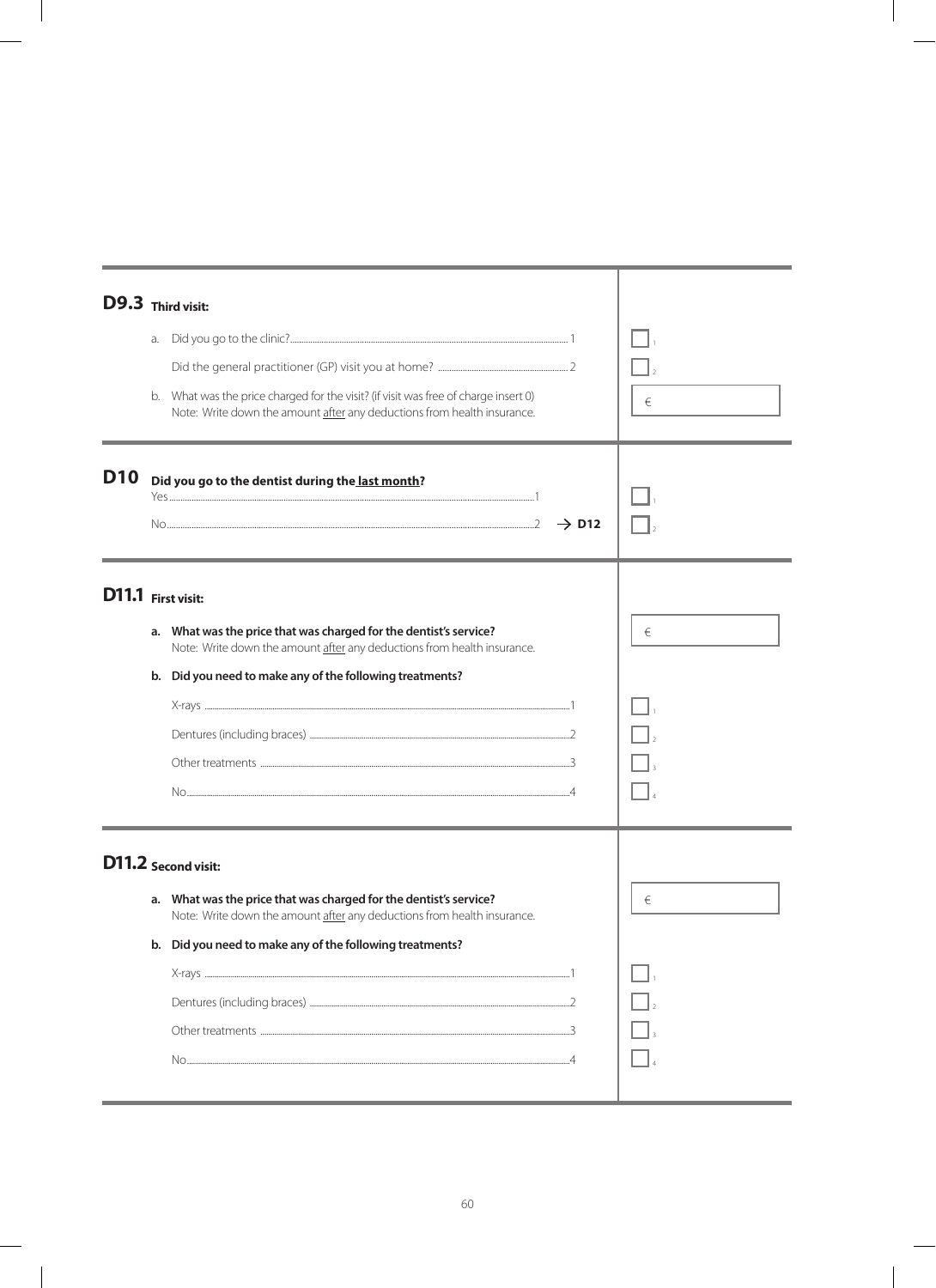| $\Box$<br>$\in$         | $\Box$ :<br>$\Box$<br>$\in$   | $\Box$<br>$\Box$<br>$\in$     | ΞΙ,<br>$\Box$<br>$\in$ |
|-------------------------|-------------------------------|-------------------------------|------------------------|
| $\Box$                  | $\square$ ,                   | $\Box$                        | $\Box$                 |
| $\Box$                  | $\Box$                        | $\Box$                        | $\Box$                 |
| $\in$                   | $\in$                         | $\in$                         | $\in$                  |
| $\square$               | $\Box.$                       | $\Box.$                       | $\Box$ ,               |
| $\Box$                  | $\Box$                        | $\Box$                        | $\Box$                 |
| $\boxed{\phantom{1}}_3$ | $\Box$                        | $\Box$                        | $\Box$                 |
| $\Box$<br>4             | $\Box$                        | $\Box$                        | $\Box$                 |
| $\in$                   | $\in$                         | $\in$                         | $\in$                  |
| $\Box$                  | $\square$ .                   | $\Box_{\cdot}$                | $\Box_{\pm}$           |
| $\hfill\Box$ $\hfill$   | $\Box$ $\Box$                 | $\Box_{\scriptscriptstyle 2}$ | $\hfill\Box_2$         |
| $\Box$                  | $\hfill\blacksquare$ $\hfill$ | $\Box$                        | $\Box$                 |
| $\Box$                  | $\Box$ 4                      | $\Box$                        | $\Box$                 |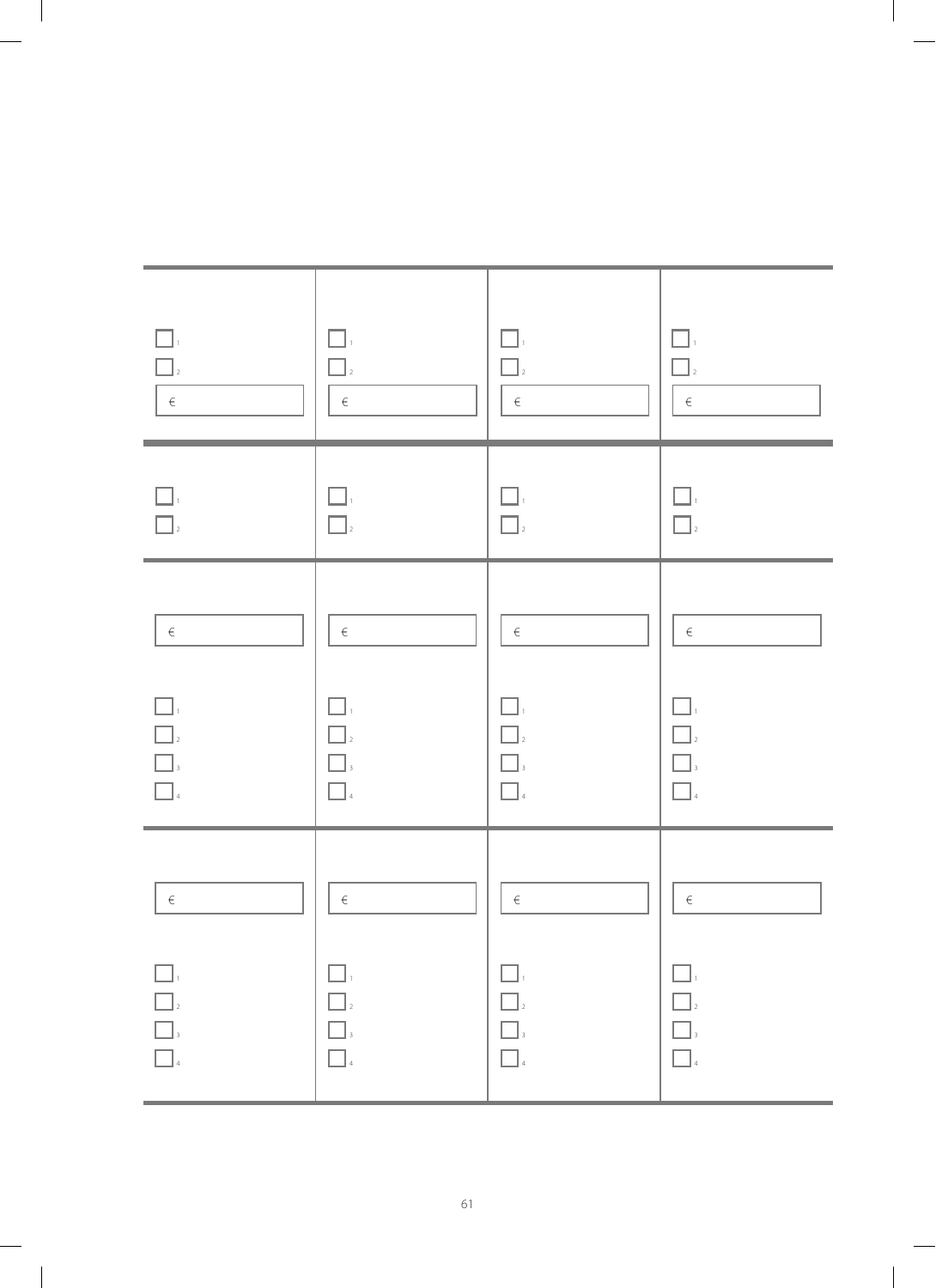| <b>D12</b> | Have you used the services of a specialist/consultant (e.g. cardiologist,<br>neurologist, ophthalmologist etc.) during the last month?<br>$\rightarrow$ D14                                                           |   |
|------------|-----------------------------------------------------------------------------------------------------------------------------------------------------------------------------------------------------------------------|---|
|            | D13.1 First visit:<br>a. What was the price that was charged?<br>Note: Write down the amount after any deductions from health insurance.                                                                              | € |
|            | D13.2 Second visit:<br>a. What was the price that was charged?<br>Note: Write down the amount after any deductions from health insurance.                                                                             | € |
| D14        | Did you require the services of a medical analysis laboratory or x-rays<br>centre (e.g. blood tests, ultra sound, MRI, etc) during the last month?<br><b>Exclude x-rays taken at the dentist</b><br>$\rightarrow$ D16 |   |
|            | D15.1 First visit:<br>What was the price charged for this visit?<br>Note: Write down the amount after any deductions from health insurance.                                                                           | € |
|            | D15.2 Second visit:<br>What was the price charged for this visit?<br>Note: Write down the amount after any deductions from health insurance.                                                                          | € |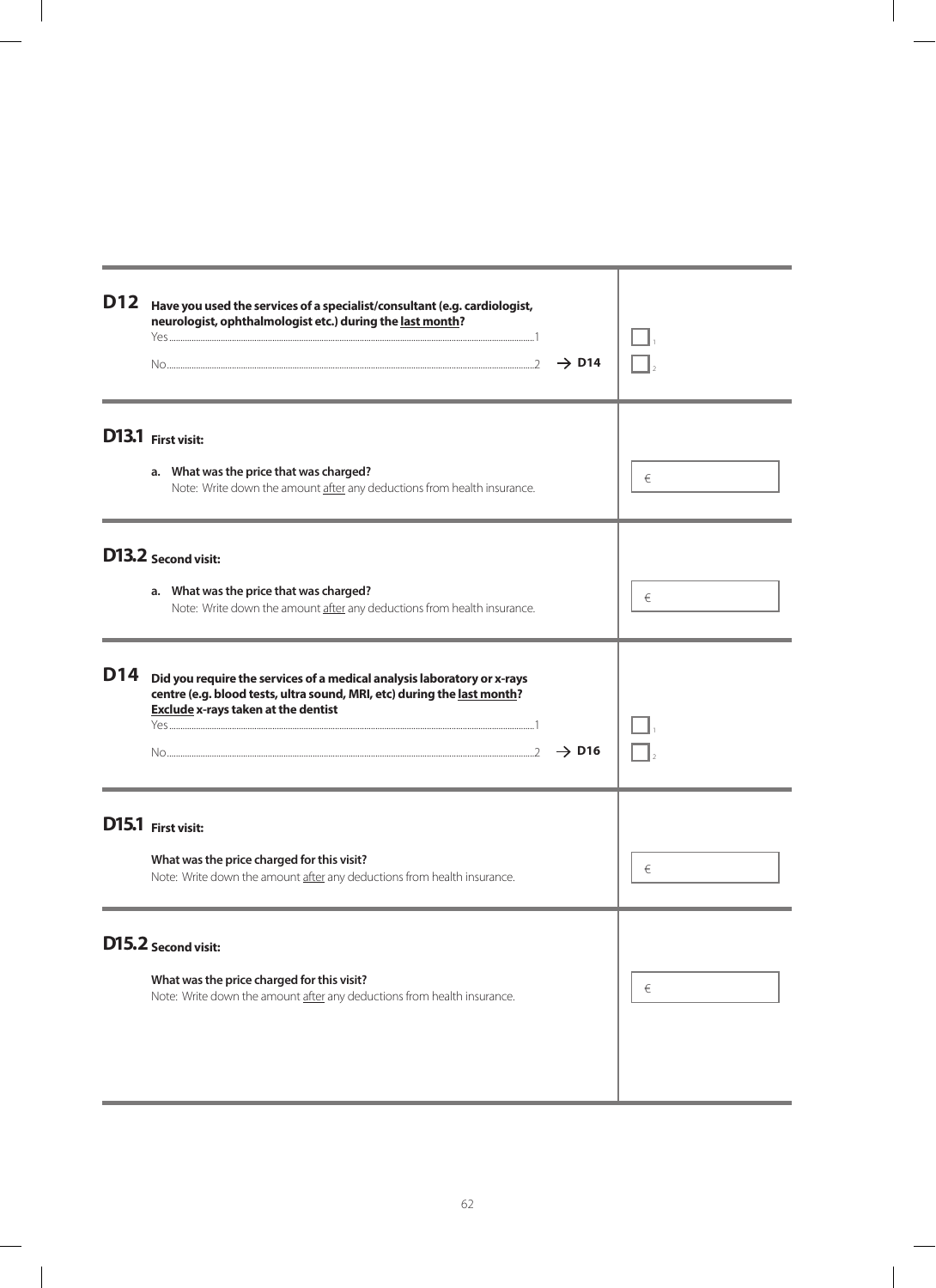| $\Box$<br>$\Box$ | $\Box$<br>$\Box$  | $\Box$<br>$\Box$  | - 1<br>$\Box$ |
|------------------|-------------------|-------------------|---------------|
| $\in$            | $\in$             | $\in$             | $\in$         |
| $\in$            | $\in$             | $\in$             | $\in$         |
| $\Box$           | $\Box.$<br>$\Box$ | $\Box.$<br>$\Box$ | H<br>$\Box$   |
| $\in$            | $\in$             | $\in$             | $\in$         |
| $\in$            | $\epsilon$        | $\in$             | $\in$         |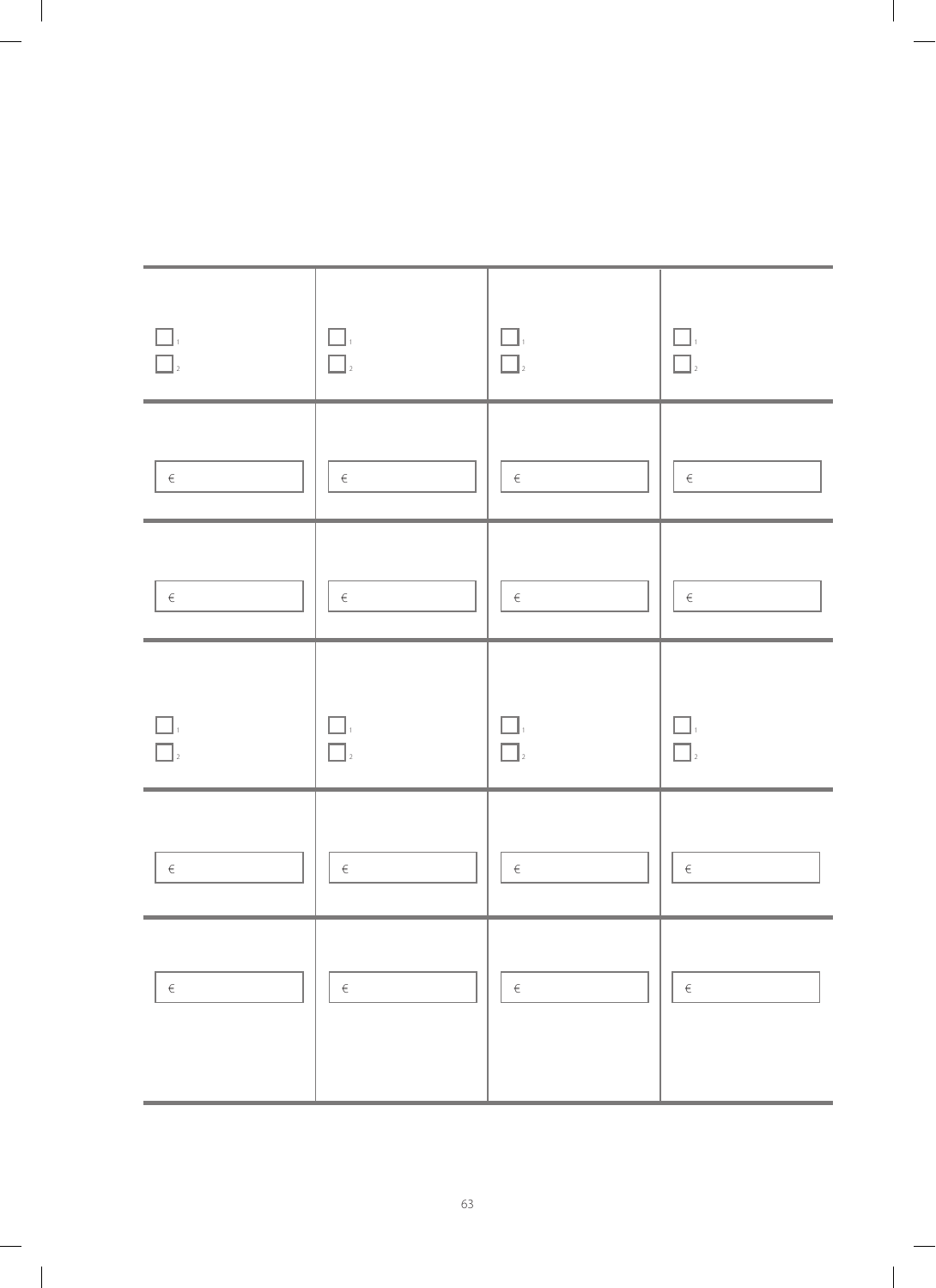| D16        | Did you use the services of medical auxiliaries (e.g. nurses,<br>midwives, pathologists, speech therapists, opticians,<br>physiotherapists, etc.) during the last month?<br>$\rightarrow$ D18 |       |
|------------|-----------------------------------------------------------------------------------------------------------------------------------------------------------------------------------------------|-------|
|            | D17.1 First visit:<br>What was the amount that you paid?<br>Note: Write down the amount after any deductions from health insurance.<br>Specify the service used                               | €     |
|            | D17.2 Second visit:<br>What was the amount that you paid?<br>Note: Write down the amount after any deductions from health insurance.<br>Specify the service used                              | €     |
| <b>D18</b> | Did you require any medical attention or operation during the last month?<br>$\rightarrow$ D <sub>20</sub>                                                                                    |       |
|            | D19.1 First visit:<br>What was the amount that you paid?<br>Note: Write down the amount after any deductions from health insurance.                                                           | $\in$ |
|            | D19.2 Second visit:<br>What was the amount that you paid?<br>Note: Write down the amount after any deductions from health insurance.                                                          | €     |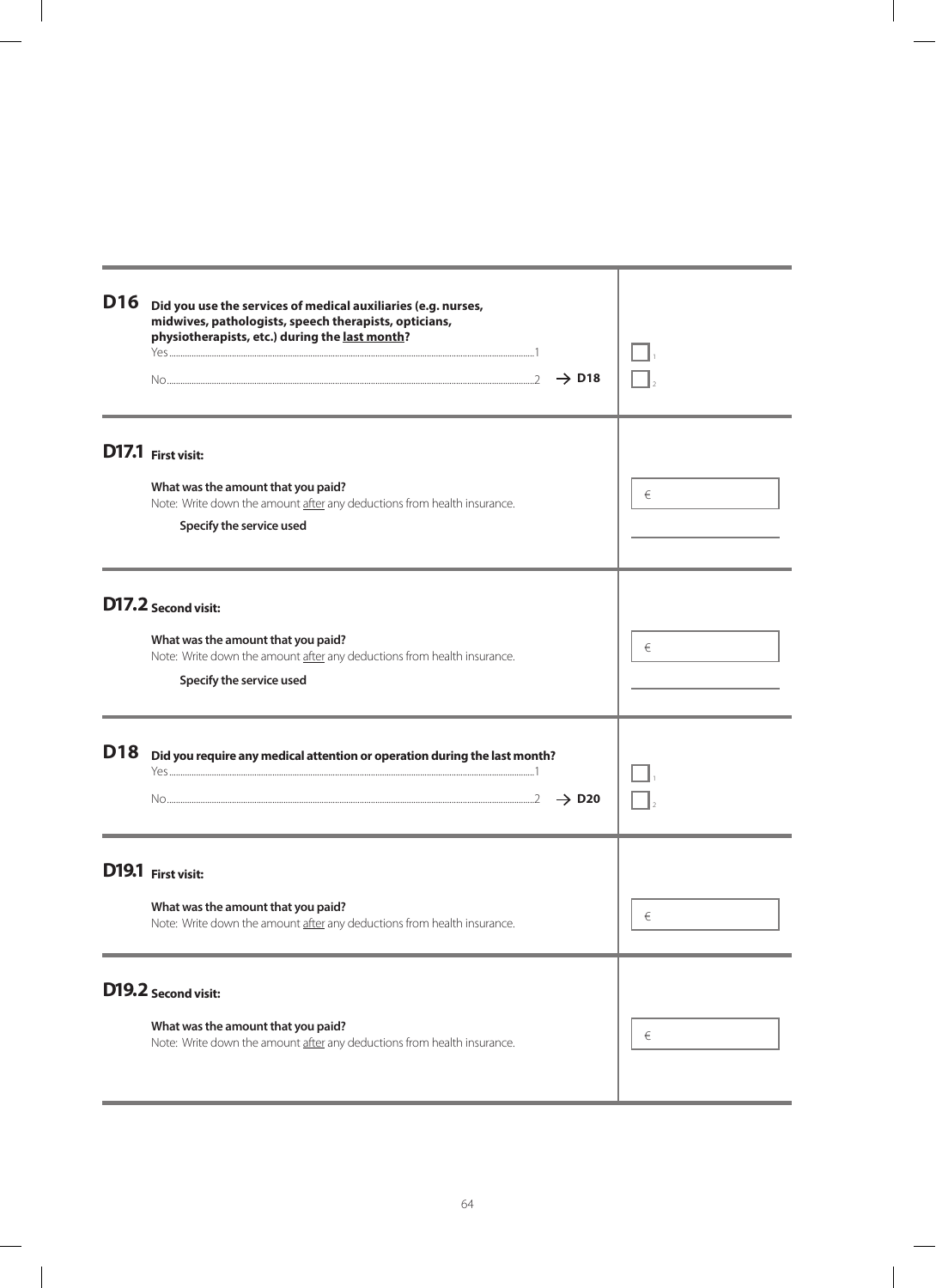| $\begin{array}{ c c }\hline \quad \  & 1 \\ \hline \quad \  & 1 \\ \hline \quad \  & 2 \\ \hline \end{array}$ | $\Box$<br>$\Box$    | $\Box$<br>$\overline{\square}$ | $\begin{array}{ c } \hline \quad \quad & 1 \\ \hline \quad \quad & 1 \\ \hline \quad \quad & 2 \end{array}$                                              |
|---------------------------------------------------------------------------------------------------------------|---------------------|--------------------------------|----------------------------------------------------------------------------------------------------------------------------------------------------------|
| $\in$                                                                                                         | $\in$               | $\in$                          | $\in$                                                                                                                                                    |
| $\in$                                                                                                         | $\in$               | $\in$                          | $\in$                                                                                                                                                    |
| $\boxed{\phantom{a}}$ ,<br>$\overline{\square}$                                                               | $\Box$<br>$\prod_2$ | $\Box$<br>$\Box$               | $\begin{array}{ c c }\hline \quad \  \  \, &\ \\ \hline \quad \  \  \, &\ \\ \hline \quad \  \  \, &\ \\ \hline \quad \  \  \, &\ \\ \hline \end{array}$ |
| $\in$                                                                                                         | $\in$               | $\in$                          | $\in$                                                                                                                                                    |
| $\in$                                                                                                         | $\in$               | $\in$                          | $\in$                                                                                                                                                    |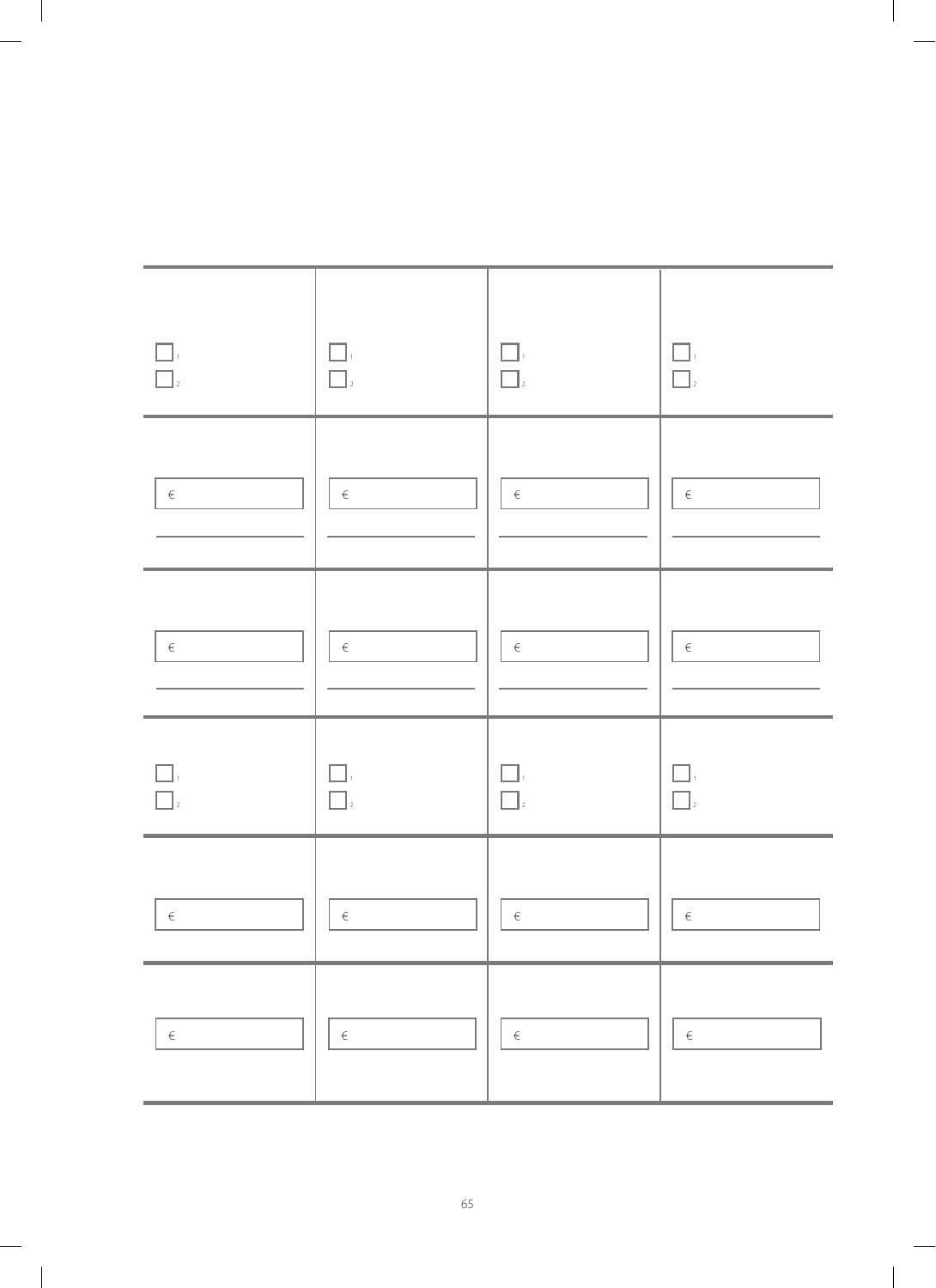### **FINANCIAL SERVICES**

 $\sim$ 

| <b>D20</b> | Did you require any of the following financial services, not for business       |   |
|------------|---------------------------------------------------------------------------------|---|
| a.         | purposes, during the last 12 months? If yes, provide amount paid.<br>Loan       |   |
|            |                                                                                 |   |
|            |                                                                                 |   |
|            |                                                                                 |   |
|            | Amount                                                                          | € |
| b.         | Administrative bank services (e.g. opening of bank accounts, etc.)              |   |
|            |                                                                                 |   |
|            |                                                                                 |   |
|            | Amount                                                                          | € |
| C.         | Credit/debit cards services (e.g. visa payments, issue of new/lost cards, etc.) |   |
|            |                                                                                 |   |
|            |                                                                                 |   |
|            | Amount                                                                          | € |
| d.         | Other financial services                                                        |   |
|            |                                                                                 |   |
|            |                                                                                 |   |
|            | Amount                                                                          |   |
|            |                                                                                 | € |
|            |                                                                                 |   |
|            |                                                                                 |   |
|            |                                                                                 |   |
|            |                                                                                 |   |
|            |                                                                                 |   |
|            |                                                                                 |   |
|            |                                                                                 |   |
|            |                                                                                 |   |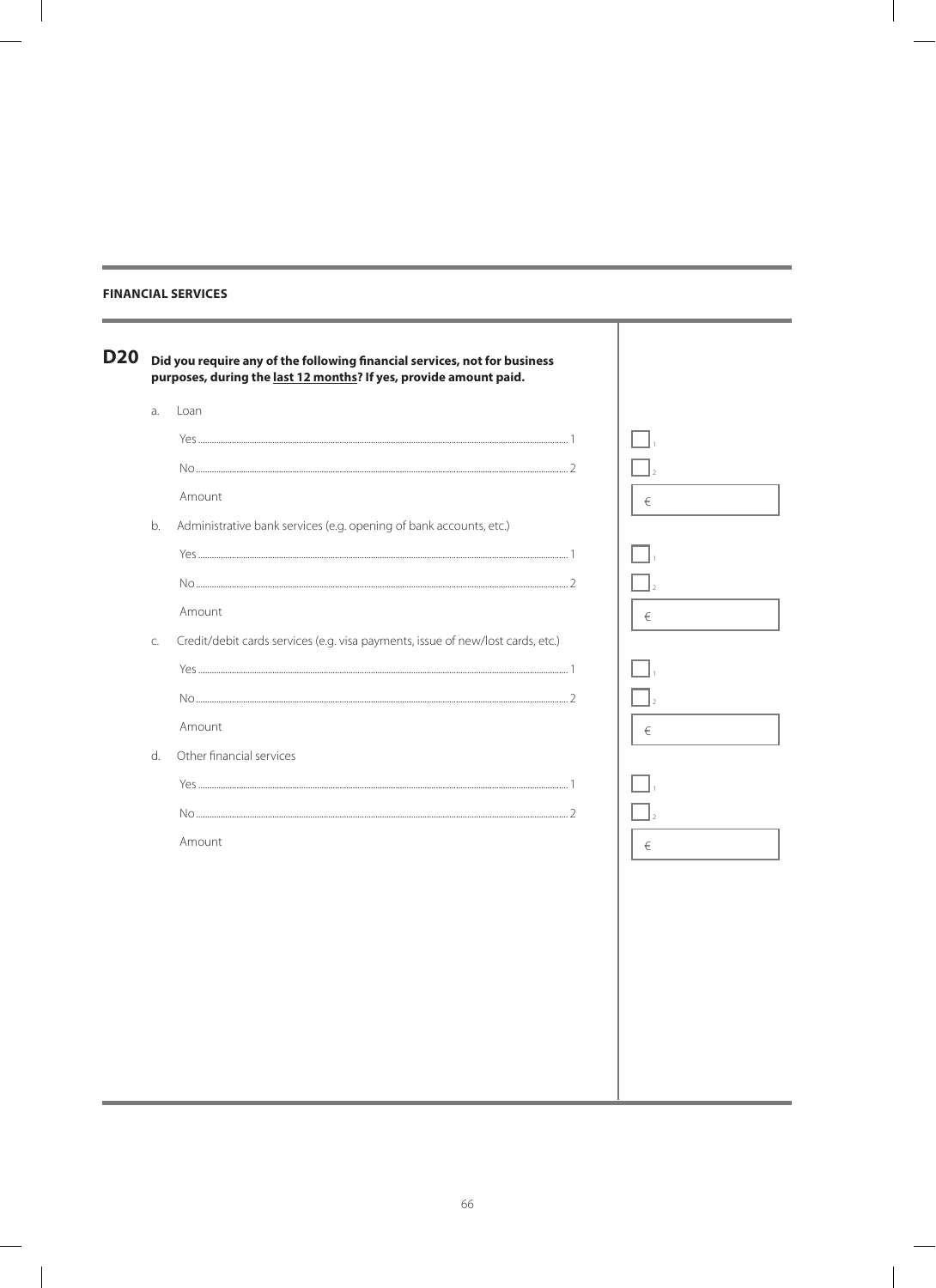#### **Financial services**

| $\Box$ <sub>2</sub><br>$\in$                                                              | $\Box$<br>$\Box$<br>$\begin{array}{c} 1 \\ - \end{array}$ | H<br>$\Box$ <sub>2</sub><br>$\in$             | $\Box$<br>$\Box$<br>$\in$                         |
|-------------------------------------------------------------------------------------------|-----------------------------------------------------------|-----------------------------------------------|---------------------------------------------------|
| $\Box$ .<br>$\Box$ <sub>2</sub><br>$\left  \begin{array}{c} \epsilon \end{array} \right $ | $\Box$ .<br>$\Box$ <sub>2</sub><br>$ \epsilon $           | $\Box$ .<br>$\Box$ <sub>2</sub><br>$\epsilon$ | П.<br>$\Box$<br>$\in$                             |
| $\frac{1}{2}$<br>$\in$                                                                    | $\Box$<br>$\sqrt{2}$<br>$\epsilon$                        | $\Box.$<br>$\Box$<br>$\in$                    | $\Box_{\scriptscriptstyle{1}}$<br>$\Box$<br>$\in$ |
| $\Box$<br>$\in$                                                                           | $\Box.$<br>$\Box$<br>$\in$                                | ГI.<br>$\Box$<br>$\in$                        | $\Box$<br>$\Box$<br>$\in$                         |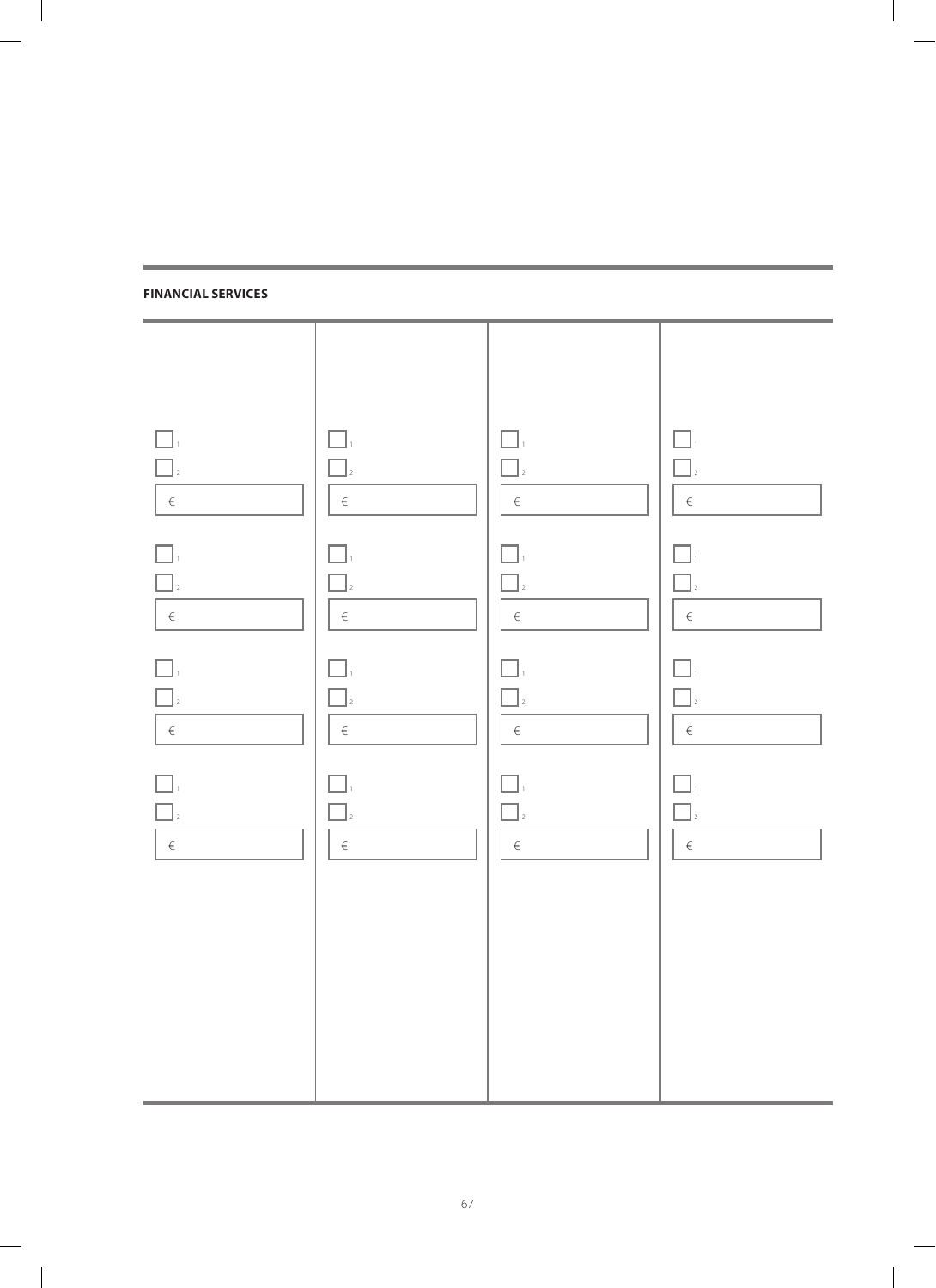| a. | Fees for legal services, employment agencies, etc.      |   |  |
|----|---------------------------------------------------------|---|--|
|    |                                                         |   |  |
|    |                                                         |   |  |
|    | Amount                                                  | € |  |
| b. | Charges for undertaking and funeral services            |   |  |
|    |                                                         |   |  |
|    |                                                         |   |  |
|    | Amount                                                  | € |  |
| C. | Fees from estate agents, housing agents, etc.           |   |  |
|    |                                                         |   |  |
|    |                                                         |   |  |
|    | Amount                                                  | € |  |
| d. | Fees for issue of birth, death and marriage certificate |   |  |
|    |                                                         |   |  |
|    |                                                         |   |  |
|    | Ammont                                                  | € |  |
| е. | Payments for newspaper notices and advertisements       |   |  |
|    |                                                         |   |  |
|    |                                                         |   |  |
|    | Amount                                                  | € |  |
| f. | Payments for tattoo, perciengs, etc.                    |   |  |
|    |                                                         |   |  |
|    |                                                         |   |  |
|    | Amount                                                  | € |  |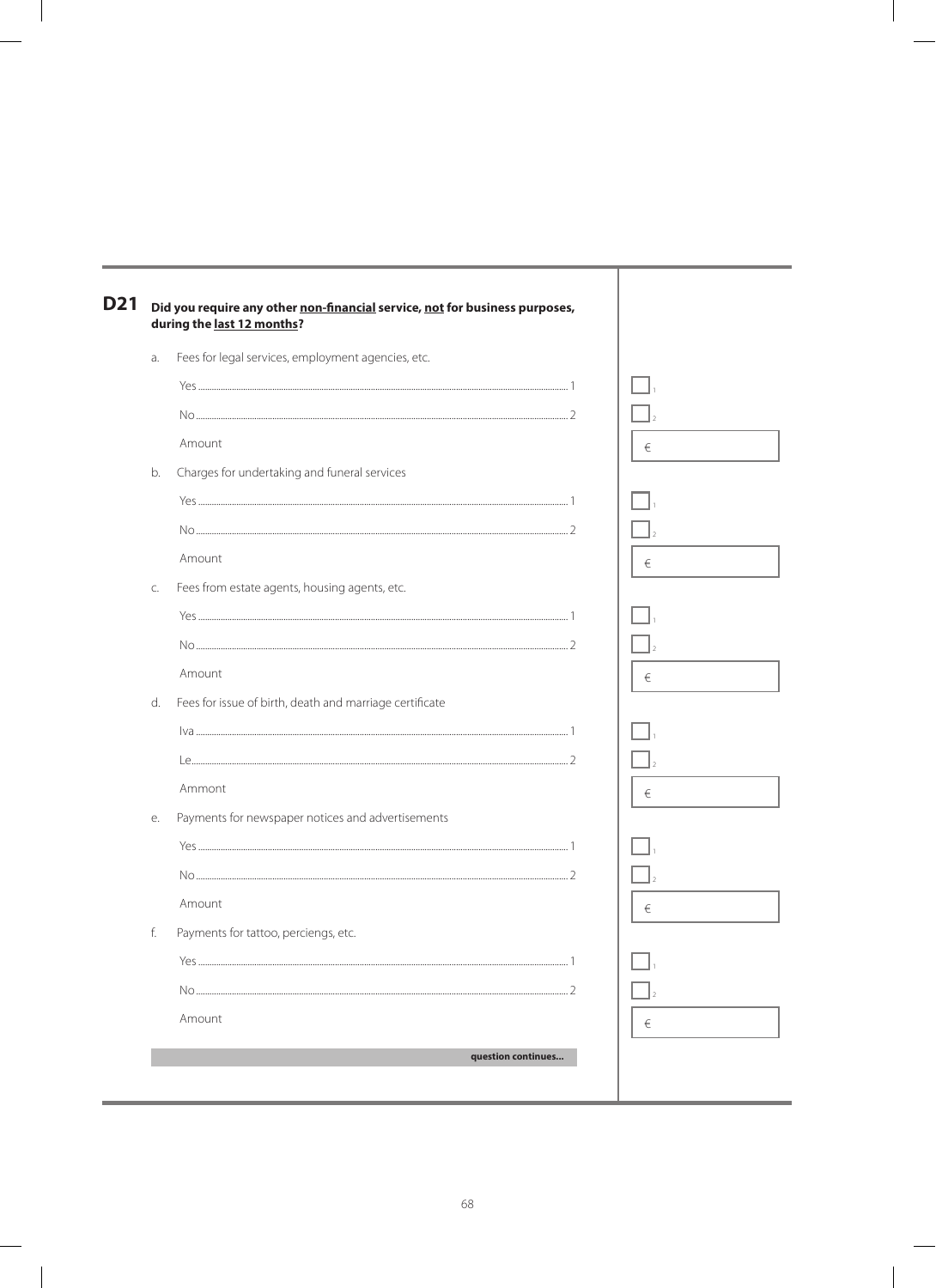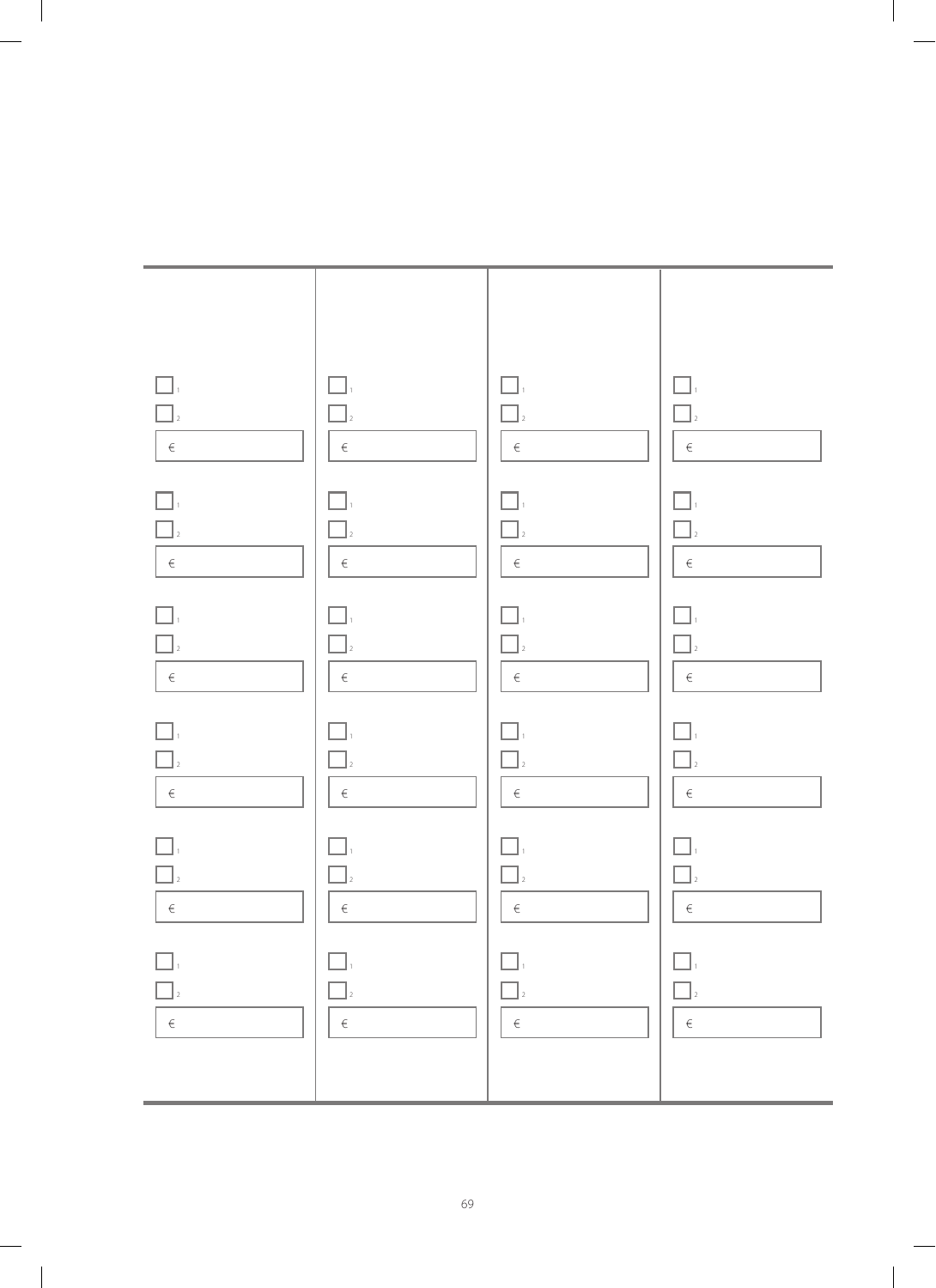| $\bullet\bullet\bullet$ |                                                                                               |   |
|-------------------------|-----------------------------------------------------------------------------------------------|---|
| g.                      | Payments for botox, plastic surgery, etc.                                                     |   |
|                         |                                                                                               |   |
|                         |                                                                                               |   |
|                         | Amount                                                                                        | € |
| h.                      | Other professional services (not legal) (e.g. architecht, notary services, etc.)              |   |
|                         |                                                                                               |   |
|                         |                                                                                               |   |
|                         | Amount                                                                                        | € |
| i.                      | Other non-financial services (private detectives, auctioneers, salesrooms<br>operators, etc.) |   |
|                         |                                                                                               |   |
|                         |                                                                                               |   |
|                         | Amount                                                                                        | € |
|                         |                                                                                               |   |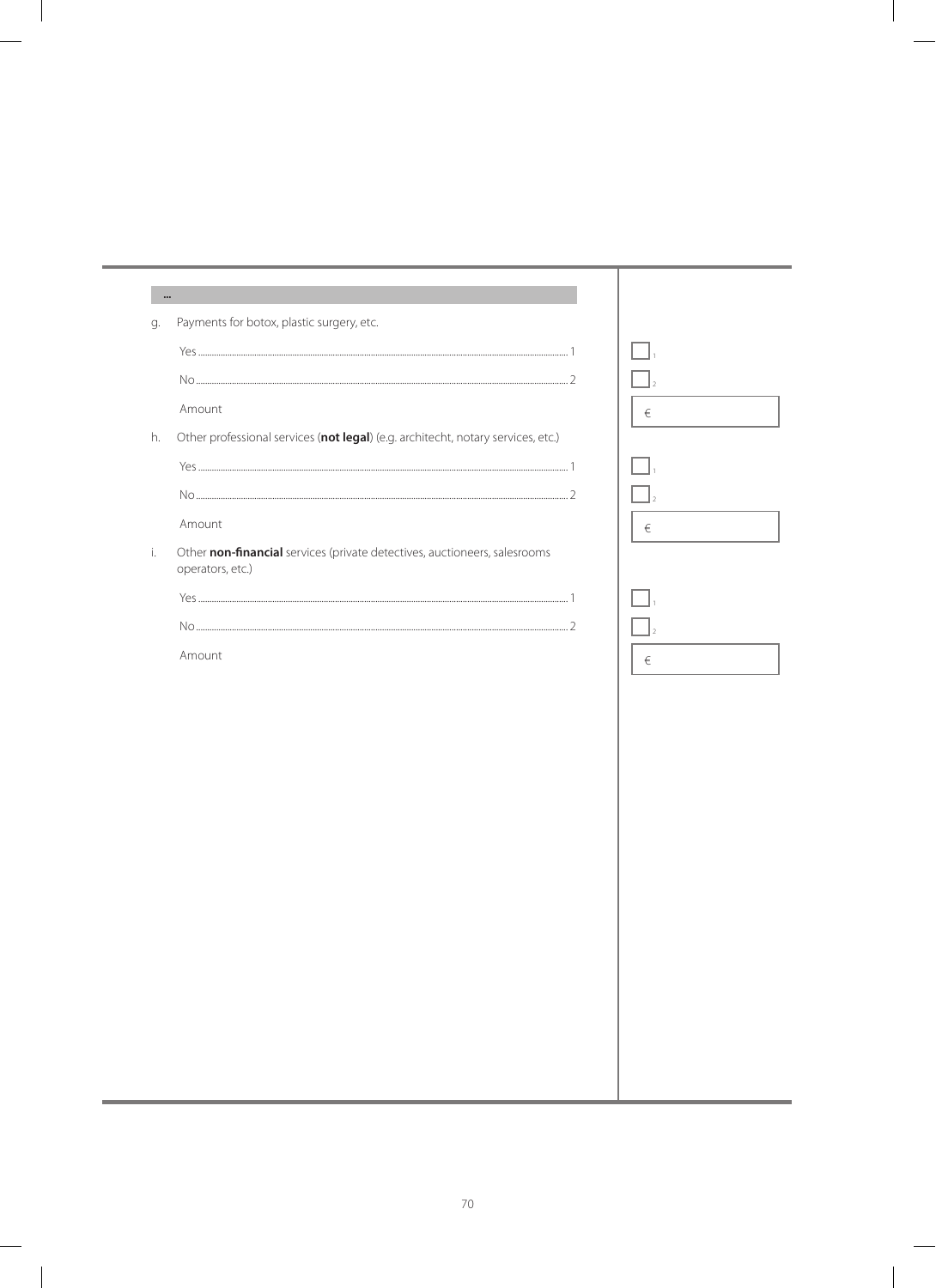

 $\sim$  1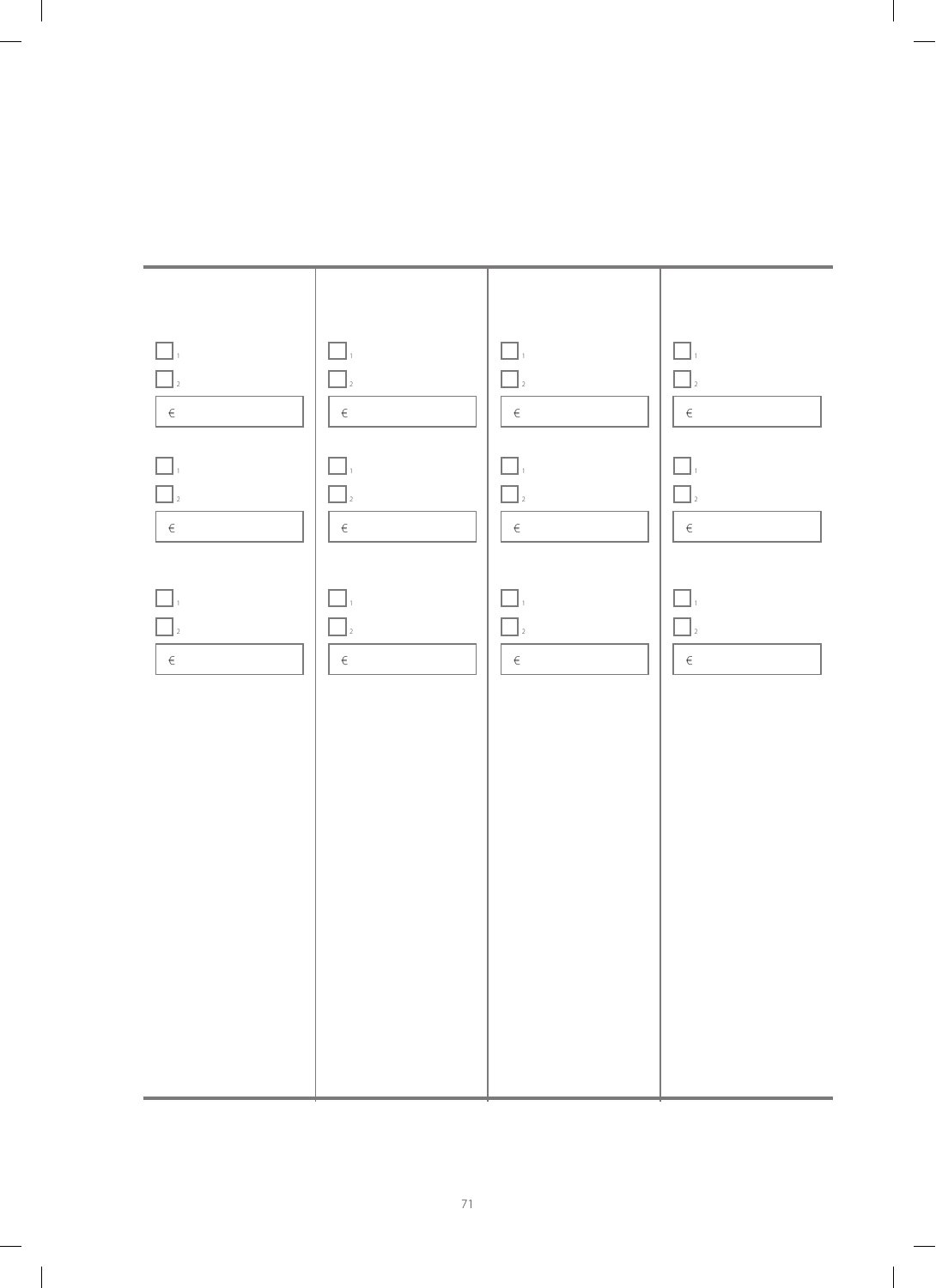### **EDUCATION-RELATED EXPENDITURE**

| <b>D22</b> | Did you attend an academic course (include State, Church or<br>Independent school) during the last 12 months?<br>$\rightarrow$ D27 |  |
|------------|------------------------------------------------------------------------------------------------------------------------------------|--|
| <b>D23</b> | Which level did you attend?<br>Specifika                                                                                           |  |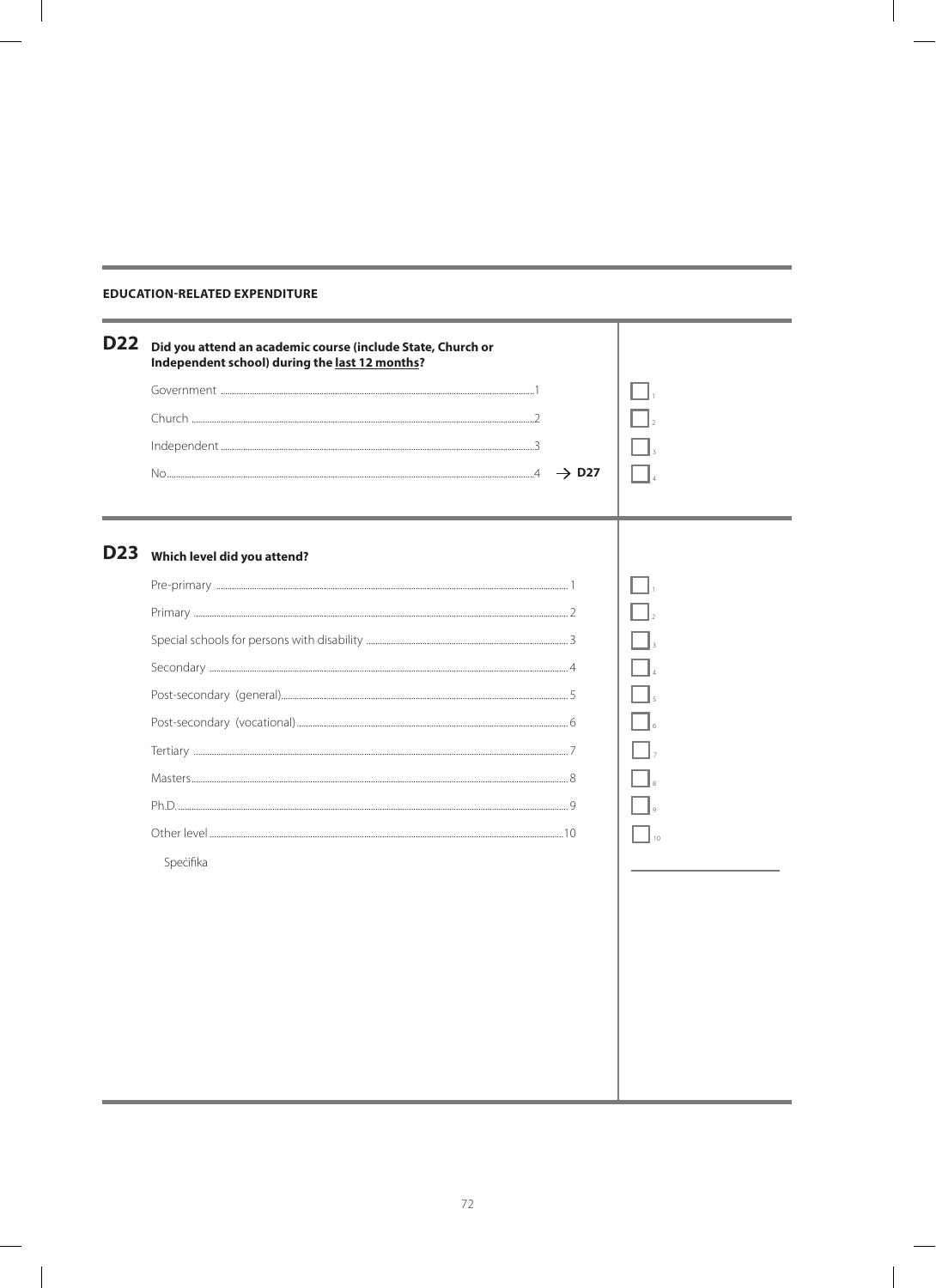| $\Box$<br><b>1</b><br>3<br>4                                                                                                                                                                                                                                                                                                                                                                                                                                        | $\Box$<br>$\Box$<br>$\Box_{\scriptscriptstyle{3}}$<br>$\Box_{\scriptscriptstyle{4}}$                                                                                                                             | $\square$ ,<br>$\Box$<br>$\boxed{\phantom{a}}$ ,<br>$\hfill\blacksquare$                                                                                                                                                             | $\Box$<br>$\hfill\Box_2$<br>$\begin{array}{ c c }\hline \rule{0pt}{12pt} \rule{0pt}{2.5pt} \rule{0pt}{2.5pt} \rule{0pt}{2.5pt} \rule{0pt}{2.5pt} \rule{0pt}{2.5pt} \rule{0pt}{2.5pt} \rule{0pt}{2.5pt} \rule{0pt}{2.5pt} \rule{0pt}{2.5pt} \rule{0pt}{2.5pt} \rule{0pt}{2.5pt} \rule{0pt}{2.5pt} \rule{0pt}{2.5pt} \rule{0pt}{2.5pt} \rule{0pt}{2.5pt} \rule{0pt}{2.5pt} \rule{0pt}{2.5pt} \rule{0pt}{2.5pt$ |
|---------------------------------------------------------------------------------------------------------------------------------------------------------------------------------------------------------------------------------------------------------------------------------------------------------------------------------------------------------------------------------------------------------------------------------------------------------------------|------------------------------------------------------------------------------------------------------------------------------------------------------------------------------------------------------------------|--------------------------------------------------------------------------------------------------------------------------------------------------------------------------------------------------------------------------------------|--------------------------------------------------------------------------------------------------------------------------------------------------------------------------------------------------------------------------------------------------------------------------------------------------------------------------------------------------------------------------------------------------------------|
| $\Box$<br>$\begin{array}{ c c c c }\hline \rule{0pt}{1ex}\rule{0pt}{1ex}\rule{0pt}{1ex}\rule{0pt}{1ex}\rule{0pt}{1ex}\rule{0pt}{1ex}\rule{0pt}{1ex}\rule{0pt}{1ex}\rule{0pt}{1ex}\rule{0pt}{1ex}\rule{0pt}{1ex}\rule{0pt}{1ex}\rule{0pt}{1ex}\rule{0pt}{1ex}\rule{0pt}{1ex}\rule{0pt}{1ex}\rule{0pt}{1ex}\rule{0pt}{1ex}\rule{0pt}{1ex}\rule{0pt}{1ex}\rule{0pt}{1ex}\rule{0pt}{1ex}\rule{0pt}{1ex}\rule{0pt}{1ex}\rule{0pt}{1ex}\rule{$<br>$\hfill\blacksquare$ 10 | $\Box$<br>$\Box$<br>$\Box$<br>$\Box_{\scriptscriptstyle{4}}$<br>$\boxed{\phantom{a}}$ ,<br>$\hfill\blacksquare$ $\hfill$<br>$\boxed{\phantom{a}}$ ,<br>$\Box_{\hbox{\tiny s}}$<br>$\Box$<br>$\Box$ <sub>10</sub> | $\Box$<br>$\Box$ <sub>2</sub><br>$\Box$<br>$\hfill \square$ $\hfill$<br>$\boxed{\phantom{15}\phantom{1}}_5$<br>$\hfill\blacksquare$ $\hfill$<br>$\Box$ ,<br>$\hfill\blacksquare$ $\hfill$<br>$\hfill\Box$<br>$\hfill\blacksquare$ 10 | $\Box$<br>$\hfill\Box$ $\hfill$<br><b>1</b><br><b>1</b><br>4<br>5<br>5<br>6<br>7<br>$\hfill\blacksquare$ $\sh$<br>$\Box$<br>$\Box$ <sub>10</sub>                                                                                                                                                                                                                                                             |

 $\overline{\phantom{a}}$ 

## **Education-related expenditure**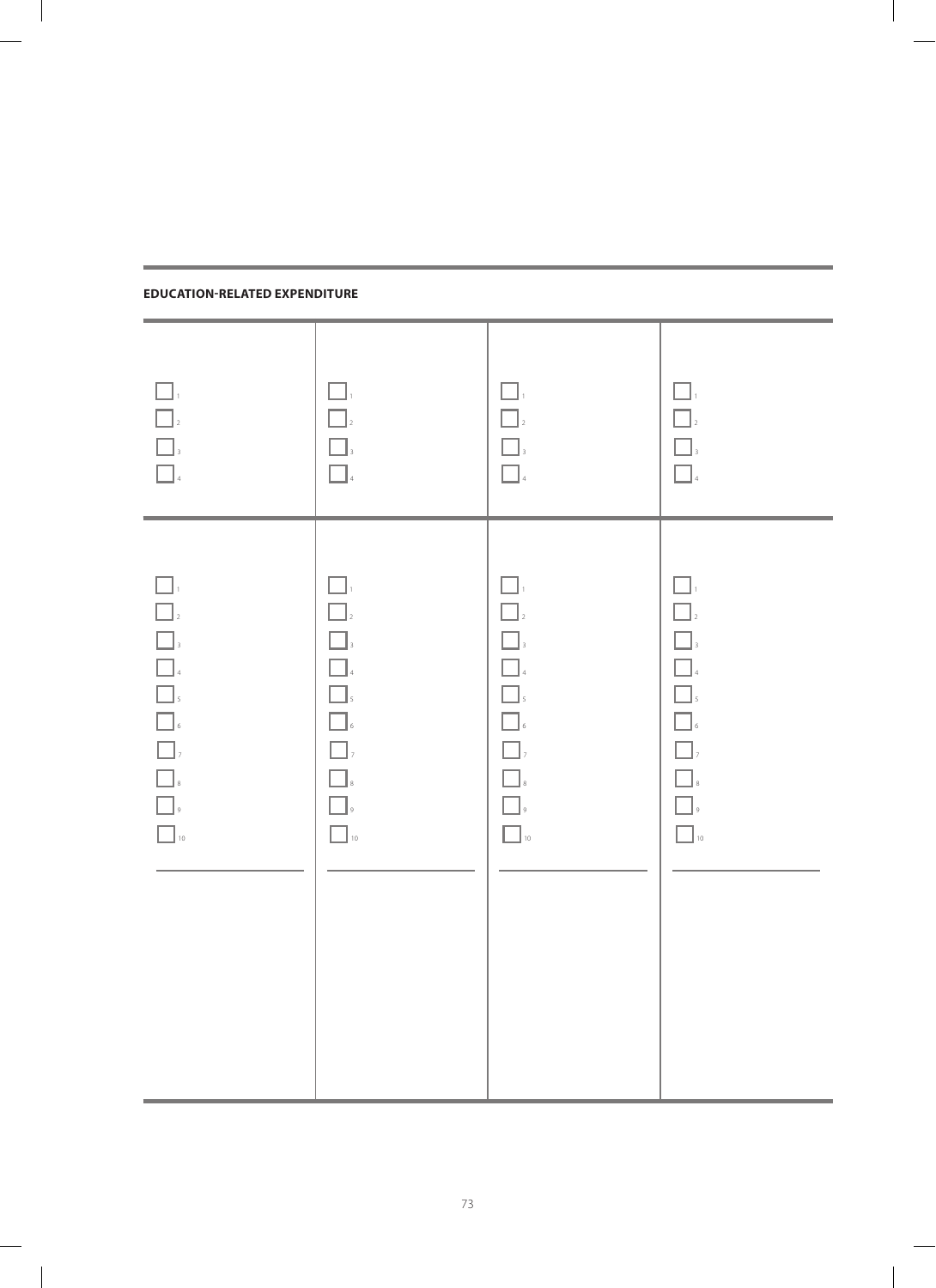|            | D24 Was this course done mainly over the internet (i.e. online course)?                                                                             |   |
|------------|-----------------------------------------------------------------------------------------------------------------------------------------------------|---|
| <b>D25</b> | What was the amount of money paid for educational fees and donations during<br>the last 12 months? If no payment was made, write'0' in the amount.  | € |
| D26        | How much did you pay for school transport during the last 12 months?<br>(exclude public transport) If no payment was made, write 'O' in the amount. | € |
| <b>D27</b> | Did you buy any academic books during the last 12 months?<br>$\rightarrow$ D <sub>29</sub>                                                          |   |
| <b>D28</b> | How much money did you spend on these books during the last 12 months?                                                                              | € |
| D29        | Did you attend any academic private lessons during the last 12 months?<br>Excluding driving lessons.<br>$\rightarrow$ D32                           |   |
| <b>D30</b> | How much money did you spend on these lessons during the last 12 months?                                                                            | € |
|            |                                                                                                                                                     |   |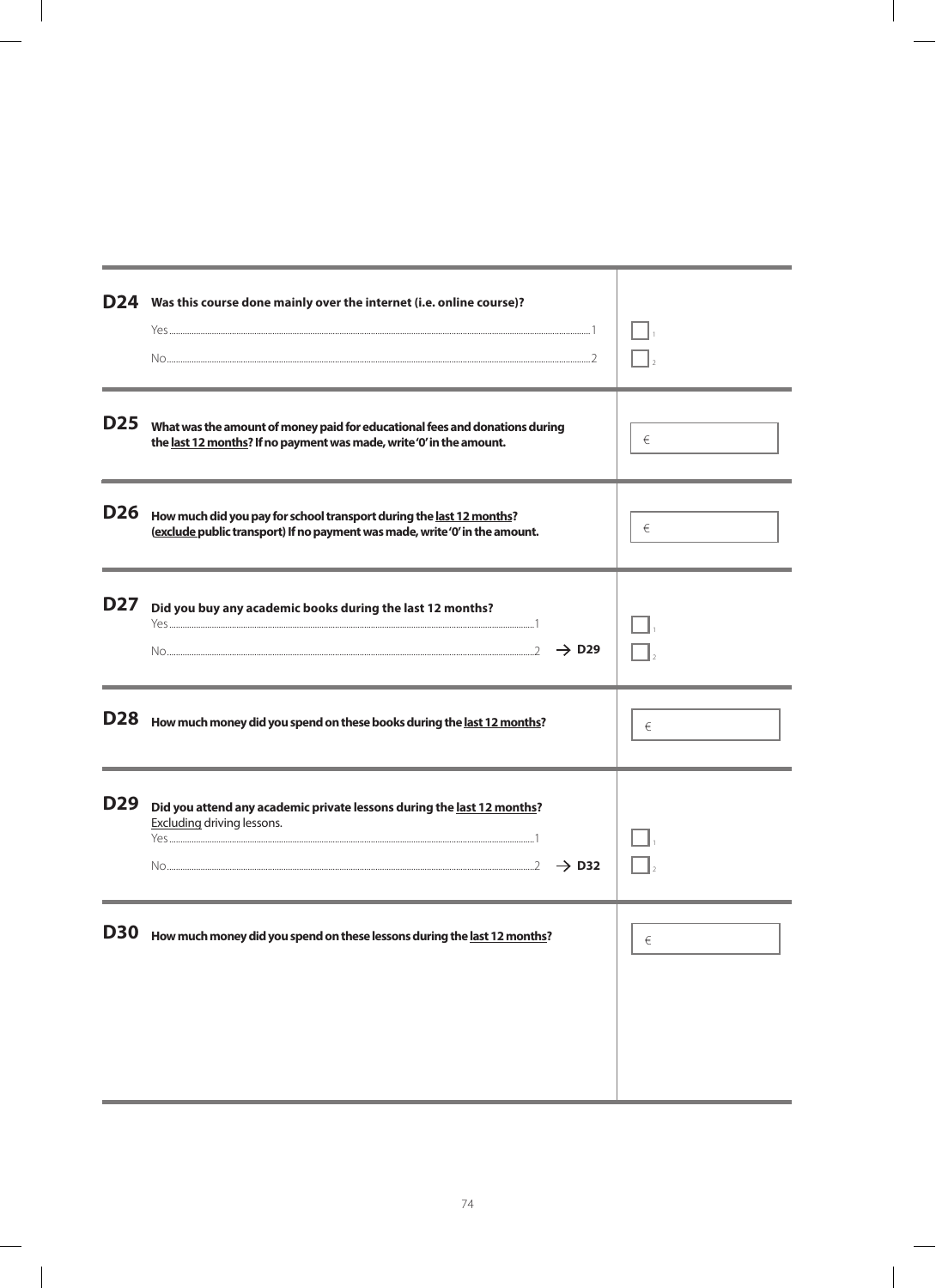| $\Box$<br>$\Box$ | $\Box$<br>$\Box$  | $\Box$<br>$\Box$ | $\Box_{\scriptscriptstyle{1}}$<br>$\Box$ |
|------------------|-------------------|------------------|------------------------------------------|
| $\in$            | $\in$             | $\in$            | $\in$                                    |
| $\in$            | $\in$             | $\in$            | $\in$                                    |
| П.<br>$\Box$     | $\Box.$<br>$\Box$ | $\Box$<br>$\Box$ | П<br>$\Box$                              |
| $\in$            | $\in$             | $\in$            | $\in$                                    |
|                  | $\Box$            |                  | $\Box$                                   |
| $\in$            | $\in$             | $\in$            | $\in$                                    |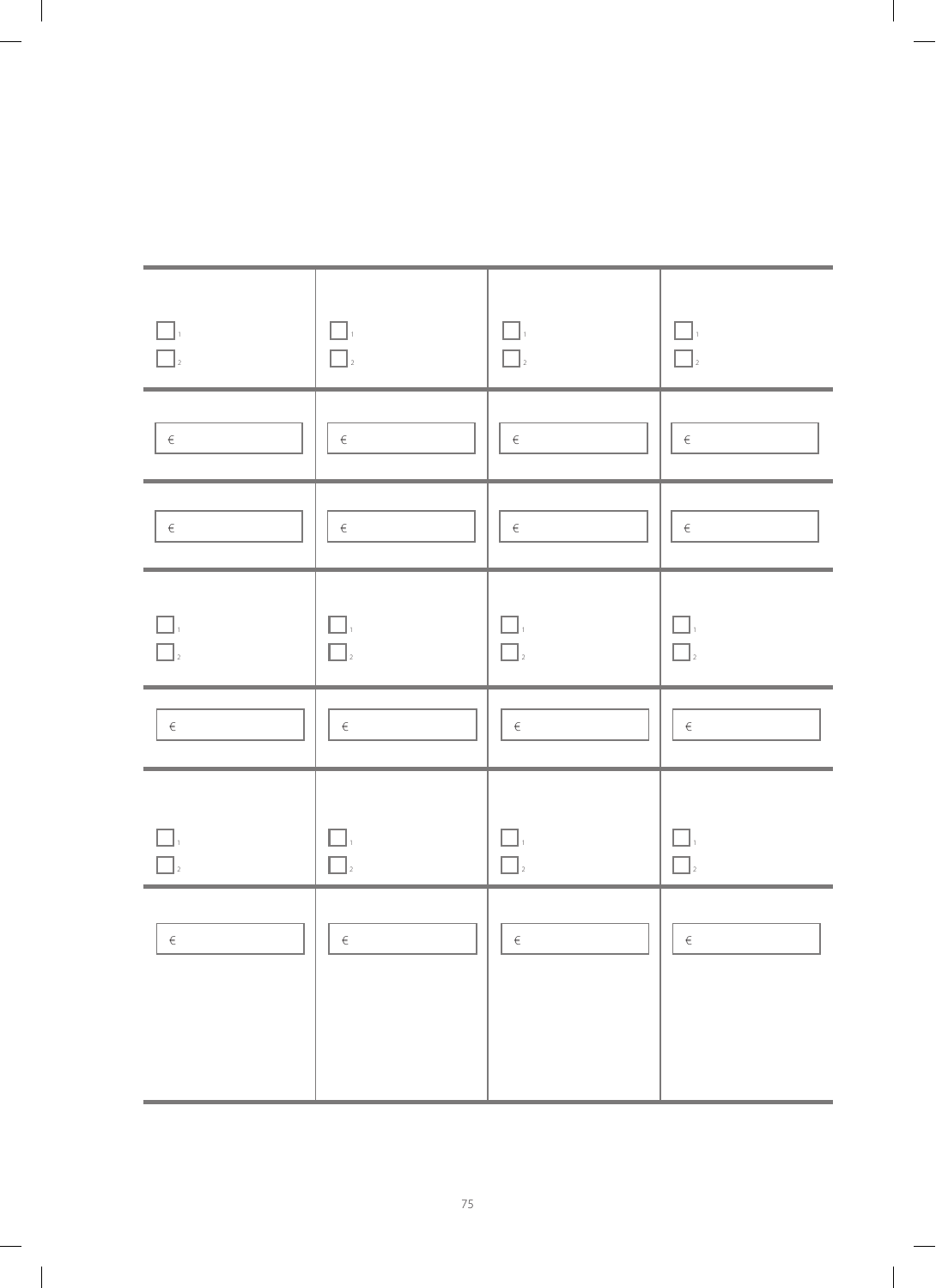| <b>D31</b> | Could you provide an indication of the amount of money that you spent on<br>these lessons during the last 12 months?<br>Answer this question only if the previous was not known. |   |
|------------|----------------------------------------------------------------------------------------------------------------------------------------------------------------------------------|---|
|            |                                                                                                                                                                                  |   |
|            |                                                                                                                                                                                  |   |
|            |                                                                                                                                                                                  |   |
|            |                                                                                                                                                                                  |   |
|            |                                                                                                                                                                                  |   |
|            |                                                                                                                                                                                  |   |
|            | $€500 - €599$                                                                                                                                                                    |   |
|            |                                                                                                                                                                                  |   |
|            |                                                                                                                                                                                  |   |
|            |                                                                                                                                                                                  |   |
|            |                                                                                                                                                                                  |   |
|            |                                                                                                                                                                                  |   |
|            |                                                                                                                                                                                  |   |
| <b>D32</b> | Did you attend summer school during the last 12 months?                                                                                                                          |   |
|            |                                                                                                                                                                                  |   |
|            |                                                                                                                                                                                  |   |
|            | $\rightarrow$ D34                                                                                                                                                                |   |
|            |                                                                                                                                                                                  |   |
| <b>D33</b> | How much money did you spend on this service during the last 12 months?                                                                                                          | € |
|            |                                                                                                                                                                                  |   |
|            |                                                                                                                                                                                  |   |
|            |                                                                                                                                                                                  |   |
|            |                                                                                                                                                                                  |   |
|            |                                                                                                                                                                                  |   |
|            |                                                                                                                                                                                  |   |
|            |                                                                                                                                                                                  |   |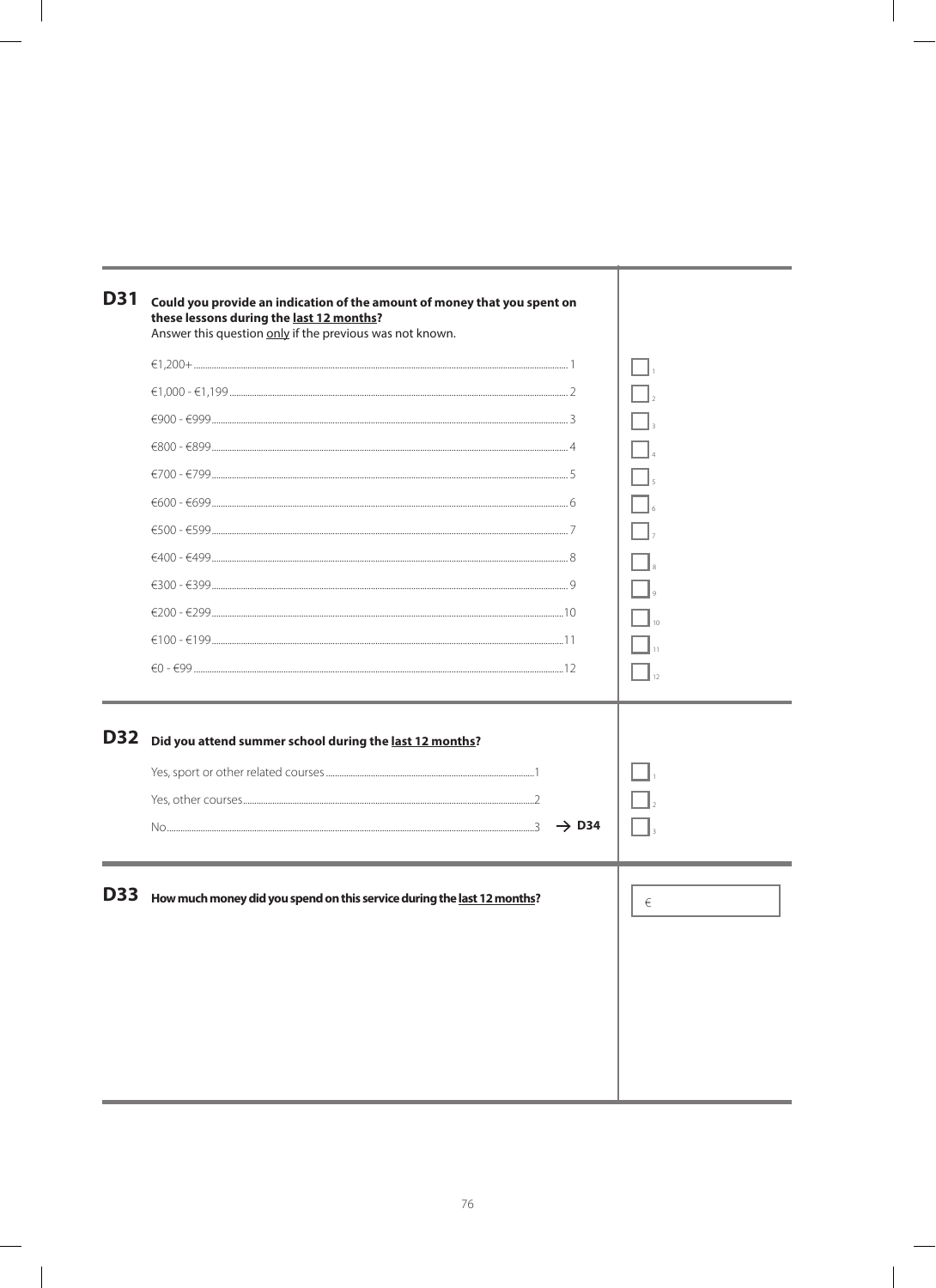| $\Box$<br>$\begin{array}{ c c c }\hline \quad \quad & \quad \quad & \quad \quad & \quad \quad \\ \hline \quad \quad & \quad \quad & \quad \quad & \quad \quad \\ \hline \quad \quad & \quad \quad & \quad \quad & \quad \quad \\ \hline \quad \quad & \quad \quad & \quad \quad & \quad \quad \\ \hline \quad \quad & \quad \quad & \quad \quad & \quad \quad \\ \hline \quad \quad & \quad \quad & \quad \quad & \quad \quad \\ \hline \quad \quad & \quad \quad & \quad \quad & \quad \quad \\ \hline \quad \quad & \quad \quad & \quad \quad & \quad \quad \\ \hline \quad \quad & \quad \quad & \quad \quad & \quad \quad \\ \$<br>10<br>11<br>12<br>12 | $\Box$<br>$\Box$<br>$\boxed{\phantom{a}}$ ,<br>$\Box$ 4<br>$\boxed{\phantom{a}}$ ,<br>$\hfill\blacksquare$ $\hfill$<br>$\Box$<br>$\Box$<br>$\Box$<br>$\Box$ 10<br>$\Box$ $\mathfrak{n}$<br>$\Box$ <sub>12</sub> | $\Box$<br>$\boxed{\phantom{a}}_2$<br>$\boxed{\phantom{a}}$ ,<br>$\hfill\blacksquare$<br>$\Box$<br>$\hfill\blacksquare$ $\hfill$<br>$\boxed{\phantom{a}}$ ,<br>$\hfill\blacksquare$<br>$\hfill\blacksquare$<br>$\hfill\Box$ 10<br>$\Box$ $\shortparallel$<br>$\boxed{\phantom{a}}_{12}$ | $\Box$<br>$\hfill\Box$ $\hfill$<br>$\Box$<br><b>1</b><br>4<br>5<br>5<br>6<br>6<br>$\Box$<br>$\hfill\Box$<br>$\hfill\blacksquare$ 10<br>$\Box$ $\shortparallel$<br>$\Box$ 12 |
|-------------------------------------------------------------------------------------------------------------------------------------------------------------------------------------------------------------------------------------------------------------------------------------------------------------------------------------------------------------------------------------------------------------------------------------------------------------------------------------------------------------------------------------------------------------------------------------------------------------------------------------------------------------|-----------------------------------------------------------------------------------------------------------------------------------------------------------------------------------------------------------------|----------------------------------------------------------------------------------------------------------------------------------------------------------------------------------------------------------------------------------------------------------------------------------------|-----------------------------------------------------------------------------------------------------------------------------------------------------------------------------|
| $\Box$<br>$\begin{array}{ c c }\hline \rule{0pt}{16pt} \rule{0pt}{2.5pt} \rule{0pt}{2.5pt} \rule{0pt}{2.5pt} \rule{0pt}{2.5pt} \rule{0pt}{2.5pt} \rule{0pt}{2.5pt} \rule{0pt}{2.5pt} \rule{0pt}{2.5pt} \rule{0pt}{2.5pt} \rule{0pt}{2.5pt} \rule{0pt}{2.5pt} \rule{0pt}{2.5pt} \rule{0pt}{2.5pt} \rule{0pt}{2.5pt} \rule{0pt}{2.5pt} \rule{0pt}{2.5pt} \rule{0pt}{2.5pt} \rule{0pt}{2.5pt$                                                                                                                                                                                                                                                                  | $\Box$<br>$\Box$<br>$\Box$                                                                                                                                                                                      | $\Box$<br>$\boxed{\phantom{a}}_2$<br>$\boxed{\phantom{a}}$ ,                                                                                                                                                                                                                           | $\Box$<br>$\hfill\Box$ $\hfill$<br>$\begin{array}{ c } \hline \end{array}$ ,                                                                                                |
| $\in$                                                                                                                                                                                                                                                                                                                                                                                                                                                                                                                                                                                                                                                       | $\in$                                                                                                                                                                                                           | $\in$                                                                                                                                                                                                                                                                                  | $\in$                                                                                                                                                                       |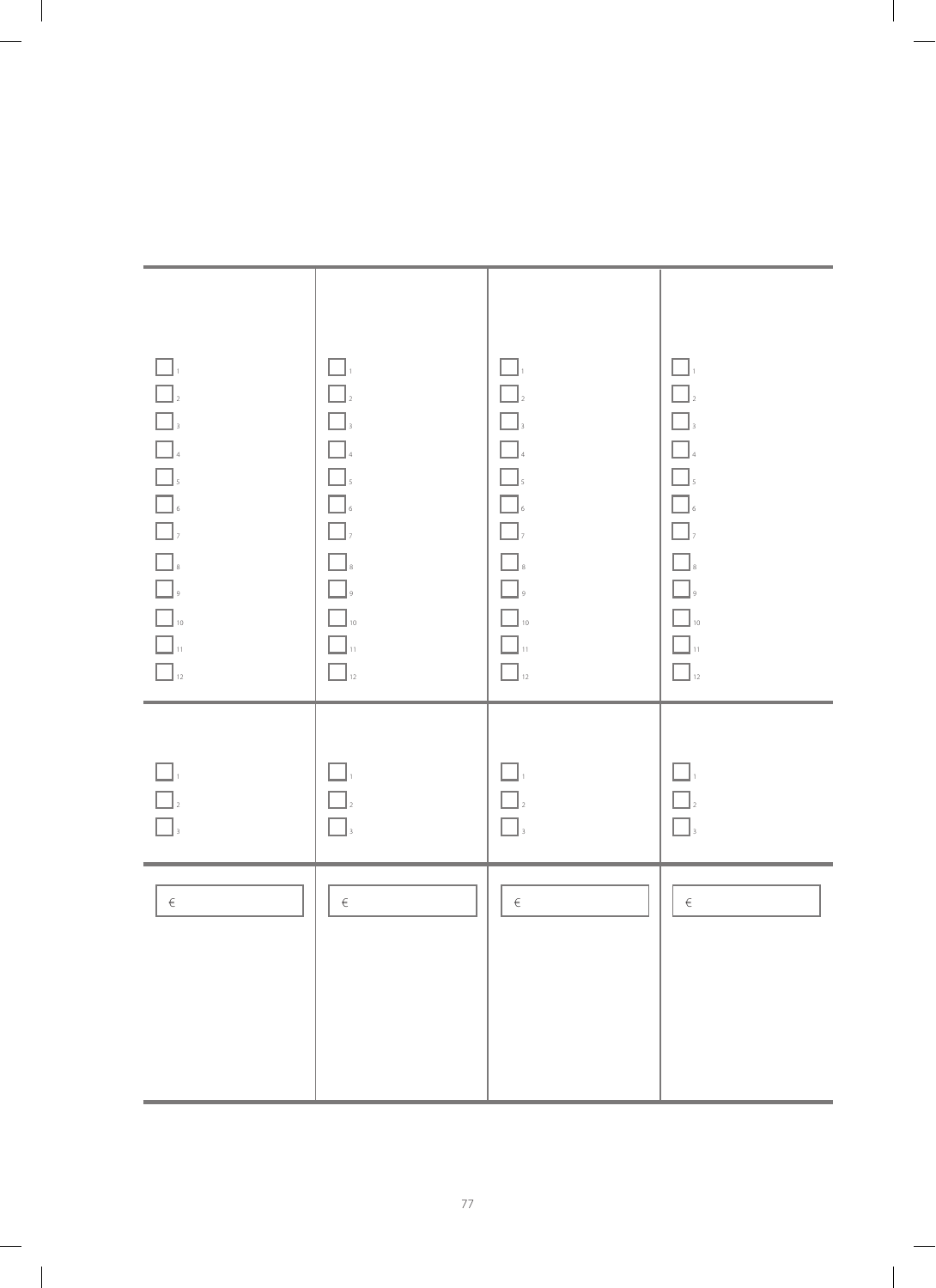| <b>D34</b> | Did you attend any locally organised non-academic courses during<br>the last 12 months?<br>(Include non-academic private lessons)                                            |   |
|------------|------------------------------------------------------------------------------------------------------------------------------------------------------------------------------|---|
|            |                                                                                                                                                                              |   |
|            |                                                                                                                                                                              |   |
|            |                                                                                                                                                                              |   |
|            |                                                                                                                                                                              |   |
|            |                                                                                                                                                                              |   |
|            |                                                                                                                                                                              |   |
| <b>D35</b> | How much did you spend on these courses during the last 12 months?                                                                                                           | € |
| <b>D36</b> | Could you provide an indication of the amount of money that you spent on<br>these courses during the last 12 months?<br>(Answer only if the previous question was not known) |   |
|            |                                                                                                                                                                              |   |
|            |                                                                                                                                                                              |   |
|            |                                                                                                                                                                              |   |
|            |                                                                                                                                                                              |   |
|            |                                                                                                                                                                              |   |
|            |                                                                                                                                                                              |   |
|            |                                                                                                                                                                              |   |
|            |                                                                                                                                                                              |   |
|            |                                                                                                                                                                              |   |
|            |                                                                                                                                                                              |   |
|            |                                                                                                                                                                              |   |
|            |                                                                                                                                                                              |   |

### **OTHER COURSES (EXCLUDING SPORTS)**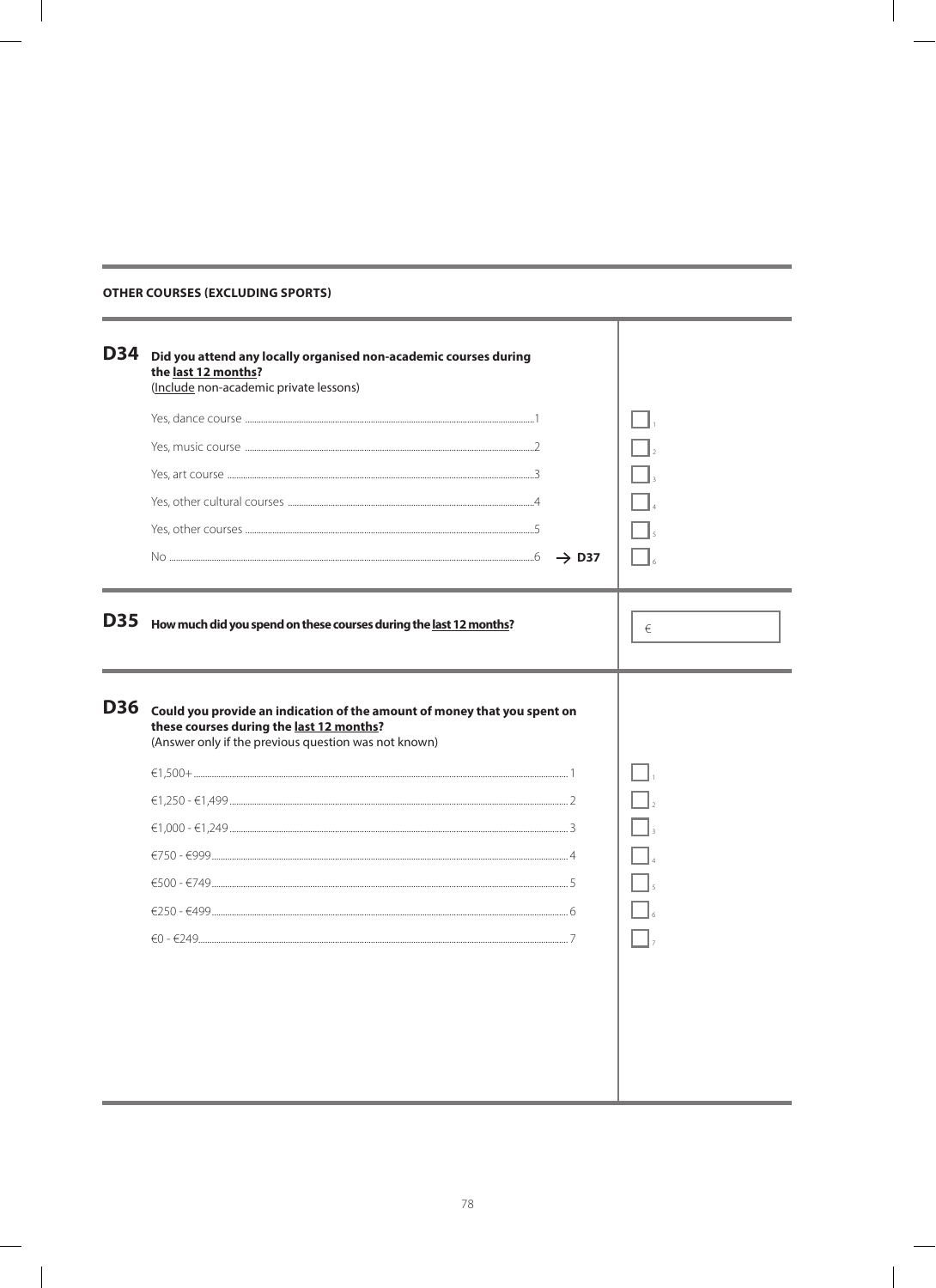| $\square$<br><b>1</b><br>3<br>3<br>4<br>5<br>6<br>6                                                                 | $\Box.$<br>$\Box$<br>$\Box$<br>$\Box$<br>$\Box$<br>$\Box$                | $\square$ ,<br>$\Box$<br>$\Box$<br>$\Box$<br>$\Box$<br>$\Box$                | $\Box$<br>$\boxed{\phantom{a}}_2$<br>$\Box_{\scriptscriptstyle 3}$<br>$\hfill \square$ $\hfill$<br>$\hfill\blacksquare$ $\hfill$<br>$\Box_{\mbox{\tiny{6}}}$ |
|---------------------------------------------------------------------------------------------------------------------|--------------------------------------------------------------------------|------------------------------------------------------------------------------|--------------------------------------------------------------------------------------------------------------------------------------------------------------|
| $\in$                                                                                                               | $\in$                                                                    | $\in$                                                                        | $\in$                                                                                                                                                        |
| $\Box$<br>$\boxed{\phantom{a}}_2$<br><b>1</b><br>3<br>3<br>4<br>5<br>5<br>$\hfill\blacksquare$ $\hfill$<br>$\Box$ , | $\Box$<br>$\Box$<br>$\Box$<br>$\Box$<br>$\Box$ ,<br>$\hfill\blacksquare$ | $\Box_{1}$<br>$\Box$<br>$\Box_{3}$<br>$\Box$<br>$\Box$<br>$\Box$<br>$\Box$ , | $\Box$<br>$\Box$<br>$\Box$<br>$\hfill\blacksquare$<br>4<br>$\Box$<br>$\hfill\blacksquare$ $\hfill$<br>$\Box$ ,                                               |

**Other courses (EXCLUDING sports)**

m.

 $\overline{\phantom{a}}$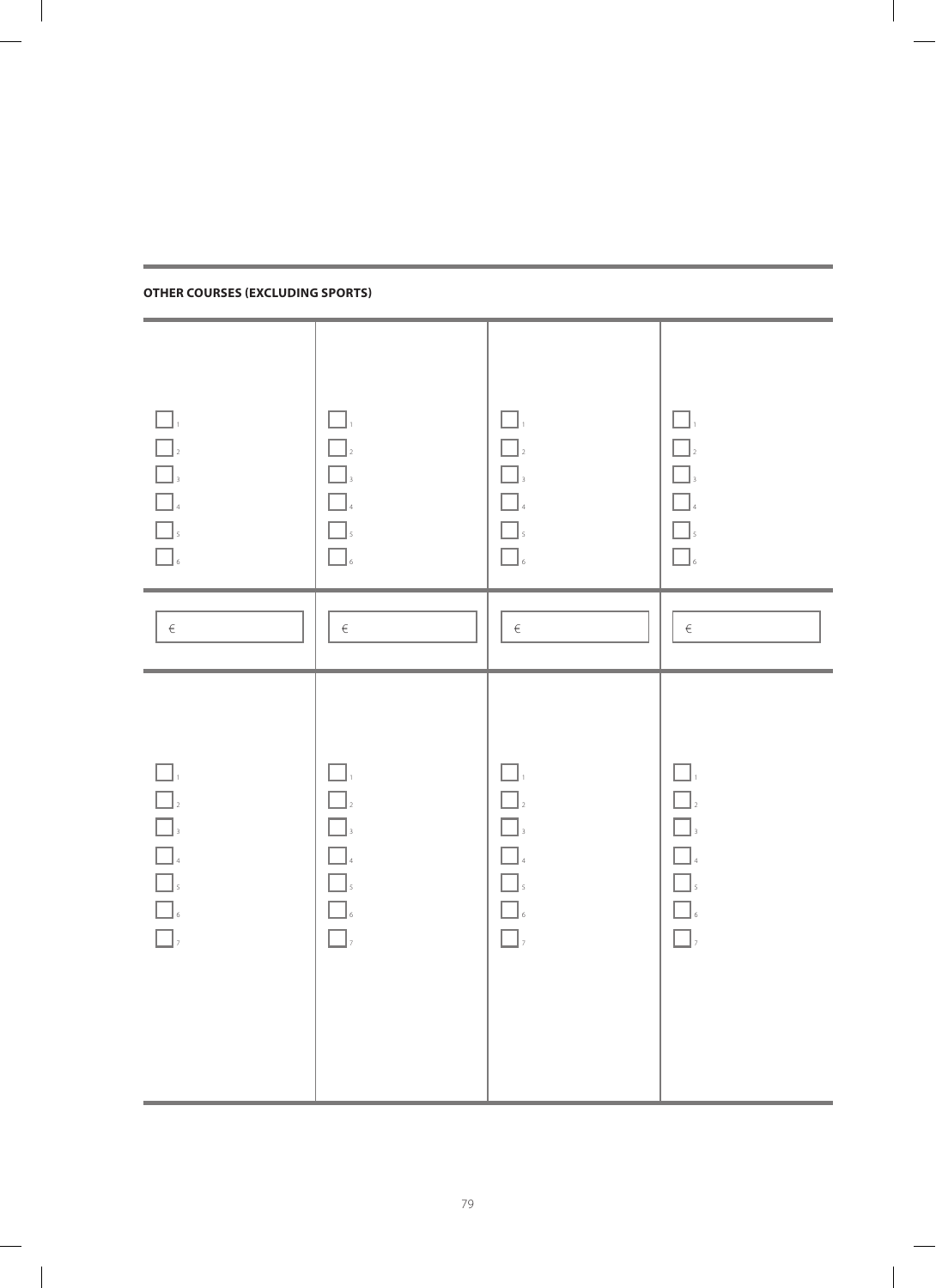### **DRIVING LESSONS**

Ē.

| <b>D37</b> | Did you attend any driving lessons during the last 12 months?<br>No $\sim$ 2 $\rightarrow$ D40                                                                               |   |
|------------|------------------------------------------------------------------------------------------------------------------------------------------------------------------------------|---|
| <b>D38</b> | How much did you spend on these lessons during the last 12 months?                                                                                                           | € |
| <b>D39</b> | Could you provide an indication of the amount of money that you spent on<br>these courses during the last 12 months?<br>(Answer only if the previous question was not known) |   |
|            |                                                                                                                                                                              |   |
|            |                                                                                                                                                                              |   |
|            |                                                                                                                                                                              |   |
|            |                                                                                                                                                                              |   |
|            |                                                                                                                                                                              |   |
|            |                                                                                                                                                                              |   |
|            |                                                                                                                                                                              |   |

## **SPORTS LESSONS**

Î.

| D40 Did you attend any sport lessons during the <u>last 12 months</u> ?<br>Yes. |  |
|---------------------------------------------------------------------------------|--|
| $\rightarrow$ D45<br>Nο                                                         |  |
|                                                                                 |  |
|                                                                                 |  |
|                                                                                 |  |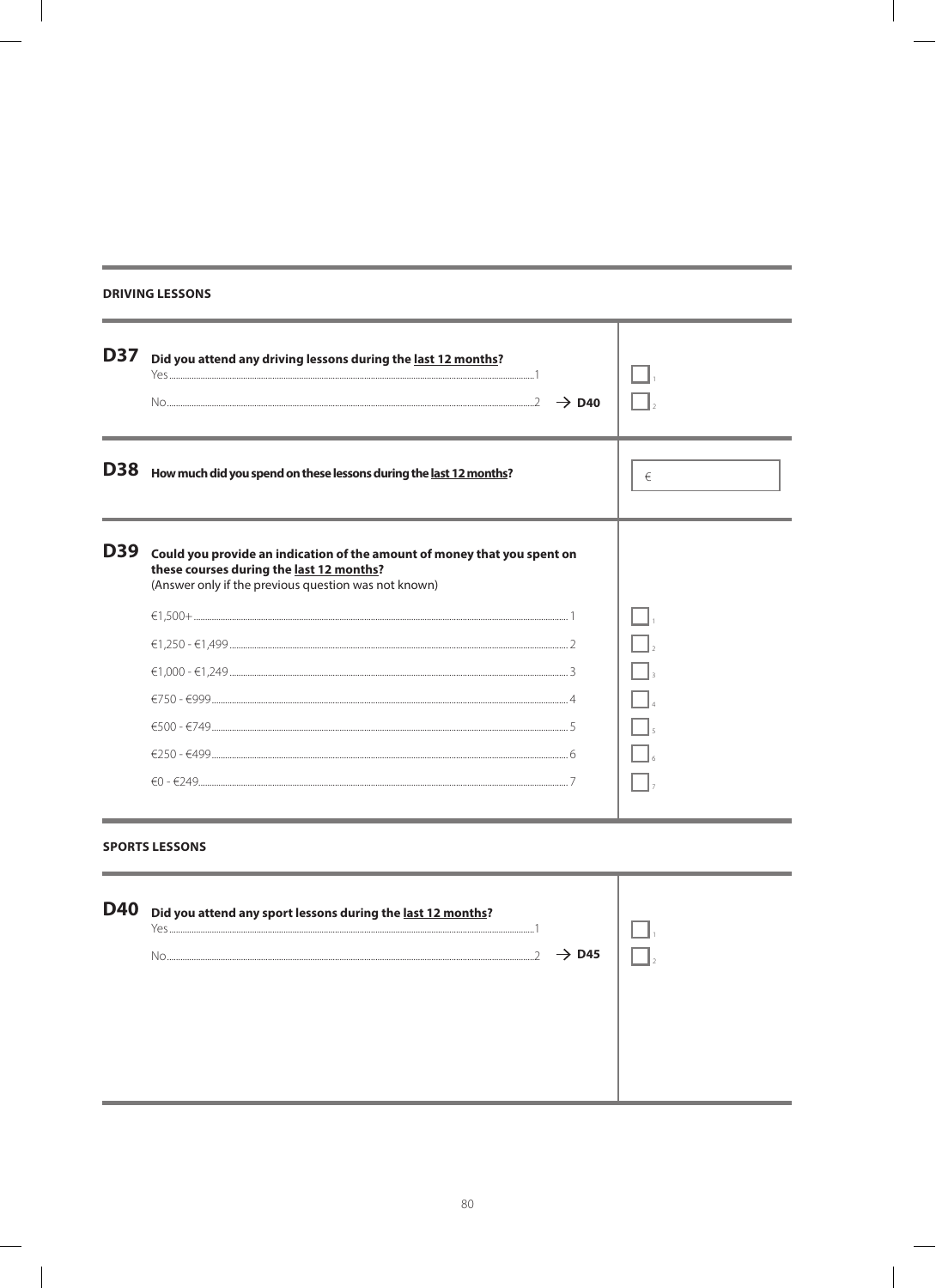## **Driving lessons**

 $\overline{\phantom{a}}$ 

| $\square$<br>$\Box$ <sub>2</sub>                                                  | $\Box$                                                               | $\Box.$<br>$\square$                                                   | $\Box.$<br>$\Box$                                              |
|-----------------------------------------------------------------------------------|----------------------------------------------------------------------|------------------------------------------------------------------------|----------------------------------------------------------------|
| $\in$                                                                             | $\in$                                                                | $\in$                                                                  | $\in$                                                          |
| $\Box$<br>$\Box$ <sub>2</sub><br>$\Box$<br>$\Box$<br>$\Box$<br>$\Box$<br>$\Box$ , | $\Box$<br>$\Box$<br>$\Box$<br>$\Box$<br>$\Box$<br>$\Box$<br>$\Box$ , | $\Box$ ,<br>$\Box$<br>$\Box$<br>$\Box$<br>$\Box$<br>$\Box$<br>$\Box$ , | $\Box$<br>$\Box$ ,<br>$\Box$<br>$\Box$ ,<br>$\Box$<br>$\Box$ , |

 $\overline{\phantom{a}}$ 

## **Sports lessons**

 $\begin{array}{c} \hline \end{array}$ 

| $\Box$ | $-$<br>__ | ___<br>$\Box$ | <b>Contract Contract</b> |
|--------|-----------|---------------|--------------------------|
|        |           |               |                          |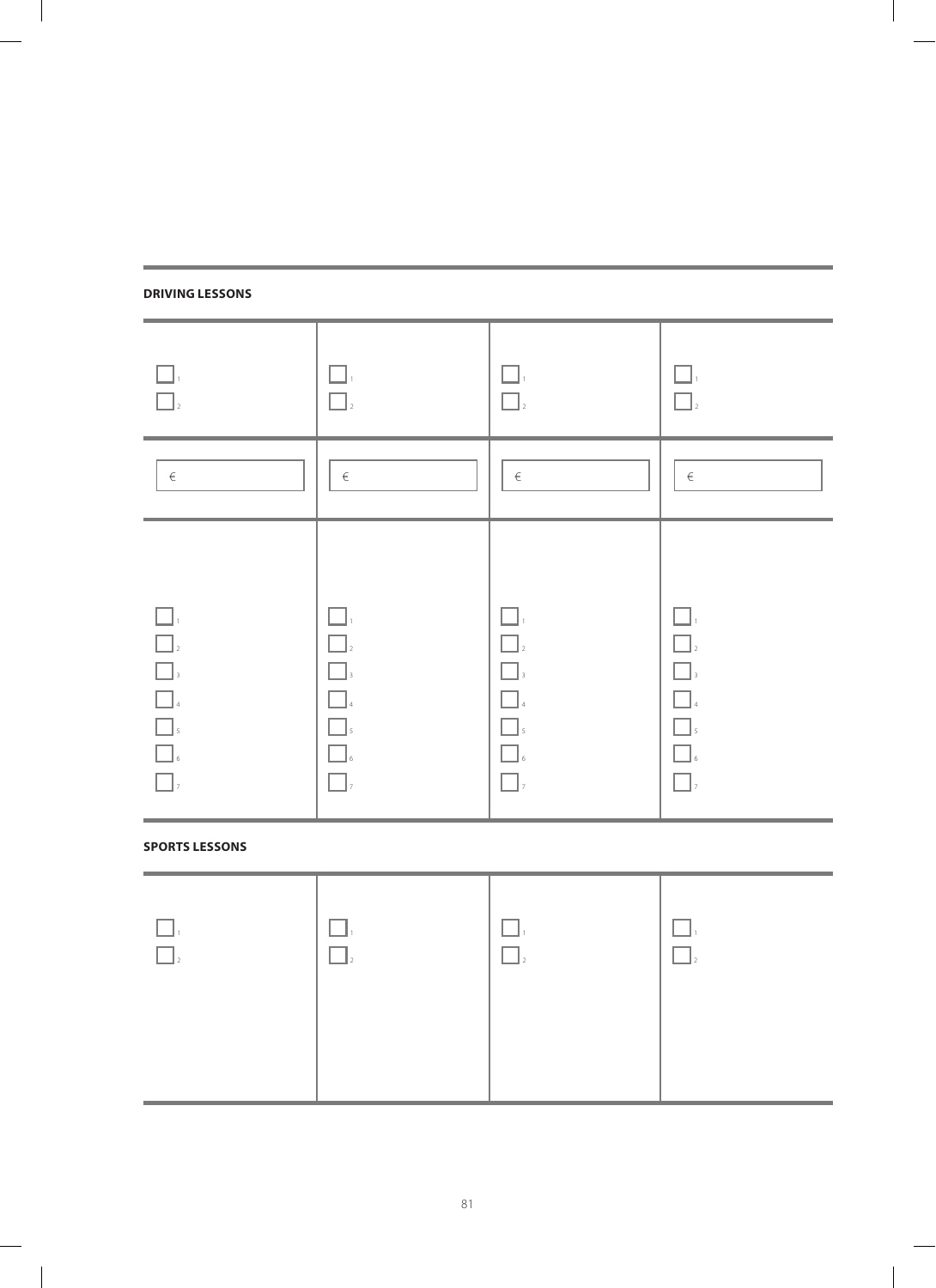| <b>D41</b> | How much did you spend on these lessons during the last 12 months?                                                                                                           | €     |
|------------|------------------------------------------------------------------------------------------------------------------------------------------------------------------------------|-------|
| D42        | Could you provide an indication of the amount of money that you spent on<br>these courses during the last 12 months?<br>(Answer only if the previous question was not known) |       |
|            |                                                                                                                                                                              |       |
|            |                                                                                                                                                                              |       |
|            |                                                                                                                                                                              |       |
|            | $€750 - €999122$                                                                                                                                                             |       |
|            |                                                                                                                                                                              |       |
|            |                                                                                                                                                                              |       |
|            |                                                                                                                                                                              |       |
| <b>D43</b> | Did you have any refund on these sport lessons during the last 12 months?                                                                                                    |       |
| D44        | Enter the total amount of refund that was paid to you during the last 12 months?                                                                                             | $\in$ |
|            |                                                                                                                                                                              |       |
|            |                                                                                                                                                                              |       |
|            |                                                                                                                                                                              |       |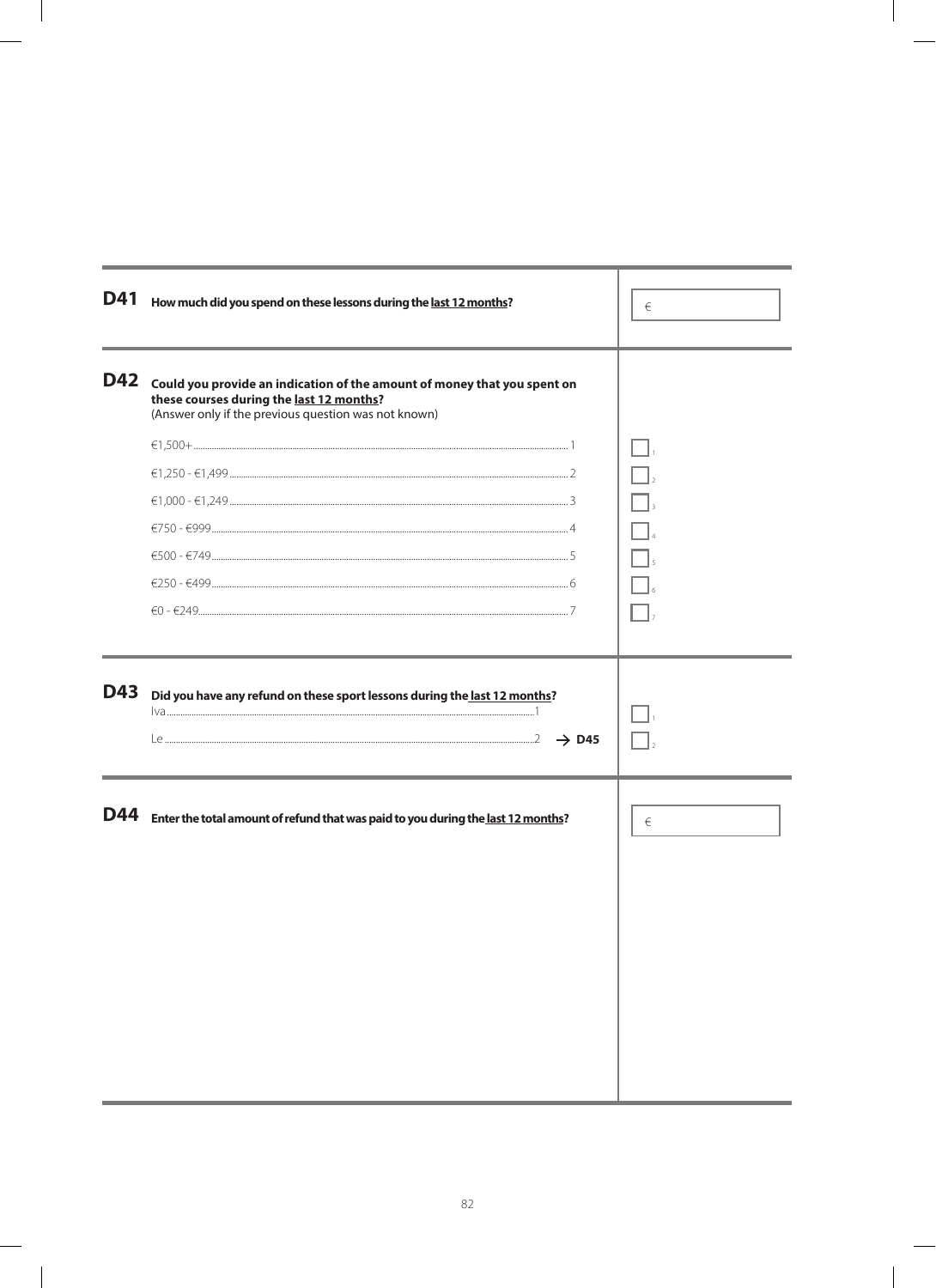| $\in$                                                                                                                                                                                                                                                                                                                                                                                              | $\in$                                                                                  | $\in$                                                                     | $\in$                                                                             |
|----------------------------------------------------------------------------------------------------------------------------------------------------------------------------------------------------------------------------------------------------------------------------------------------------------------------------------------------------------------------------------------------------|----------------------------------------------------------------------------------------|---------------------------------------------------------------------------|-----------------------------------------------------------------------------------|
| $\Box$<br>$\Box$<br><b>1</b><br>3<br>4<br>5<br>$\begin{array}{ c } \hline \rule{0.2cm}{0.15mm} \rule{0.2cm}{0.15mm} \rule{0.2cm}{0.15mm} \rule{0.2cm}{0.15mm} \rule{0.2cm}{0.15mm} \rule{0.2cm}{0.15mm} \rule{0.2cm}{0.15mm} \rule{0.2cm}{0.15mm} \rule{0.2cm}{0.15mm} \rule{0.2cm}{0.15mm} \rule{0.2cm}{0.15mm} \rule{0.2cm}{0.15mm} \rule{0.2cm}{0.15mm} \rule{0.2cm}{0.15mm} \rule{0.2cm}{0.15$ | $\Box$<br>$\Box$ <sub>2</sub><br>$\Box$<br>$\Box$<br>$\Box$<br>,<br>$\Box$<br>$\Box$ , | $\square$ ,<br>$\Box$<br>$\Box$<br>$\Box$<br>$\Box$<br>$\Box$<br>$\Box$ , | $\Box$<br>$\Box$ <sub>2</sub><br>$\Box$<br>$\Box$<br>$\Box$<br>$\Box$<br>$\Box$ , |
| $\Box$<br>$\Box$ <sub>2</sub>                                                                                                                                                                                                                                                                                                                                                                      | $\Box$<br>$\Box$ <sub>2</sub>                                                          | $\Box_{^{i}}$<br>$\Box$                                                   | $\Box$<br>$\Box$ <sub>2</sub>                                                     |
| $\in$                                                                                                                                                                                                                                                                                                                                                                                              | $\in$                                                                                  | $\in$                                                                     | $\in$                                                                             |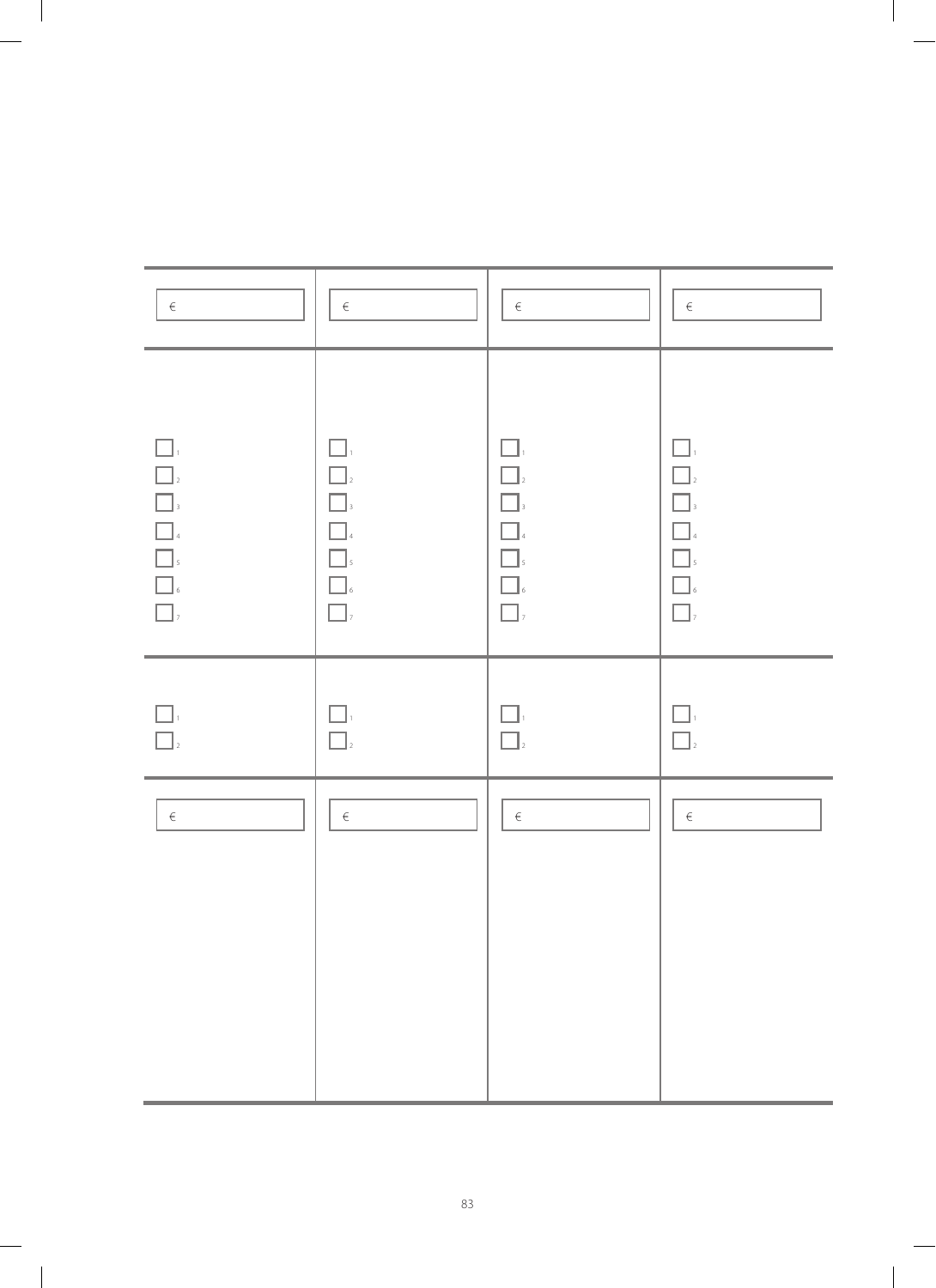### **Fees**

### **Indicate the total amount of membership fees paid by yourself during the D45 last 12 months.** Note: If there wasn't a membership payment, write '0' as amount.

- a. Social and sports club membership (e.g. gym, etc.)
- b. Other club membership
- c. Trade union membership
- d. Magazine and periodical membership (exclude memberships for business purposes)
- e. Gozo ferry pass
- f. Other membership not mentioned above (e.g. Fondazzjoni Wirt Artna, etc)
- g. Vehicle towing agencies

Tick box  $\boxed{\checkmark}$  if this amount is included in the vehicle insurance

| $\in$ |  |
|-------|--|
| $\in$ |  |
| $\in$ |  |
| $\in$ |  |
| €     |  |
| €     |  |
| $\in$ |  |
|       |  |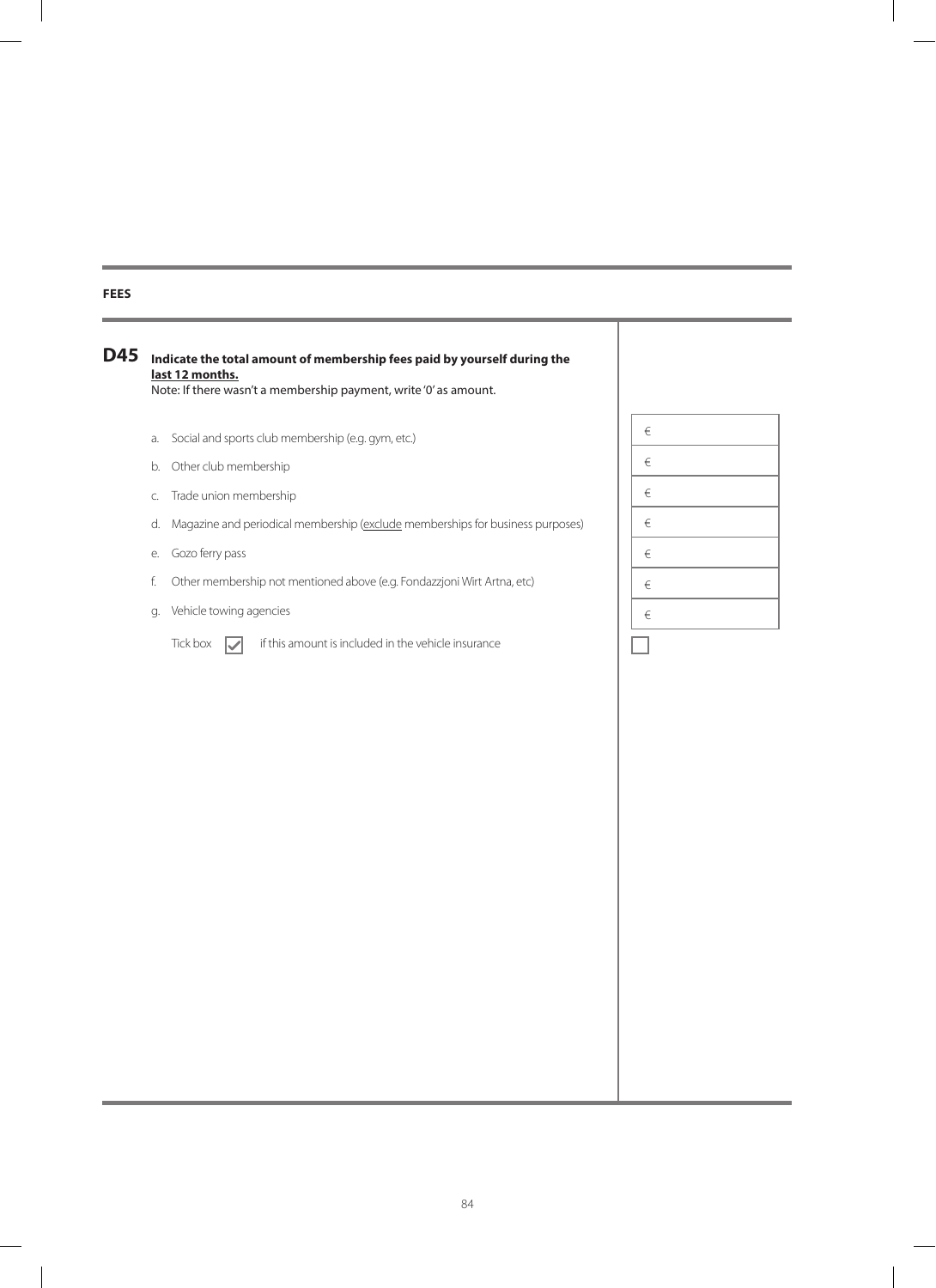

85

 $\overline{\phantom{a}}$ 

 $\sim$  1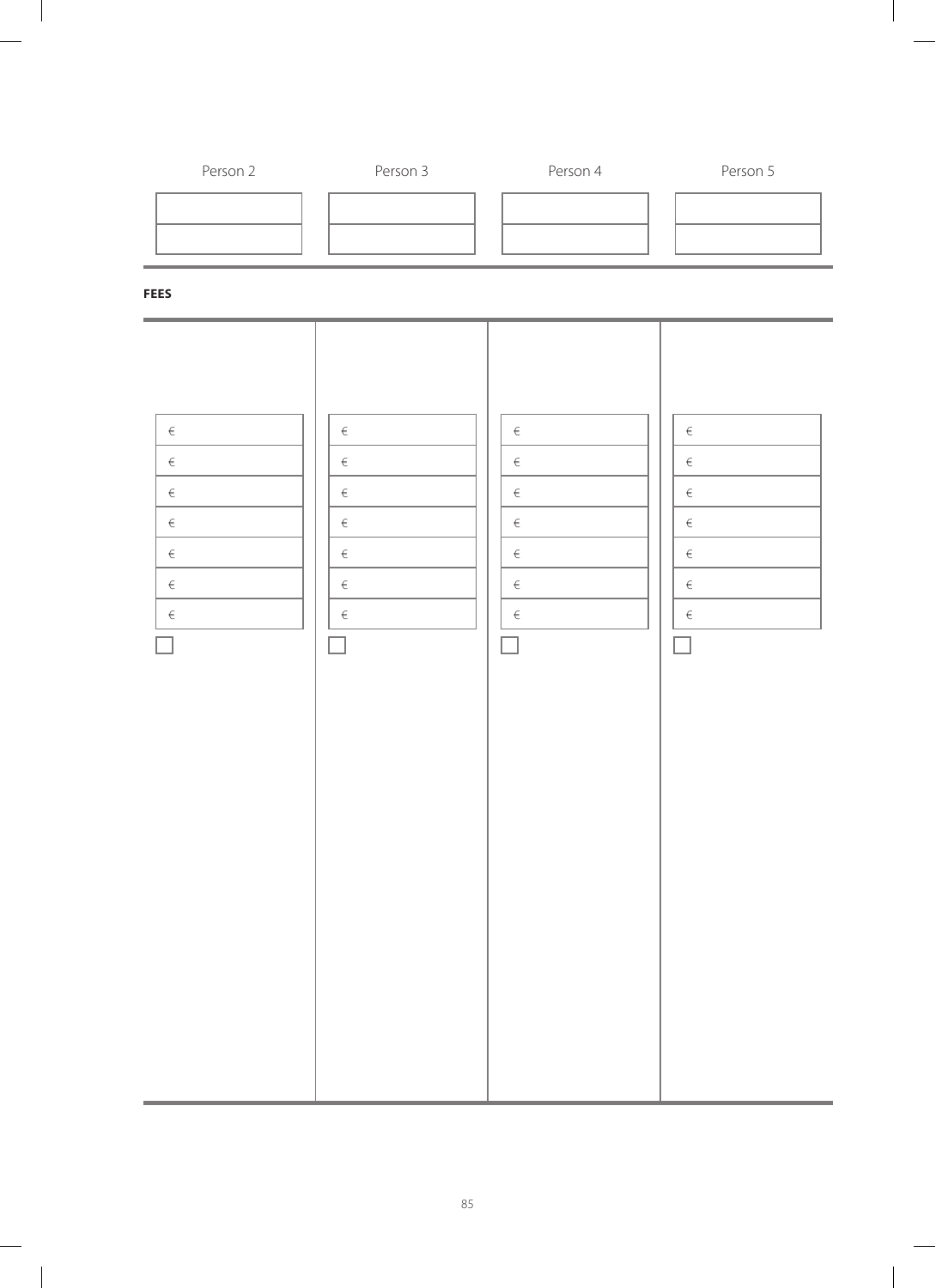## **SECTION E DWELLINGS**

#### **What is the type of your main dwelling? E1**

|                                                                                 | $\vert \vert$        |
|---------------------------------------------------------------------------------|----------------------|
|                                                                                 | $\Box$               |
| Ground-floor tenement having its own airspace (without an overlying habitation) | $\Box$               |
| Ground-floor tenement without its own airspace (having an overlying habitation) | $\Box$               |
|                                                                                 | $\Box$               |
|                                                                                 |                      |
|                                                                                 | $\Box$ $\sub$        |
|                                                                                 | $\Box$               |
|                                                                                 | $\Box$ <sub>10</sub> |
|                                                                                 | $\Box$ 11            |
|                                                                                 | $\frac{1}{12}$       |
|                                                                                 | $\Box$ 13            |
|                                                                                 | $\mathbb{I}_{14}$    |
|                                                                                 | 15                   |
| State which?<br>Other type?                                                     |                      |

#### **How many rooms does this dwelling contain? (Exclude those used for business and/or professional purposes) E2**

- A room should be large enough to hold a bed (at least 4 square metres) and whose height is at least 2 metres high. Combined/open **Note:** plan rooms should be counted separately.
- **Include:** kitchens, bedrooms, dining rooms, living or sitting rooms, habitable rooms in cellar or basement, other spaces used or intended for habitation.
- **Exclude:** kitchenettes, corridors, verandahs, halls, washrooms, bathrooms, showers, toilets and garages.

| ЕB | In which year was the dwelling constructed? |  |  |
|----|---------------------------------------------|--|--|
|    |                                             |  |  |
|    |                                             |  |  |
|    |                                             |  |  |
|    |                                             |  |  |
|    |                                             |  |  |
|    |                                             |  |  |
|    |                                             |  |  |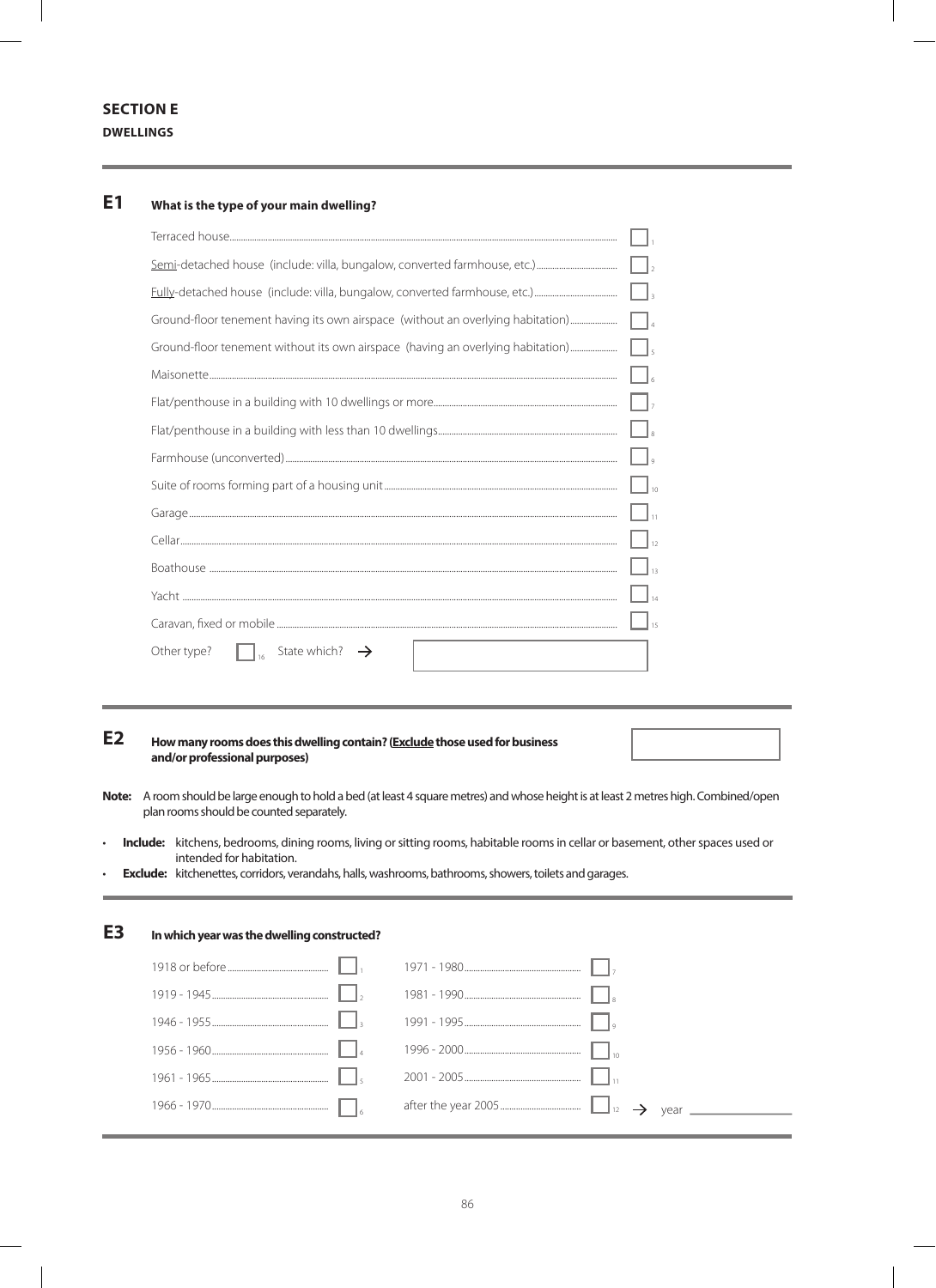| E4              | In which year did you buy/inherit or were given this dwelling?<br>Sena                                                                                                                        |                   |
|-----------------|-----------------------------------------------------------------------------------------------------------------------------------------------------------------------------------------------|-------------------|
| E <sub>5</sub>  | Is this dwelling                                                                                                                                                                              |                   |
|                 |                                                                                                                                                                                               | $\rightarrow$ E6  |
|                 |                                                                                                                                                                                               |                   |
|                 |                                                                                                                                                                                               |                   |
|                 |                                                                                                                                                                                               |                   |
|                 |                                                                                                                                                                                               | $\rightarrow$ E17 |
|                 |                                                                                                                                                                                               |                   |
|                 |                                                                                                                                                                                               |                   |
| E6              | Do you have an outstanding loan on this dwelling?                                                                                                                                             |                   |
|                 | Yes, to the bank<br>Yes, to someone or an institution                                                                                                                                         |                   |
|                 | Yes, to the government<br>No                                                                                                                                                                  | $\rightarrow$ E17 |
| E7              | Enter the MINIMUM monthly loan repayment on the house loan.                                                                                                                                   | €                 |
| E8              | Enter the TOTAL MONTHLY repayment on the loan (include also any added sums of<br>money that are given to the bank on a regular basis in order to end the loan before the<br>stipulated time). | $\in$             |
| E9              | If any extra payments were made, apart from those mentioned in E8. ENTER THE TOTAL<br>AMOUNT that was paid during last year.                                                                  | €                 |
| E <sub>10</sub> | What was the initial loan amount, that is, the principal?                                                                                                                                     | €                 |
|                 |                                                                                                                                                                                               |                   |
| E11             | In which year was the initial loan taken out?<br>Year                                                                                                                                         |                   |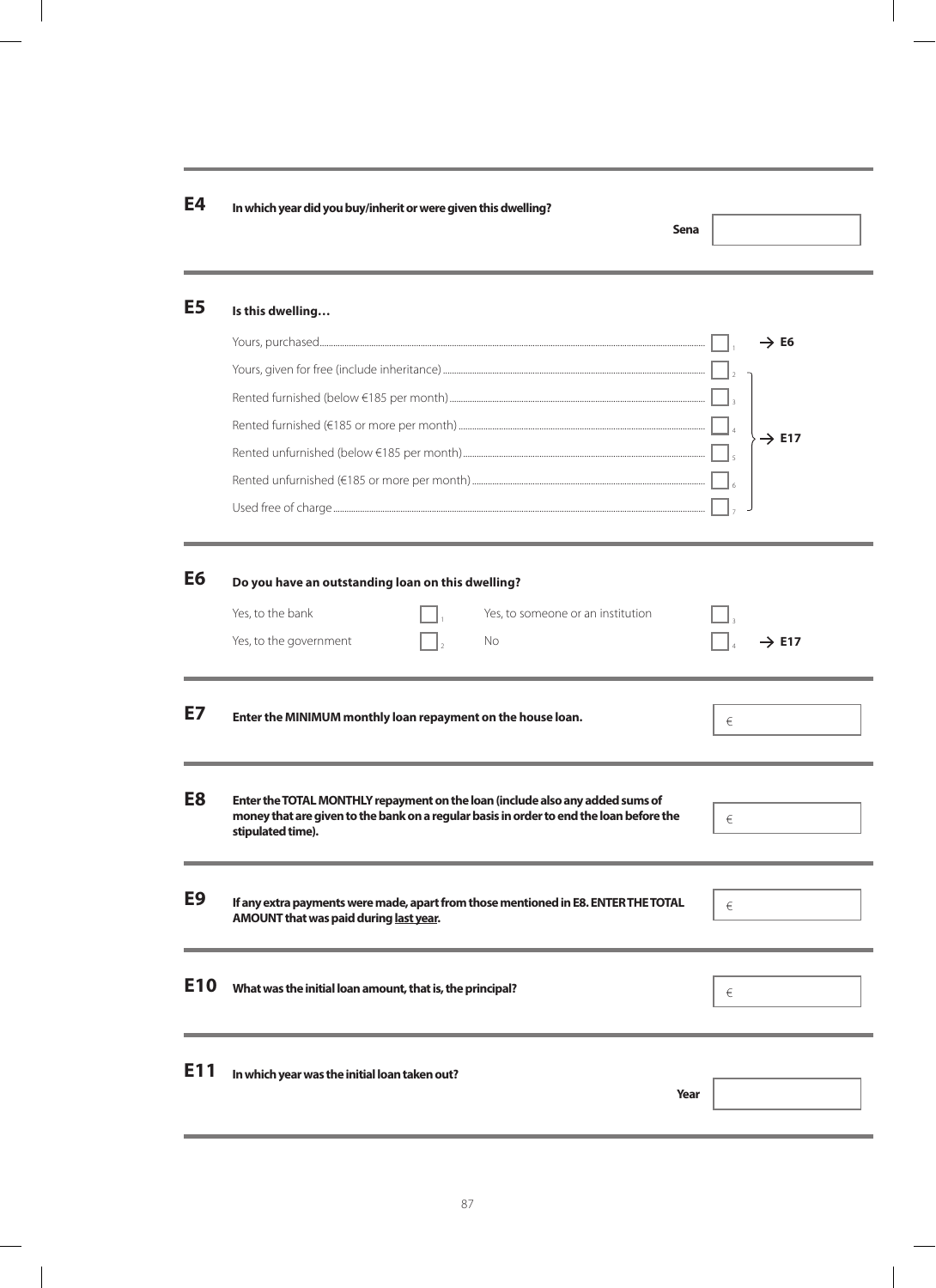| E12             | Over how many years was the loan to be repaid, that is, the term of the loan?                                                                                                                        |                           | <b>Term of loan</b>             |                                |
|-----------------|------------------------------------------------------------------------------------------------------------------------------------------------------------------------------------------------------|---------------------------|---------------------------------|--------------------------------|
| E <sub>13</sub> | What is the annual interest rate on this loan? (If the interest rate is a variable rate,<br>take the current interest rate, and if the interest rate is subsidised, give the total<br>interest rate) |                           | Percentage annual interest rate |                                |
| E14             | Do you have any subsidy on this interest rate?                                                                                                                                                       |                           |                                 |                                |
|                 | <b>YES from government</b><br>$\rightarrow$ E15                                                                                                                                                      | <b>YES from workplace</b> | $\Rightarrow$ E15               | $\rightarrow$ E17<br><b>NO</b> |
|                 |                                                                                                                                                                                                      |                           |                                 |                                |
| E <sub>15</sub> | Indicate the reference number of the person that received this benefit.                                                                                                                              |                           | Reference number                |                                |
| E16             | Indicate the net rate at which you are paying the loan                                                                                                                                               |                           | <b>Net rate</b>                 |                                |
|                 | <b>SECONDARY DWELLINGS:</b>                                                                                                                                                                          |                           |                                 |                                |
| E17             | Do you have a secondary dweling (e.g. holiday flat) that is not used for business purposes?                                                                                                          |                           |                                 |                                |
|                 |                                                                                                                                                                                                      |                           |                                 |                                |
|                 |                                                                                                                                                                                                      |                           |                                 |                                |
|                 | Yes, rented for some months during the year but used on regular basis by the household                                                                                                               |                           |                                 |                                |
|                 |                                                                                                                                                                                                      |                           |                                 |                                |
|                 |                                                                                                                                                                                                      |                           |                                 |                                |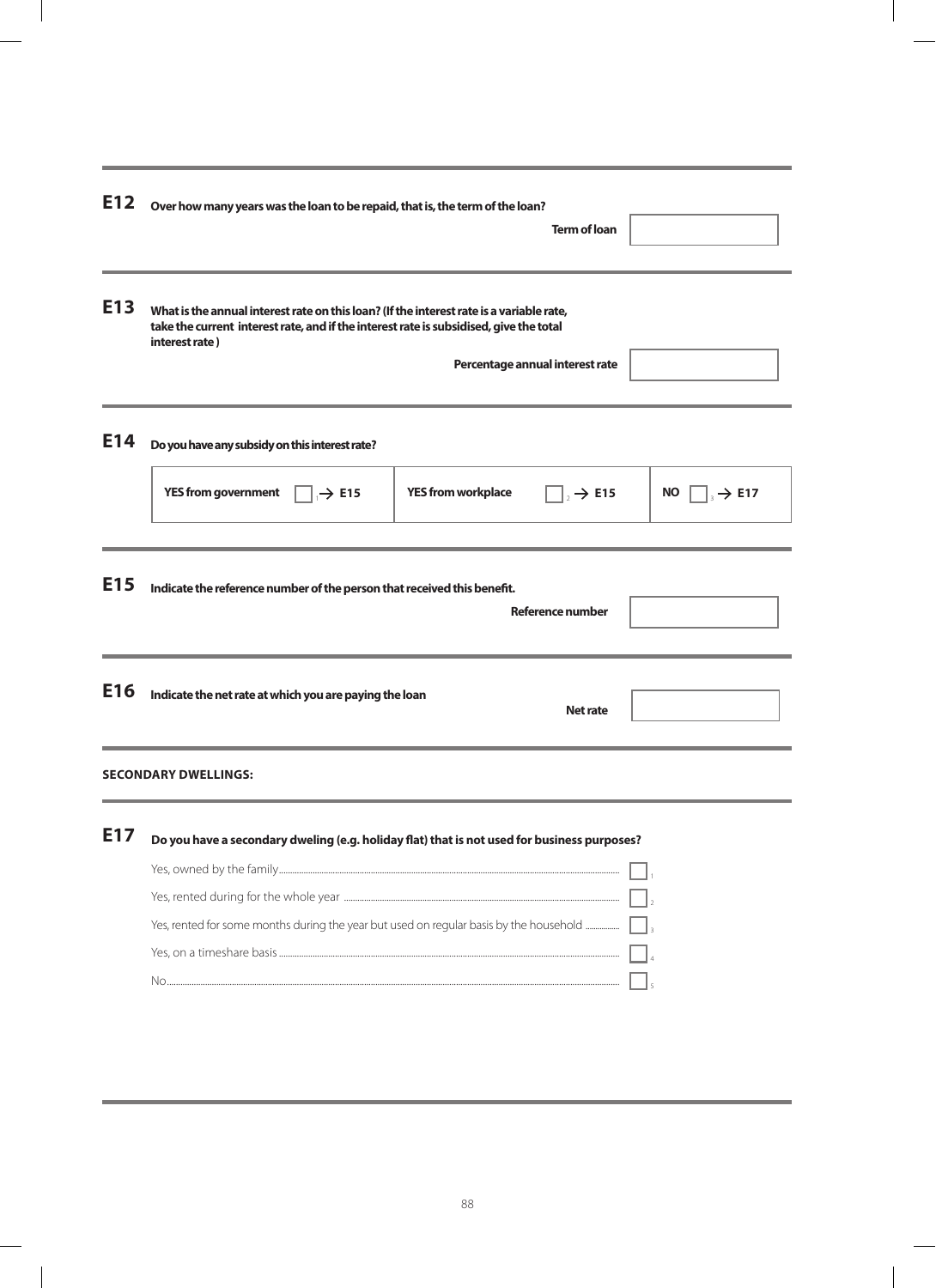### **Garages**

#### **E18 Indicate the number of garages for personal use...?**

- a. You own and form part of the main dwelling
- b. You own and do not form part of the main dwelling
- c. You rent and form part of the main dwelling
- d. You rent and do not form part of the main dwelling
- e. No garages for private use

### **Purchasing of property and/or land:**

## **Indicate whether you have bought any property and/or land (not for business purposes) E19 during the last 12 months**

| <b>Type</b>           | <b>Total Price</b> | <b>Notary service</b> | from which: |  |                    |  |                       |
|-----------------------|--------------------|-----------------------|-------------|--|--------------------|--|-----------------------|
|                       |                    |                       | <b>Tax</b>  |  | <b>Commissions</b> |  | <b>Other services</b> |
| a. Land               | €                  | €                     | €           |  | €                  |  | €                     |
| b. Main dwelling      | €                  | €                     | €           |  | €                  |  | €                     |
| c. Secondary dwelling | €                  | €                     | €           |  | €                  |  | €                     |
| d. Other dwelling     | €                  | €                     | €           |  | €                  |  | €                     |
| e. Garage             | €                  | €                     | €           |  | €                  |  | €                     |
| f. Parking space      | €                  | €                     | €           |  | €                  |  | €                     |

### **Consumer durables**

| <b>E20</b> | Indicate the number of vehicles that were used by<br>household members during the last 12 months | Owned | Used free of charge |
|------------|--------------------------------------------------------------------------------------------------|-------|---------------------|
|            | a. Motor cars                                                                                    |       |                     |
|            | Vans<br>b.                                                                                       |       |                     |
|            | c. Trucks                                                                                        |       |                     |
|            | Motorcycles<br>d.                                                                                |       |                     |
|            | Watercraft/Aircraft<br>$e_{1}$                                                                   |       |                     |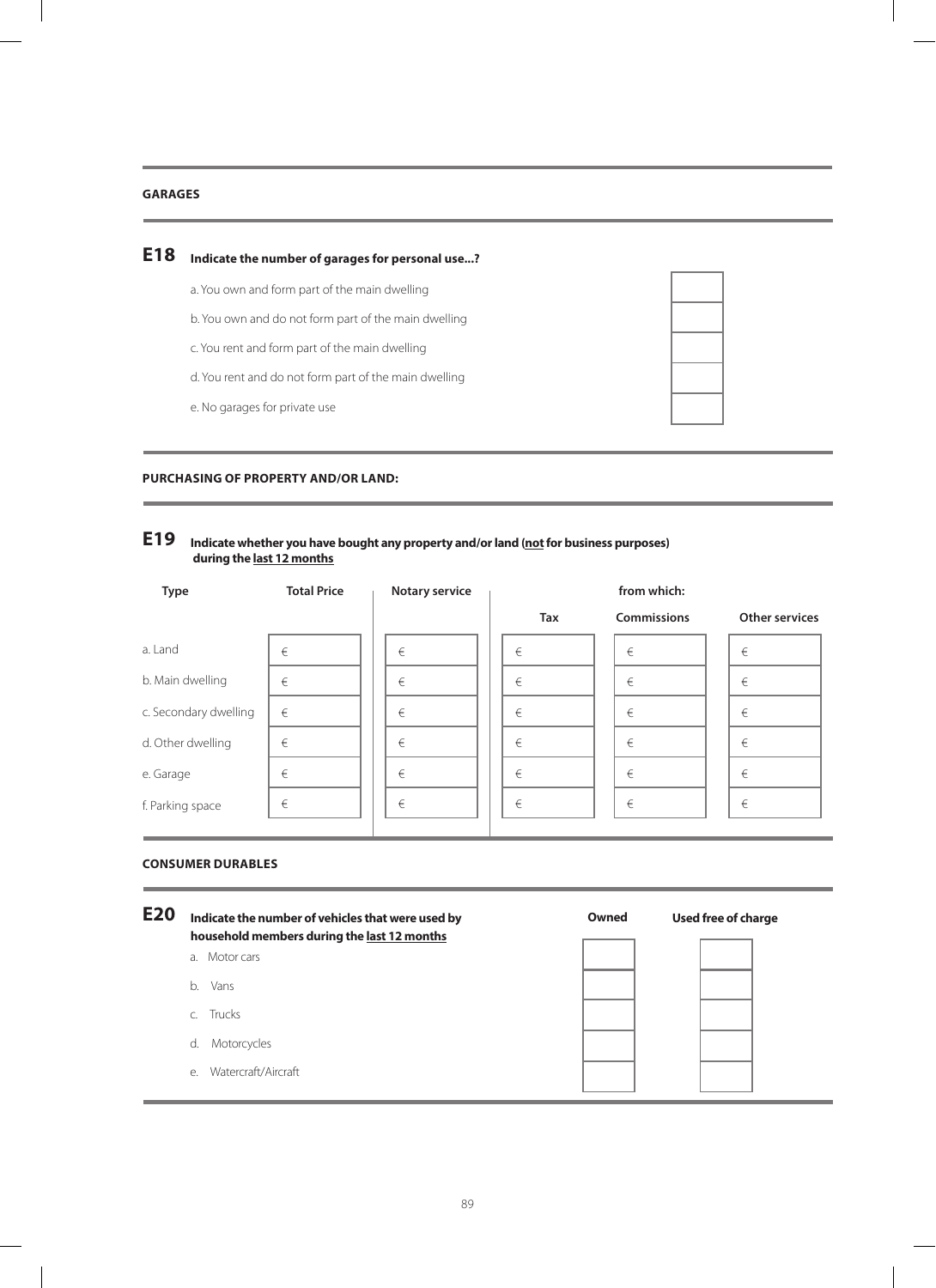**If any vehicle used by household member for private purpose undertaken a VRT E21 test during the last 12 months, write the total cost spent on VRT test for all the vehicles that were tested.**

**Indicate the number of household commodities that are used by E22household members (in main dwelling, secondary dwelling, etc.)**

- a. Television
- b. Satellite dish/antenna
- c. Water heater (Geaser)
- d. Solar water heater
- e. Gas water heater
- f. Central air-conditioning system
- g. Air-conditioning system
- h. Solar/photovoltaic panels (write down the number of units installed)

**Number**

€

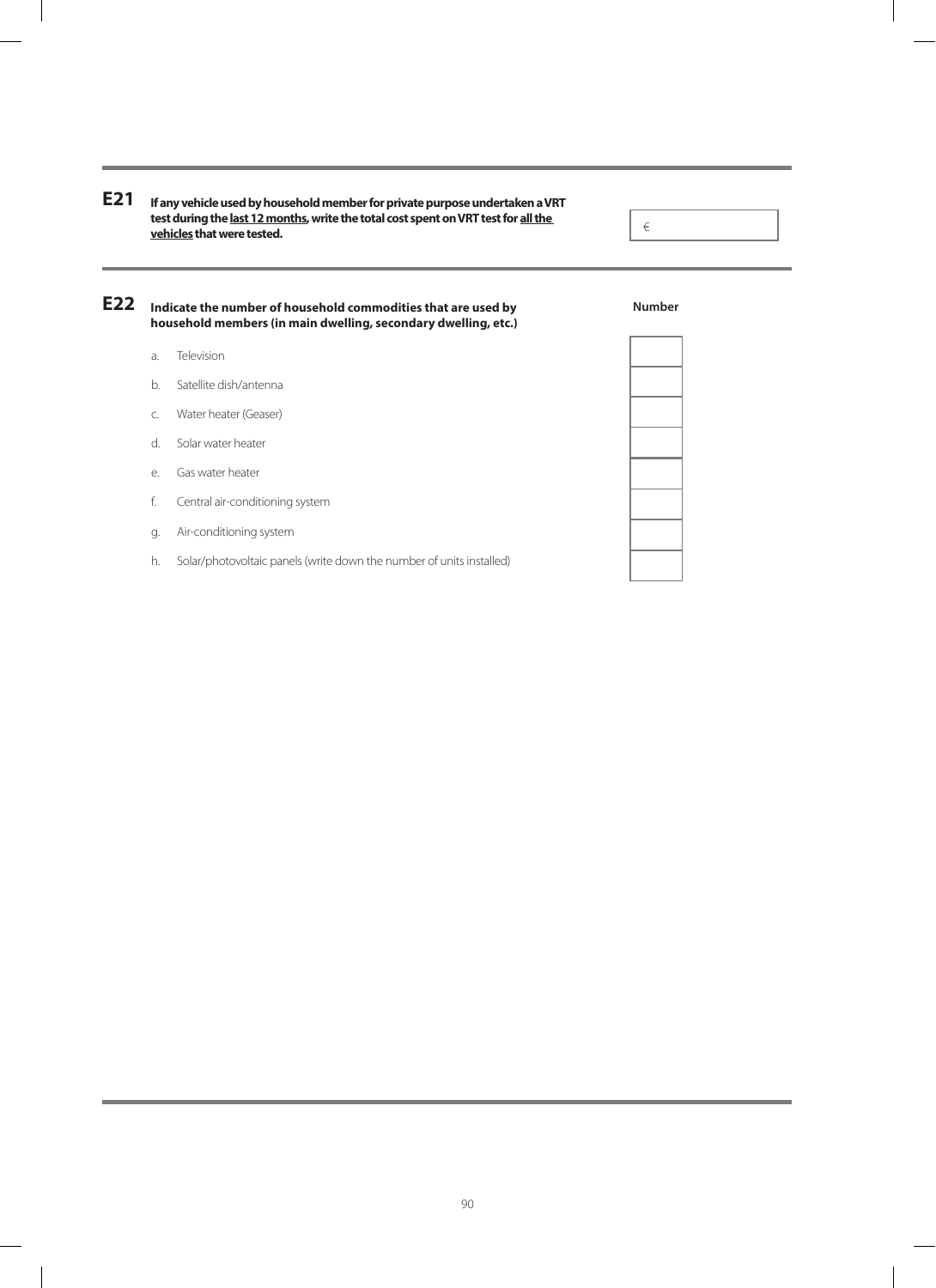# **Section F RENT ON MAIN DWELLING**

 $\overline{\phantom{a}}$ 

|                | Questions F1 to F5 are applicable ONLY to persons residing in rented dwellings                                                                                              |            |                  |
|----------------|-----------------------------------------------------------------------------------------------------------------------------------------------------------------------------|------------|------------------|
| F <sub>1</sub> | How much was your last rent payment on your main dwelling?                                                                                                                  | €          |                  |
| F <sub>2</sub> | How many weeks did this amount cover?                                                                                                                                       |            |                  |
| F <sub>3</sub> | Does this rent cover:                                                                                                                                                       | <b>Yes</b> | No               |
|                | Water and electricity?<br>a.<br>Telephone?<br>b.<br>Cable TV?<br>C.<br>Gas?<br>d.<br>House insurance?<br>e.<br>Regular maintenance and repairs?<br>f.<br>Condominium?<br>g. |            |                  |
| F4             | Did you have any subsidies on your rent during the last 12 months?                                                                                                          |            | $\rightarrow$ F6 |
| F5             | What is the amount of subsidies that you received during the last 12 months?                                                                                                | €          |                  |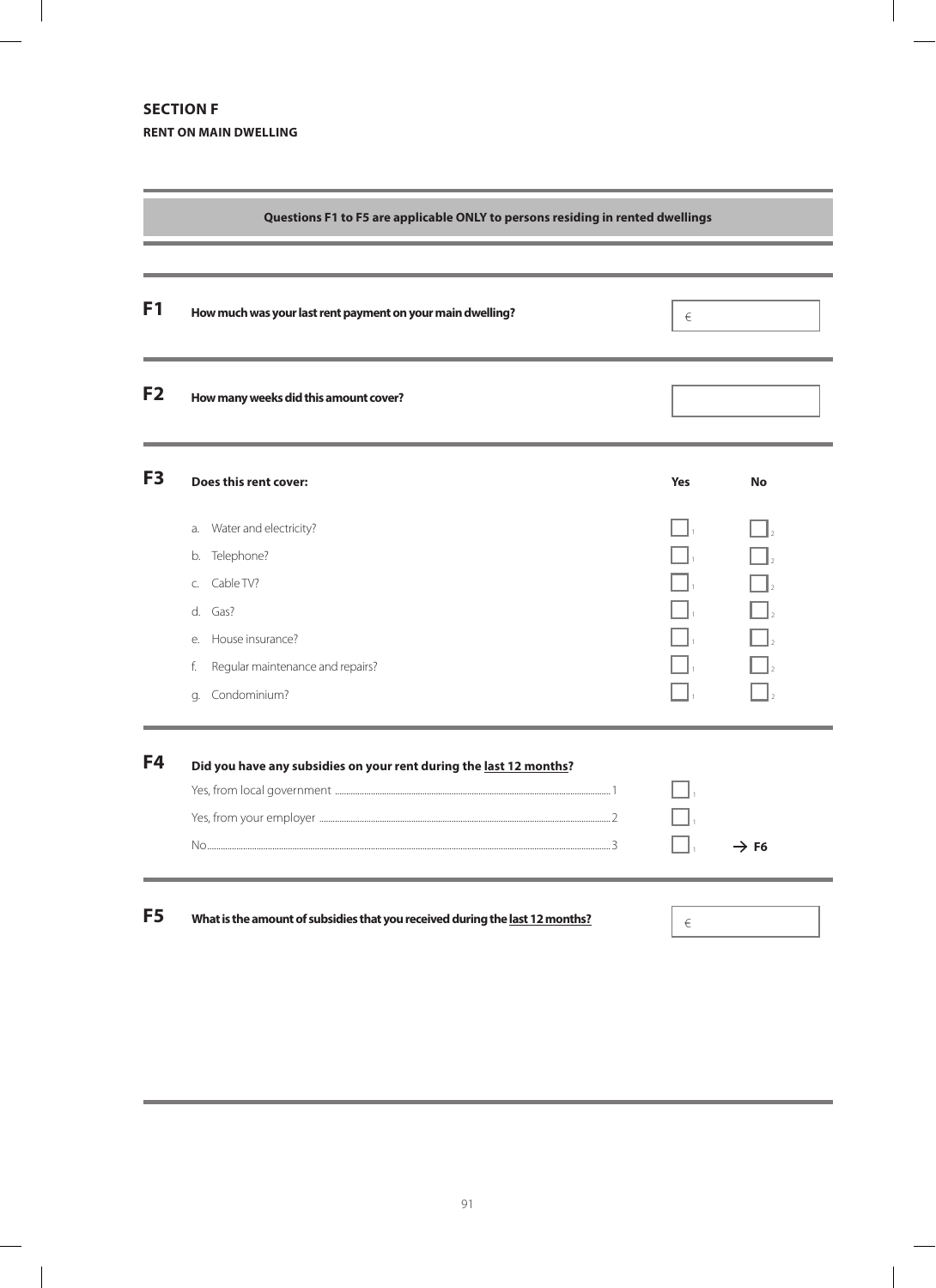### **Other actual rentals, emphyteusis and condominium payments**

| F <sub>6</sub> | <b>Rents</b>                                                                              | <b>Yes</b> | <b>No</b> | Amount of<br>last payment | Number of<br>months covered<br>by this payment |
|----------------|-------------------------------------------------------------------------------------------|------------|-----------|---------------------------|------------------------------------------------|
|                | Secondary residence (or other residences used on<br>a.<br>regular basis by the household) |            |           | €                         |                                                |
|                | Garages not used for business purposes<br>b.                                              |            |           | €                         |                                                |
|                | Other property not used for business purposes<br>C.                                       |            |           | €                         |                                                |
| F7             | <b>Emphyteusis</b>                                                                        | <b>Yes</b> | No        | Amount of<br>last payment | Number of<br>months covered<br>by this payment |
|                | Main residence<br>a.                                                                      |            |           | €                         |                                                |
|                | Secondary residence<br>b.                                                                 |            |           | €                         |                                                |
|                | Garages not used for business purposes<br>С.                                              |            |           | €                         |                                                |
|                | Other property not used for business purposes<br>d.                                       |            |           | €                         |                                                |
|                | The land on which the principal residence was<br>е.<br>constructed                        |            |           | €                         |                                                |
|                | The land on which the secondary residence was<br>f.<br>constructed                        |            |           | €                         |                                                |
|                | The land on which the garage/s (not used for<br>g.<br>business) was constructed           |            |           | €                         |                                                |
|                | h. Other land not used for business purposes                                              |            |           | €                         |                                                |
| F <sub>8</sub> | <b>Condominium payments</b>                                                               | <b>Yes</b> | <b>No</b> | Amount of<br>last payment | Number of<br>months covered<br>by this payment |
|                | Main residence<br>a.                                                                      |            |           | €                         |                                                |
|                | Secondary residence<br>b.                                                                 |            |           | €                         |                                                |
|                | Other propery which is not used for business<br>C.<br>purposes                            |            |           | $\in$                     |                                                |
|                |                                                                                           |            |           |                           |                                                |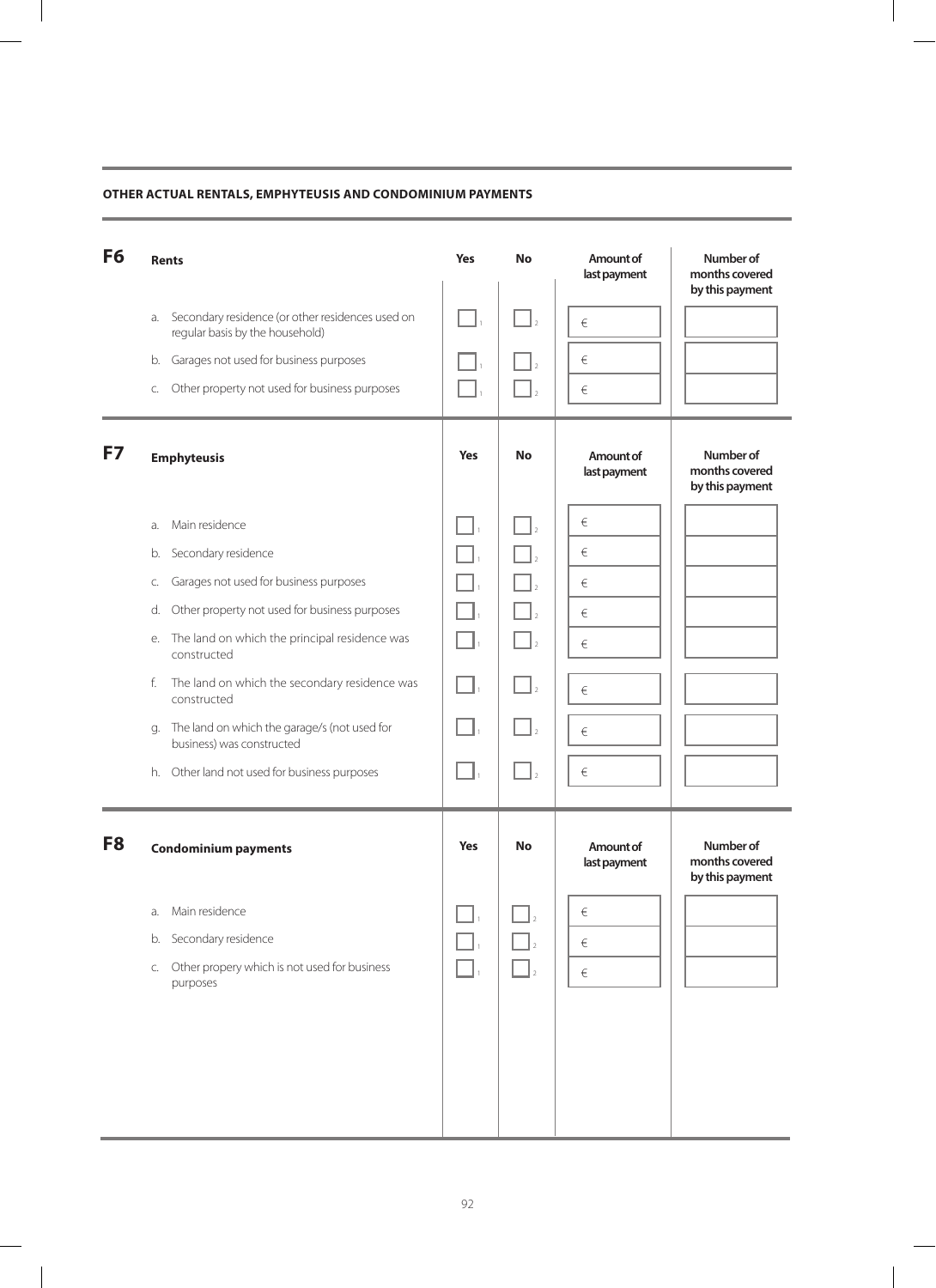## **SECTION G BILLS, INSURANCE AND FINANCIAL SERVICES**

#### **Have you paid any bills (not for business purposes) for the following services in your main and secondary dwellings during the last 12 months? G1**

Note: Give amount of a typical regular bill along with the corresponding number of months covered.

|                                             | Yes | <b>No</b>      | Amount of<br>last payment | Number of months<br>covered by this bill |
|---------------------------------------------|-----|----------------|---------------------------|------------------------------------------|
| a. Cable/digital television                 |     |                | €                         |                                          |
| b. Satellite television (purchase of cards) |     |                | €                         |                                          |
| c. Internet connection                      |     |                | €                         |                                          |
| d. Fixed telephone line                     |     | $\overline{z}$ | €                         |                                          |
| e. Fixed telephone line - pre-paid          |     | $\overline{2}$ | €                         |                                          |
| Mobile phone - pre-paid<br>f.               |     | ١D             | €                         |                                          |
| g. Mobile phone - contract                  |     | $\overline{z}$ | €                         |                                          |
| h. Bundles                                  |     | $\overline{z}$ | €                         |                                          |
| Specify                                     |     |                |                           |                                          |

#### **Write down the amount of money you paid for water and electricity bills both in your main and secondary dwellings during the last 12 months? G2**

Note: Give amount of a typical regular bill along with the corresponding number of months covered.

| Type of dwelling      | Amount of<br>last payment | Number of<br>months covered |
|-----------------------|---------------------------|-----------------------------|
| a. Main dwelling      | €                         |                             |
| b. Secondary dwelling | €                         |                             |
| c. Garage             | €                         |                             |
| d. Other              | €                         |                             |

**G3**

**Have you paid any installation charges (not for business purposes) for the following services both in your main and secondary dwelling during the last 12 months?**

|                                     | Yes | No             | Amount of last payment |
|-------------------------------------|-----|----------------|------------------------|
| a. Cable television                 |     | $\mathbf{I}_2$ | €                      |
| b. Telephone                        |     | Ŀэ             | €                      |
| Internet<br>$C_{1}$                 |     |                | €                      |
| d. Electricity                      |     |                | €                      |
| e. Water                            |     |                | €                      |
| Mobile phone (connection fee)<br>f. |     |                | €                      |
|                                     |     |                |                        |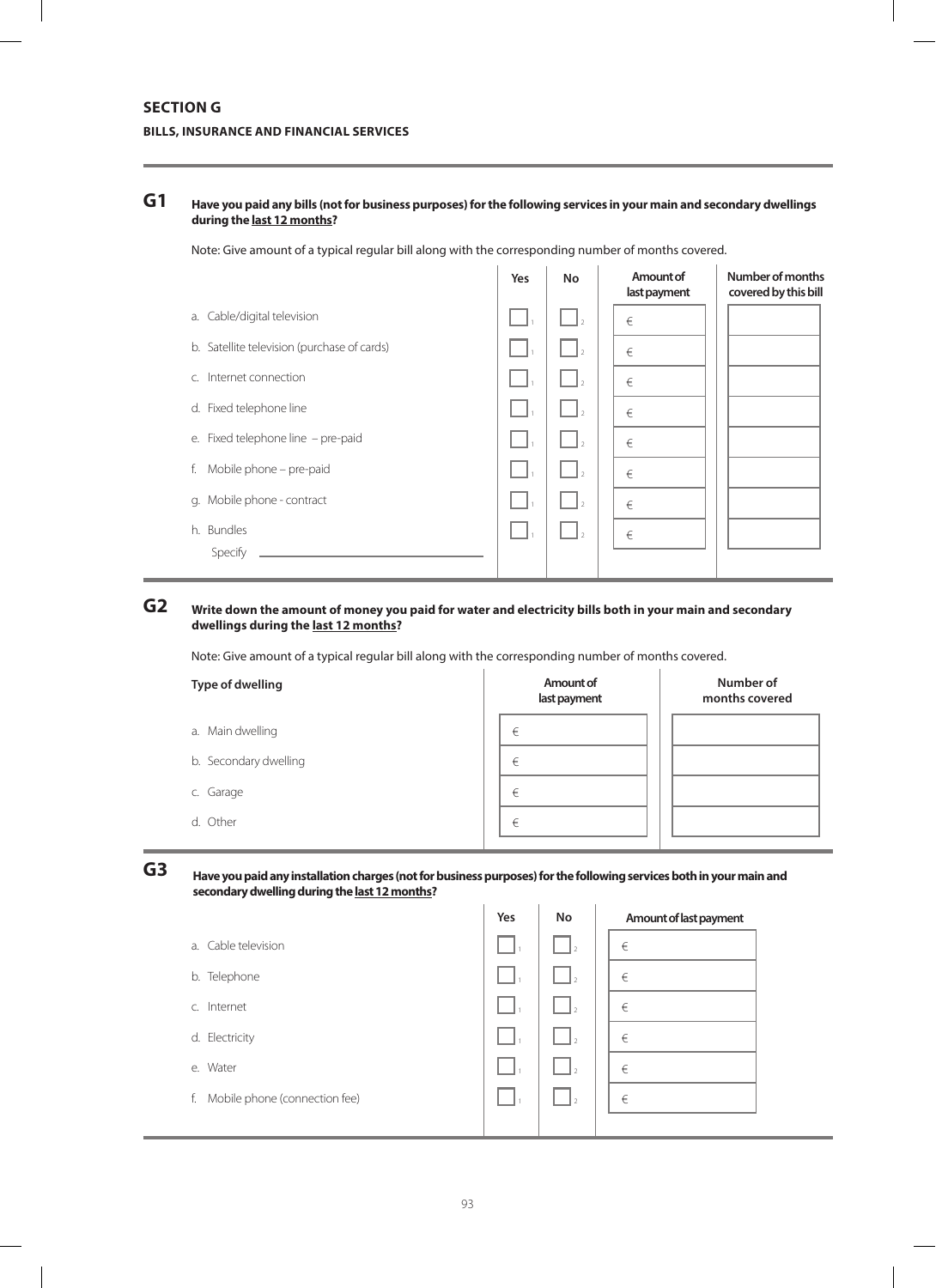$\Box$ <sub>2</sub>  $\Box$ <sub>3</sub>  $\Box$ <sub>2</sub>  $\Box$ <sub>3</sub>  $\Box$ <sub>2</sub>  $\Box$ <sub>3</sub>  $\Box$ <sub>2</sub>  $\Box$ <sub>3</sub> € € € € a. Main residence b. Secondary residence c. Other property not used for business purposes d. Other insurance (e.g. civil liability or third party insurance) **Amount of No Number of last payment months covered**  $\Box$ .  $\Box$ .  $\Box.$  $\Box$ **Yes, insurance covers both property and inside content Yes, basic insurance covering only the property**

**Indicate whether you have any of the following insurance policies. If yes, indicate the amount paid in the last payment and the number of months covered by this payment. G4**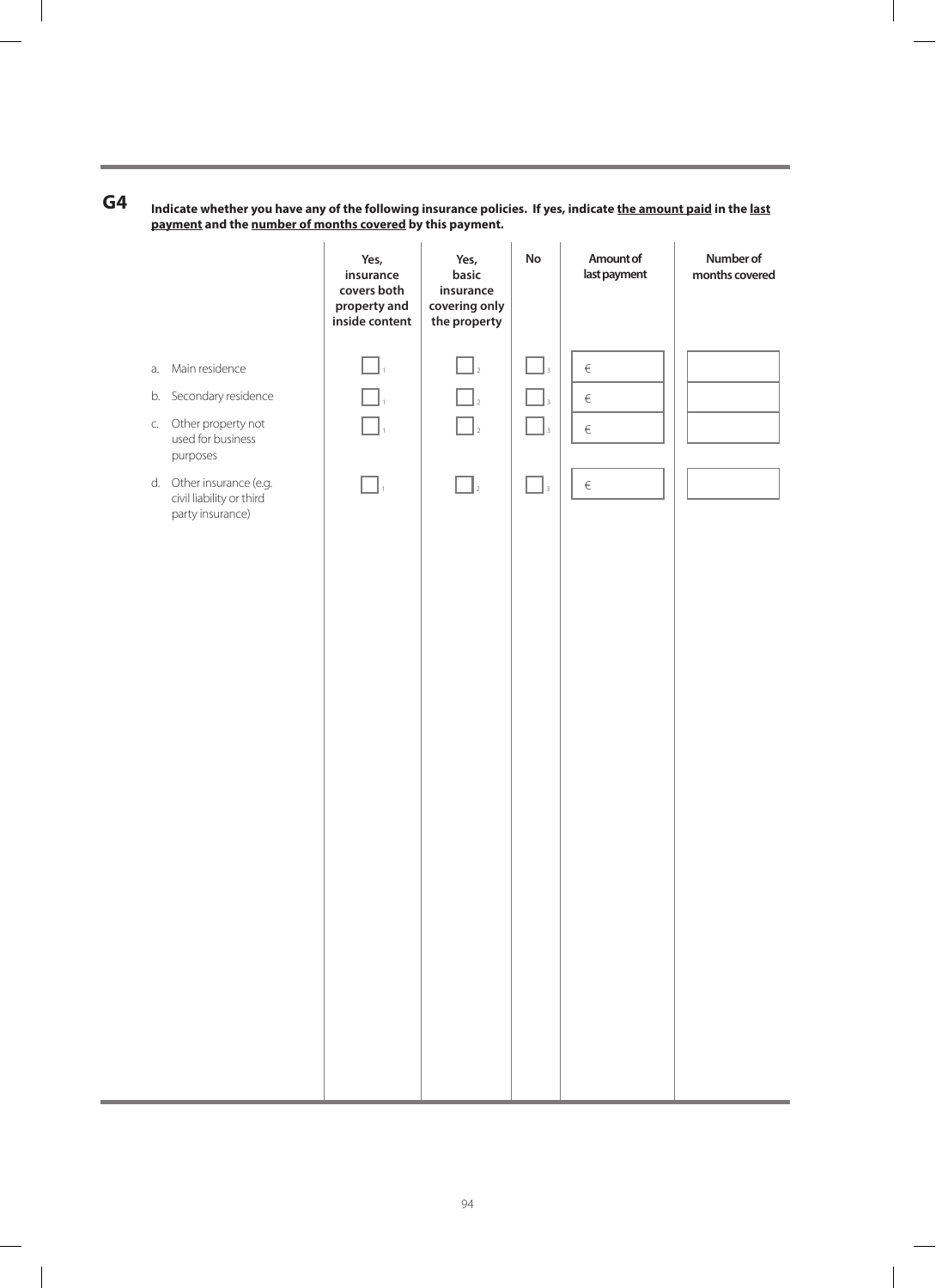## **SECTION H MAINTENANCE AND REPAIRS**

### **Did you carry out any maintenance and/or repairs (e.g. painting, repair of water pipes and electricity systems, etc.) in your main residence, not used for business purposes, during the last 12 months? H1**

(Exclude the amount of money spent on material when maintenance and repairs were carried out by a household member). Note: If any member in the house is currently paying for work on a new home, the proportion of costs covered by this person has to be included.

|    |                                                     | Yes, for the<br>first time<br>and/or to the<br>modify the<br>structure of<br>the property | Yes, to<br>replace/<br>maintain<br>old work | No                                        | <b>Material</b> | Payment for work* | Tickbox $\vee$<br>if price given<br>includes BOTH<br>material and<br>service costs |
|----|-----------------------------------------------------|-------------------------------------------------------------------------------------------|---------------------------------------------|-------------------------------------------|-----------------|-------------------|------------------------------------------------------------------------------------|
| a. | Plastering                                          |                                                                                           | $\begin{bmatrix} 1 \\ 2 \end{bmatrix}$      | $\overline{3}$                            | $\in$           | $\in$             |                                                                                    |
| b. | Painting                                            |                                                                                           |                                             |                                           | $\in$           | $\in$             |                                                                                    |
| C. | Apertures                                           |                                                                                           | $\Box$                                      |                                           | $\in$           | $\in$             |                                                                                    |
|    | d. Furniture                                        |                                                                                           | $\mathbb{Z}_{2}$                            |                                           | $\in$           | $\in$             | $\Box$                                                                             |
| е. | False ceilings                                      |                                                                                           | $\mathbb{I}_2$                              |                                           | $\in$           | $\in$             |                                                                                    |
| f. | Floor tiling                                        |                                                                                           | $\bigcap_{2}$                               |                                           | $\in$           | $\in$             |                                                                                    |
| g. | Parquet tiling                                      |                                                                                           | $\ $ <sub>2</sub>                           |                                           | $\in$           | $\in$             |                                                                                    |
| h. | Electricity system                                  |                                                                                           | $\ _2$                                      |                                           | $\in$           | $\in$             |                                                                                    |
| i. | Water system                                        |                                                                                           | $\ $ <sub>2</sub>                           |                                           | $\in$           | €                 |                                                                                    |
| j. | Bathroom installations                              | $\mathbf{I}_1$                                                                            | $\mathbf{L}$                                | $\lceil \ \rceil_{\scriptscriptstyle{3}}$ | $\in$           | $\in$             |                                                                                    |
| k. | Fireplace installation,<br>both gypsum and<br>stone | ٦.                                                                                        | $\Box$ <sub>2</sub>                         | $\bigcap_{\beta}$                         | $\in$           | $\in$             |                                                                                    |
| I. | Masonry/gypsum<br>units installation                | $\mathbf{I}_1$                                                                            | $\Box$                                      | $\Box_3$                                  | $\in$           | €                 |                                                                                    |
|    | m. Other masonry work                               |                                                                                           | $\mathbf{I}_2$                              |                                           | $\in$           | $\in$             |                                                                                    |
|    |                                                     |                                                                                           |                                             | Code                                      |                 |                   |                                                                                    |
|    | n. Other work (i)                                   |                                                                                           | $\overline{2}$                              |                                           | $\in$           | $\in$             |                                                                                    |
| О. | Other work (ii)                                     | $\mathsf{L}$ $\mathsf{L}$                                                                 | $\Box$                                      |                                           | $\in$           | $\in$             |                                                                                    |
|    |                                                     |                                                                                           |                                             |                                           |                 |                   |                                                                                    |

**\* Give the total amount paid for the work done. Include amount paid for material supplied by the service provider**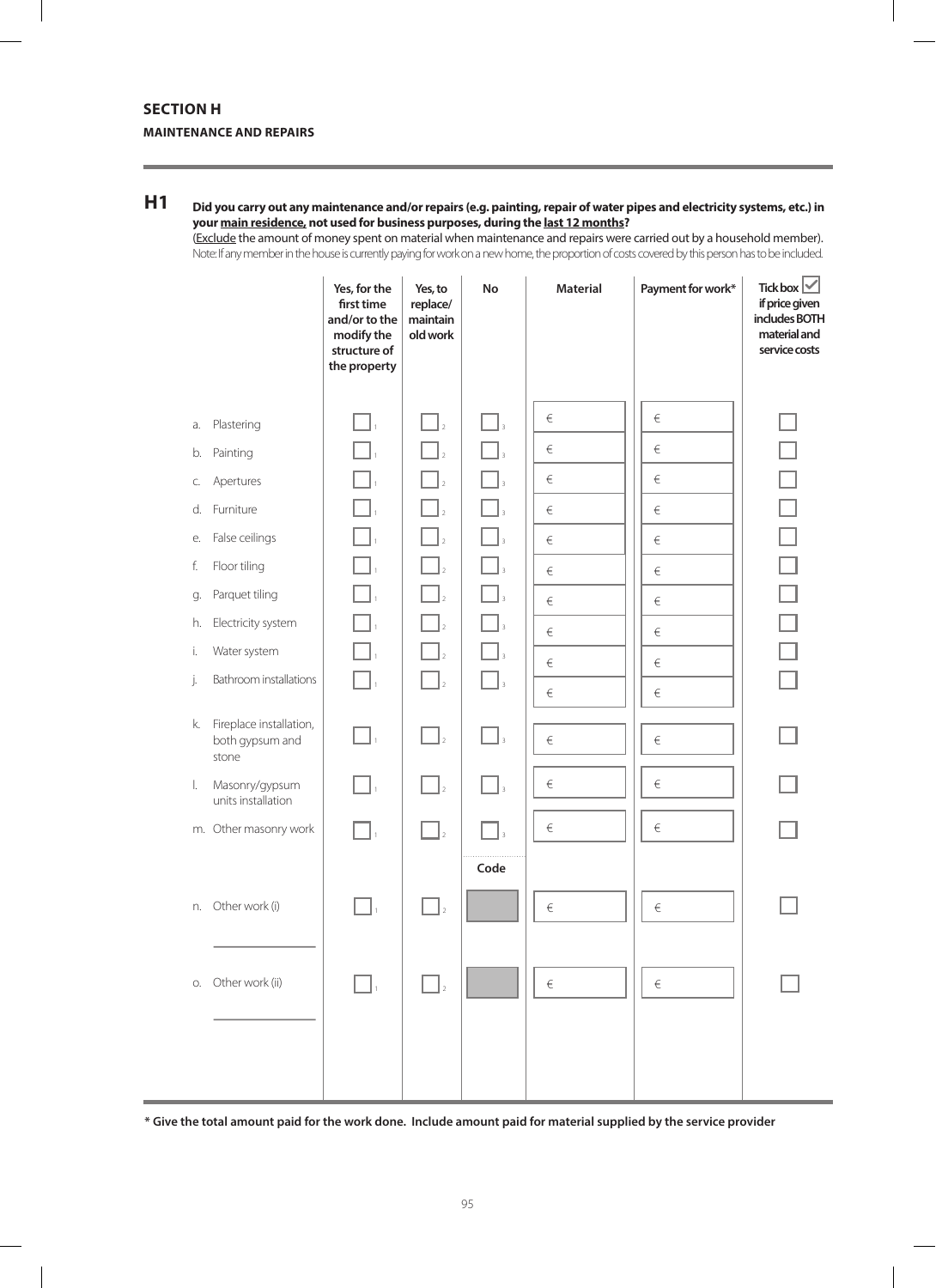### **H2 Did you carry out any maintenance and/or repairs (e.g. painting, repair of water pipes and electricity systems, etc.) in your secondary residence, not used for business purposes, during the last 12 months?**

(Exclude the amount of money spent on material when maintenance and repairs were carried out by a household member). Note: If any member in the house is currently paying for work on a new home, the proportion of costs covered by this person has to be included.

|    |                                                     | Yes, for the<br>first time<br>and/or to the<br>modify the<br>structure of<br>the property | Yes, to<br>replace/<br>maintain<br>old work | No                | <b>Material</b> | Payment for work* | Tick box $\vee$<br>if price given<br>includes BOTH<br>material and<br>service costs |
|----|-----------------------------------------------------|-------------------------------------------------------------------------------------------|---------------------------------------------|-------------------|-----------------|-------------------|-------------------------------------------------------------------------------------|
|    |                                                     |                                                                                           |                                             |                   | $\in$           | $\in$             |                                                                                     |
| a. | Plastering                                          |                                                                                           | $\mathbb{Z}_{2}$                            | $\Box$            |                 |                   |                                                                                     |
| b. | Painting                                            |                                                                                           | $\mathbb{Z}_{2}$                            |                   | $\in$           | $\in$             |                                                                                     |
| C. | Apertures                                           | $\Box$                                                                                    | $\bigcap_{2}$                               |                   | $\in$           | $\in$             | $\Box$                                                                              |
|    | d. Furniture                                        |                                                                                           | $\Box$ <sub>2</sub>                         |                   | $\in$           | $\in$             | $\Box$                                                                              |
| е. | False ceilings                                      |                                                                                           | $\vert$ <sub>2</sub>                        |                   | $\in$           | $\in$             |                                                                                     |
| f. | Floor tiling                                        |                                                                                           | $\bigcap_{2}$                               | $\overline{3}$    | $\in$           | $\in$             | $\Box$                                                                              |
| g. | Parquet tiling                                      |                                                                                           | $\Box$ <sub>2</sub>                         |                   | $\in$           | $\in$             | $\Box$                                                                              |
| h. | Electricity system                                  |                                                                                           | $\bigcap_{2}$                               |                   | $\in$           | $\in$             |                                                                                     |
| i. | Water system                                        | ヿ,                                                                                        | $\bigcap_{2}$                               | $\bigcap_{3}$     | $\in$           | $\in$             | $\Box$                                                                              |
| j. | Bathroom installation                               | $\Box.$                                                                                   | $\Box$ <sub>2</sub>                         | $\ $ <sub>3</sub> | $\in$           | $\in$             |                                                                                     |
| k. | Fireplace installation,<br>both gypsum and<br>stone | $\mathbb{I}_{\mathbf{1}}$                                                                 | $\Box$ <sub>2</sub>                         | $\bigcap_{3}$     | $\in$           | $\in$             |                                                                                     |
| I. | Masonry/gypsum<br>units installation                | $\mathbb{L}$                                                                              | $\mathbf{I}_2$                              | $\mathbf{I}_3$    | $\in$           | $\in$             |                                                                                     |
|    | m. Other masonry work                               |                                                                                           | $\vert$ <sub>2</sub>                        |                   | $\in$           | $\in$             |                                                                                     |
|    |                                                     |                                                                                           |                                             | Code              |                 |                   |                                                                                     |
|    | n. Other work (i)                                   |                                                                                           | $\overline{2}$                              |                   | $\in$           | $\in$             |                                                                                     |
| О. | Other work (ii)                                     |                                                                                           | $\bigcap_{2}$                               |                   | $\in$           | $\in$             |                                                                                     |
|    |                                                     |                                                                                           |                                             |                   |                 |                   |                                                                                     |

**\* Give the total amount paid for the work done. Include amount paid for material supplied by the service provider**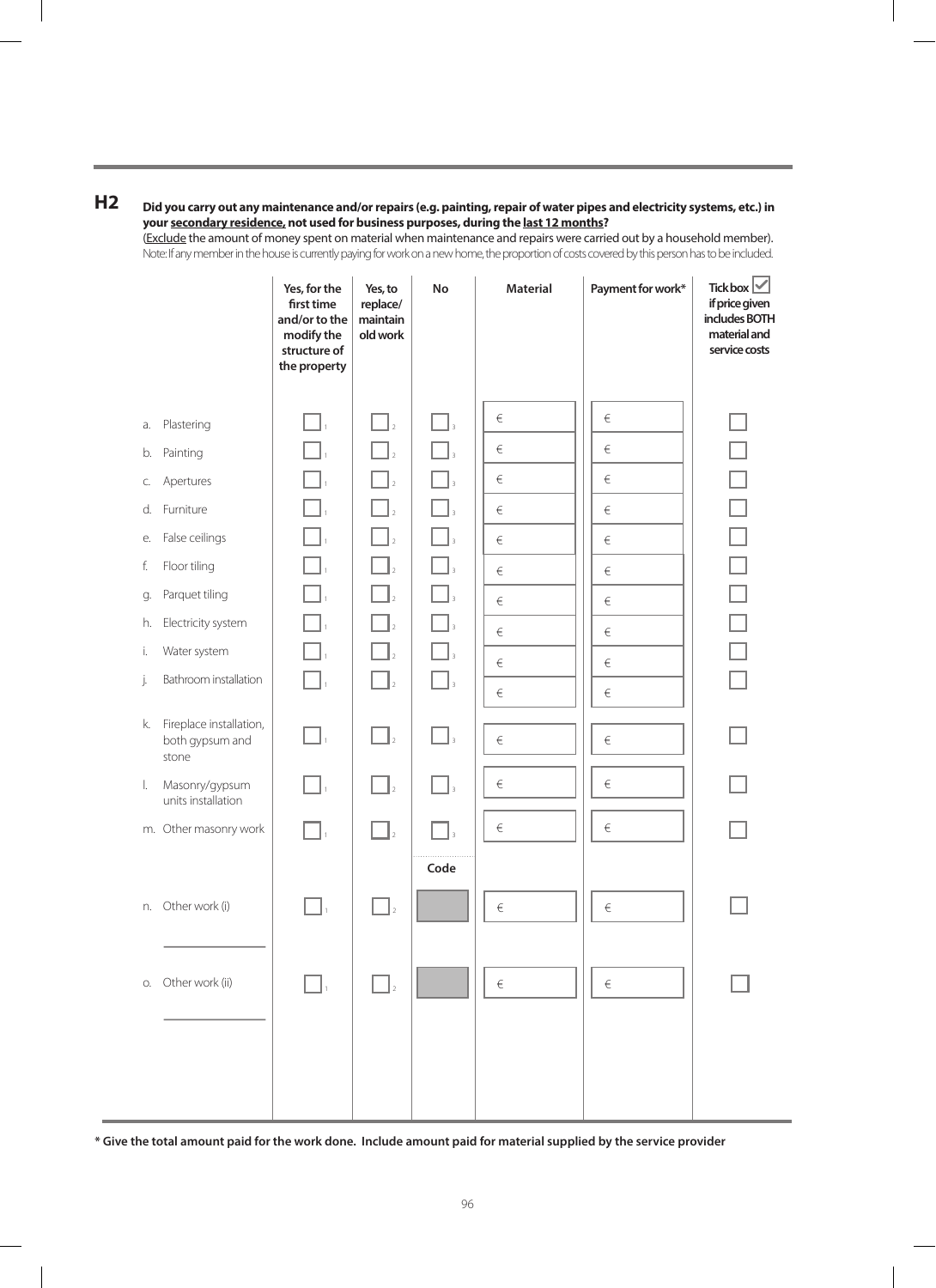

|                                                                   | Yes | <b>No</b>      | <b>Amount paid</b> |
|-------------------------------------------------------------------|-----|----------------|--------------------|
| Television<br>İ.                                                  |     |                | $\in$              |
| Computer machinery<br>ii.                                         |     |                | $\in$              |
| Gas and/or electric cooking equipment<br>iii.                     |     |                | €                  |
| Fridge/Freezer<br>iv.                                             |     |                | $\in$              |
| Dishwasher<br>V.                                                  |     |                |                    |
| Washing machine and/or Tumble dryer<br>Vİ.                        |     |                | €                  |
| vii. Water heater (electric or gas)                               |     |                | $\in$              |
| viii. Water heater (panels)                                       |     |                | €                  |
| Air-conditioning system<br>ix.                                    |     |                | €                  |
| Solar/photovoltaic panels<br>Х.                                   |     |                | €                  |
| Other electric household appliances<br>xi.                        |     |                | €                  |
| Other non-electronic personal appliances in the household<br>xii. |     |                | €                  |
| xiii. Other system (i)                                            |     | $\overline{2}$ | €                  |
| xiv. Other system (ii)                                            |     |                | $\in$              |
|                                                                   |     |                |                    |

 $\overline{1}$ 

 $\bar{1}$ 

**H4 Did you carry out any maintenance and/or repairs (e.g. mechanic, panel beater, etc.) on vehicles or watercrafts/aircrafts that are not used for business purposes during the last year? (Include also payments made by insurances).**

| <b>Codes:</b>              | 1 Car<br>2 Van/Truck         | 3 Motorcycle                         | 4 Bicycle | 5 Watercraft         | <b>6</b> Aircraft                          |
|----------------------------|------------------------------|--------------------------------------|-----------|----------------------|--------------------------------------------|
| <b>Codes</b><br>of Service | Describe the type of service | <b>Code - For office</b><br>use ONLY |           | Cost of<br>material* | <b>Cost of service</b><br>(e.g. mechanic)* |
| a.                         |                              |                                      |           | €                    | $\in$                                      |
| b.                         |                              |                                      |           | €                    | €                                          |
| C.                         |                              |                                      |           | €                    | €                                          |
| d.                         |                              |                                      |           | €                    | €                                          |
| e.                         |                              |                                      |           | €                    | €                                          |
| f.                         |                              |                                      |           | €                    | €                                          |
|                            |                              |                                      |           |                      |                                            |

**\* Give the total amount paid for the work done. Include amount paid for material supplied by the service provider**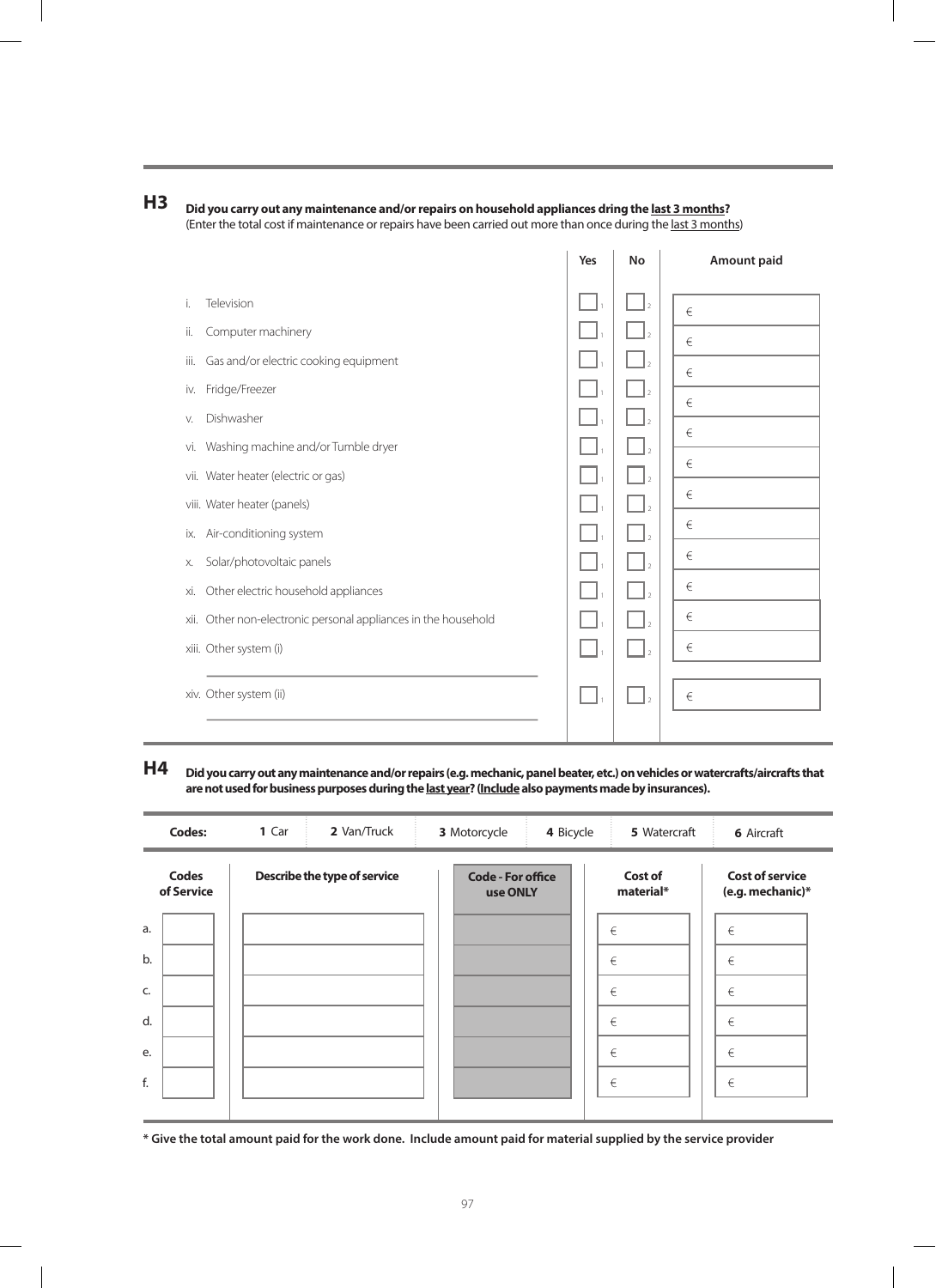### **SECTION I**

### **PURCHASE OF HOUSEHOLD APPLIANCES, FURNITURE AND CARS**

#### **I1 Did you purchase any of the following household appliances during the last 12 months? If yes, then indicate the amount spent by the members within your household.**

| a) |       | <b>Communications/Audiovisual equipment</b>             |      |                |               |            |                      |
|----|-------|---------------------------------------------------------|------|----------------|---------------|------------|----------------------|
|    |       |                                                         | Yes  | <b>No</b>      | <b>Number</b> | Cash price | Hire-purchase price* |
|    | i.    | Mobile (include any smart-phones and<br>android phones) |      |                |               | $\in$      | €                    |
|    | ii.   | Camera/digital camera                                   |      | $\overline{2}$ |               | €          | €                    |
|    | iii.  | Satellite receiver/aerial                               |      |                |               | €          | €                    |
|    | iv.   | Television                                              |      |                |               | €          | €                    |
|    | V.    | Internet streaming TV box (e.g. Android,<br>Apple TV)   |      |                |               | €          | €                    |
|    | vi.   | Video/cassette and/or player and recorder               |      |                |               | €          | €                    |
|    | vii.  | Video camera                                            |      |                |               | €          | €                    |
|    | viii. | Other (i)                                               | Code |                |               | €          | €                    |
|    | ix.   | Other (ii)                                              |      |                |               | €          | €                    |

| $\mathbf{b}$ |       | Large household appliances                                |     |           |               |            |                      |
|--------------|-------|-----------------------------------------------------------|-----|-----------|---------------|------------|----------------------|
|              |       |                                                           | Yes | <b>No</b> | <b>Number</b> | Cash price | Hire-purchase price* |
|              | i.    | Air-condition                                             |     |           |               | €          | €                    |
|              | ii.   | Dishwasher                                                |     |           |               | €          | $\in$                |
|              | iii.  | Electric oven and/or grill                                |     |           |               | €          | €                    |
|              | iv.   | Gas cooker and/or grill                                   |     |           |               | $\in$      | €                    |
|              | V.    | Fridge-freezer and/or freezer                             |     |           |               | $\in$      | €                    |
|              | vi.   | Fridge without freezer                                    |     |           |               | $\in$      | $\in$                |
|              | vii.  | Gas/electric fireplace, gas hob and/or<br>kerosene heater |     |           |               | €          | $\in$                |
|              | viii. | Washing machine and/or tumble dryer                       |     |           |               | €          | €                    |
|              | ix.   | Solar water heater                                        |     |           |               | €          | €                    |
|              | Х.    | Solar/Photovoltaic panels                                 |     |           |               | €          | $\in$                |
|              | хi.   | Other (i)                                                 |     | Code      |               | $\in$      | $\in$                |
|              | xii.  | Other (ii)                                                |     |           |               | $\in$      | €                    |

**\* Hire and purchase price should only be included whenever applicable.**

ř.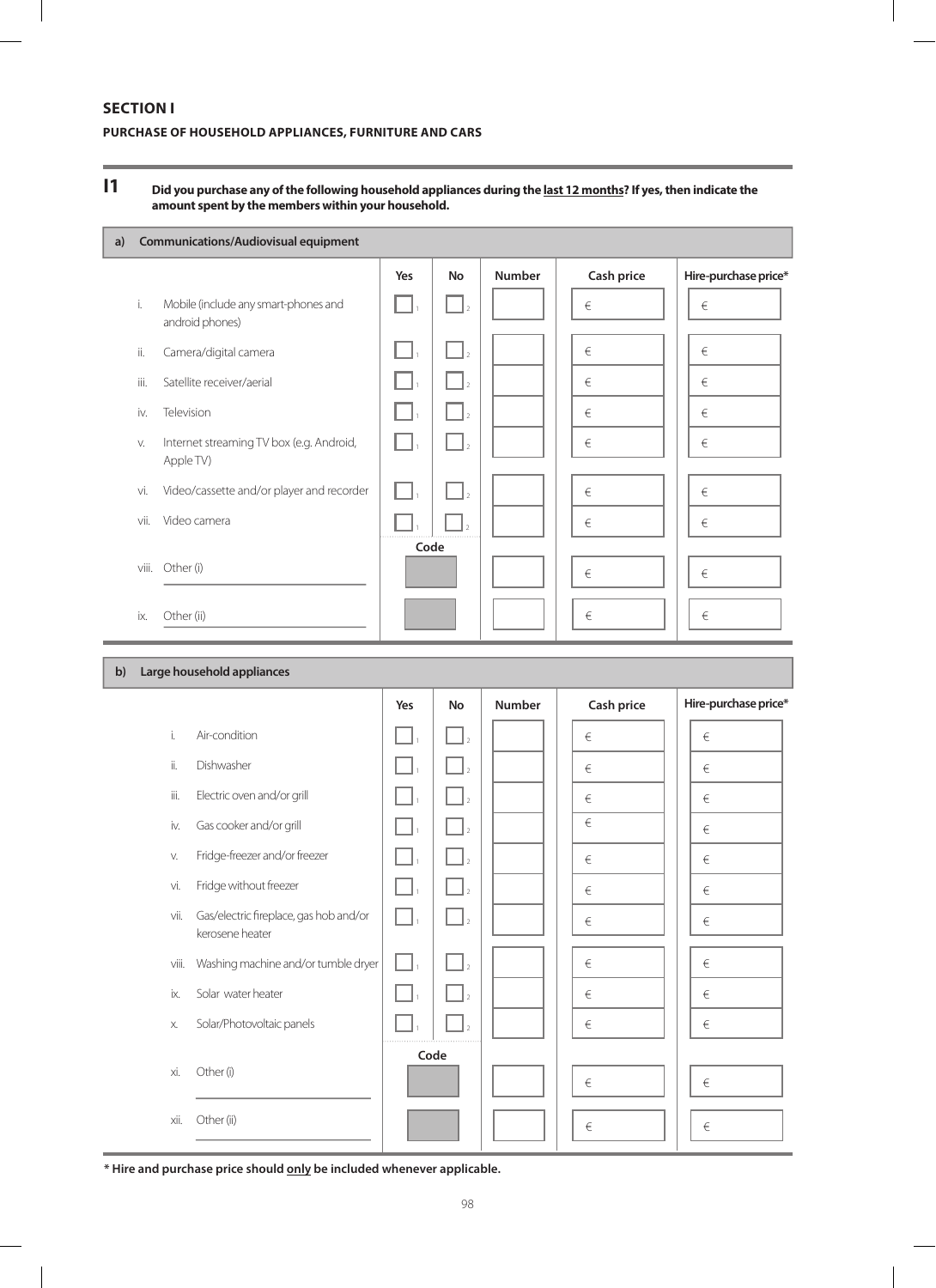|              | Small household appliances<br>$\mathcal{C}$ |     |           |               |            |                      |  |  |  |  |  |
|--------------|---------------------------------------------|-----|-----------|---------------|------------|----------------------|--|--|--|--|--|
|              |                                             | Yes | No        | <b>Number</b> | Cash price | Hire-purchase price* |  |  |  |  |  |
| i.           | Fan                                         |     |           |               | $\in$      | $\in$                |  |  |  |  |  |
| ii.          | Food mixer and/or juice extractor           |     |           |               | $\in$      | $\in$                |  |  |  |  |  |
| iii.         | Iron                                        |     |           |               | €          | $\in$                |  |  |  |  |  |
| iv.          | Microwave                                   |     |           |               | $\in$      | $\in$                |  |  |  |  |  |
|              |                                             |     | Code      |               |            |                      |  |  |  |  |  |
| V.           | Other (i)                                   |     |           |               | $\in$      | $\in$                |  |  |  |  |  |
| vi.          | Other (ii)                                  |     |           |               |            |                      |  |  |  |  |  |
|              |                                             |     |           |               | $\in$      | $\in$                |  |  |  |  |  |
|              |                                             |     |           |               |            |                      |  |  |  |  |  |
| IT equipment |                                             |     |           |               |            |                      |  |  |  |  |  |
| d)           |                                             |     |           |               |            |                      |  |  |  |  |  |
|              |                                             | Yes | <b>No</b> | Number        | Cash price | Hire-purchase price* |  |  |  |  |  |
| i.           | Computer/Laptop/Netbook                     |     |           |               | $\in$      | $\in$                |  |  |  |  |  |
| ii.          | Notebook or tablet                          |     |           |               | $\in$      | $\in$                |  |  |  |  |  |
| iii.         | Printer and/or scanner                      |     |           |               | $\in$      | $\in$                |  |  |  |  |  |
|              | and/or photocopier                          |     | Code      |               |            |                      |  |  |  |  |  |
| iv.          | Other (i)                                   |     |           |               | $\in$      | $\in$                |  |  |  |  |  |
| V.           | Other (ii)                                  |     |           |               | $\in$      | $\in$                |  |  |  |  |  |

 $\overline{\phantom{a}}$ 



 $\overline{\phantom{a}}$ 

 $\begin{array}{c} \hline \end{array}$ 

| $\overline{2}$ | Did any household member purchase a new or second hand vehicle for non-business purposes<br>during the last 12 months?<br>For each of these vehicles please provide the following information: |     |                |            |               |                 |                |          |                   |                          |  |  |
|----------------|------------------------------------------------------------------------------------------------------------------------------------------------------------------------------------------------|-----|----------------|------------|---------------|-----------------|----------------|----------|-------------------|--------------------------|--|--|
| Vehicle        |                                                                                                                                                                                                | New | Second<br>Hand | Petrol/LPG | <b>Diesel</b> | <b>Electric</b> | $<$ 1,500 $cc$ | >1,500cc | <b>Cash Price</b> | Hire and purchase price* |  |  |
| No.1<br>a.     |                                                                                                                                                                                                |     |                |            |               |                 |                |          | €                 | €                        |  |  |
| No.2<br>b.     |                                                                                                                                                                                                |     |                |            |               |                 |                |          | €                 | €                        |  |  |
| No.3           |                                                                                                                                                                                                |     |                |            |               |                 |                |          | €                 | €                        |  |  |
|                |                                                                                                                                                                                                |     |                |            |               |                 |                |          |                   |                          |  |  |
|                |                                                                                                                                                                                                |     |                |            |               |                 |                |          |                   |                          |  |  |
|                |                                                                                                                                                                                                |     |                |            |               |                 |                |          |                   |                          |  |  |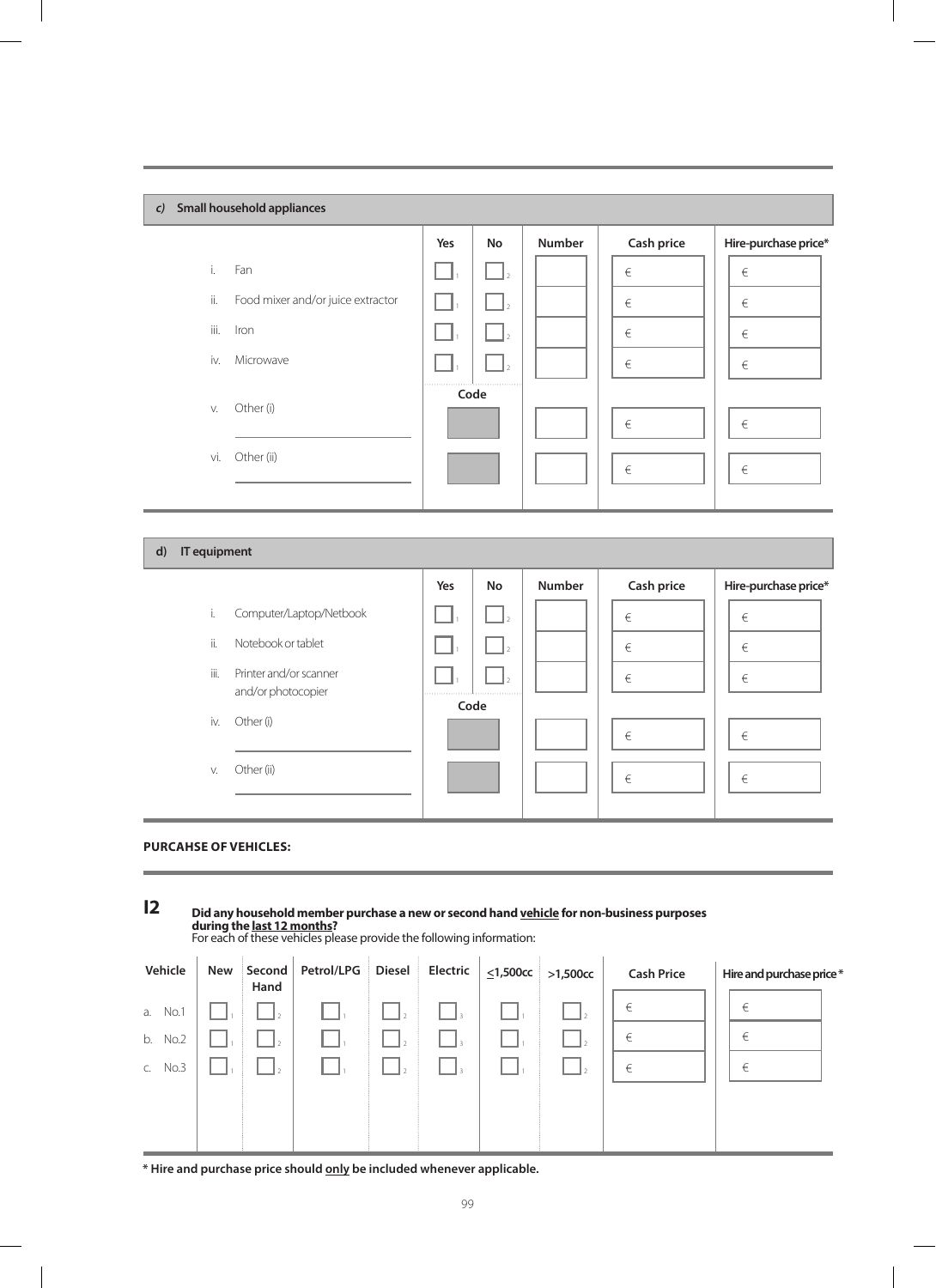### **Furniture:**

|      |                     | Yes | No   | Cash price | Hire-purchase price* |
|------|---------------------|-----|------|------------|----------------------|
| i.   | Kitchen             |     |      | €          | €                    |
| ii.  | Dining room         |     |      | €          | €                    |
| iii. | Bedroom             |     |      | €          | €                    |
| iv.  | Sitting/Living room |     |      | €          | €                    |
| V.   | Study               |     |      | €          | €                    |
| vi.  | Other               |     | Code |            |                      |
|      |                     |     |      | €          | €                    |

**Did any household member purchase any of the following loose furniture during the last 12 months?**  For each of these items, please provide the following information: **I4**

|                                                                      | Yes |                          | <b>No</b>                      | Number   | Cash price               | Hire-purchase price* |       |       |
|----------------------------------------------------------------------|-----|--------------------------|--------------------------------|----------|--------------------------|----------------------|-------|-------|
|                                                                      |     |                          | Metal   Wood   Plastic   Glass |          |                          |                      |       |       |
| Kitchen<br>i.                                                        |     | $\mathbb{I}_2$           | $\overline{\mathcal{R}}$       | $\Delta$ | $\mathsf{I}_5$           |                      | €     | €     |
| ii.<br>Dining room                                                   |     | $\vert$ <sub>2</sub>     |                                |          |                          |                      | $\in$ | €     |
| iii. Sofas and/or chairs                                             |     | $\overline{\phantom{a}}$ |                                |          | $\overline{\phantom{a}}$ |                      | $\in$ | $\in$ |
| iv. Loose furniture for the<br>bathroom (e.g. vaity units)           |     |                          |                                |          |                          |                      | $\in$ | $\in$ |
| v. Accessories for the<br>bathroom (e.g. baths,<br>shower base, etc) |     |                          |                                |          |                          |                      | $\in$ | $\in$ |
| vi. Other loose furniture                                            |     |                          | Code                           |          |                          |                      | $\in$ | $\in$ |
| vii. Other                                                           |     |                          |                                |          |                          |                      | $\in$ | $\in$ |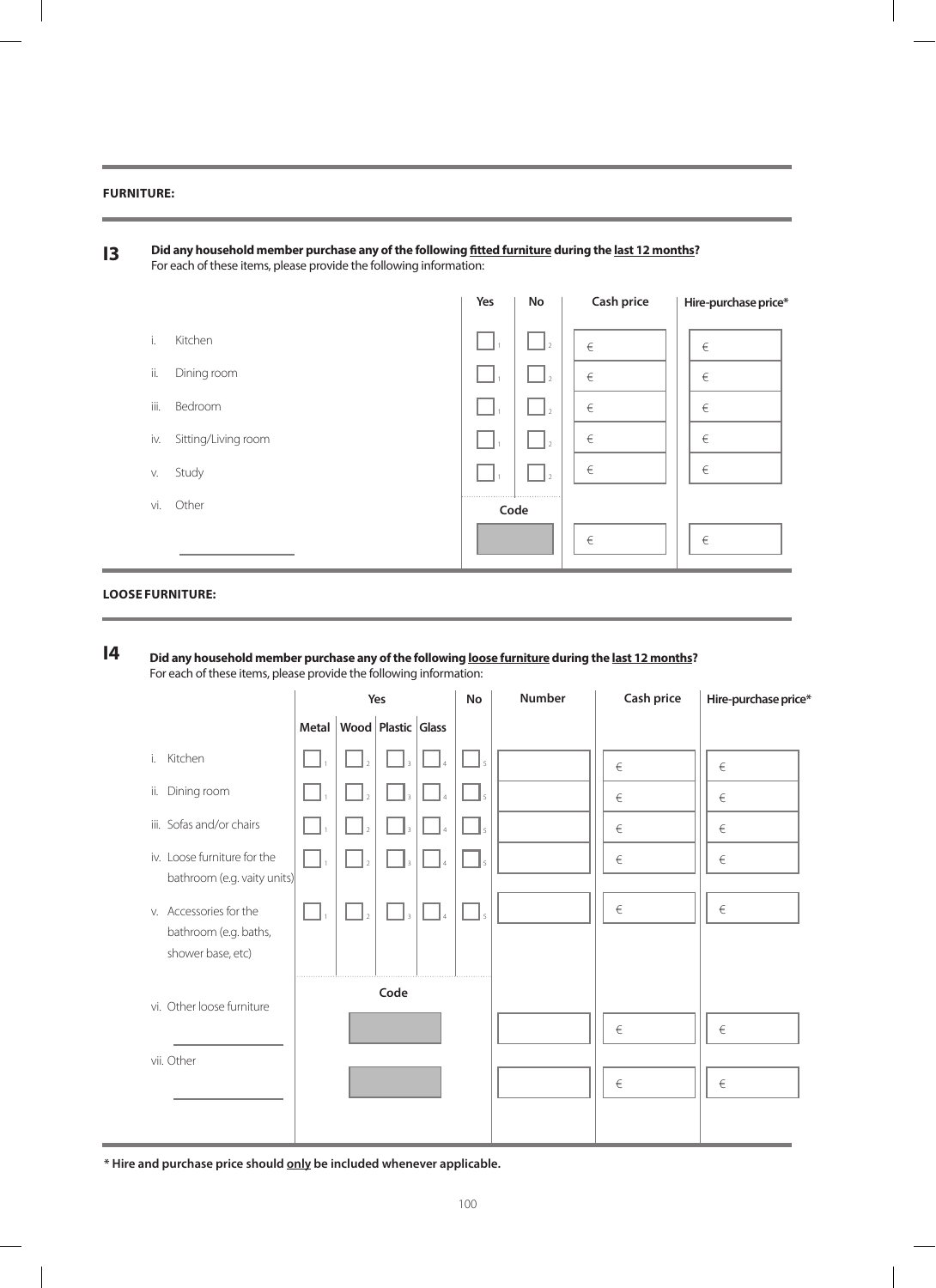### **Carpets and floor coverings:**

**Did any household member purchase any of the following carpets and floor coverings during the last 12 months?**  For each of these items, please provide the following information: **I5**

|                   |                                                      | Yes | <b>No</b>             | <b>Number</b> | Cash price  | Hire-purchase price* |
|-------------------|------------------------------------------------------|-----|-----------------------|---------------|-------------|----------------------|
| Τ.<br>ii.<br>iii. | Fitted carpets<br>Loose carpets<br>Carpets made from |     | l 2<br>$\overline{2}$ |               | €<br>€<br>€ | €<br>€<br>€          |
| iv.               | animal leather/fur<br>Other floor coverings (i)      |     | Code                  |               | $\in$       | $\in$                |
| V.                | Other floor coverings (ii)                           |     |                       |               | €           | €                    |

### **Home ornaments:**

**Did any household member purchase any of the following home ornaments during the last 12 months?**  For each of these items, please provide the following information: **I6**

|                     |                                                       | Yes  | ${\sf No}$     | Number | Cash price | Hire-purchase price* |
|---------------------|-------------------------------------------------------|------|----------------|--------|------------|----------------------|
| $\mathbf{i}$        | Original paintings or sculptures<br>and/or engravings |      | $\mathbf{I}$   |        | $\in$      | $\in$                |
| $\dddot{\text{II}}$ | Reproduction of an artwork                            |      | $\overline{2}$ |        | $\in$      | $\in$                |
| iii.                | Other                                                 | Code |                |        | $\in$      | $\in$                |
|                     |                                                       |      |                |        |            |                      |
|                     |                                                       |      |                |        |            |                      |
|                     |                                                       |      |                |        |            |                      |
|                     |                                                       |      |                |        |            |                      |
|                     |                                                       |      |                |        |            |                      |
|                     |                                                       |      |                |        |            |                      |
|                     |                                                       |      |                |        |            |                      |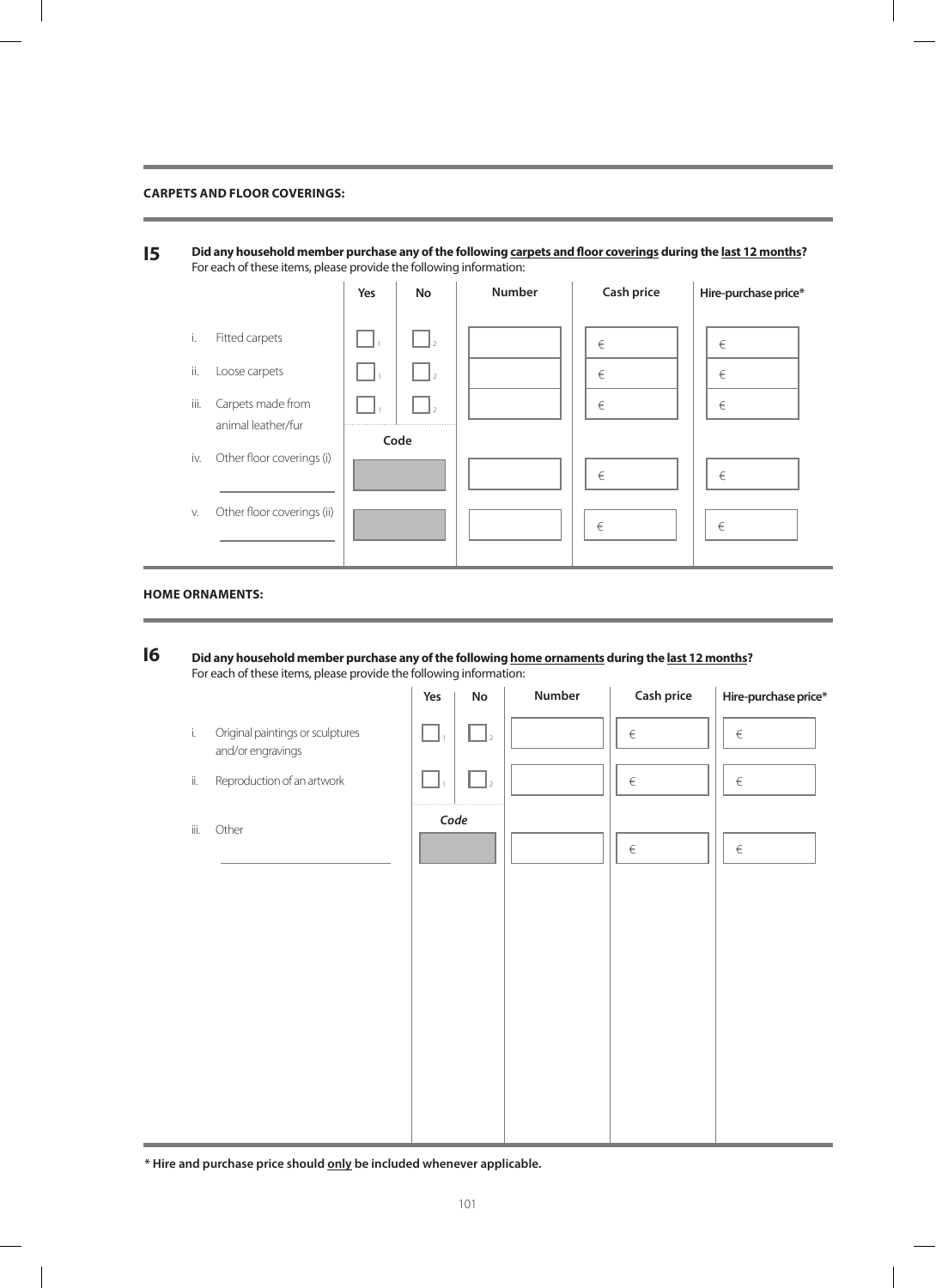### **Lighting equipment:**

|                                                                            | Yes  | No | <b>Number</b> | <b>Cash Price</b> | Hire-purchase price* |
|----------------------------------------------------------------------------|------|----|---------------|-------------------|----------------------|
| i.<br>Chandeliers and other electric<br>ceiling or wall lightning fittings |      |    |               | €                 | €                    |
| Standing lamps or bedside lamps<br>ii.                                     |      |    |               | $\in$             | €                    |
| iii.<br>Other                                                              | Code |    |               |                   |                      |
|                                                                            |      |    |               | €                 | €                    |

### **Household textiles:**

#### **Did any household member purchase any of the following household textiles during the last 12 months?**  For each of these items, please provide the following information: **I8**

|              |                    | Yes          | ${\sf No}$                             | Number | <b>Cash Price</b> | Hire-purchase price* |
|--------------|--------------------|--------------|----------------------------------------|--------|-------------------|----------------------|
| $\mathbf{i}$ | Furnishing fabrics | $\Box$       | $\Box$                                 |        | $\in$             | $\in$                |
| ii.          | Curtains           | $\mathbf{L}$ | $\begin{bmatrix} 1 \\ 2 \end{bmatrix}$ |        | $\in$             | $\in$                |
| iii.         | Mattresses         |              | $\overline{2}$                         |        | $\in$             | $\in$                |
| iv.          | Other              |              | $\mathsf{Code}$                        |        |                   |                      |
|              |                    |              |                                        |        | $\in$             | $\in$                |
|              |                    |              |                                        |        |                   |                      |
|              |                    |              |                                        |        |                   |                      |
|              |                    |              |                                        |        |                   |                      |
|              |                    |              |                                        |        |                   |                      |
|              |                    |              |                                        |        |                   |                      |
|              |                    |              |                                        |        |                   |                      |
|              |                    |              |                                        |        |                   |                      |